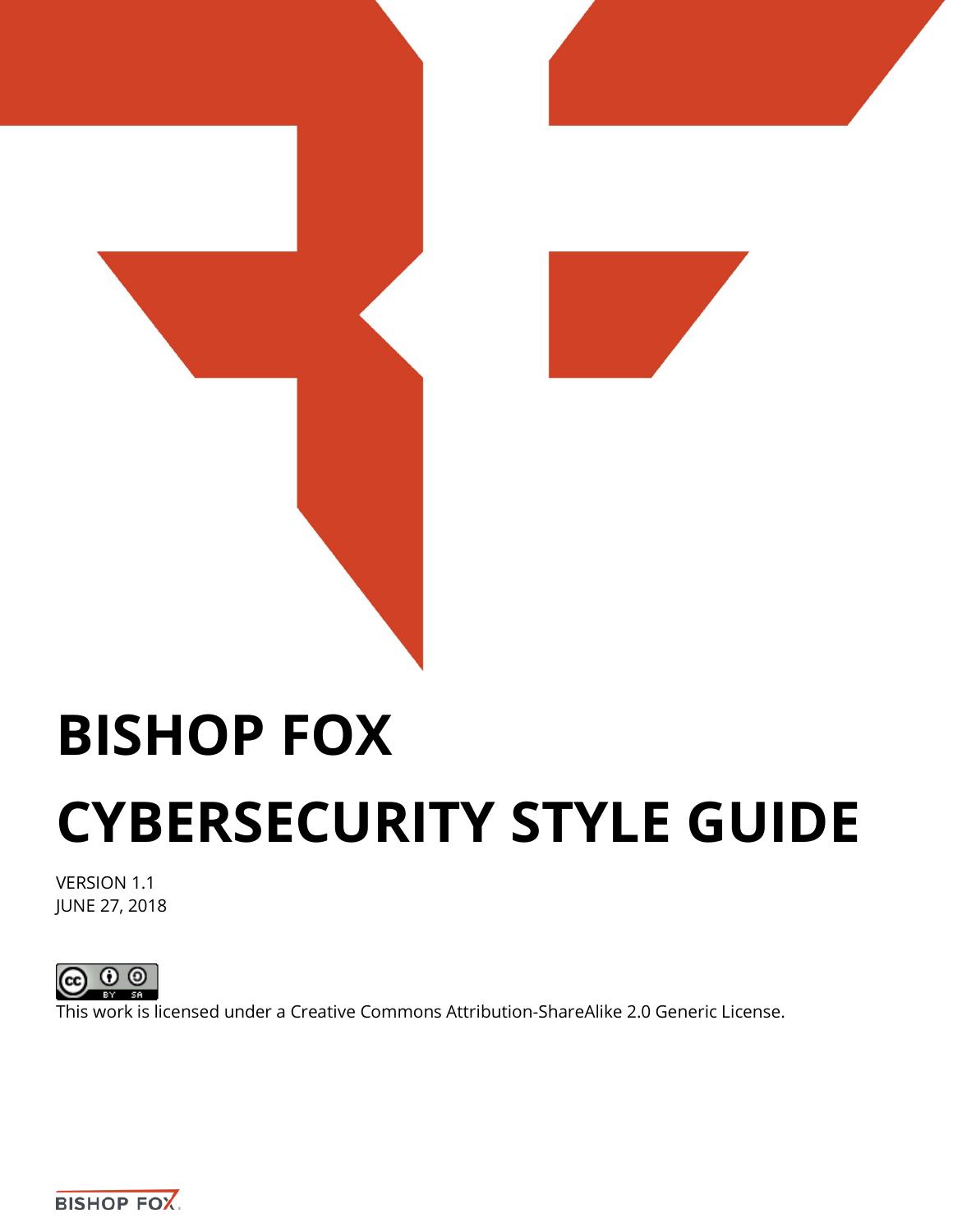

# **Bishop Fox Contact Information:** +1 (480) 621-8967 [style@bishopfox.com](mailto:contact@bishopfox.com) 8240 S. Kyrene Road Suite A-113 Tempe, AZ 85284

# **Contributing Technical Editors:**

Brianne Hughes, Erin Kozak, Lindsay Lelivelt, Catherine Lu, Amanda Owens, Sarah Owens

We want to thank all of our Bishop Fox consultants, especially Dan Petro, for reviewing and improving the guide's technical content.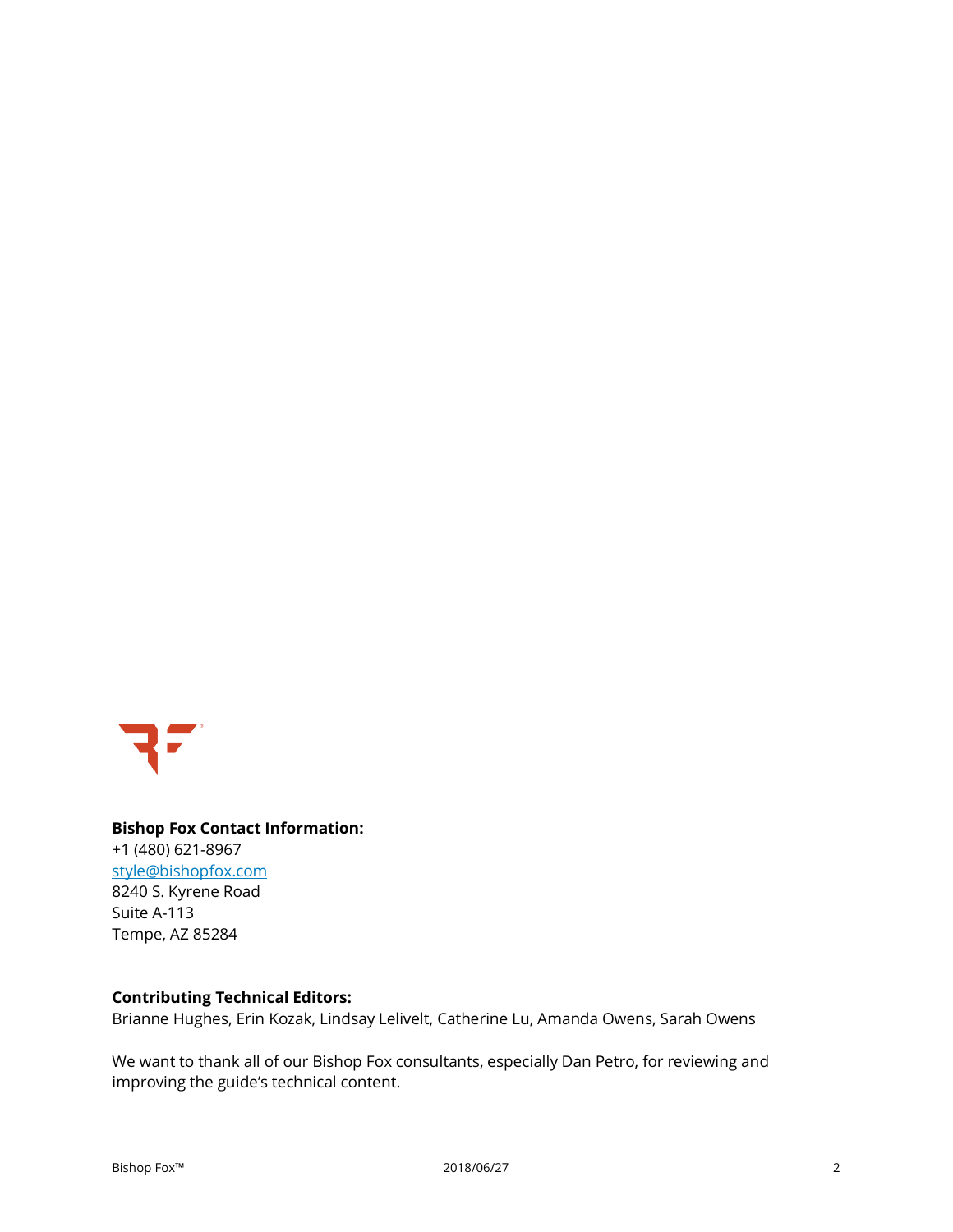# **TABLE OF CONTENTS**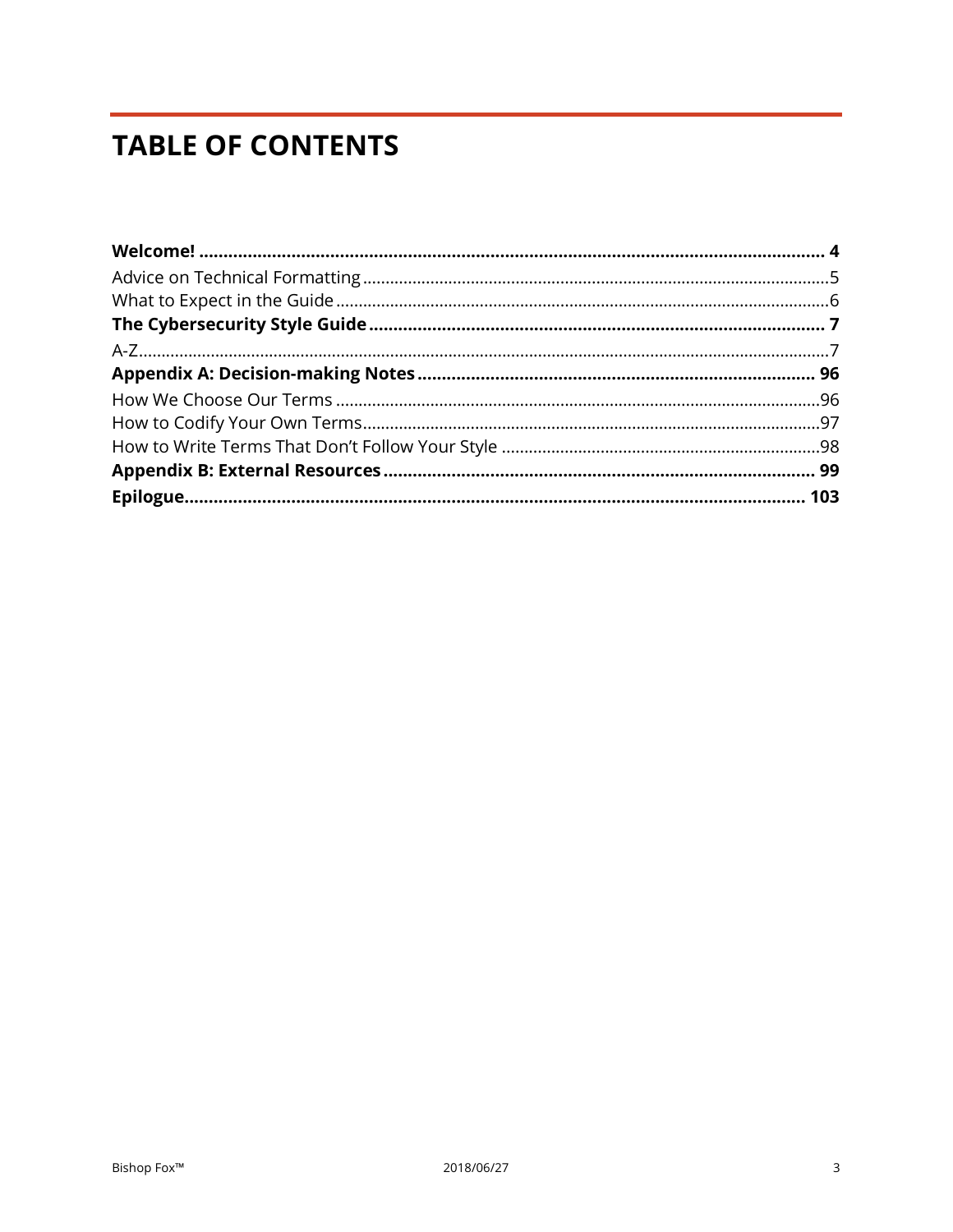# <span id="page-3-0"></span>**WELCOME!**

We are Bishop Fox, a global information security consulting firm based in the United States. Welcome to our cybersecurity style guide. We compiled this guide to keep ourselves technically accurate and up to date in our reports, presentations, and social media interactions. Now we want to share our current standards with you.

This guide is designed for security researchers. It provides advice on which terms to use in reports, how they should look in the middle of a sentence, and how to pronounce them out loud. Since the terms are listed alphabetically, you'll find serious usage advice right next to playful entries about internet culture.

Each term in the guide earned its place by being unintuitive in some way:

- It may look like a non-technical word (execute, pickling, shell),
- It may be uniquely written (BeEF, LaTeX, RESTful),
- It may not follow a clear pattern (web page vs. website),
- It may have a very specific technical distinction (invalidated vs. unvalidated),
- Or its meaning may change depending on the context (crypto, PoC, red teaming).

Language is always evolving, and those changes are especially visible in an innovative field like information security. This guide aspires to record those changes in vocabulary and encourage researchers to use language intentionally as the digital lexicon continues to grow. Learn more about what guides our style choices in [Appendix A.](#page-95-0)

This is a work in progress. We intend to revise this list in the future and share subsequent versions with the public. Please contact **style@bishopfox.com** with ideas about new entries or improvements to existing entries.

#### **NOTE**

This guide is a starting point for further research into technical terms; it is not a comprehensive dictionary. We provide usage notes about capitalization, fonts, and pronunciation where needed, but not every term here is defined. You can find detailed technical definitions in the external resources listed in [Appendix B.](#page-98-0)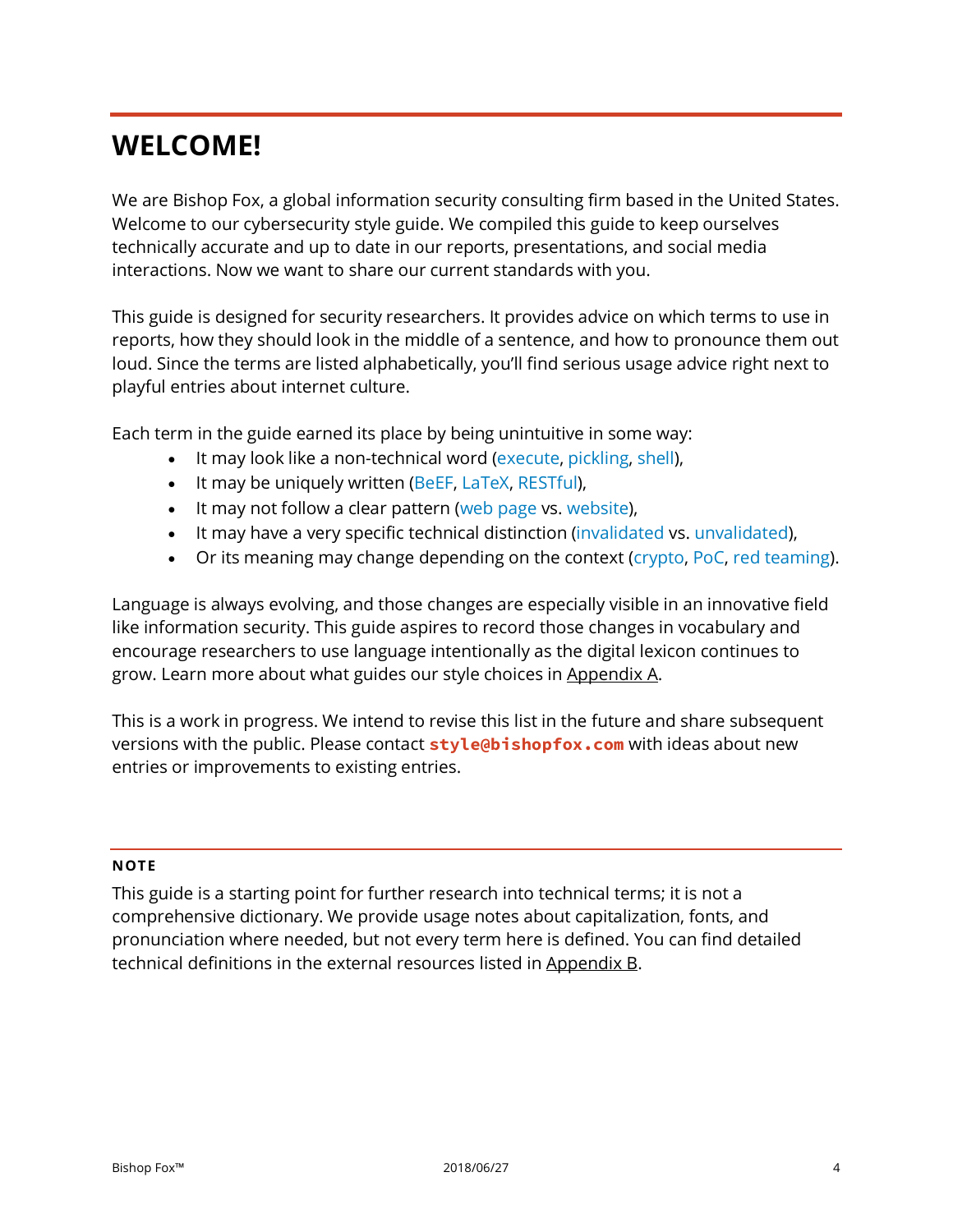# <span id="page-4-0"></span>**Advice on Technical Formatting**

We use two fonts. Most of our text appears in Open Sans (this sans serif font). We refer to Open Sans in the style guide as the **normal font**. The secondary font is Source Code Pro, a monospace (fixed-width) font that we refer to throughout this guide as the **tech font**.

The tech font makes technical terms stand out to the reader when they appear in and out of quoted code. We use the tech font for several reasons in several ways. Even with the chart below, we're still finding gray areas. Here is an overview of how we use these fonts:

| <b>Normal Font</b>                                                                                  | <b>Tech Font</b>                                      |
|-----------------------------------------------------------------------------------------------------|-------------------------------------------------------|
| Titles of documents and file types                                                                  | Full names of documents and files                     |
| Bishop Fox Security Style Guide, a PDF file                                                         | Security_Style_Guide.pdf                              |
| Error messages and security questions                                                               | File paths                                            |
| "Please enter a valid user ID."                                                                     | server/web/directory/                                 |
| Names of organizations, companies, and teams Email addresses<br>DEF CON, .NET, Tor, assessment team | style@bishopfox.com                                   |
| Names of products and their versions                                                                | Usernames and passwords                               |
| Ethernet, Steam, Ubuntu 17.04                                                                       | @bishopfox, admin: admin, password                    |
| URIs, URNs, and URLs as clickable links                                                             | References to URIs, URNs, and URLs                    |
| https://www.bishopfox.com/news/                                                                     | data:, www.bishopfox.com/[variable]                   |
| Line numbers and ports by themselves                                                                | IP addresses (with or without ports)                  |
| "On line 42 of the code", port 80, port 443                                                         | 192.168.1.1, 192.168.1.1:80                           |
| Types of fields, headers, parameters, etc.                                                          | Names of fields, headers, parameters, etc.            |
| data element, content-type header                                                                   | C: drive, Secure flag, url parameter                  |
| Types of requests                                                                                   | Quoted code                                           |
| GET request, pull request, PUT request                                                              | "Block [ ? ] characters", "missing userID=42"         |
| Reference numbers, standards, and vuln IDs<br>CVE-2014-6271, MS15-034, RFC 1918                     | Code excerpts<br><b>Hello World!</b><br>3.<br>Go to 1 |

Terms that use the tech font appear in that style everywhere in reports outside of headings (including bullet points and figure captions).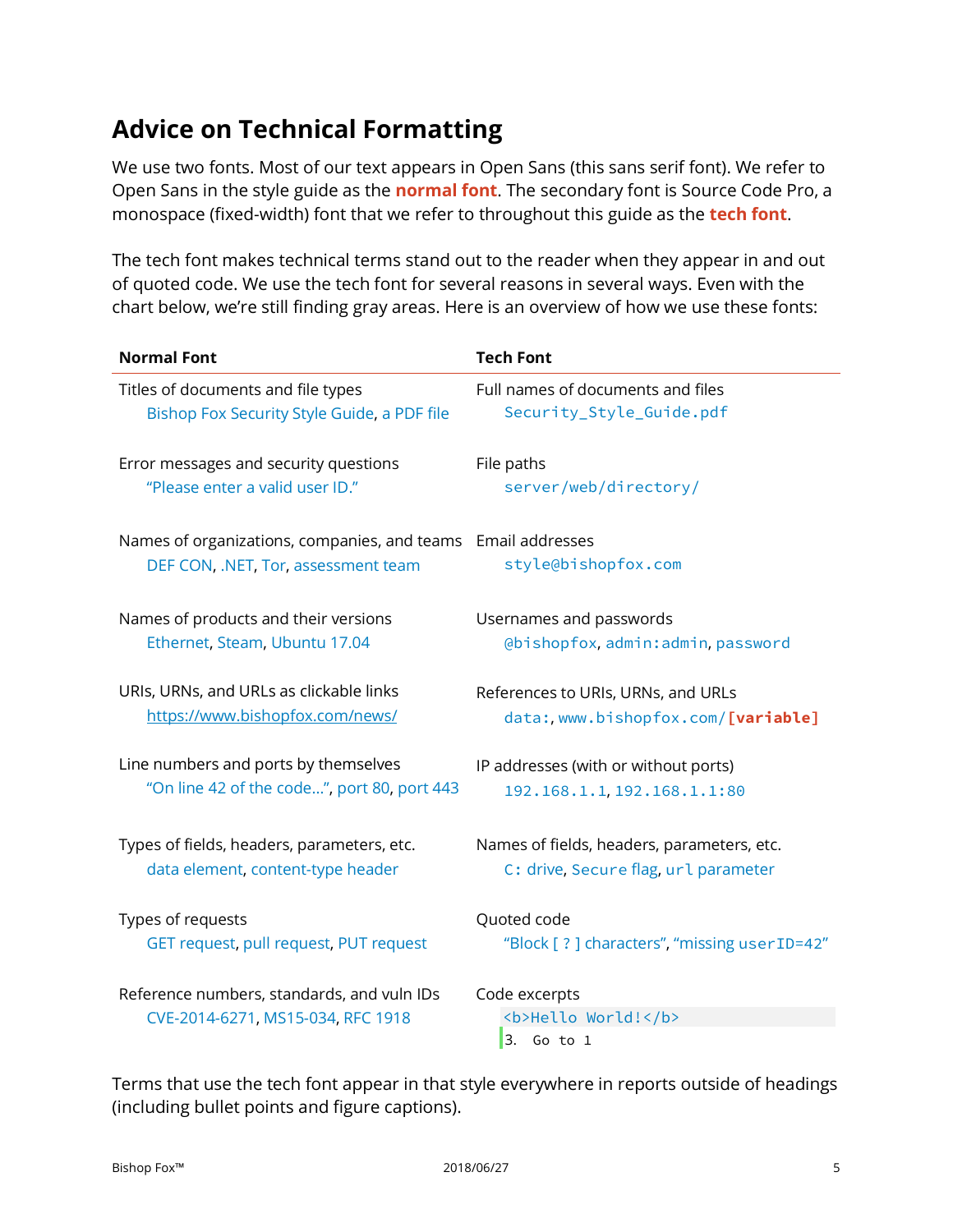# **Bold Text**

When writing about clickable buttons in reports, we follow the Microsoft Manual of Style (se[e Appendix B\)](#page-98-0). We bold button names that the reader is meant to click. When writing about a feature with the same name as a button, capitalize it if applicable, but don't bold it.

- Click **Track Changes** to show all your future changes in Word.
- The Track Changes feature allows users to track their edits.
- After hitting the **OK** button, the user was redirected to the Home tab.

Within the style guide word list, **bolding** indicates terms that have their own entries.

# <span id="page-5-0"></span>**What to Expect in the Guide**

This style guide was compiled primarily to assist security researchers who write formal reports. Therefore, we mark terms that you might hear at a hacker conference (but should not use in a formal report) as Informal, and we mark cliché business terms as Corporate jargon.

Each term appears in its proper font (as explained in the Technical Formatting section above) and is capitalized as it would appear in the middle of a sentence. For example:

# **denial of service** (n.), **denial-of-service** (adj.) **(DoS)**

A denial of service is caused by denial-of-service attacks. Spell out on first use. DoS is pronounced as "doss" or spoken as the whole phrase, not the acronym. Related: **DDoS**

Some entry headings clarify parts of speech:  $\frac{\partial d}{\partial x}$  for adjective,  $\frac{\partial d}{\partial y}$  for noun,  $\frac{\partial d}{\partial y}$  for verb, (adv.) for adverb.

Many security terms have disputed pronunciations because they were typed first and spoken aloud later. Pronunciation is provided for select terms in the guide. Be aware that some acronyms look similar but are pronounced differently:

CIO is pronounced as letters, but CISO is pronounced as "seeso."

- UI is pronounced as letters, but GUI is pronounced as "gooey."
- PoC is pronounced as letters, but T-POC is pronounced as "tee-pock."

By combining the use of two fonts, button bolding, and the big word list below, we strive to be accurate, consistent, and understandable to our clients. It's been helping us internally and we hope it helps you now, too.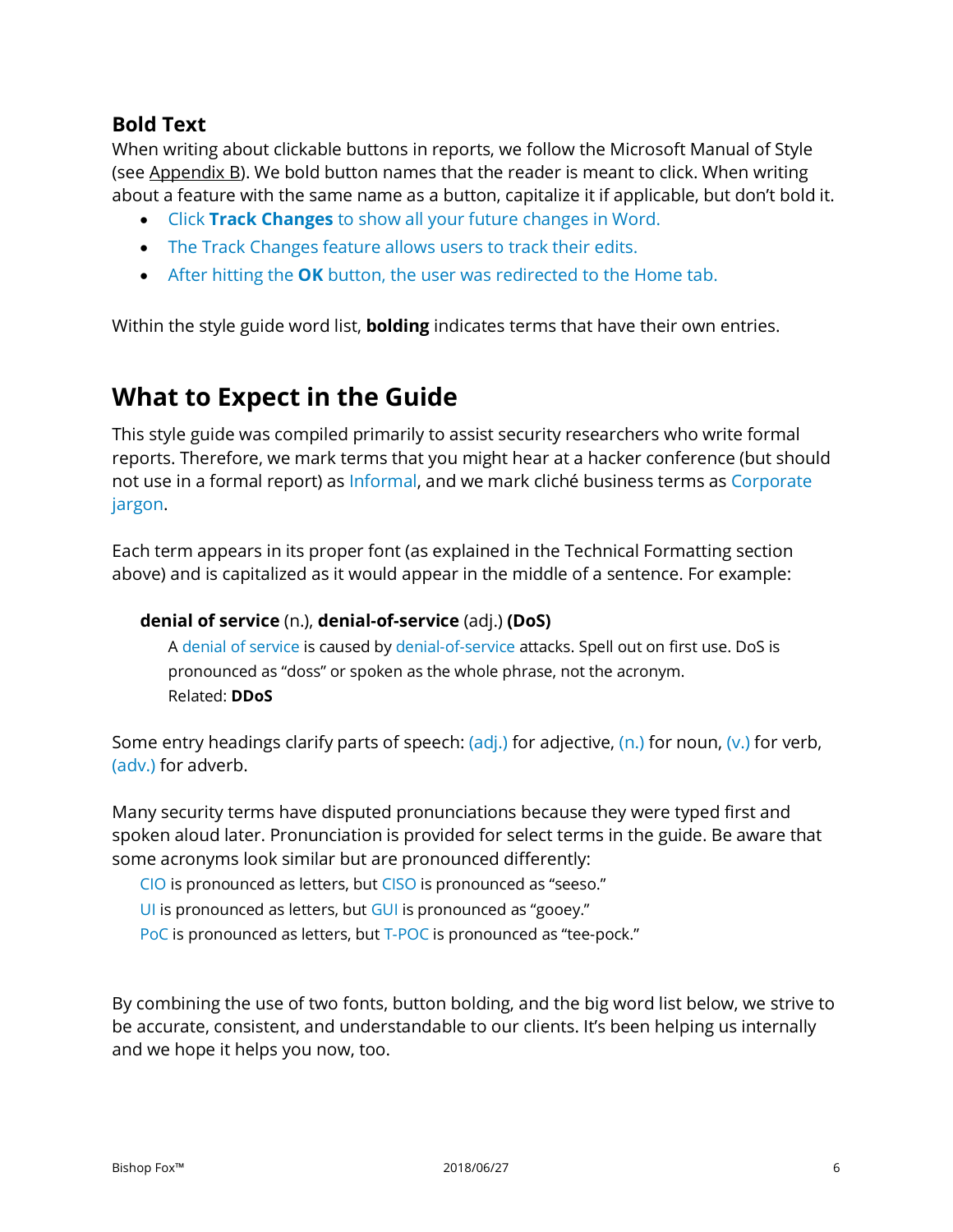# <span id="page-6-0"></span>**THE CYBERSECURITY STYLE GUIDE**

# <span id="page-6-1"></span>**A-Z**

# **!**

The exclamation point or bang.

# **@**

The at sign. Related: **email**, **handle**, **usernames**

# **#**

The pound sign or hashtag. Only called hashtag when tagging something. This character and [♯] are sometimes used interchangeably and are pronounced as "sharp" in programming language names. Related: **C♯**, **characters**, **numbers**, **tweet**

# **/**

Slash. Avoid using the slash to compare two things outside of set phrases like 24/7, and/or, client/server, h/t, and TCP/IP. Related: **mm/dd/yyyy**, **s/o**, **SSL/TLS**

# **\**

Backslash. Related: **carriage return character**, **\n**

**'**

The tic character. Not an apostrophe.

# **0-day** (n. or adj.)

A "zero-day" or "oh-day" finding. In formal writing, it's better to use zero-day finding, previously undisclosed vulnerability, or publicly undisclosed vulnerability.

# **1Password**

Password management software.

# **2FA** or **TFA**

Two-factor authentication. Related: **MFA**, **OTP**

# **3DES**

Triple DES. A symmetric key block cipher. DES is pronounced as letters or "dezz."

# **3D printing** (n.)

**3G**, **4G** (adj. or n.)

Third- and fourth-generation communications technology. Cell phone network options. Do not spell out. Related: **CDMA**

# **3Scale**

An API management platform.

# **4chan**

A website for trolls and memes that birthed Anonymous and rickrolling. Related: **dox**, **message board**, **NSFW**, **troll**

# **7-Zip**

An open source file archiver.

# **8.3 filename** (n.) Related: **short-name**

**8-bit** (adj.)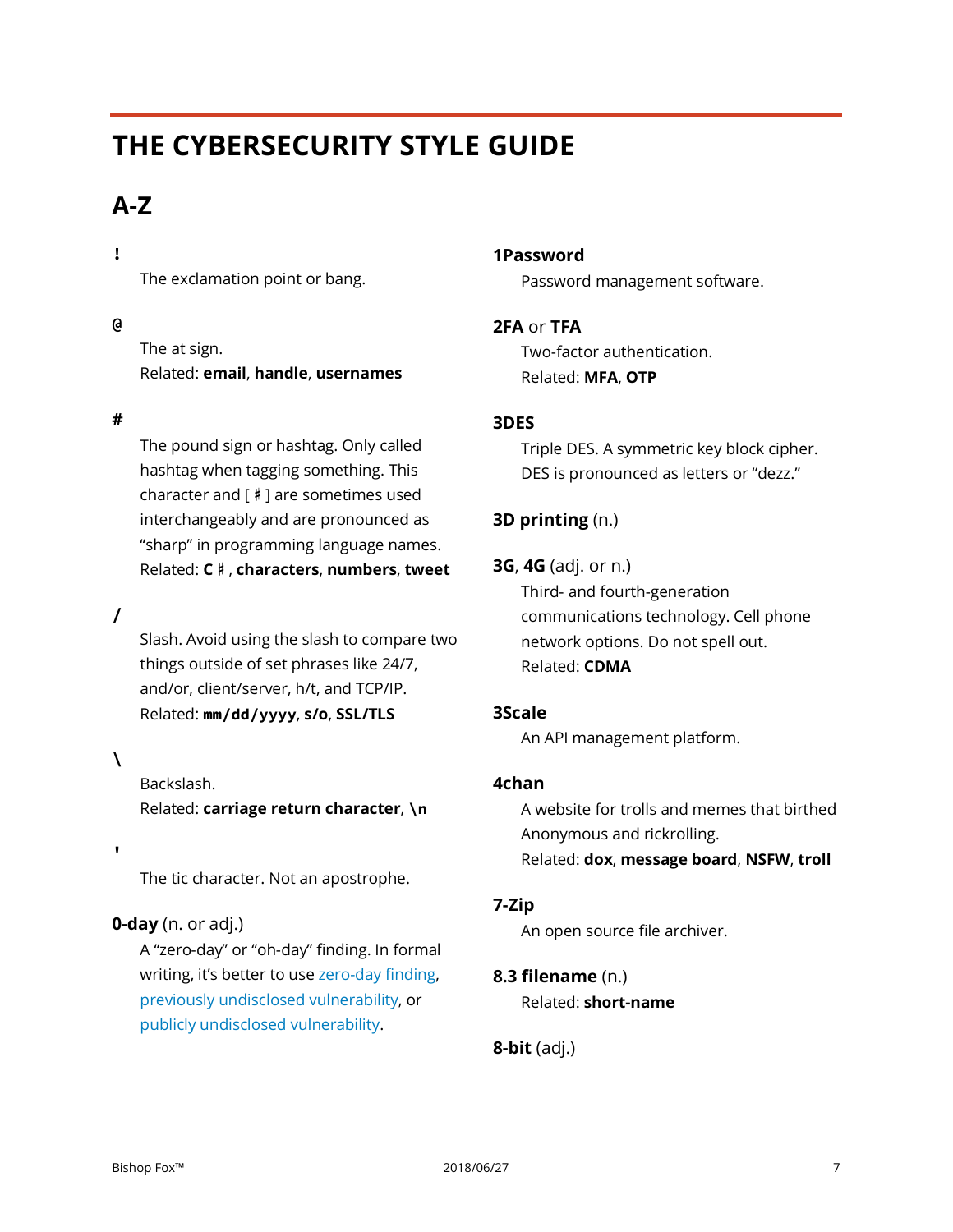#### **1080i**, **1080p**

Abbreviations for HD video modes that describe the frame resolution and scan type (interlaced or progressive scan, respectively). Pronounced "ten-eighty." Do not spell out.

Related: **HDTV**, **numbers**

#### **2600**

A hacker magazine founded in 1984. Also a series of local clubs. https://www.2600.com/

# **A**

#### **a** vs. **an**

Use "an" when the next word begins with a vowel sound when spoken, regardless of spelling. A hybrid test. A unified problem. A Xerox machine. An HTTP issue. An SSH tunnel. An underlying cause. An XSS attack.

#### **a11y** (n.)

Accessibility, often in relation to technology. 11 represents the 11 letters removed from the middle of the word "accessibility." Related: **i18n**, **k8s**, **L10n**

#### **abort** (v.)

Avoid using this verb unless it's in quoted code. Try force quit or interrupt instead.

#### **abuse** (n.)

This noun is acceptable in common industry phrases like "application abuse." Avoid using it on its own if possible. Try "malicious use" instead.

#### **abuse** (v.)

This verb is OK in set phrases but do not use it on its own. Try alter, automate, compromise, deface, exhaust, exploit, force, impersonate, intentionally misuse, manipulate, reuse indefinitely, take advantage of, or a context-specific verb.

#### **-accessible** (adj.)

Always hyphenate.

#### **access point (AP)** (n.)

Spell out on first use.

#### **ACE**

Arbitrary code execution. Spell out on first use.

#### **ACL**, **ACLs**

Access control list. Spell out on first use.

# **AD** (n.)

Active directory. Spell out on first use.

# **adb** or **adb**

Android Debug Bridge. adb is both a technology and a command. When writing about the command, use the tech font.

#### **ad blocking** (n.), **ad-blocking** (adj.)

**add on** (v.), **add-on** (n.)

# **address bar** (n.)

#### **ad hoc** (adj.)

This describes immature security infrastructure. In networks (especially wireless ones), ad hoc means decentralized.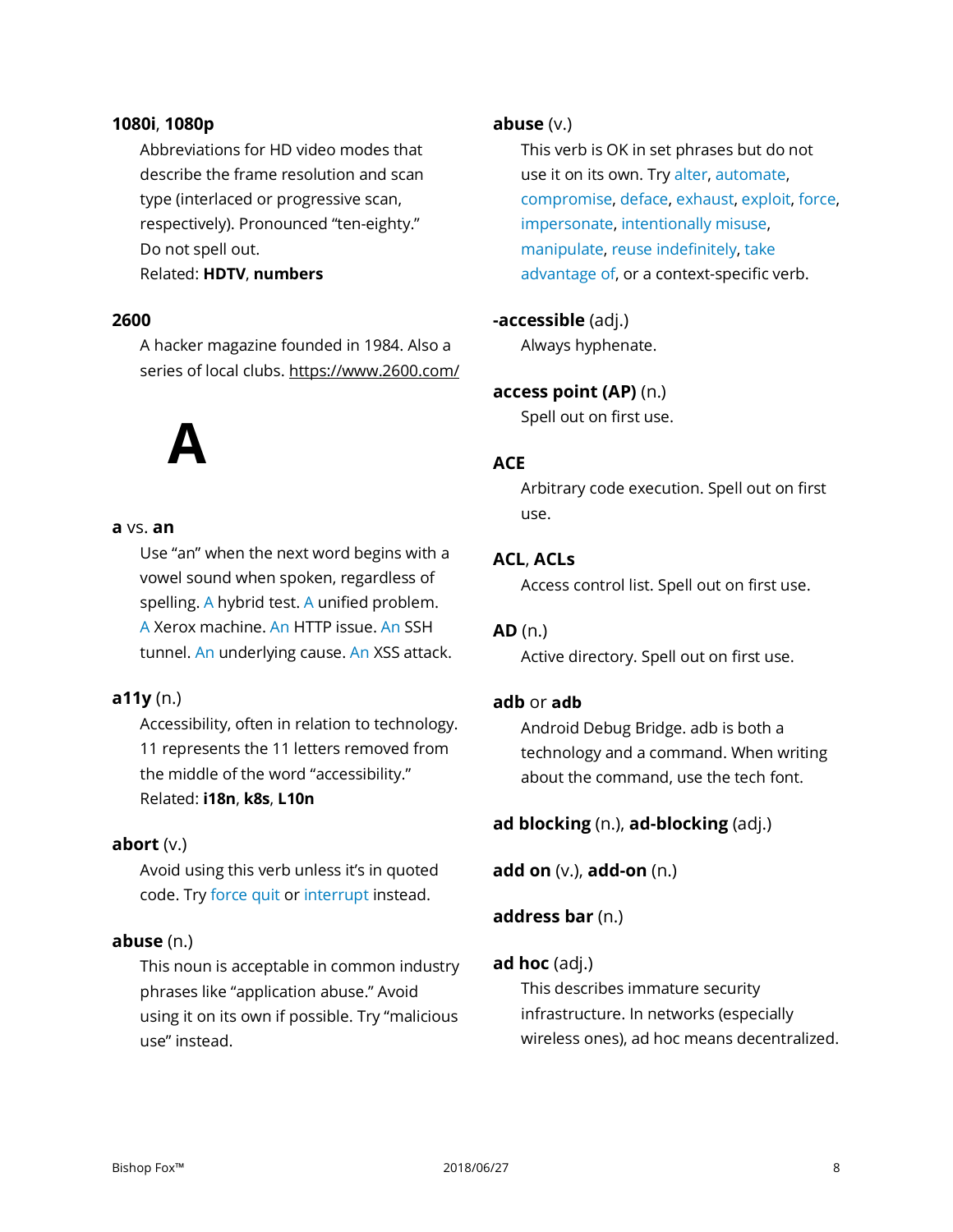#### **admin** or **admin** (n.)

Short for administrator. Write in the normal font if referring to the role or admin privileges. If referring to the username admin, use the tech font.

#### **adversary** (n.)

Do not use this term in formal writing; use attacker or malicious user instead. In cryptography, "adversary" has a mathematical meaning, as in GPA: global passive adversary.

#### **AES**

Advanced Encryption Standard. Do not spell out; briefly define on first use.

# **Agile process** (n.)

Related: **scrum**, **sprint**

#### **agnostic** (adj.)

Describes an entity that does not have a preference for any particular product, as in platform agnostic. Corporate jargon; use sparingly.

# **AI** (n.)

Artificial intelligence, often used as jargon to refer to a computer program. AI can also mean Amnesty International.

Related: **Deep Blue**, **GLaDOS**, **HAL 9000**, **machine learning**, **replicants**, **The Three Laws of Robotics**, **Turing test**, **Watson**, **WOPR**

# **Airbnb**

# **Aircrack-ng**

A suite of tools for testing Wi-Fi network security .

#### **air-gapped** (adj.)

Air-gapped systems are disconnected from insecure networks and the internet.

#### **Akana**

An API management provider.

# **alert box** (n.)

#### **Alexa**

Amazon AI. Related: **Cortana**, **Google Assistant**, **Siri**

# **algorithm** (n.)

#### **Alibaba**

An online retailer based in China.

#### **alphanumeric** (adj.)

Describes strings that contain letters and numbers, not special characters, punctuation, or spaces.

#### **a.m.**

Put a space after the number, as in "4 a.m. GMT." Include the time zone if referring to a testing window or specific event.

# **AMA**

Ask me anything. A crowdsourced style of Q&A popularized by Reddit.

#### **Amazon Prime**

#### **Amazon Web Services (AWS)**

After first use, you can refer to the services by name without "Amazon." Ex: Amazon EC2, Amazon ECR, Amazon RDS Related: **EBS**, **S3 buckets**

#### **analog hole** or **analog loophole** (n.)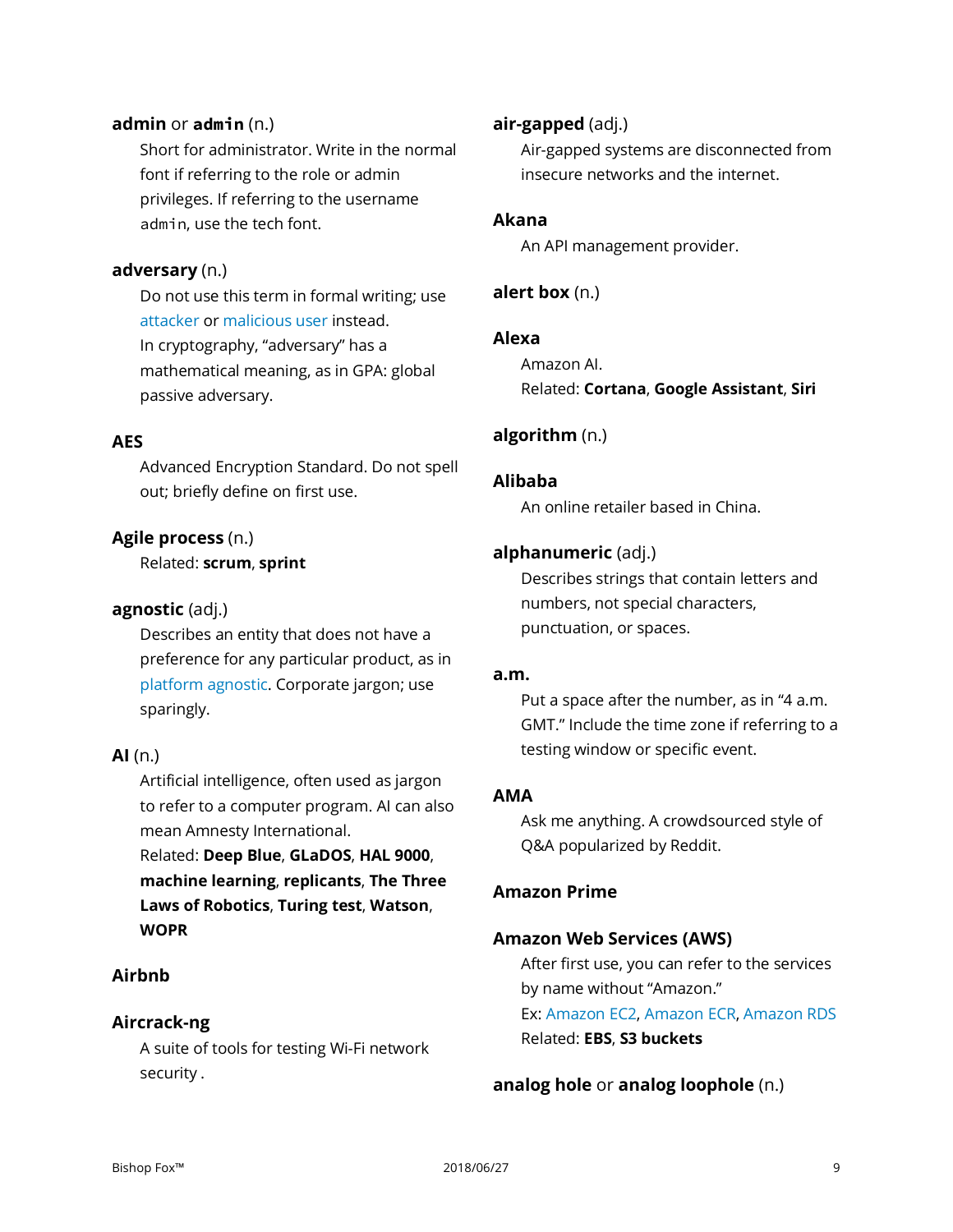**and/or** Use sparingly in formal writing.

# **Android**

Google's mobile operating system.

# **android** (n.)

**angle brackets** (n.) The  $[$  <  $]$  and  $[$  >  $]$  characters. Related: **characters**

**AngularJS** A JavaScript framework.

# **Animoji**

Animated emoji created by Apple.

# **anonymization** (n.)

#### **Anonymous**

An international group of 4chan hacktivists with a Guy Fawkes mask symbol.

# **Ansible**

A stateful configuration management suite for Linux systems.

# **ansible** (n.)

A fictional instantaneous hyperspace communication device named by Ursula K. Le Guin.

**anti-malware** (adj. or n.)

**antivirus (AV)** (adj. or n.)

# **AP** (n.)

Access point. Spell out on first use.

# **Apache Server**

# **Aperture Science**

A fictional research company from the Portal series of video games.

# **API**, **APIs**

Application programming interface. How software interacts with other software. Do not spell out.

# **app** vs. **application**

Smart devices like phones and tablets have apps, computers have applications. App can also be a shortened form of application. To the security industry, they are all computer programs.

# **Apple**

Related: **FaceTime**, **FairPlay**, **iOS**, **iPhone**, **Lightning cables**, **Mac OS X**, **macOS-based**, **PowerBook**, **Siri**, **WWDC**

# **applet** (n.)

# **Apple TV**

# **application security** (n.)

Alternate term for information security.

# **APT** (n.)

Application penetration testing. Also stands for advanced persistent threat or advanced packaging tool. Spell out on first use in public-facing documents. Related: **criticality**, **EPT**, **IPT**, **pen testing**

**AR** (n. or adj.) Augmented reality. Related: **IoT**, **VR**, **Vuforia**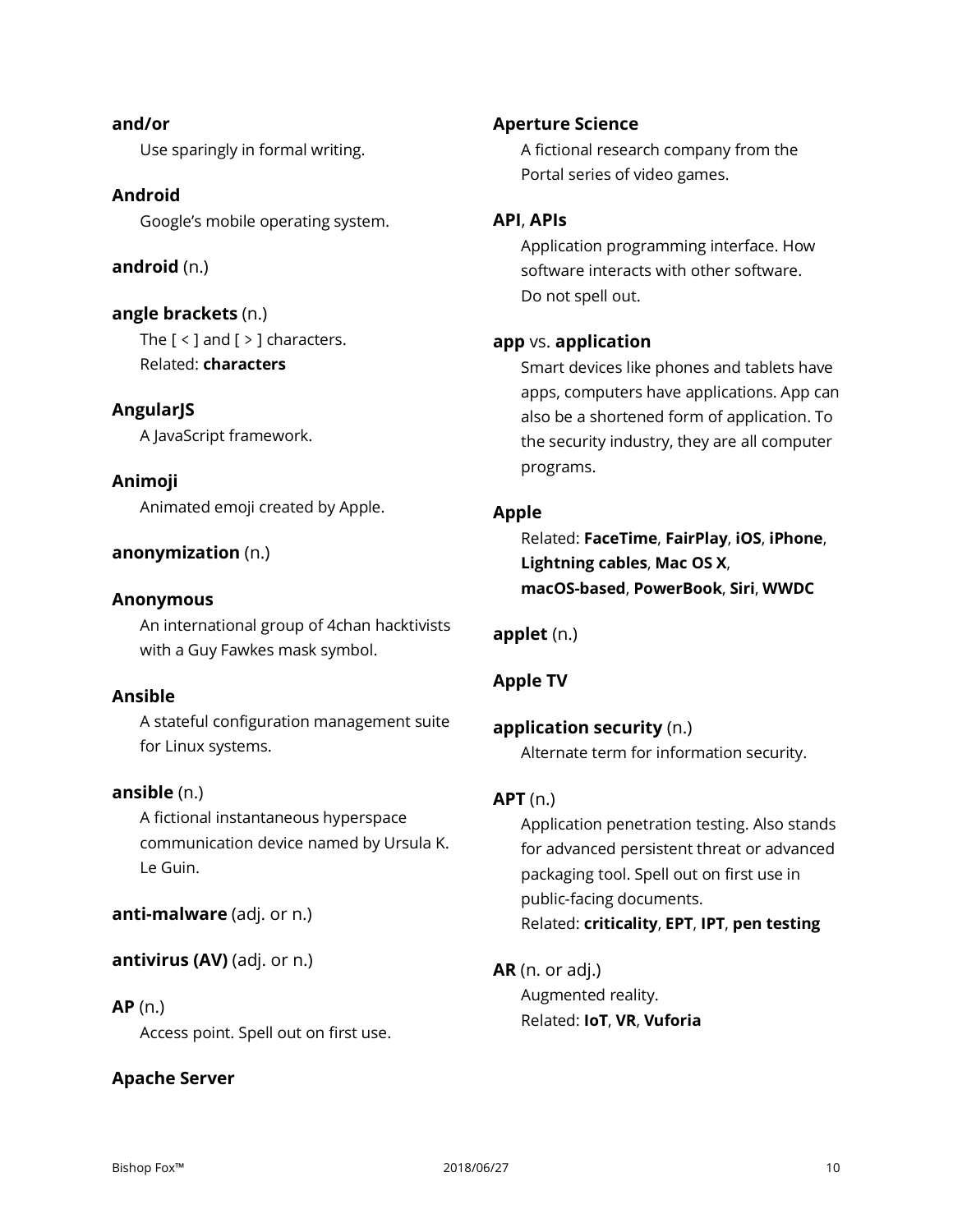# **arbitrary** (adj.)

Of the attacker's choosing, as in "the user would be redirected to an arbitrary URL."

# **Archer**

An animated spy TV show that inspired the name of the Bishop Fox Danger Drone. It's also the name of an RSA security product.

**Arduino** (n.) Pronounced "ar-dweeno."

# **ARM**

This refers to either the Architecture Reference Manual or to RISC architecture used in microprocessors. Define briefly on first use to clarify your intended meaning.

# **ARPANET**

Advanced Research Projects Agency Network; the original internet. Do not spell out.

# **artificial intelligence (AI)** (n.)

# **ASCII**

Pronounced "ask-ee."

# **ASLR**

Address space layout randomization. Spell out on first use.

# **ASN.1**

Abstract Syntax Notation One. Related: **BER**, **X.509**

# **ASP.NET**

#### **asset** (n.)

Assets are systems, software, applications, libraries, personnel, equipment, or anything else that clients value and want to protect.

#### **ASV**

Approved scanning vendors. Spell out on first use. Related: **PCI**

#### **ATM**

Short for automated teller machine or "at the moment." "ATM machine" is redundant. Related: **PIN**, **SSN**

# **at-rest** (adj.), **at rest**

At-rest encryption. Data at rest.

**attack chain** (n.) Related: **elevation of privileges**

**attacker-controlled** (adj.)

**attacker-owned** (adj.)

**attack surface** (n.)

# **attributes** (n.)

A specification of a value. If it's a type of attribute, use the normal font. If it's a specific attribute, use the tech font, as in "a username attribute."

**audio conferencing** (n. or adj.) Related: **videoconferencing**

# **audit trails** (n.)

# **AUP**

Acceptable Use Policy. Spell out on first use.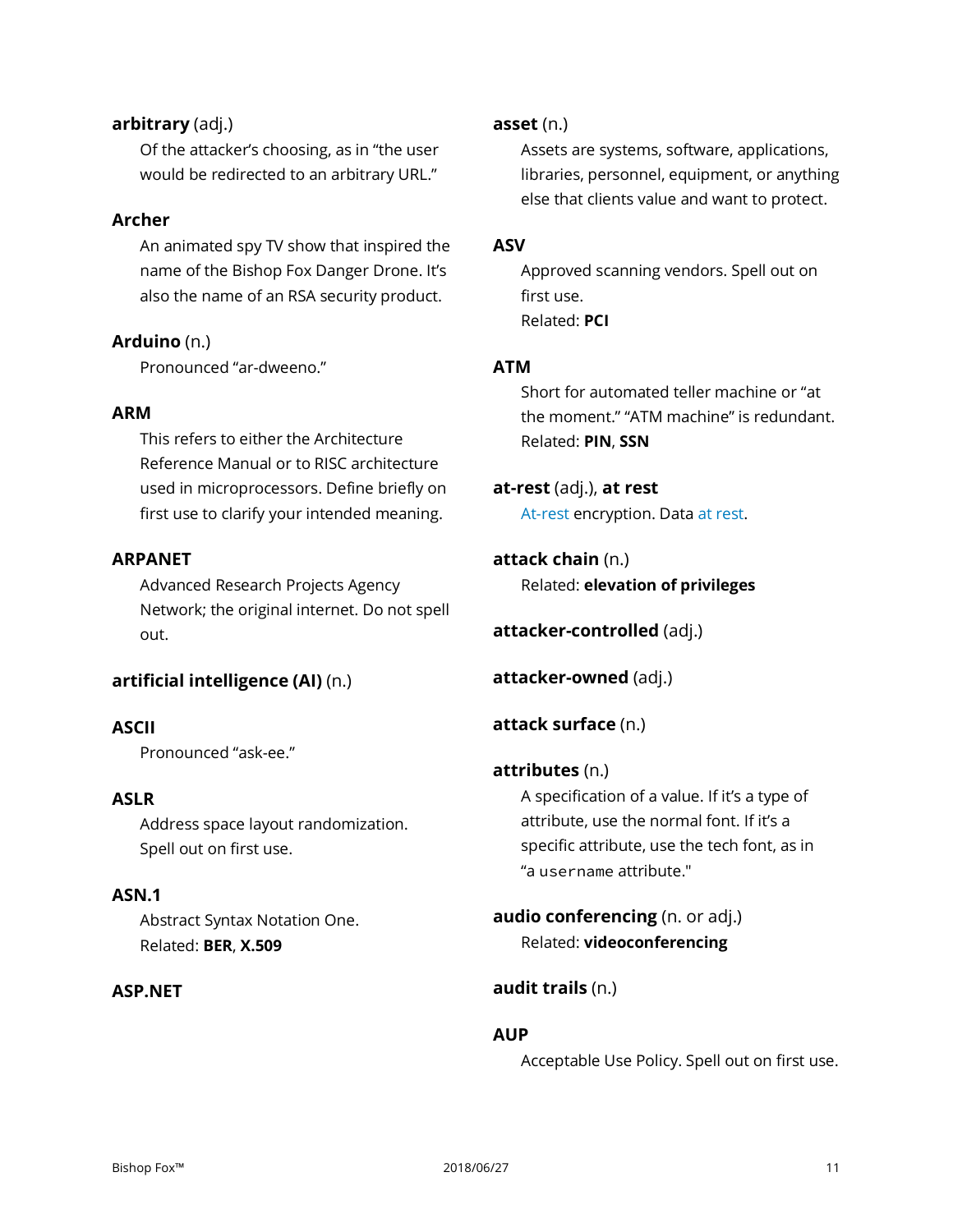# **auth** (n.)

Short for authentication or authorization. Sometimes written as AuthN and AuthZ to clarify which word is abbreviated. Spell out on first use to avoid confusion.

# **authentication** (n.)

# **authorization bypass** (n.)

#### **autocomplete** (n. or v.)

A generic term for an application feature that predicts the rest of the word or phrase as a user types.

#### **autocorrect** (n. or v.)

A generic term for an application feature that fixes identified mistakes in typed words.

# **autofill** (v.)

#### **automation** (n.)

The automatic operation of required processes.

**autopilot** (n.)

**auto-renew** (v.)

**avatar** (n.)

# **AWS**

Amazon Web Services.

# **B**

#### **backdoor** (n. or v.)

**back end** (n.), **back-end** (adj.)

**backported** (adj.), **backporting** (n. or v.)

**backslash** or **\**

**backtrace** (n. or v.) Related: **traceback**

**back up** (v.), **backup** (n. or adj.)

**backwards compatibility** (n.)

**backwards compatible** (adj.)

**badput** (n.) Related: **goodput**, **throughput**

# **Balloon**

A password-hashing algorithm.

#### **bandwidth** (n.)

The speed or capacity of a data network measured in volume over units of time, as in 50 Mbps. "Never underestimate the bandwidth of a station wagon full of tapes hurtling down the highway." – Andrew Tanenbaum

**bank drops** (n.) Related: **black market**

# **barcode** (n.)

# **bar mitzvah attack** (n.)

An SSL vulnerability. So named because its security implications were realized 13 years after it first appeared in the codebase.

**Base64-encoded** (adj.), **Base64 encoding** (n.)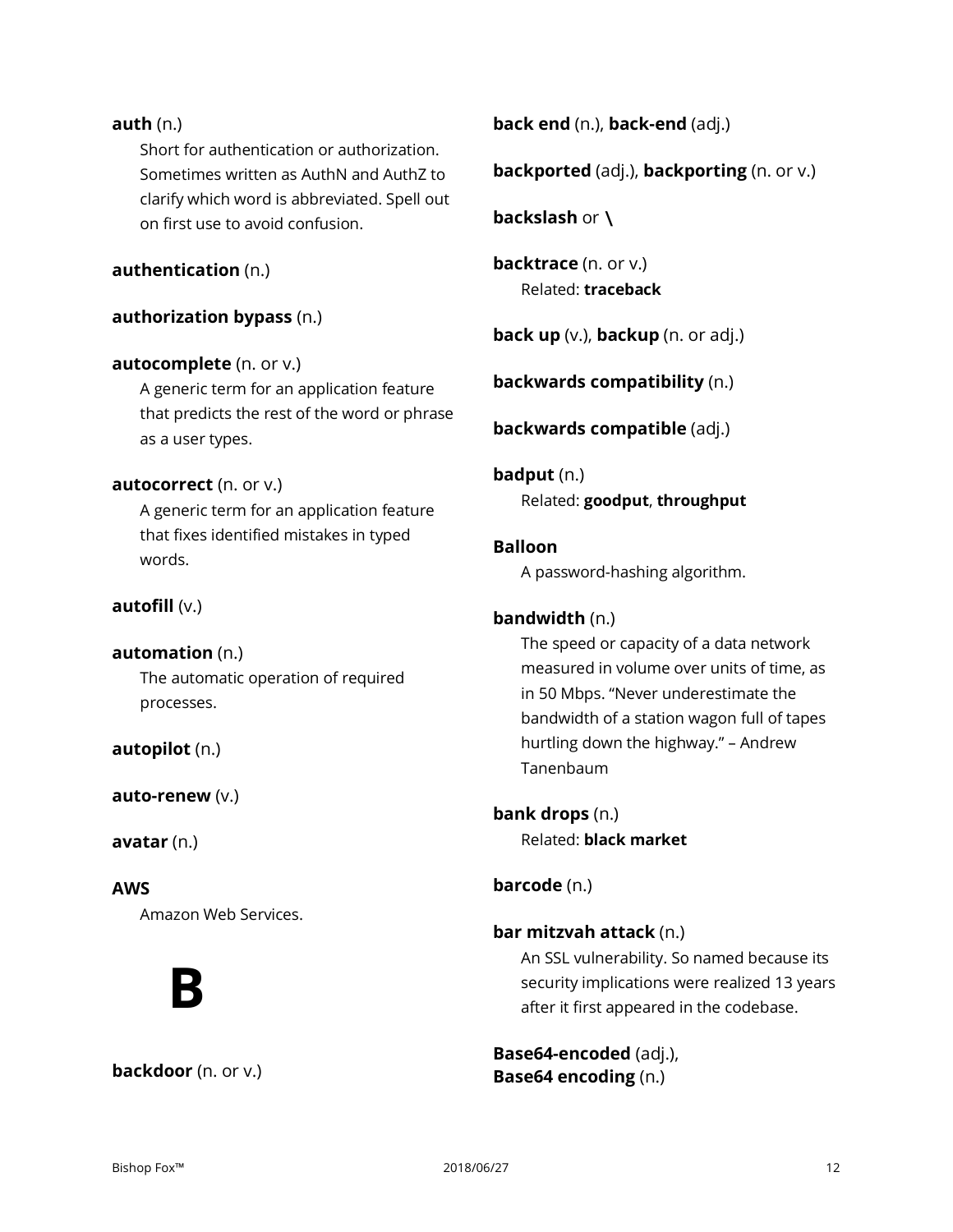# **-based** (adj.)

Always hyphenate. Ex: host-based, logic-based, role-based

# **baseline** (n.)

# **Bash**

# **BASIC**

A programming language.

# **bastion host** (n.)

A host often used as a gateway to pivot into other hosts. It should be specially hardened.

# **BBS**

Bulletin board system.

# **BCC**, **BCC'd**, **BCCing**

Blind carbon copy. Do not spell out. Related: **CC**, **email**

# **BCP**

Business continuity plan. Spell out on first use.

# **bcrypt**

Pronounced "bee-crypt." A password hashing function.

# **BEC**

Business email compromise. Spell out on first use. Related: **phishing**

# **BeEF**, **BeEF hooking**

Browser Exploitation Framework.

# **BER**

Bit error rate. It can also stand for "Basic Encoding Rules," so spell out on first use.

# **best practices** (n.)

Practices that align with compliance guidelines or industry standards. Corporate jargon; use sparingly. Related: **CIS 20**, **compliance framework**

**beta** (n. or adj.)

# **BF**

An informal name for Bishop Fox. Used very sparingly in places where space is limited.

# **BGP**

Border Gateway Protocol. Spell out on first use.

# **Big Brother**

The symbol of totalitarian surveillance from the novel Nineteen Eighty-Four. Big Brother is watching you.

# **big data** (n.)

# **big-endian** (adj.)

# **BIG-IP**

A load balancer. Pronounced "big-eye-pee."

# **billion laughs attack** (n.) Related: **DoS**

# **binary** (n. or adj.)

Base-2 number system. 0 or 1. Can also refer to binary executable files. Related: **big-endian**, **little-endian**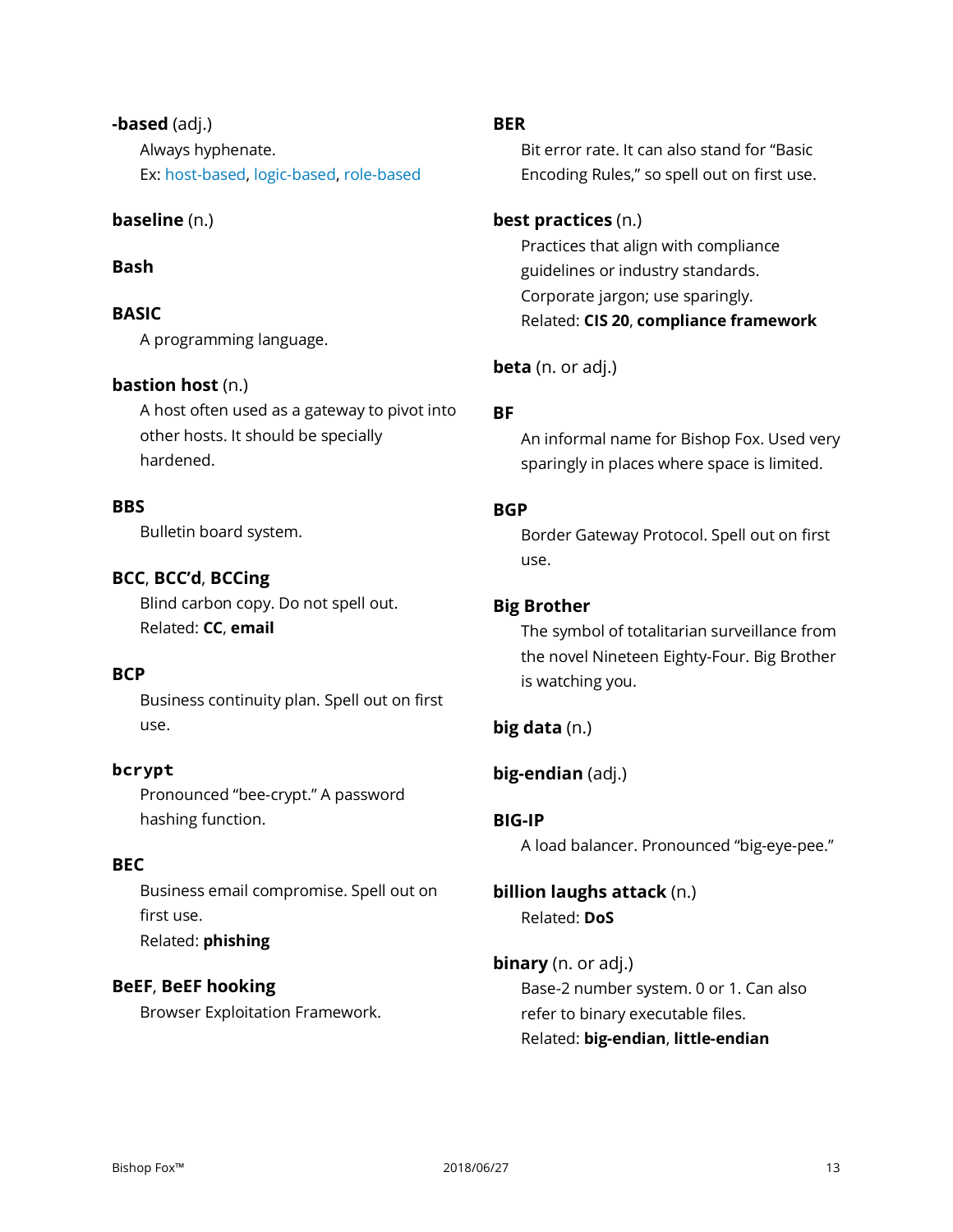#### **BIND**

A DNS server.

# **birds of a feather (BoF)** (n.)

An informal discussion group.

# **birth date** (n.)

Related: **DOB**, **PII**

# **Bishop Fox**

Our company.

Related: **BF**, **Danger Drone**, **DeepHack**, **-Diggity**, **foxes**, **Lucius Fox**, **Martin Bishop**, **Rickmote Controller**, **SmashBot**, **SpellCheck**, **SpoofCheck**, **Tastic RFID Thief**

# **bit** (n.), **-bit** (adj.)

As in "a key length of at least 2048 bits" or "a 2048-bit RSA key." When abbreviated, use lowercase b for bits, uppercase B for bytes.

# **Bitbucket**

An Atlassian product for Git and Mercurial.

# **bitcoin** or **Bitcoin** (n.)

Digital cryptocurrency. Related: **coins** vs. **tokens**, **cold wallet**, **crypto mining**, **hot wallet**

**bit-flipped** (adj.), **bit-flipping** (adj.)

# **BitLocker**

Microsoft Windows disk encryption software.

# **bitmap** (n.)

**bitrate** (n.)

**bitsquatting** (n.)

# **bitstream** (n.)

# **BitTorrent**

# **BlackBerry**

# **black box** (n.), **black-box testing** (n.) Related: **gray-box testing**, **white-box testing**

# **Black Hat**

A series of annual security conferences that happen in the USA, Europe, and Asia. https://www.blackhat.com/

# **black hat** (n.)

An attacker or malicious user. Informal. Related: **gray hat**, **white hat**

# **blacklist**, **blacklisting** (v. or n.) Related: **blocklist**, **whitelist**

# **black market** (n.)

We prefer to use this term in formal reports to describe unindexed illegal online activity hubs. Tor and I2P are colloquially known as "dark web" browsers.

Related: **bank drops**, **cash-out guide**, **dark net**, **fullz**, **I2P**, **Silk Road**, **Tor**

# **bleeding edge** (n. or adj.)

# **blind** (adj.)

During a blind attack, the attacker is unable to view the outcome of an action.

# **bloatware** (n.)

# **BLOB** or **blob** (n.)

Binary large object.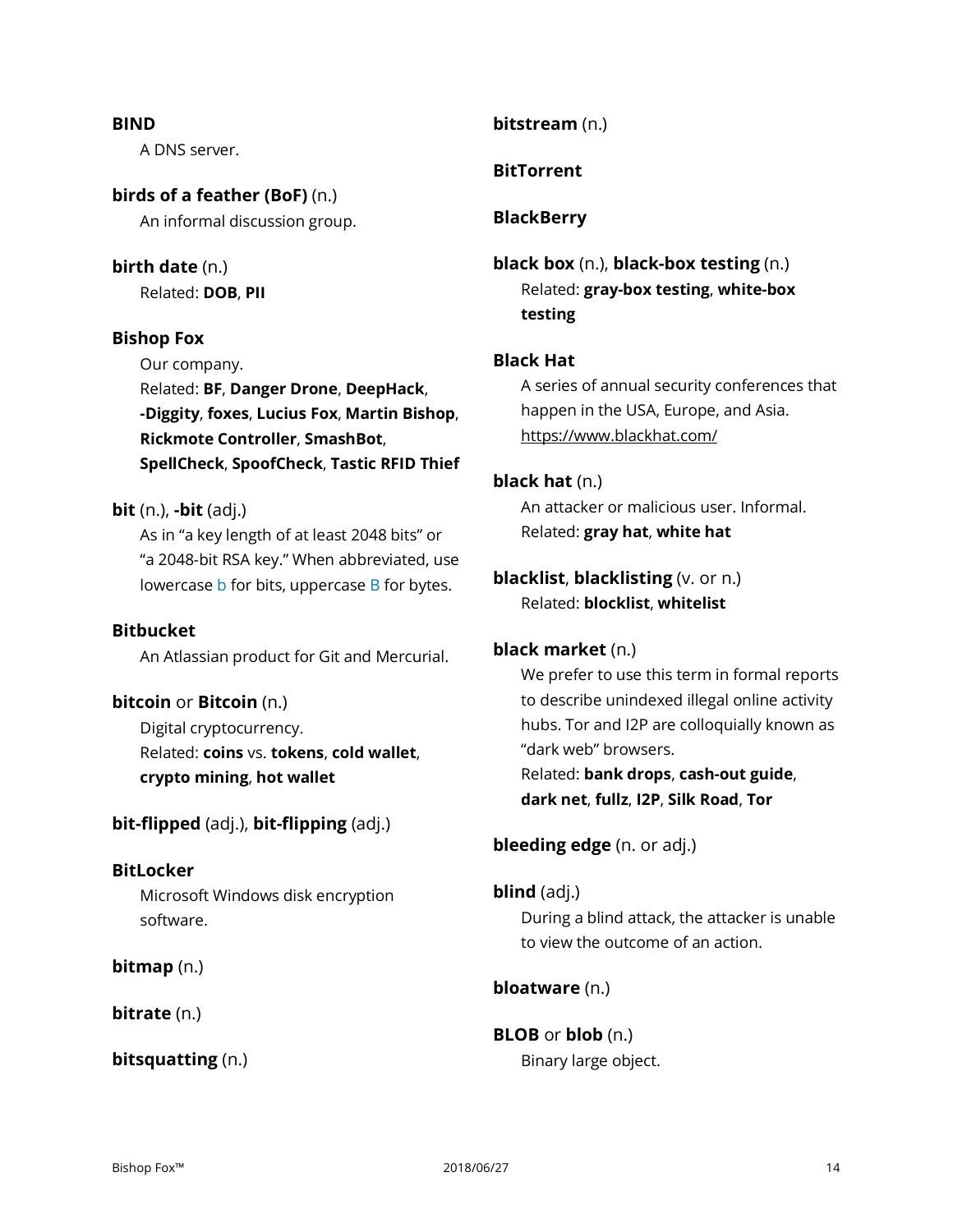# **blockchain**, **block chaining** (n. or v.) Related: **CBC**, **cryptocurrency**

# **blocklist**, **blocklisting** (n. or v.)

A proposed alternative term for blacklisting. Not yet widespread. Related: **safelist**

# **blog**, **blogroll** (n.)

# **Bloodhound** A tool used during security assessments.

# **Blowfish**

An encryption algorithm.

# **blue screen** (v.)

Informal.

# **Blue Screen of Death (BSOD)** (n.)

Informal.

# **blue team**, **blue teaming** (v.)

Blue teams run scenarios to defend a target or environment from potential attackers. They reduce the attack surface, employ hardening strategies, and use honeypots. Related: **purple team**, **red team**

# **Bluetooth**

A unifying wireless system named after Harald Bluetooth, a Norwegian king.

# **Blu-ray**

# **BMO**

A sentient video game console-shaped cartoon robot friend from Adventure Time. Pronounced "bee-mo."

**BMP file**, **.bmp file** The bitmap image format.

**Bomgar** An IT support portal.

# **Boolean operators** Useful AND precise.

**boot chain** (n.) Related: **start up**

# **boot time** (n.)

**the Borg** A fictional cyborg alien group in Star Trek.

# **Boston Dynamics**

# **bot** (n.)

An automated program like a chatbot or Twitterbot.

# **botnet** (n.)

A network of bots sometimes used in ransomware attacks.

# **Brainfuck**

An esoteric programming language.

# **branch** (v. or n.)

Related: **fork**, **GitHub**, **repository**

# **breadcrumbs**, **breadcrumb trail** (n.)

**breakpoint** (n. or v.)

# **brick** (n. or v.)

An old heavy cell phone or a dead device. A bricked device is unrecoverably broken. Informal.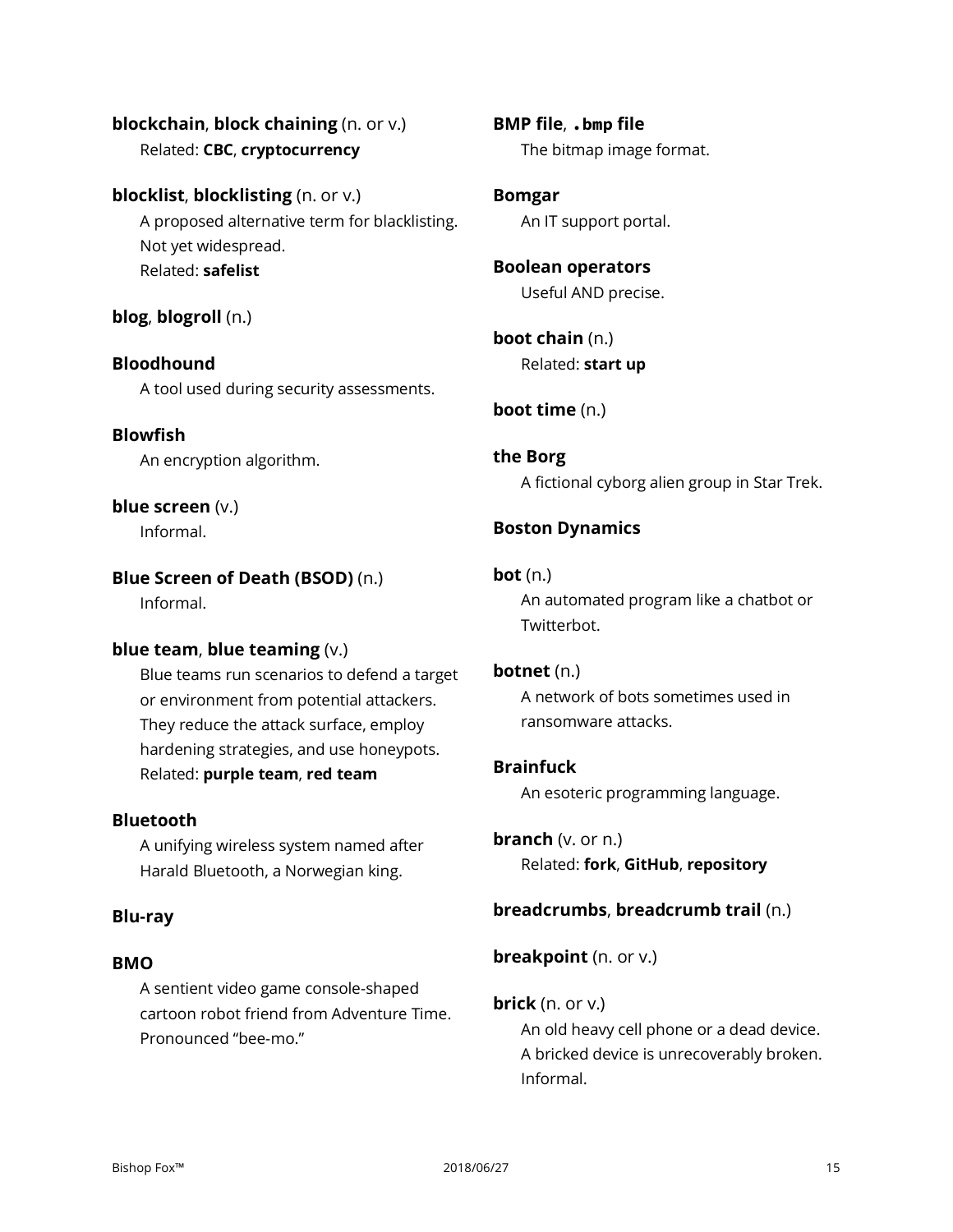**brick-and-mortar** (adj.) Describes IRL places of business.

**browsable** (adj.)

**browser fingerprinting** (n.)

**browser hijacking** (n.)

**brute-force** (v. or n.), **brute-forcing** (n.)

# **BSD**

Berkeley Software Distribution. A Unix-derived operating system.

# **BSides**

A global series of security events. http://www.securitybsides.com/

# **buckets** (n.)

When discussing a type of bucket, use the normal font. When discussing a specific bucket by name, use the tech font for the name, as in "an oz-provision bucket."

# **buffer overflow (BOF)** (n.)

# **bug bounty** (n.)

Related: **Bugcrowd**, **HackerOne**

# **Bugcrowd**

A crowdsourced bug bounty security company.

**built-in** (adj.)

**bulleted** (adj.)

**bullet point** (n.)

**bullet time** (n.)

**Burp Suite**, **Burp Collaborator** A web application proxy.

**business impact analysis (BIA)** (n.) Spell out on first use.

# **BuzzFeed**

# **BYOD**

Bring your own device. It describes companies that allow employees to use their own computers and phones for work. BYOD is pronounced as letters or spoken as the whole phrase.

**bypass** (v. or n.)

**byproduct** (n.)

# **bytecode** (n.)

# **bytes** (n.)

Kilobytes, megabytes, gigabytes, terabytes, petabytes. KB, MB, GB, TB, PB. No space between number and unit, as in 64TB. Use uppercase  $B$  for bytes, lowercase  $b$  for bits. Related: **MiB**, **units of measurement**

# **C**

# **C♯**

A programming language. Pronounced as "C sharp." Related: **#**, **hashtag**

# **C-3PO**

A fictional protocol droid from Star Wars.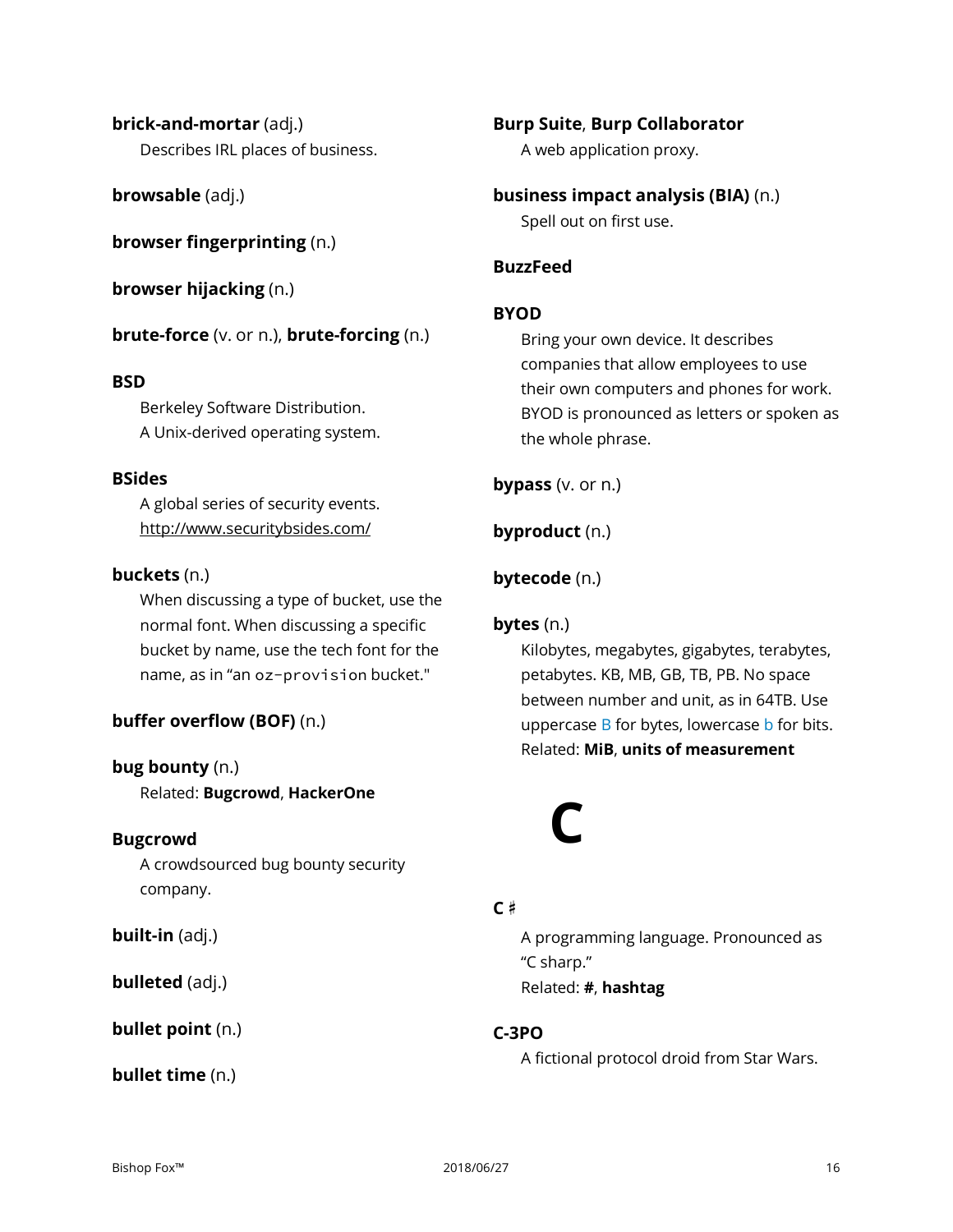# **CA**

Certificate or certification authority. Spell out on first use. Related: **CEH**, **CISSP**

# **cache** (n. or v.)

**cache busting** (n.)

# **cache poisoning** (n.)

#### **CactusCon**

An annual security conference in Arizona. http://www.cactuscon.com/

# **callback** (adj. or n.)

As in "a crafted callback parameter."

#### **callback hell** (n.)

A programming mistake that ends in an infinite callback loop.

# **CAM**

Computer-aided manufacturing. Spell out on first use. Related: **LMS**

**canary account** (n.) Related: **honeypot**

#### **canonicalization** (n.), **canonicalize** (v.)

# **CAPTCHA**, **CAPTCHAs**

The Completely Automated Public Turing test to tell Computers and Humans Apart. A challenge-response test.

Related: **computer vision**, **reCAPTCHA**

# **carriage return character** or **\r**

An invisible character that makes the text go back to the beginning of the line. It's a skeuomorph that refers to the way typewriters need to "return" a carriage to its original position.

**case-by-case** (adj.)

**case-sensitive** (adj.), **case sensitivity** (n.)

**cash-out guide** (n.) Related: **black market**

**catch** (v.) Related: **throw**

# **The Cathedral and the Bazaar (CatB)**

#### **CBC**

Cipher block chaining. Do not spell out; briefly define on first use.

#### **CC**, **CC'd**, **CCing**

Carbon copy. Do not spell out. Related: **BCC**, **email**

#### **CCC** or **C3**

Chaos Communication Congress. An annual security conference in Germany.

# **CCTV**

Closed circuit television. Do not spell out.

#### **CD**, **CD-R**, **CD-ROM**, **CD-RW** (n.)

#### **CDMA**

Code division multiple access. Spell out or briefly define on first use.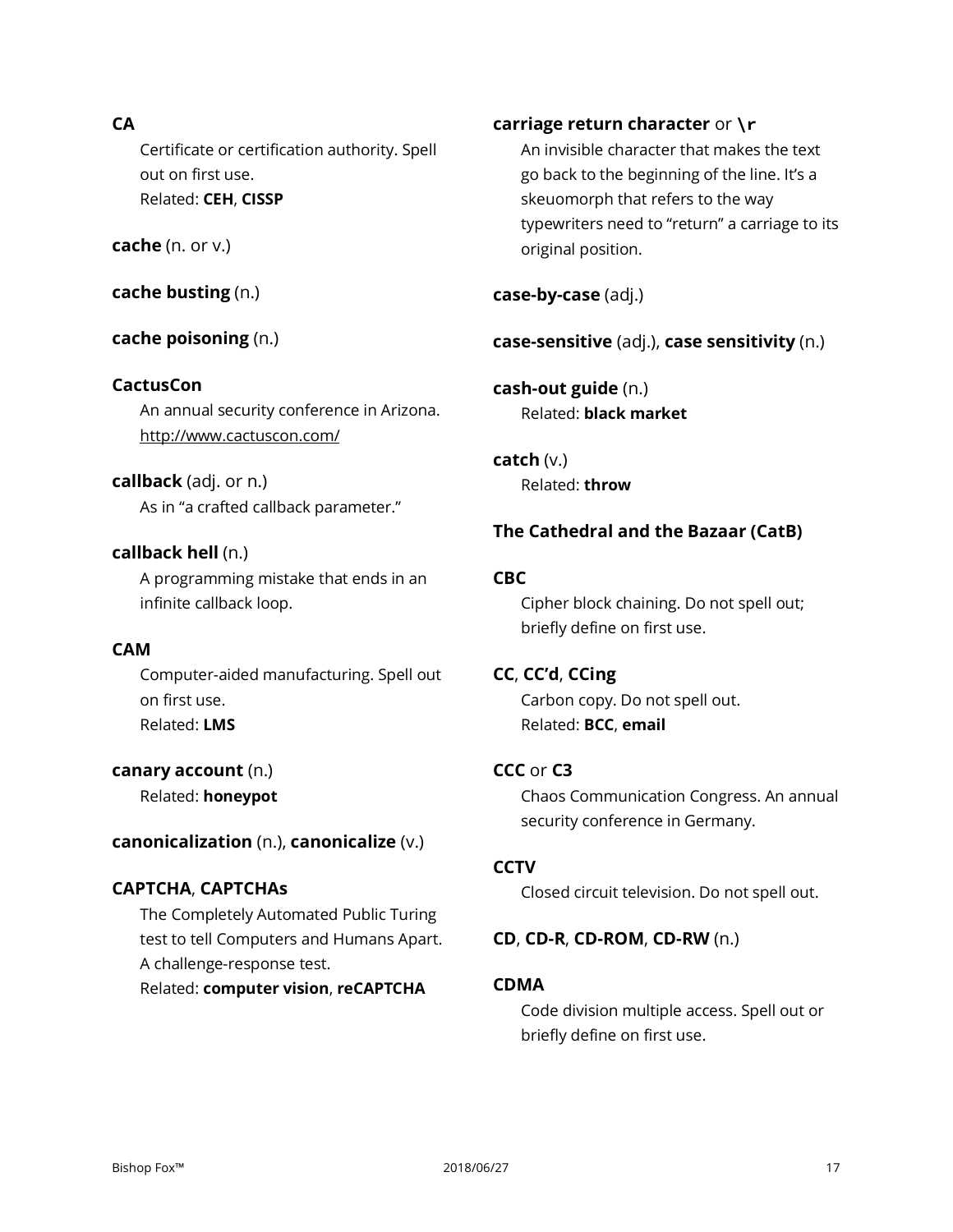#### **CDN**

Content delivery network. Spell out on first use.

# **CDP**

Clean desk policy. Spell out on first use.

# **CEH**

Certified Ethical Hacker.

# **cell phone** (n.)

# **CentOS**

A Linux distribution. Pronounced as "sent-O-S" or "sent-oss."

# **CERT**

Computer Emergency Readiness Team or Cyber Emergency Response Team.

# **certificate** or **cert** (n.)

Related: **CA**

# **CFAA**

The Computer Fraud and Abuse Act.

# **CFO**

Chief Financial Officer.

# **CGI**

Short for computer-generated images or, less frequently, Common Gateway Interface. Define briefly on first use to clarify your intended meaning.

# **challenge-response mechanisms** (n.)

Robot-filtering tests like CAPTCHA. Related: **Turing test**

# **changelog** (n.)

#### **characters** (n.)

When calling out specific characters (keystrokes) that affect the meaning of a code sequence, write them in the tech font with a space on either side, surrounded by square brackets in the normal font. If the character's name is also its symbol, write it in the tech font. If the font difference is not visible, use quotation marks. Ex: a single quote [ ' ], the @ symbol, 30,000 "A" characters Related: **metacharacters**, **wildcards**

# **chatroom** (n.)

#### **chattr**

Short for change attribute. Pronounced as "chatter." Related: **chmod**, **chroot**

# **checkbox** (n.)

**checkmark** (n.)

**check out** (v.), **checkout** (adj. or n.)

# **checksum**, **checksums** (n.)

# **child abuse material** (n.)

This is a more accurate term for child pornography. If you discover child abuse material in the context of your work, report it to a manager immediately. If you find it online outside of work, quickly contact NCMEC—The National Center for Missing and Exploited Children.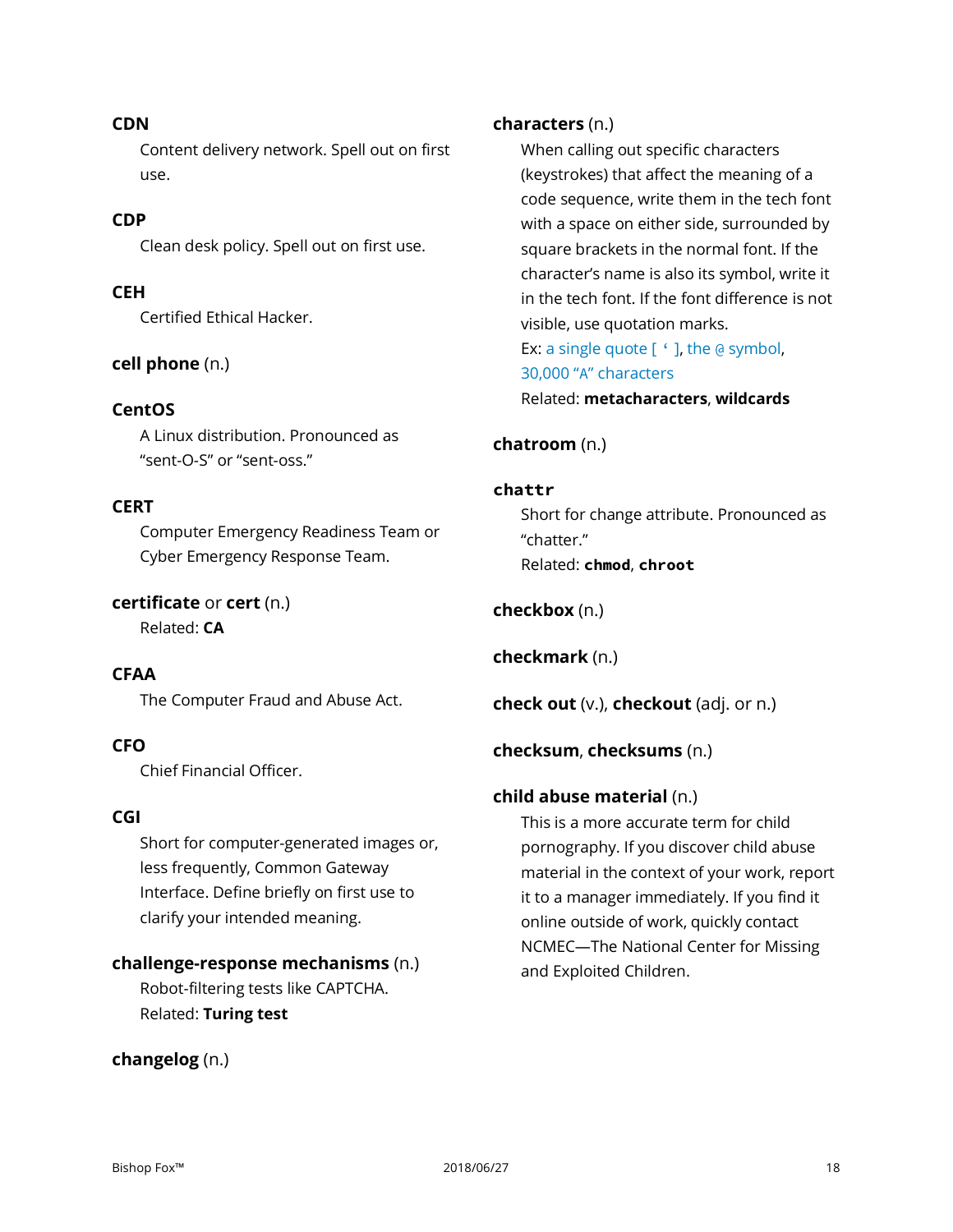#### **chmod**

Short for change mode. Pronounced as "change mod," "C-H-mod," or "chuh-mod." Related: **chattr**, **chroot**

#### **Chrome**

A Google web browser.

#### **Chromecast** (n. or v.)

#### **chroot**

Short for change root. A Unix operation that simulates a directory on a filesystem as if it were the root of the filesystem. Pronounced as "C-H-root" or "chuh-root." Related: **chattr**, **chmod**

# **chroot directory** or **ChrootDirectory**

An SSH directory.

#### **chroot jail** (n.)

A way to isolate a process from the rest of the system.

#### **CIA**

Short for the Central Intelligence Agency or the triad of information security concerns: confidentiality, integrity, and availability.

#### **CIO**

Chief information officer. Related: **CFO**, **CISO**

# **cipher** (n.)

Don't use "cypher." Write the names of ciphers in the normal font, as in Blowfish. Related: **RSA**, **SHA-1**

# **cipher suite** (n.)

#### **ciphertext** (n.)

#### **CIS 20**

The Center for Internet Security has a list of 20 guidelines for securing organizations. https://www.cisecurity.org/controls/

# **Cisco**

#### **CIS CSC**

CIS Critical Security Controls. Related: **CIS 20**

#### **CISO**

Chief Information Security Officer. Pronounced "seeso."

#### **CISSP**

A security certification. Certified Information Systems Security Professional.

#### **class**, **classes** (n.)

When discussing a specific class by name, use the tech font, as in "a Time class."

#### **cleartext** vs. **plaintext**

In common usage, these terms are used interchangeably. In our reports, cleartext means unencrypted content. Plaintext is a more technical term that describes the input to a cryptographic system (which itself may already be encrypted or hashed). Related: **CPA**, **plaintext**

#### **clear web** or **Clear Web** (n.)

This is used in contrast to the "dark web" or "dark net" parts of the internet. It refers vaguely to publicly accessible sites that've been indexed by search engines. Informal.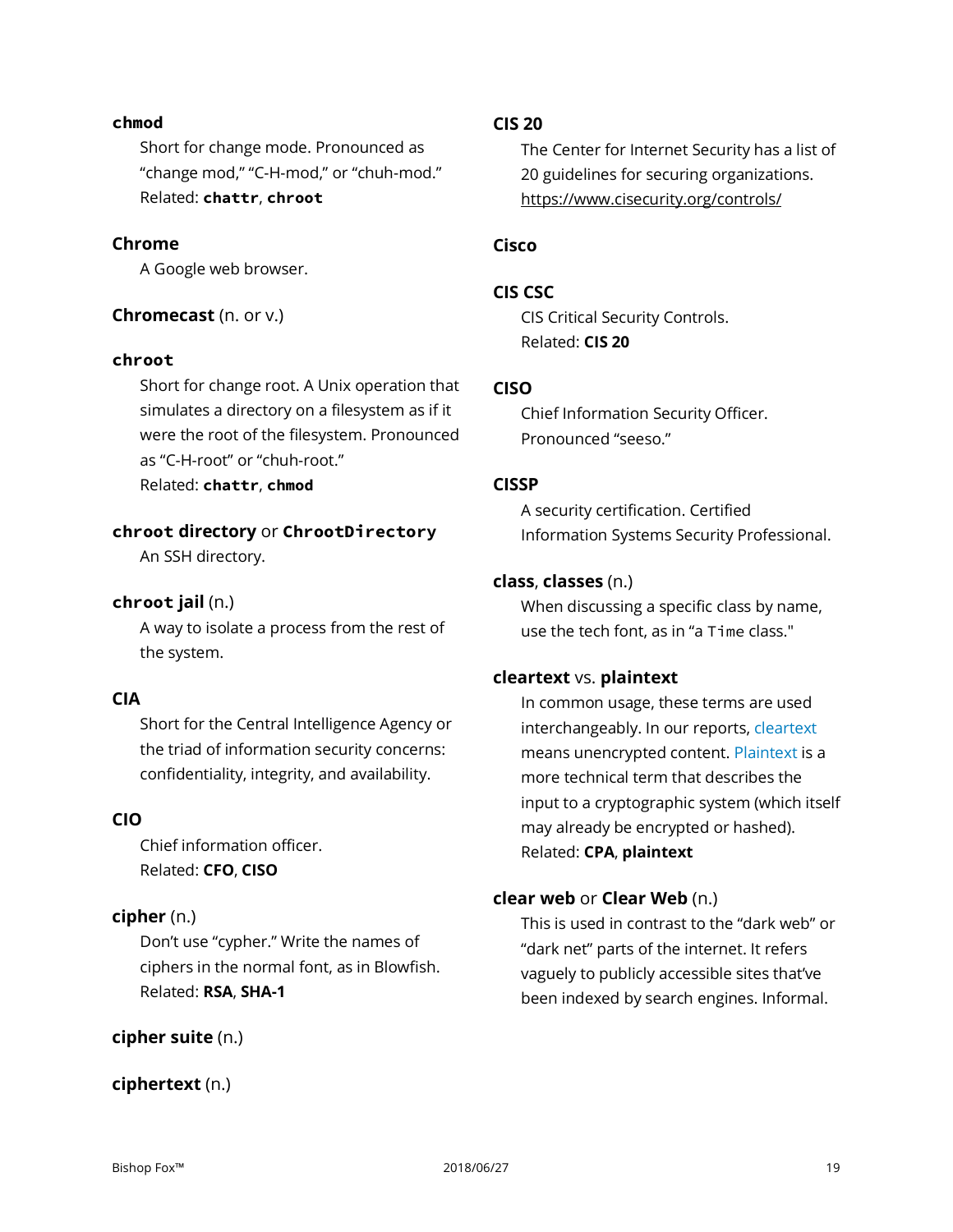# **CLI**

Short for command-line interface or command language interpreter. Spell out on first use.

# **clickbait** (n.)

#### **clickjacking** (n.)

In formal writing, we refer to this finding as "user interface (UI) redress." It's also called "cross-frame scripting."

#### **click through** (v.), **clickthrough** (adj. or n.)

#### **client-side** (adj.)

**clip art** (n.)

# **Clippy**

The discontinued anthropomorphic paper clip assistant in Microsoft Office.

#### **closed caption** (n.), **closed-caption** (adj.)

**the cloud** (n.) Corporate jargon; "the cloud" is just servers.

# **cloud computing** (n.)

**CloudFront** An AWS content delivery network (CDN).

# **CloudTrail**

An AWS logging and monitoring service.

#### **cluster** (n.)

As in "provision a cluster on each account."

# **CMDB**

Content management database. Spell out on first use.

#### **CMS**

Content management system. Spell out on first use.

**co-creator** (n.)

**code** (n. or v.)

**codebase** (n.) Related: **user base**

# **codec**

Short for code/decode. A device or program that can compress and decompress data. Do not spell out.

# **Codecademy**

#### **code path** (n.)

**code shrinking** (n.)

#### **coins** vs. **tokens**

These are units of worth in virtual currencies. These terms are sometimes used interchangeably and sometimes used very differently. Define briefly on first use to clarify your intended meaning. Related: **bitcoin**, **cryptocurrency**

#### **cold-call** (v.) **cold call** (n.)

A social engineering strategy.

# **cold storage** (n.)

```
cold wallet (n.)
Offline bitcoin storage.
Related: hot wallet
```
# **command and control (C2) machine** (n.)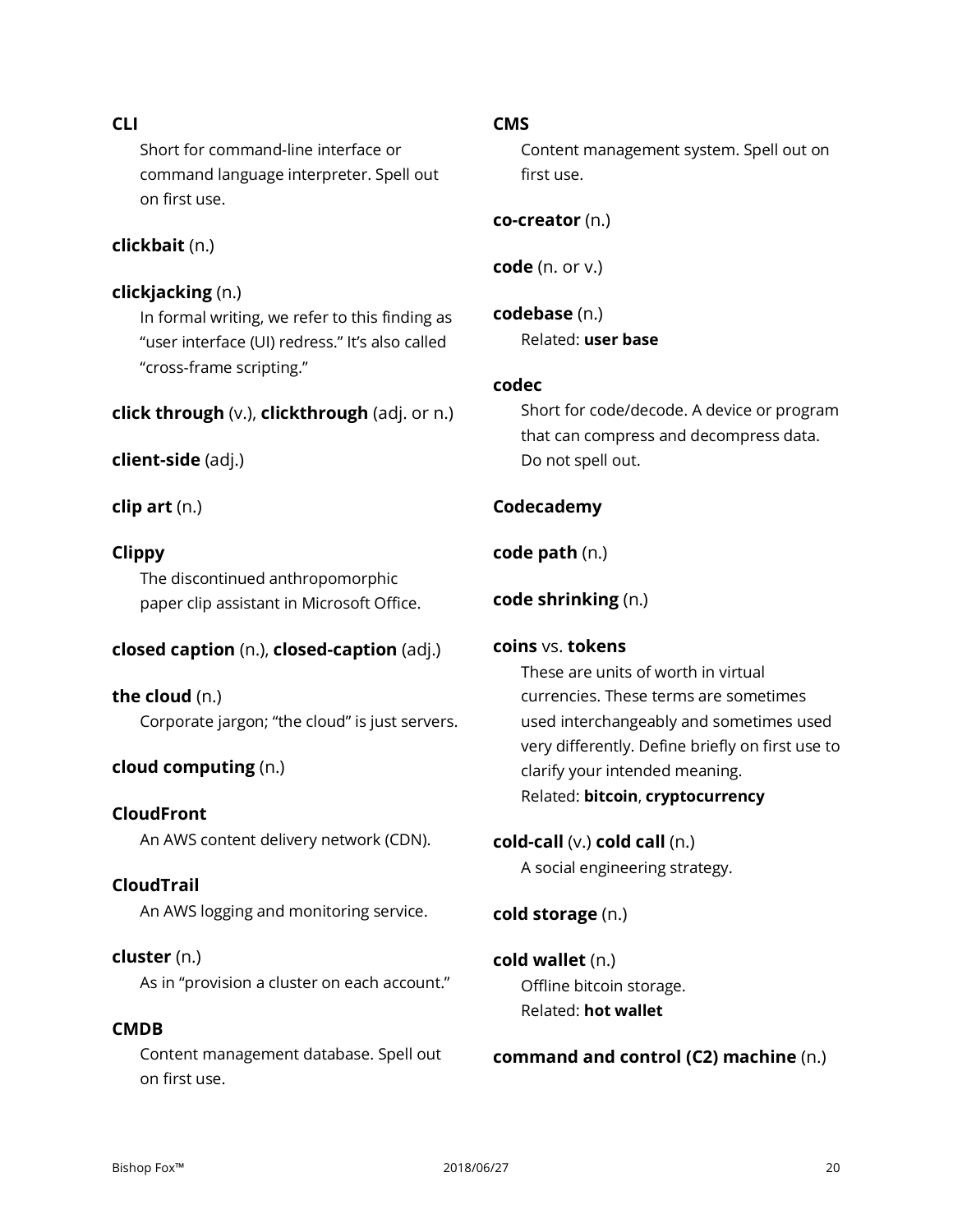**command line** (n.), **command-line** (adj.)

**commercial-free** (adj.)

**commodity hardware** (n.) Over-the-counter hacking tools that anyone could get and use.

**company-wide** (adj.)

**compensating controls** (n.)

**compile** (v.)

**compliance framework** (n.)

**computational linguistics** (n.) Related: **AI**, **NLP**

**computer vision** (n.)

**config** (n. or v.) Short for a configuration or to configure.

**configuration drift** (n.)

**connect-back shell** (n.)

**constants** (n.) Pre-defined, immutable variables that are referenced in later code.

**containerization** (n.)

**content injection** (n.)

**content spoofing** (n.)

**content type**, **Content-Type header** (n.)

**-controlled** (adj.) Always hyphenate. Ex: attacker-controlled, user-controlled

**cookie** (n.)

**cookie poisoning**, **cookie security** (n.)

**cooperate** (v.)

**coordinate** (v.)

**copycat** (adj. or v.) Related: **spoof**

```
corporate espionage (n.)
```
**corrupted** (adj.)

# **CORS**

Cross-origin resource sharing. Spell out on first use.

# **Cortana**

Microsoft AI. Related: **Alexa**, **Google Assistant**, **Siri**

**countermeasure** (n.)

**coworking space** (n.)

# **CPA**

Chosen-plaintext attack. Spell out on first use.

**CPU**

Central processing unit. Do not spell out.

**crack** (v.) Related: **passwords**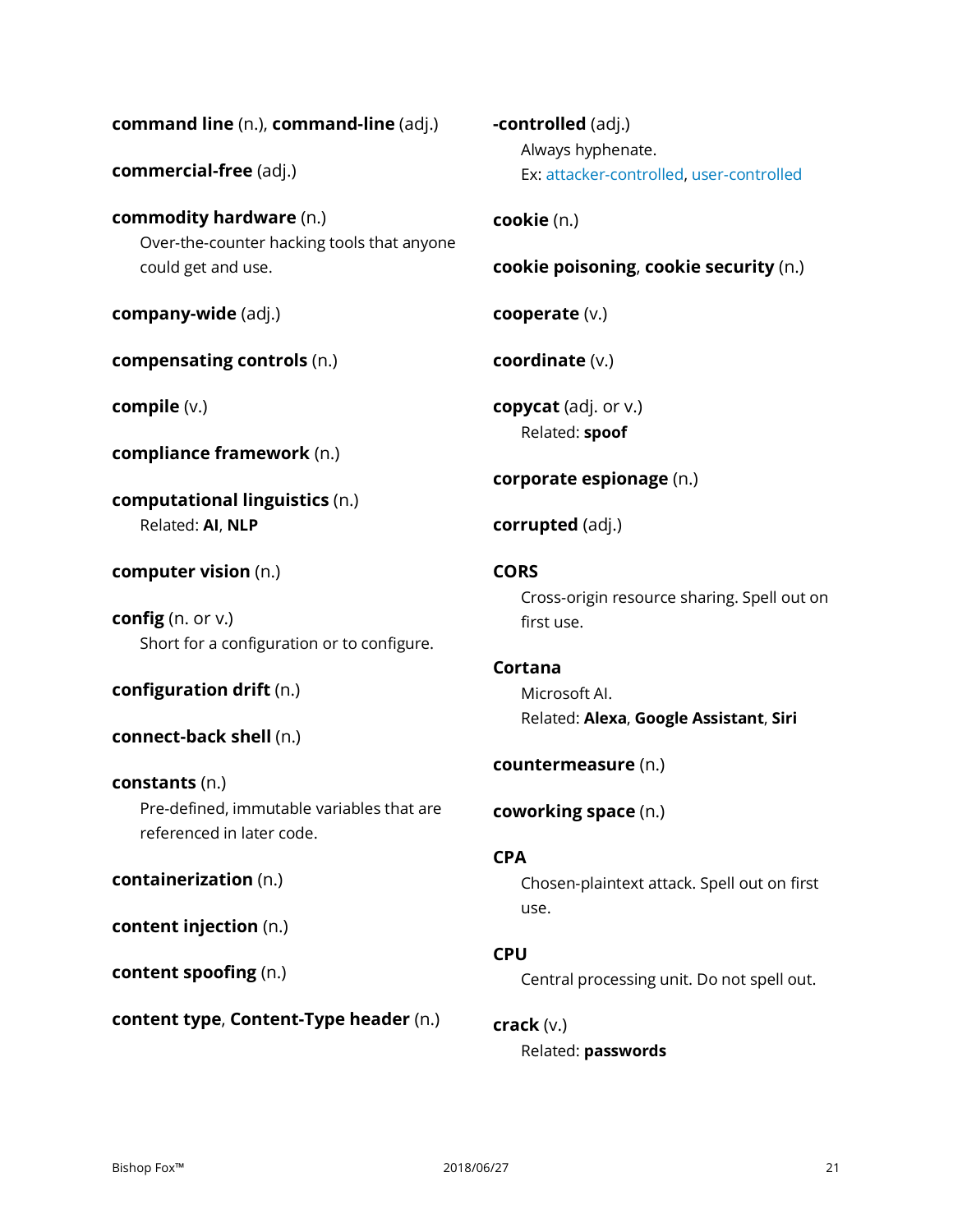# **crawl** (v.) Related: **spider**, **website**

# **credential reuse** (n.)

# **credentials** (n.)

The information necessary to pass a security check (e.g., a username and password set, or an RFID badge).

# **critical** (adj.)

Describes a non-negotiable business function or a vulnerability with catastrophic consequences that is easily exploitable.

# **criticality** (n.)

A measure of the degree to which an organization depends on the information or information system for the success of a mission or of a business function.

# **CRM**

Customer relations management.

# **CRO**

Chief revenue officer.

# **cron**

Cron is a utility.

# **cron job** (n.)

**cross-platform** (adj.)

# **cross-site scripting (XSS)** (n.)

There are three kinds of XSS: reflected, stored, and DOM-based. If spoken, pronounce the letters or say the whole phrase.

# **Crowbar**

A password-cracking tool.

# **crowdfund** (v.)

# **crowdsource** (v.), **crowdsourcing** (n.)

# **CRUD**

Create, read, update, destroy.

# **cryptanalysis** (n.), **cryptanalytic** (adj.)

# **crypto** (n. or adj.)

Historically, this was short for cryptography. Now, it can also mean cryptocurrency. Spell out on first use to clarify your intended meaning.

# **cryptocurrency** (n.)

Virtual currency. Related: **bitcoin**, **blockchain**, **coins** vs. **tokens**, **off-chain**, **salami slicing attack**, **securities**

# **cryptographically** (adv.)

# **crypto mining** (n.)

# **CryptoParty**

A global series of events that educate communities about security and technology. https://www.cryptoparty.in/ Ex: [@CryptoHarlem](https://twitter.com/cryptoharlem) on Twitter Related: **keysigning party**

# **CSP**

Content Security Policy. Spell out on first use.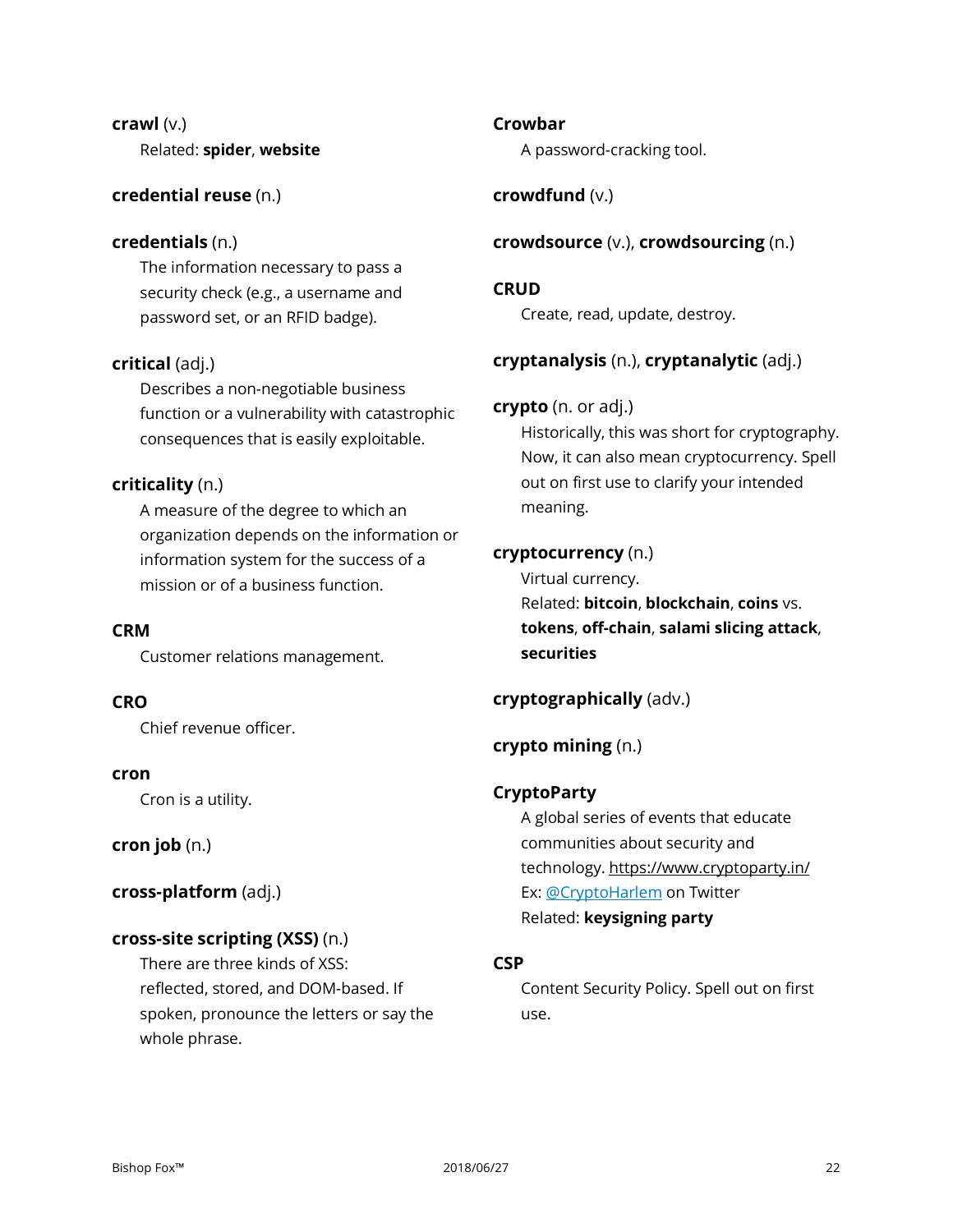#### **CSPRNG**

Cryptographically Secure Pseudo-Random Number Generator. A secure way of generating random numbers. Spell out or briefly define on first use.

# **CSRF**

Cross-site request forgery. A common vulnerability. Pronounced as letters or "Csurf." Spell out on first use.

#### **CSS**

The HTML cascading style sheets feature. Do not spell out.

#### **C-suite** (adj. or n.)

An informal term for high-level executives like CEOs and CIOs. Also called "C-levels."

# **CSV file**, **.csv file**

Comma-separated value(s).

#### **CSWSH**

The cross-site WebSocket hijacking vuln. Spell out on first use.

# **CTF**

Capture the flag. Spell out on first use in public-facing documents.

# **CTO**

Chief Technology Officer.

# **CTR**

Short for clickthrough rate or Counter Mode. Spell out on first use.

#### **the Cupertino effect** (n.)

An error in early Apple dictionaries that corrected "cooperation" to "Cupertino" because of their limited word list. Related: **the Scunthorpe problem**

# **cURL**

Pronounced "curl." Related: **Wget**

#### **currency** (n.)

Our reports rarely include specific values but we default to USD, as in \$1.50. Follow AP style for mixed currency situations.

#### **cursor** (n.)

**custom-written** (adj.)

**cutting edge** (n.), **cutting-edge** (adj.) Related: **bleeding edge**

# **CVE**

Common Vulnerabilities and Exposures. A system that catalogs publicly known vulnerabilities and exposures. CVE references are written in the normal font. Ex: CVE-2014-6271

Related: **CWE**, **Microsoft Security Bulletin numbers**

# **CVSS**

Common Vulnerability Scoring System. Spell out on first use. Related: **DREAD**, **PASTA**

# **CW**

Content warning.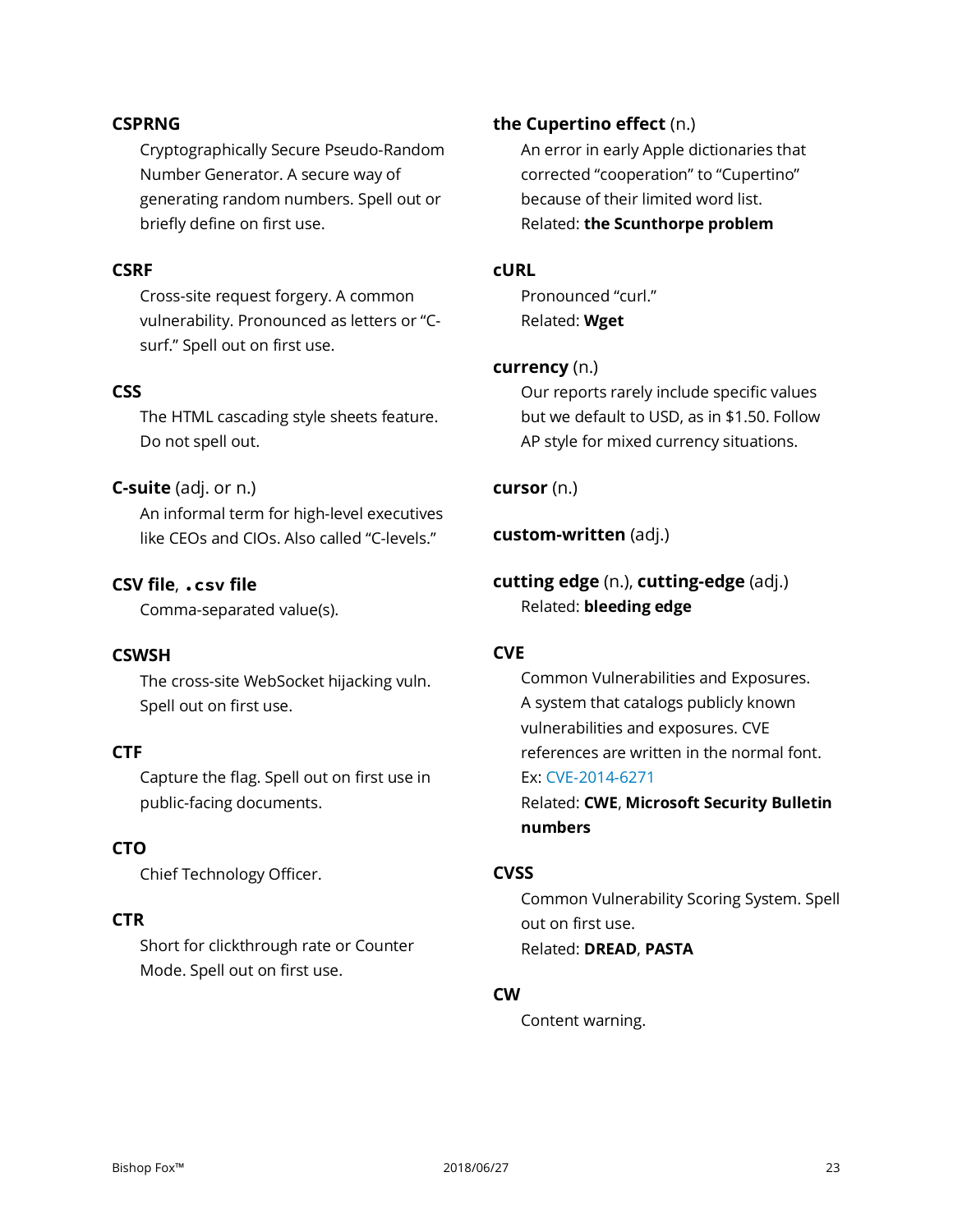# **CWE**

Common Weakness Enumeration. Write weaknesses in the normal font. Ex: CWE-565.

Related: **CVE**, **Microsoft Security Bulletin numbers**

# **CYA**

Cover your ass. Informal. Related: **IANAL**

# **cyber-**

Industry professionals don't use this prefix, but it's helpful when informing the public, as in the title of this document. For many users, "cyber" on its own invokes cybersex, not hacking. Use sparingly. [https://willusingtheprefixcybermakemelook](https://willusingtheprefixcybermakemelooklikeanidiot.com/) [likeanidiot.com/](https://willusingtheprefixcybermakemelooklikeanidiot.com/) Related: **cybersecurity**

# **cyberpunk** (n. or adj.)

A subgenre of science fiction. Related: **AI**, **Ghost in the Shell**, **Neuromancer**, **sci-fi**

# **cybersecurity** (n.)

Defense contractors and government officials use this term or "infosec." Industry professionals do not prefer this term, but it is used for clarity with the public, as in the title of this document. We prefer the term information security.

Related: **cyber-**, **infosec**

# **cyborg** (n.)

A hybrid organic being. Coined in 1960 to mean cybernetic organism.

# **Cycript**

A reverse engineering tool for iOS devices.

# **Cydia**

An app found on jailbroken iOS devices.

# **Cylons** (n.)

Fictional cyborgs in Battlestar Galactica.



#### **daemon** (n.)

Pronounced as "demon" or "day-mun." Describes a background system process on a computer.

# **daisy chain** (n.), **daisy-chain** (v.)

An electrical engineering wiring scheme. Informal. Related: **kludge**

# **Danger Drone**

A Bishop Fox creation. It's a Raspberry Pi on a drone that can access tall buildings inconspicuously as a flying hacker laptop.

# **DAO**

Short for decentralized autonomous organization or Data Access Object. Spell out on first use.

# **dark net** or **Dark Net** (n.)

This nebulous term, along with "dark web" and "deep web," are written and used inconsistently to refer to online black markets. Better to call it the black market or specify the site or service in formal writing. Related: **I2P**, **Tor**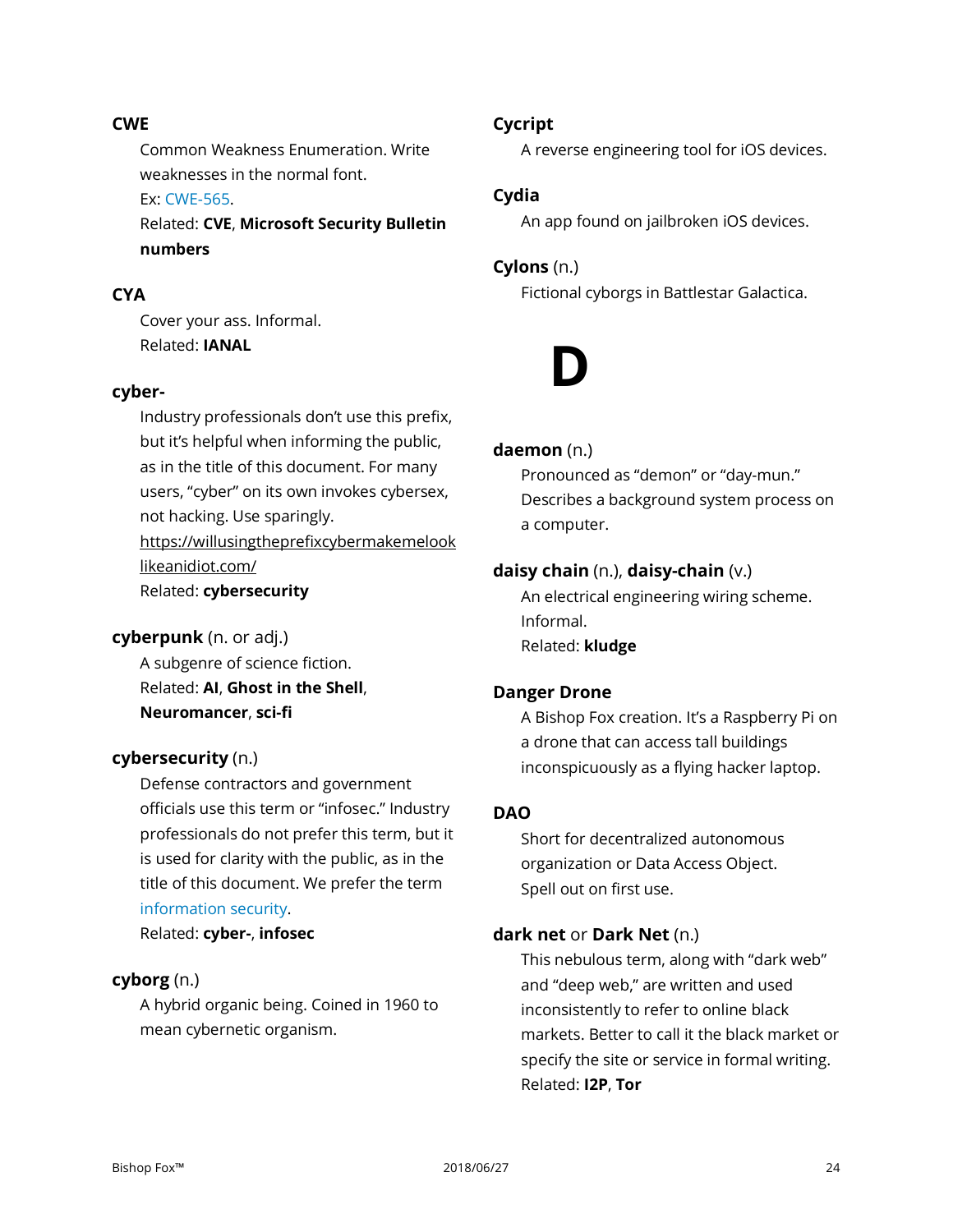**Dark Reading** A security industry publication.

**DARPA** Defense Advanced Research Projects Agency.

**data** (n.) Always write data in the singular as in "the data was recovered."

**data://** Use the tech font for data URIs.

**database** (n.)

**data center** (n.)

**data files** (n.)

**data handling** (adj. and n.)

**data-only** (adj.)

**data set** (n.)

# **data type** (n.)

# **dates** (n.)

Be aware of possible day/month confusion with global audiences. Related: **mm/dd/yyyy**

# **datetime** (n.)

**day-to-day** (adj.) As in "day-to-day activities."

# **DB**

Database. Spell out on first use unless it's part of a term, as in MongoDB or IMDb.

# **dba**

Short for "doing business as" or "database administrator." Spell out on first use in public-facing documents.

# **DDE**

Dynamic Data Exchange. Spell out on first use.

# **DDoS**

Distributed denial of service. Pronounced "D-doss" or as letters. Spell out on first use. Related: **denial of service**, **DoS**

# **dead code** (n.) OK in formal writing.

# **dead drops** (n.)

# **Debian**

A Linux distribution. Pronounced "debb-ean."

# **debuggable** (adj.)

**decap** (v.), **decapped** (adj.)

**declare** (v.) To tell a program that a function exists before the function has been defined.

**decommed** (adj. or v.) Short for "decommissioned." Informal.

# **decompile** (v.), **decompilation** (n.)

# **Deep Blue**

Famous IBM chess-playing AI. The name was inspired by Deep Thought, the fictional supercomputer in The Hitchhiker's Guide to the Galaxy books.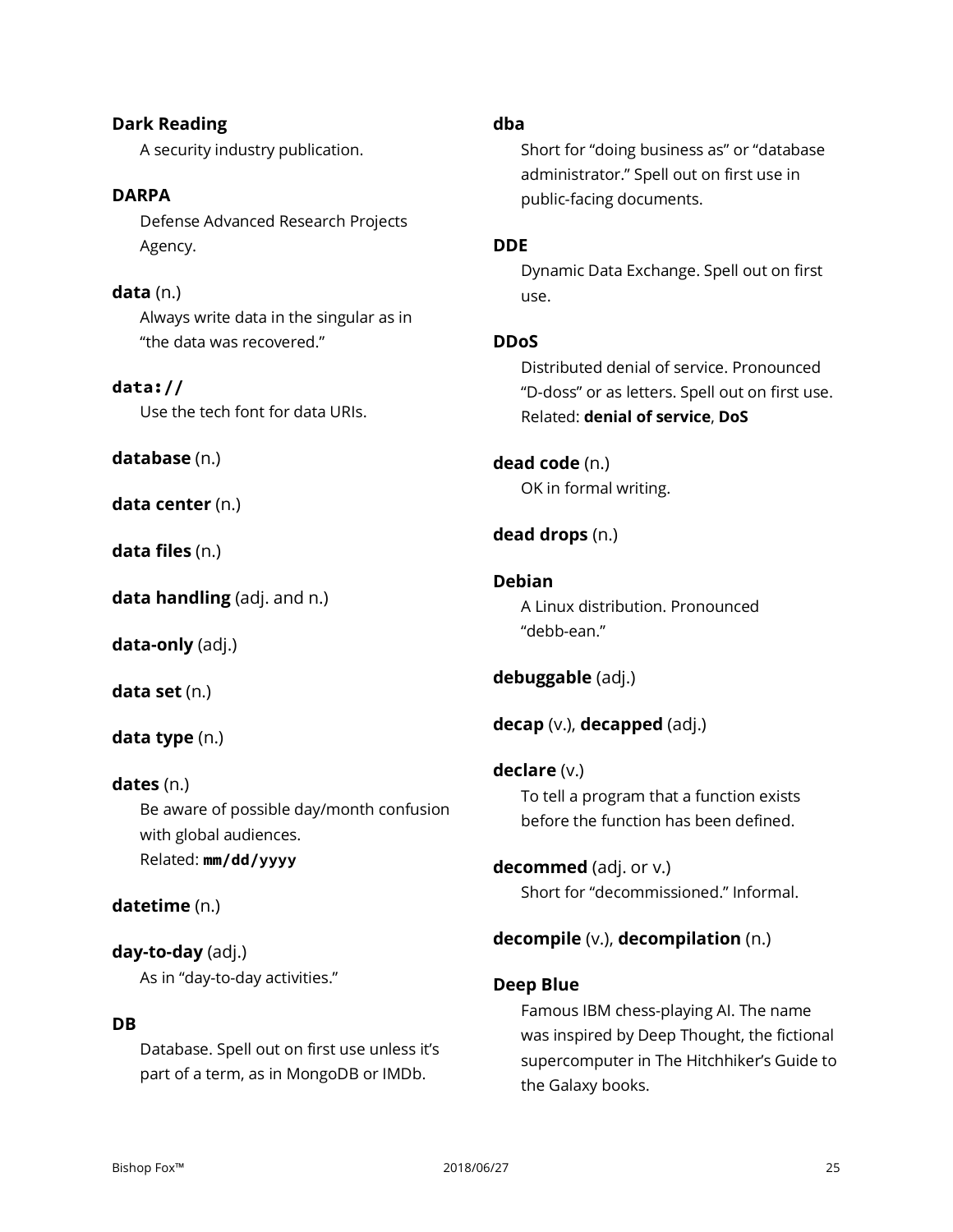# **deep dive** (n.), **deep-dive** (v.)

# **deepfake**, **deepfakes** (n. or adj.)

AI-fabricated video, originally used in pornography.

#### **DeepHack**

2017 Bishop Fox machine-learning AI that can perform SQL injection attacks.

#### **deep learning** (n.)

Related: **machine learning (ML)**

#### **deface** (v.)

#### **DEF CON**

An annual security conference in Las Vegas. https://www.defcon.org/ Related: **Black Hat**, **SomaFM**

#### **DEFCON system**

A military alert scale that is set at DEFCON 5 during peacetime and elevates to DEFCON 4 and above during threatening situations.

# **defense in depth** (n.), **defense-in-depth** (adj.)

If you are interested in defense in depth, employ a defense-in-depth strategy,

#### **DELETE request** (n.)

Related: **requests**

# **denial of service** (n.), **denial-of-service** (adj.) **(DoS)**

A denial of service is caused by denial-ofservice attacks. Spell out on first use. DoS is pronounced as "doss" or spoken as the whole phrase, not the acronym. Related: **DDoS**

**deny any any** A rule.

#### **dependency hell** (n.)

Frustration from software malfunctions caused by errors in third-party software. Informal.

#### **deprecate** (v.), **deprecated** (adj.)

In technical documents, this is used when hardware or software is considered retired, but left in for backwards compatibility; included but unofficial and unsupported.

#### **DES**

Data Encryption Standard. A symmetric-key encryption cipher. DES is pronounced as letters or "dezz." Do not spell out; briefly define on first use. Related: **3DES**

# **deserialization** (n.)

#### **deus ex machina**

Latin for "god from the machine." A plot device in which an unresolvable problem is conveniently fixed by an unlikely solution. Related: **Ex Machina**

#### **dev**

The name for a system in development, as opposed to a production (prod) system. Informal.

#### **DevOps**

Corporate jargon. Development operations. Related: **toolchain**

# **DevSecOps**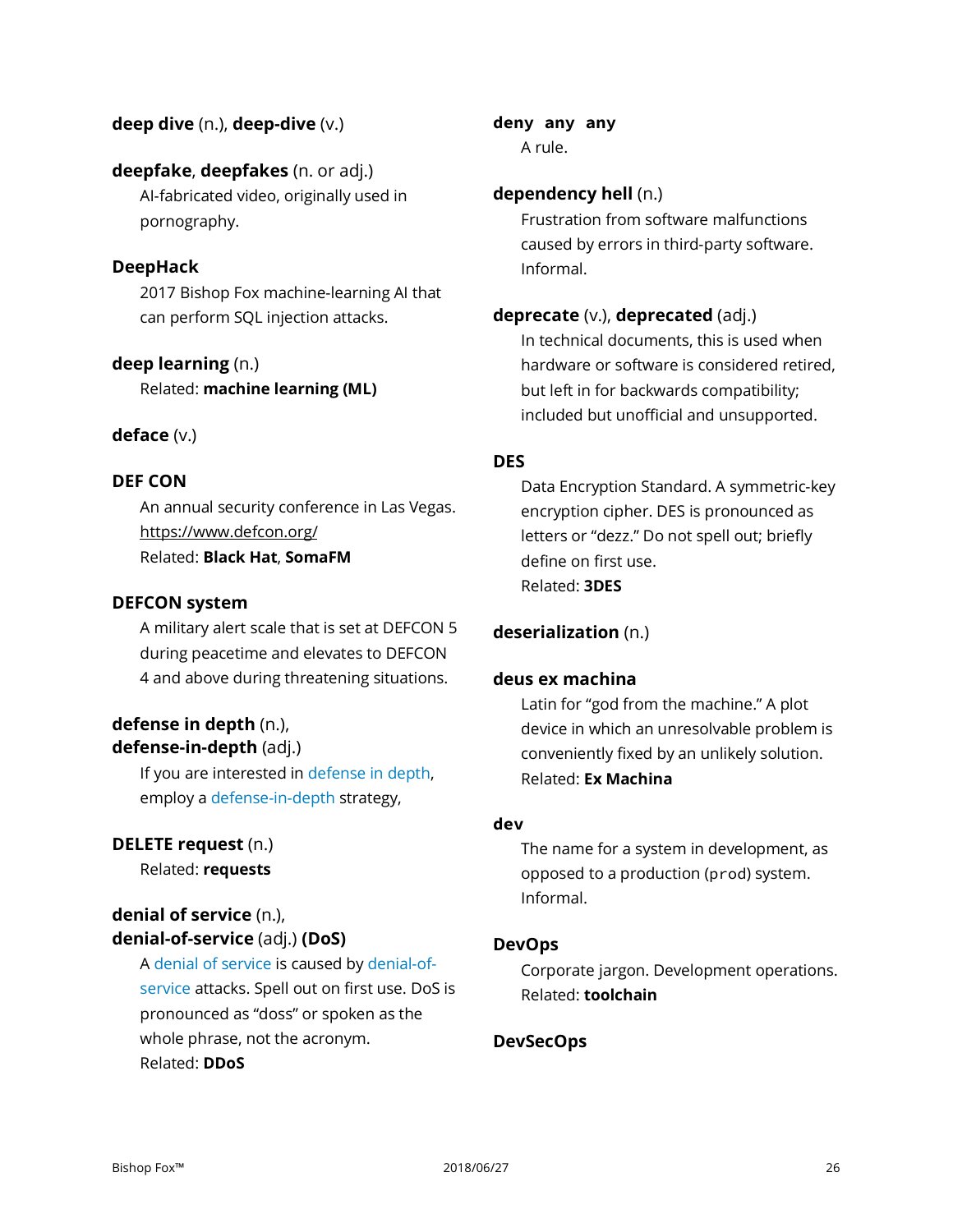#### Bishop Fox™ 2018/06/27 27

**DH** Diffie-Hellman key exchange.

#### **DHS**

Department of Homeland Security.

#### **DHTML**

Dynamic HTML. Do not spell out.

**dialog box** (n.)

**dial up** (v.), **dial-up** (n. or adj.)

#### **dictionary-based attack** (n.)

An automated password-guessing attack. Also called a "dictionary attack."

#### **diff** (n. or v.)

A tool that finds the differences between two texts.

#### **Diffie-Hellman (DH) key exchange** (n.)

A secure method for exchanging secret information.

# **-Diggity**

A common suffix for tools created by Bishop Fox's own Fran Brown. Ex: GoogleDiggity, SearchDiggity, ZipDiggity

#### **digital certificate** (n.)

# **dingbat** (n.)

#### **directives** (n.)

If it's a type of directive, use the normal font. If it's a named directive, use the tech font, as in "SetCookies directive" or "unsafe-inline."

**directories** (n.)

If it's a type of directory, use the normal font. If it's a named directory, use the tech font, as in "Moss directory."

#### **directory traversal** (n.)

In formal writing, refer to this finding as "path traversal."

#### **Dirty COW**

Dirty copy-on-write; the CVE-2016-5195 vulnerability.

# **disclosed**, **disclosure** (n.)

#### **discrepancy** (n.)

**disrupt** (v.) Corporate jargon; use sparingly.

#### **disseminate** (v.)

#### **DKIM**

DomainKeys Identified Mail allows messages that originate from a protected domain to be cryptographically signed. Pronounced "D-kim." Related: **DMARC**, **email**, **SpoofCheck**

#### **DLL file**, **.dll file**

Dynamic-link library.

#### **DLP**

Data loss prevention.

# **DM** (n. or v.)

Direct message on Twitter. Also a dungeon master in Dungeons and Dragons. Informal.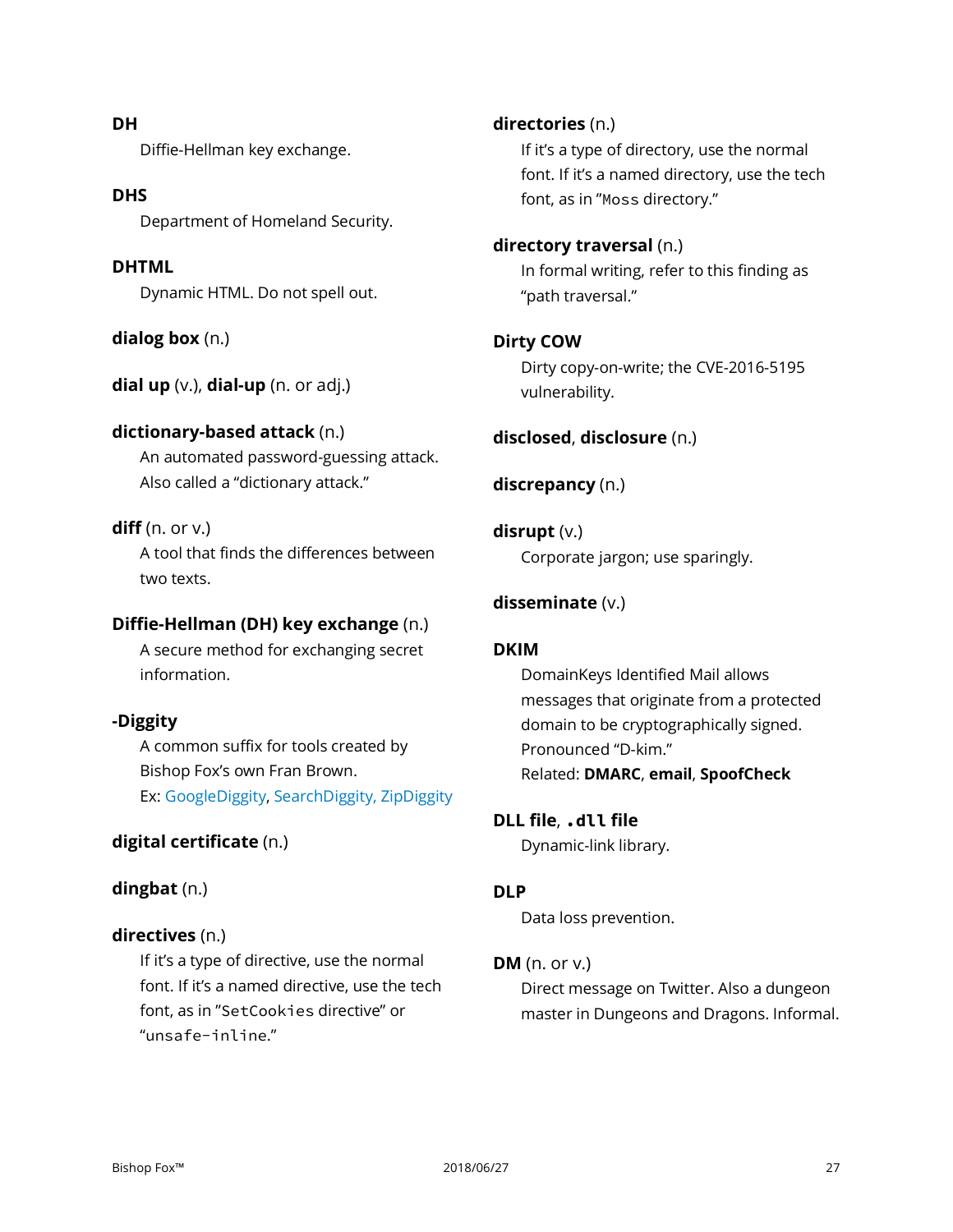#### **DMA**

Direct memory access. An exploitable hardware feature.

#### **DMARC**

Domain-based Message Authentication, Reporting and Conformance allows an organization to inform other mail servers of what should be done when fraudulent mail from the protected domain is received. Pronounced "D-mark." Related: **DKIM**, **SpoofCheck**

#### **DMZ**

Demilitarized zone. Also known as a perimeter network. It refers to a less-secured portion of a network between external firewalls and the WAN connection.

#### **DN**

Short for Distinguished Name in the LDAP API. Spell out on first use.

#### **DNS name** (n.)

Domain name system. Types of records stored in the DNS database include IP addresses, nameservers, SMTP mail exchangers, and Start of Authority (SOA).

# **DOB**

Date of birth.

#### **Docker**

A platform that makes and manages containers. Related: **k8s**, **Kubernetes**

#### **DOCTYPE**

#### **DoD**

Department of Defense. Related: **DARPA**

#### **DOE**

Department of Education. Related: **FERPA**

#### **doge** (n.)

Shiba inu dog meme. Much pronunciation dispute. Wow. Related: **lolcat**, **meme**

#### **DOJ**

Department of Justice.

#### **DOM**

Document Object Model. Pronounced "dahm."

**domain**, **domain name** (n.) Related: **FQDN**, **TLD**

**domain-joined** (adj.)

**domain squatting** (n.) Related: **typosquatting**

#### **DOM-based** (adj.)

#### **dongle** (n.)

An object that interfaces with a port and sticks out from it, sometimes hanging down a bit (e.g., USB drive or Bluetooth adapter).

#### **the Doomsday Clock** (n.)

#### **DOS**

Disk Operating System. This is unlikely to come up in our formal writing, but readers may confuse DoS with this.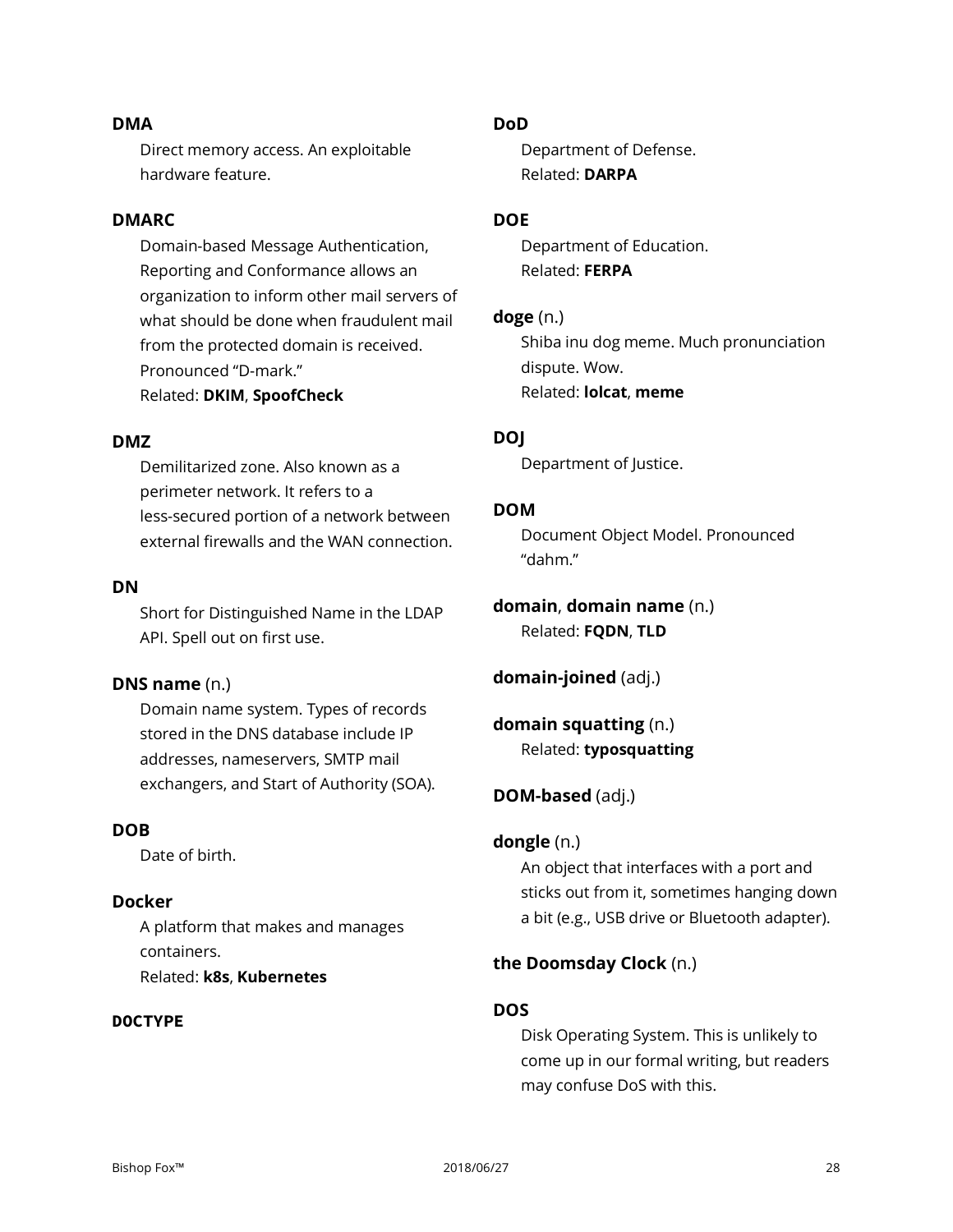# **DoS**

Denial of service; a common vulnerability. Spell out on first use. Related: **DDoS**, **denial of service**, **LOIC**

# **dot-com bubble** (n.)

**dot-file** (n.)

**double-click** (v. or n.)

**downgrade attack** (n.) The POODLE attack is a downgrade attack.

# **downtime** (n.)

**downvote** (v.)

```
dox, doxed (v.), doxing (v. or n.)
```
The gathering of PII to maliciously target an individual online and IRL.

# **DPAPI**

The data protection API, used in some Microsoft products. Pronounced as letters.

# **dpi**

Dots per inch, as in "300 dpi."

Related: **units of measurement**

# **DRAC**

Dell Remote Access Control. Spell out on first use.

# **drag-and-drop** (adj.), **drag and drop** (v.)

# **DREAD**

Short for damage, reproducibility, exploitability, affected users, and discoverability: five categories of security threats. A risk assessment model. Related: **CVSS**, **PASTA**, **threats**

#### **drive**, **drives** (n.)

If it's a type of drive, use the normal font. If discussing a drive by name, use the tech font, as in "the C: drive."

# **-driven** (adj.)

Always hyphenate, as in "server-driven."

# **DRM**

Digital rights management. Spell out on first use.

# **Dropbox**

A file-hosting service.

# **drop down** (v.), **drop-down** (n. or adj.)

# **DROWN attack**

Short for Decrypting RSA with Obsolete and Weakened eNcryption attack. A TLS bug.

# **Drupal**

# **DTD**

Document type definition. Spell out on first use. Related: **DOCTYPE**

# **DuckDuckGo**

A search engine that doesn't record search histories.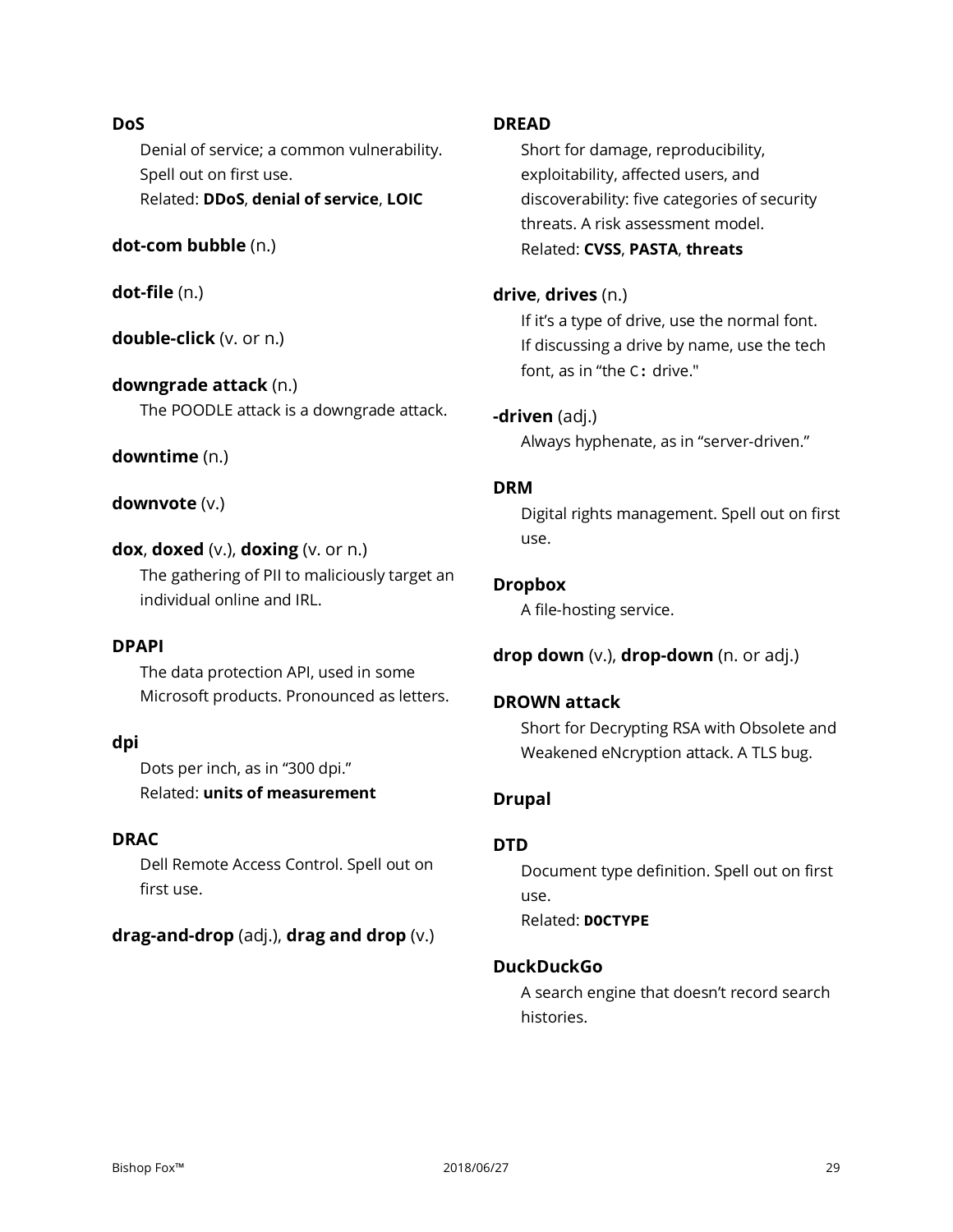# **dump** (v. or n.)

Informal. Try download, exfiltrate, extract, gather, remove, retrieve, take, or view instead.

# **dump files** (n.)

Files from memory dumps, core dumps, stack dumps, hex dumps, heap dumps, etc.

# **dust management** (n.)

# **DVD**, **DVR** (n.)

# **Dvorak**

An alternate keyboard setup that is efficient but uncommon. Pronounced "duh-vor-ack." Don't confuse it with the classical composer Antonin Dvořák.

Related: **keyboard keys**, **QWERTY**

# **E**

# **E3**

The Electronic Entertainment Expo. An annual video game industry convention.

# **eavesdrop** (v.)

# **eBay**

# **EBS**

Amazon Elastic Block Store. Do not use for AWS Elastic Beanstalk. Spell out on first use. Related: **Amazon Web Services**, **AWS**

# **echo request** (n.)

Related: **ping**

# **e-commerce** (n.)

# **edge case** (n.)

# **EFF**

Electronic Frontier Foundation. A nonprofit digital rights advocacy group. eff.org Related: **Fifth Amendment**, **net neutrality**

# **e.g.**

Means "for example" in Latin. Always followed by a comma. i.e. means "in other words." Choose wisely.

# **egress filtering**, **egress testing** (n.)

# **EICAR test file** (n.)

An antivirus test file that is intended to be found as a virus (though it's not actually malicious). Pronounced "eye-car."

# **EIGRP**

Enhanced Interior Gateway Routing Protocol.

# **Elasticfox**

A tool used during security assessments.

# **Elasticsearch**

A search engine.

# **Elastic Stack**

**electric**, **electrical** (adj.)

# **electronic** (adj.), **electronics** (n.)

# **elements** (n.)

If it's a type of element, use the normal font. If it's a named element, use the tech font, as in "a customErrors element."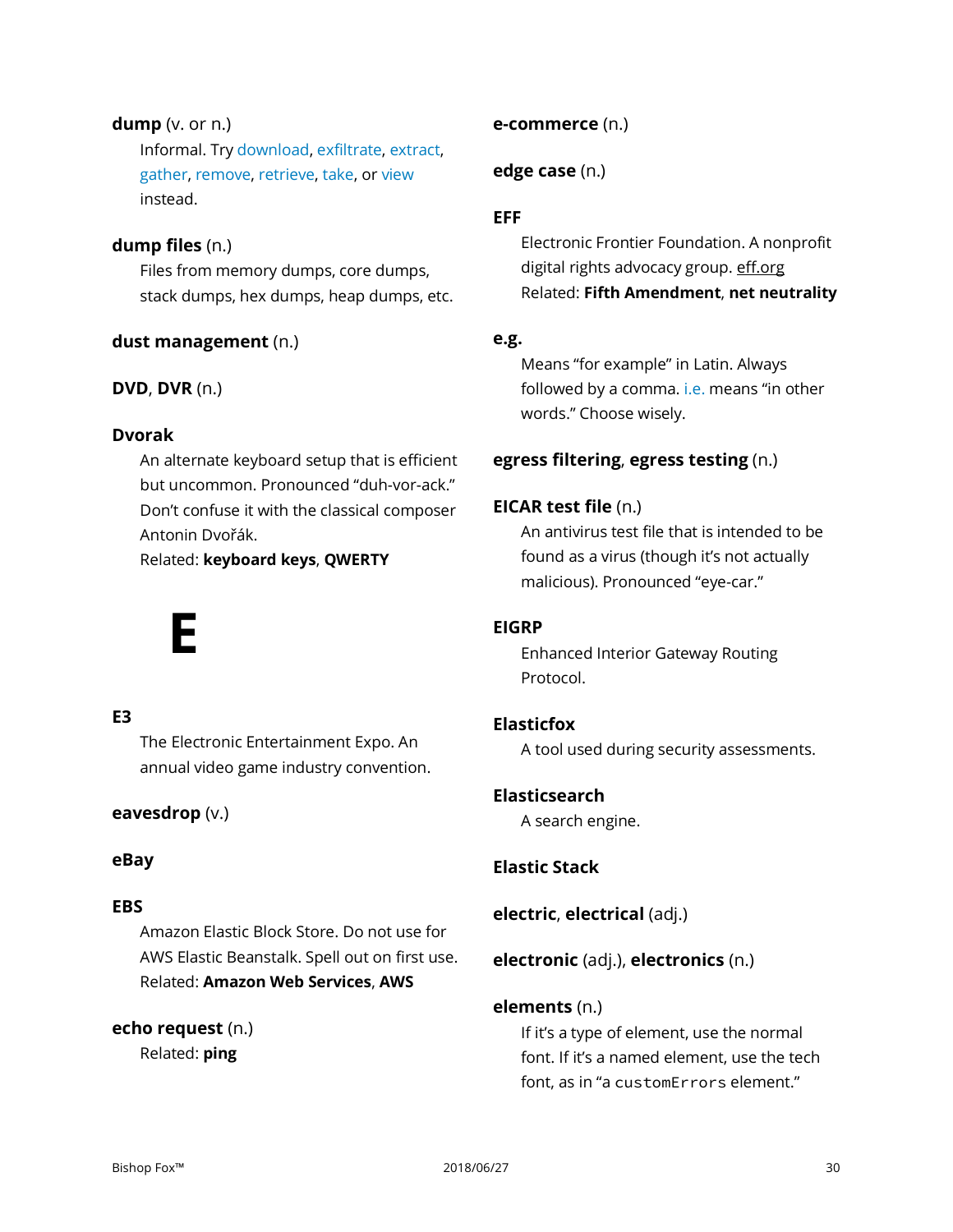#### **elevation of privileges** (n.)

A common strategy for attackers: start as a low-privilege user and find flaws in permissions to gain admin credentials. Also called "escalation of privileges."

#### **ELF**, **ELFs**

Executable and linkable format.

#### **email** (n.)

Related: **BCC**, **CC**, **daemon**, **DKIM**, **DMARC**, **Gmail**, **inbox**, **listserv**, **mailbomb**, **outbox**, **phishing**, **spam**, **spoof**, **SpoofCheck**

#### **email addresses** (n.)

Use the tech font, as in style@bishopfox.com.

**email spoofing** (n.)

**embarrassingly parallel** (adj.) Also called "pleasingly parallel."

**embedded devices** (n.) Related: **IIoT**, **IoT**

#### **EMF**

Electromagnetic frequency. Related: **EMR**

# **emoji**, **emojis** (n.)

We prefer to pluralize as "emojis," but "emoji" can be the plural, too. Related: **Animoji**, **IM**, **tikzpeople**, **Unicode Consortium**  $Ex: 43 \text{ } \textcircled{a} 0$ 

**emoticon**, **emoticons** (n.) Typography-based pictographs that

pre-date emoji. Ex: :-) XD :/

#### **EMR**

Electromagnetic radiation. Related: **EMF**

**-enabled** (adj.) Always hyphenate. Ex: Wi-Fi-enabled

- **-encoded** (adj.) Always hyphenate. Ex: URL-encoded
- **-encrypted** (adj.) Always hyphenate. Ex: SSL-encrypted

#### **encrypter** or **encryptor** (n.)

**encryption** (n.)

**end-of-life (EOL)** (adj.)

**endpoint** (n.)

# **end-to-end secure boot chains** (n.)

**end user** (n.), **end-user** (adj.)

**Engadget**

**enterprise security (ES)** Related: **asset**, **IR plan**, **risk**, **security controls**, **severity**, **threat modeling**

**entity encoding** (n.)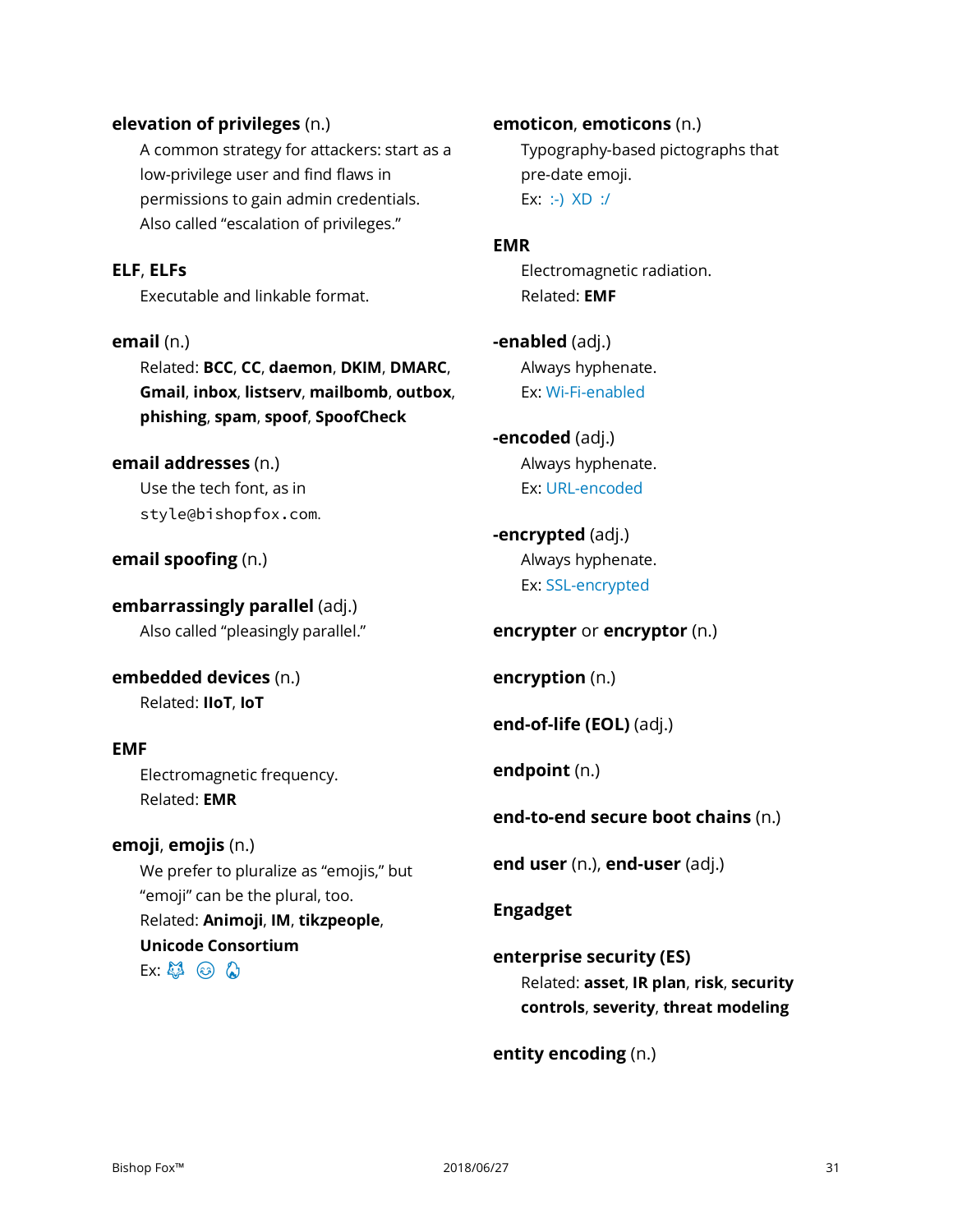# **enumerate** (v.), **enumeration** (n.) Related: **tilde enumeration**

# **environment** (n.)

The scope of an engagement that is more than a single application, site, or network.

# **EOL**

End-of-life product lines are no longer supported. Spell out on first use.

# **ePHI**

Electronic personal health information. Pronounced as letters. Related: **PHI**

# **EPT**

External penetration testing. Spell out on first use in formal writing. Related: **APT**, **IPT**

# **ePub**

# **error messages** (n.)

Use the normal font with quotation marks around system messages, as in "The username or password is incorrect."

# **escape** (v.)

Certain characters are used to specify formatting or code. "Escaping" those characters means that they are interpreted literally and not used for their special function. Related: **metacharacters**

# **-established** (adj.)

Always hyphenate. Ex: well-established

#### **EternalBlue**

The MS17-010 vulnerability. Related: **NSA**

**Ethernet** (n. or adj.) It's capitalized because it's a trademark.

#### **EULA**

End-user license agreement. Spell out on first use. Pronounced "you-la."

# **Everyone**

A fictional Anonymous-style hacker collective from the TV show Elementary.

#### **evil twin attack (ETA)**

Spell out on first use.

# **exabytes (EB)** (n.)

Related: **units of measurement**

# **Excel cells**

Use the normal font for the names of columns and rows, as in A2 and B15.

# **Excel formulas**

Use the tech font for the content of Excel cells, as in  $=$ HYPERLINK and  $=$ 1+1.

#### **except**, **exception** (n.)

**excerpt** (n.) A bit of quoted code.

# **executable** (n. or adj.) As in "malware-infected executable."

# **execute** (v.)

#### **exercise** (v.) To interact with, as in "exercise an API."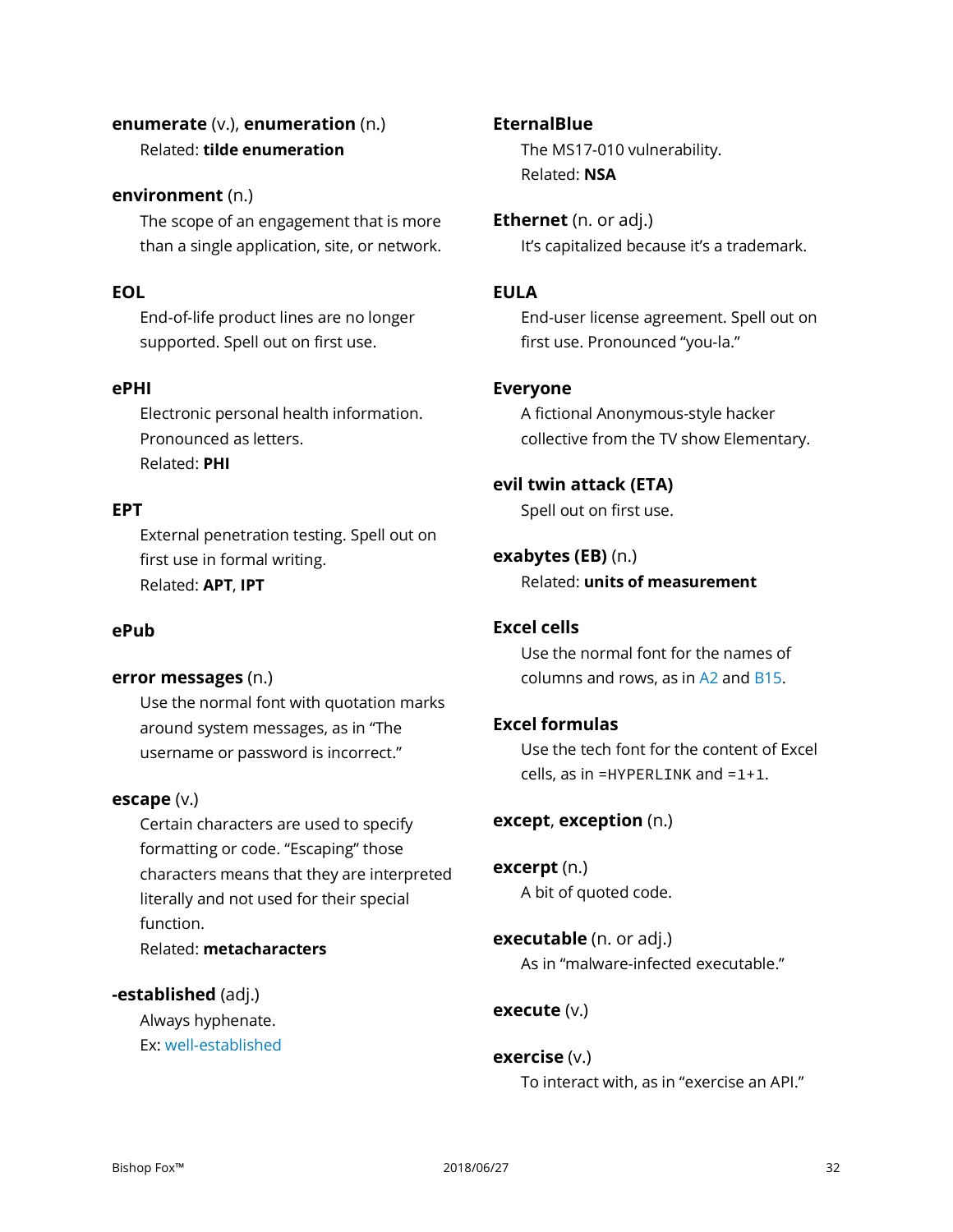# **exfiltrate**, **exfiltrated**, **exfiltrating** (v.)

# **Ex Machina**

A 2014 movie about an AI named Ava who undergoes a Turing test. Also a comic book series about a superhero who can communicate with and control machines. Related: **deus ex machina**

**explicit** (adj.)

**exploit** (v. or n.)

**exploit chain** (n.)

#### **exploit video** (n.)

#### **exposed** (adj.)

Describes applications or functions that are available to the public internet (not only to a private or internal network) and are therefore vulnerable to attack.

# **eye-tracking** (adj.)

# **EyeWitness**

A tool used during security assessments.

# **F**

# **Facebook**

**facepalm** (n. or v.) Informal. Related: **headdesk**

# **FaceTime**

An Apple videoconferencing product.

**-facing** (adj.) Always hyphenate. Ex: client-facing, internet-facing

# **failover** (n.)

**FairPlay** Apple DRM technology.

# **false flag** (n.)

A piece of evidence (e.g., an old digital certificate) planted by hackers to deliberately mislead investigators about their identity.

# **false positive** (n. or adj.)

#### **FAQ**

Frequently asked questions. Pronounced as letters or "fack." Write "an FAQ" in reports. Related: **a** vs. **an**

# **fat-finger** (v.), **fat-fingered** (adj.)

To make a typo on a mobile device by pressing a nearby button. Informal.

#### **FBI**

The Federal Bureau of Investigation. Related: **CIA**, **DHS**, **FOIA**, **Interpol**

# **FCC**

The Federal Communications Commission.

# **FDA**

The Federal Drug Administration.

# **FDE**

Full disk encryption. It's the same as whole disk encryption. Spell out on first use.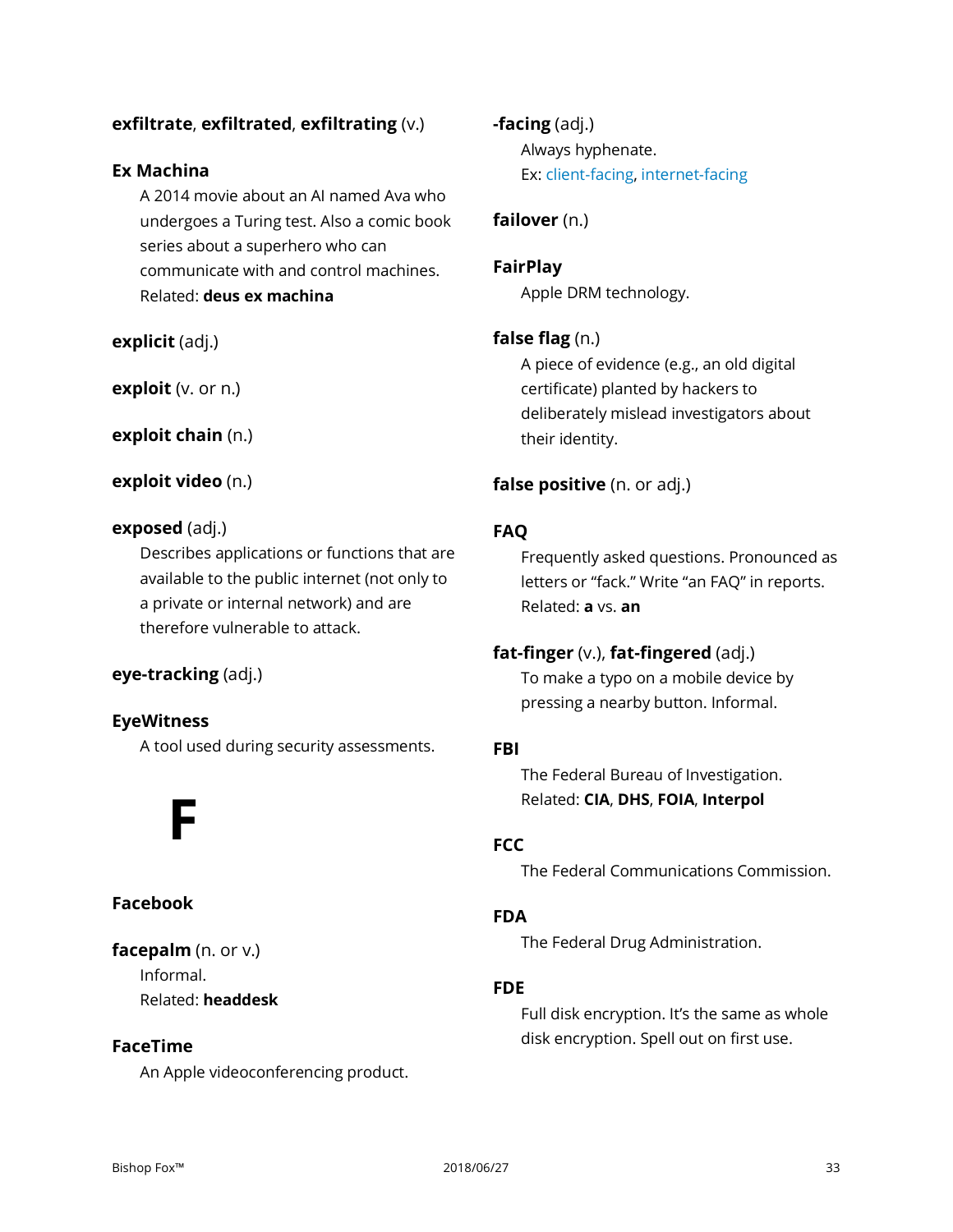# **FERPA**

The Family Educational Rights and Privacy Act of 1974 protects the privacy of student education records. Spell out in first use. Related: **PII**

#### **fetch** (v.)

#### **FFEIC**

The Federal Financial Institutions Examination Council. Spell out in first use.

#### **FFmpeg**

#### **fields** (n.)

If writing about a type of field, use the normal font. If it's a named field, use the tech font, as in "address field."

#### **the Fifth Amendment**

Among other things, it protects US individuals from self-incrimination. Related: **EFF**, **encryption**, **Security Without Borders**

# **file extensions** (n.)

Capitalize the filename type if writing about the type, lowercase in the tech font with a dot if writing the exact name, e.g., "the XML file" or "the PoC.xml file" or "PoC.xml."

# **filename** (n.)

#### **file paths** (n.)

Use the tech font to show file paths, as in C:\Users\Fox\Downloads\fox.gif.

**file share** (n.)

**file size** (n.)

**file stores** (n.)

**filesystem** (n.)

**file type** (n.)

**filter** (v. or n.)

# **FinFisher**, **FinSpy**

Related: **spyware**

# **fingerprint**, **fingerprinted** (v.)

#### **fingerprints** (n.)

Unique public key identifiers. Use the tech font, as in SubjectPublicKeyInfo fingerprints.

#### **FIPS tests**

Federal Information Processing Standard tests. Related: **NIST**

#### **Fire TV**

An Amazon media player.

#### **firewall** (n.)

#### **FireWire**

#### **Fitbit**

#### **fixed-width** (adj.)

#### **flags** (n.)

Use the tech font, as in "the HttpOnly flag."

#### **flame war** (n.)

# **Flash**, **Flash Player**

An Adobe media player.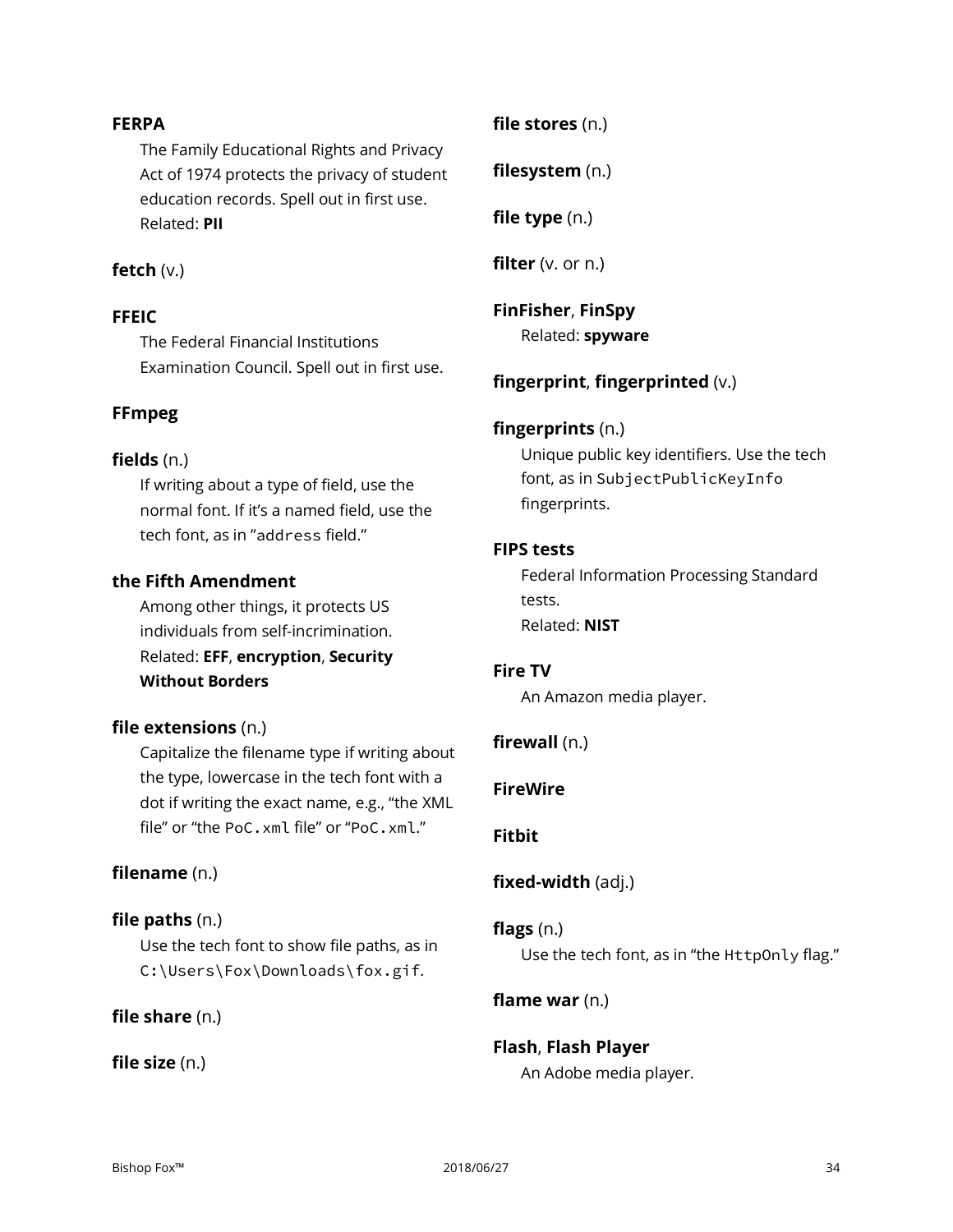**flash memory** (n.)

**flat files** (n.)

**flatscreen** (adj. or n.)

**flow chart** (n.)

**flow logs**, **flow logging** (n.)

**FOIA** The Freedom of Information Act.

**follow up** (v.), **follow-up** (n. or adj.)

**footprinting** (n.)

**force-browse** (v.)

**forceful browsing** (n.)

**forensic watermark** (n.)

**forge**, **forging** (v.)

**fork** (v. or n.) Related: **branch**, **GitHub**, **repository**

**formula**, **formulas** (n.)

**four-way handshake** (n.) A network authentication protocol. Related: **WPA**, **WPA2**

**foxes** (n.) Bishop Fox employees.

#### **FPS**

First-person shooter video game.

**fps**

Frames per second. Put a space between the number and the unit, as in "60 fps." Related: **units of measurement**

#### **FQDN**

Fully qualified domain name. Spell out on first use.

**frameable** (adj.) Related: **clickjacking**

**frame busting** (n.)

**frame rate** (n.)

**framework** (n.) Write frameworks in the normal font, as in AngularJS, React, and MVC-based framework.

# **free-form** (adj.)

**Free Software Foundation (FSF)** A nonprofit organization. Related: **EFF**, **open source**

**front door** (n. or adj.) Related: **backdoor**

**front end** (n.), **front-end** (adj.)

# **FSM**

The Flying Spaghetti Monster; supreme deity in the facetious religion of Pastafarianism, which was founded in 2005.

# **fsociety**

A fictional Anonymous-type organization from the USA TV show Mr. Robot.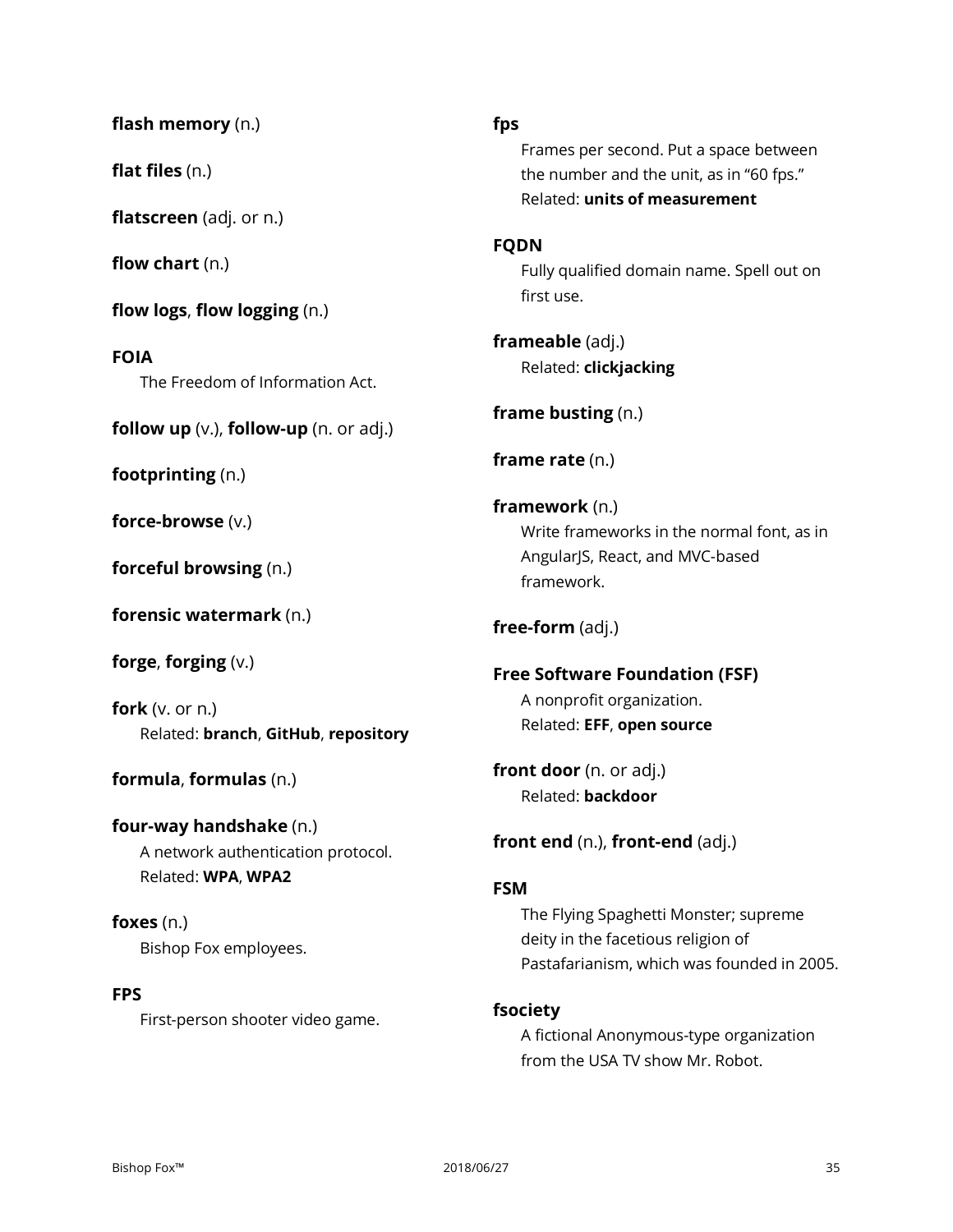# **FTC**

The Federal Trade Commission.

#### **FTL**

"Faster than light" warp drives in the TV show Battlestar Galactica and other sci-fi.

# **FTP**

File Transfer Protocol.

#### **FUD**

Fear, uncertainty, and doubt. Pronounced "fudd."

#### **fullz** (n.)

A package of PII that can be bought on the black market. It usually includes SSN, DOB, and full name.

# **function** (n.)

Capitalize the name of a function as in "the Forgot Password function."

#### **functionality** (n.)

Corporate jargon. Better to describe specific functions or features.

#### **function keys** (n.)

Use the normal font, as in F1 and F8.

# **future-proof** (v. or adj.)

# **fuzz** (n. or v), **fuzzer** (n.), **fuzzing** (n. or v.)

A fuzzer generates or mutates input for consumption by the target program with the intention of finding bugs.

# **fuzz testing harness** (n.)

A framework that handles the crashes that result from a fuzzer.

**fuzzy logic** (n.)

# **FXL**

Feature extraction language.



# **Game Boy**

#### **GameCube**

**game jam** (n.) A video game hackathon.

#### **Game of Life**

A programmable simulation created by mathematician John Conway that featured patterns like pulsars and gliders.

#### **Gamergate**

**-gapped** (adj.) Always hyphenate. Ex: air-gapped

#### **gateway** (n.)

#### **GaymerX**

LGBTQIA-focused gaming conventions in California, New York, and Australia.

#### **GB**

Gigabytes. No space between the number and unit, as in "75GB." Do not pluralize GB.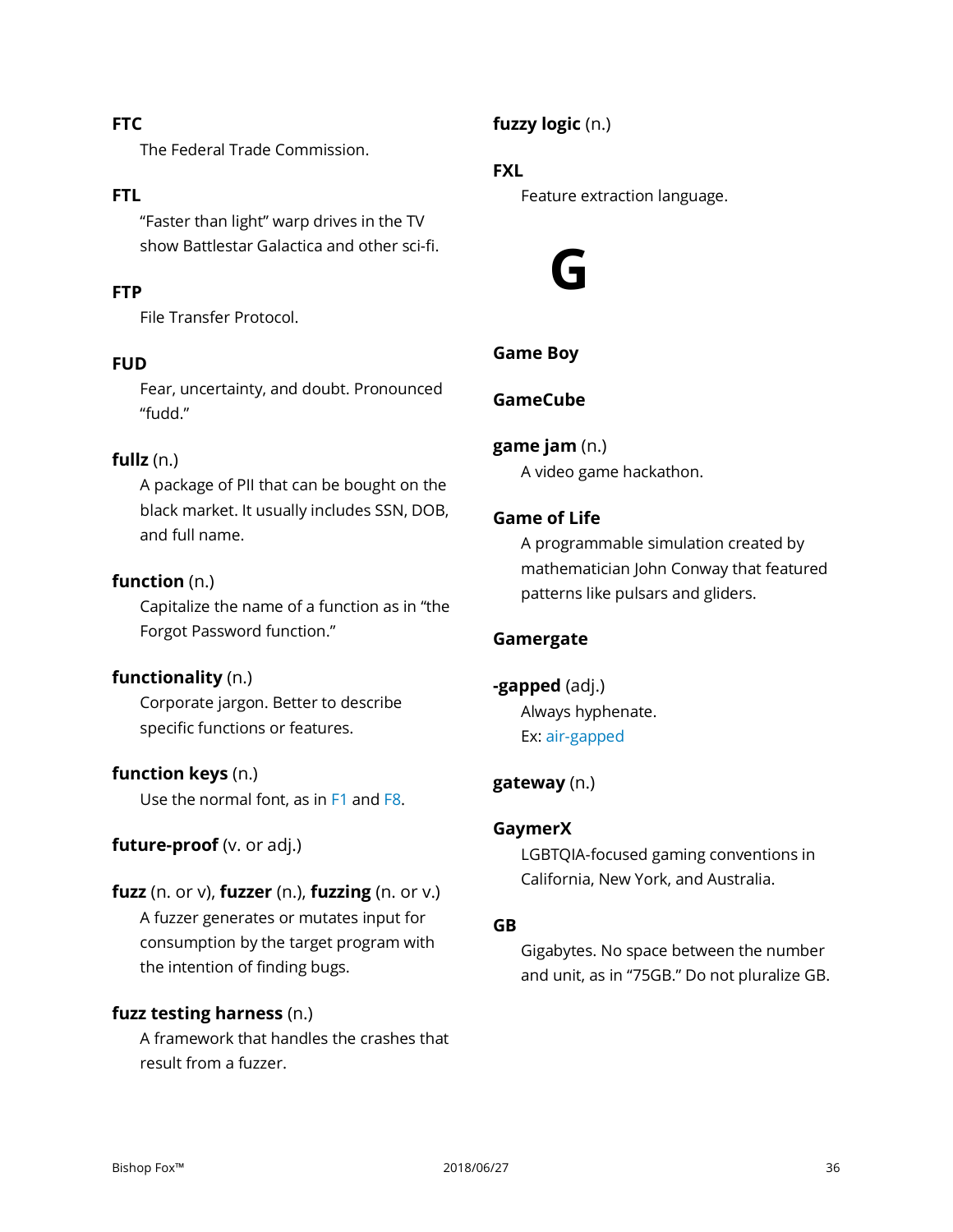## **GBps** vs. **Gbps**

Capitalization matters. GBps is gigabytes per second. Gbps is gigabits per second. Related: **units of measurement**

## **GC**

Garbage collection. Automatic memory management. Spell out on first use.

#### **GDPR**

General Data Protection Regulation.

#### **gems** (n.)

Related: **Ruby**

**geocache**, **geocaching** (n. or v.)

#### **geolocation** (n.)

#### **getID3()**

A PHP media file parser. ID3 tags refer to media metadata.

## **GET request** (n.), **GETBULK request** (n.) Related: **requests**

## **Ghost in the Shell**

A cyberpunk manga.

#### **GHz**

Gigahertz. Put a space between the number and the unit, as in "2.4 GHz." Related: **units of measurement**

## **GIF file**, **.gif file**

Pronounced "giff" or "jiff." \ (ツ)  $\Gamma$ Related: **file extensions**

#### **GIGO**

Garbage in, garbage out. Say the whole phrase out loud or "gee-go."

### **Girls Who Code**

A nonprofit organization that runs clubs and programs to train girls to code. https://girlswhocode.com/

## **GitHub**

A repository of code repositories. Our account is https://github.com/bishopfox.

#### **GitLab**

**Git repository**, **.git repository** A Linux version control system.

#### **GLaDOS**

A fictional AI who appears in the Portal series of video games. Related: **Aperture Science**

#### **GLBA compliance**

The Gramm-Leach-Billey Act of 1999 is a standard of security for financial institutions. Do not spell out. Related: **PCI compliance**

## **glob**, **globbing** (n. or v.)

Filename or file path identification through pattern matching using wildcards.  $Ex: \star$ .txt

**Gmail**, **example@gmail.com** Related: **email address**

## **GNU**

Short for "GNU's Not Unix!" An operating system. GNU is a recursive acronym. Pronounced "guh-noo."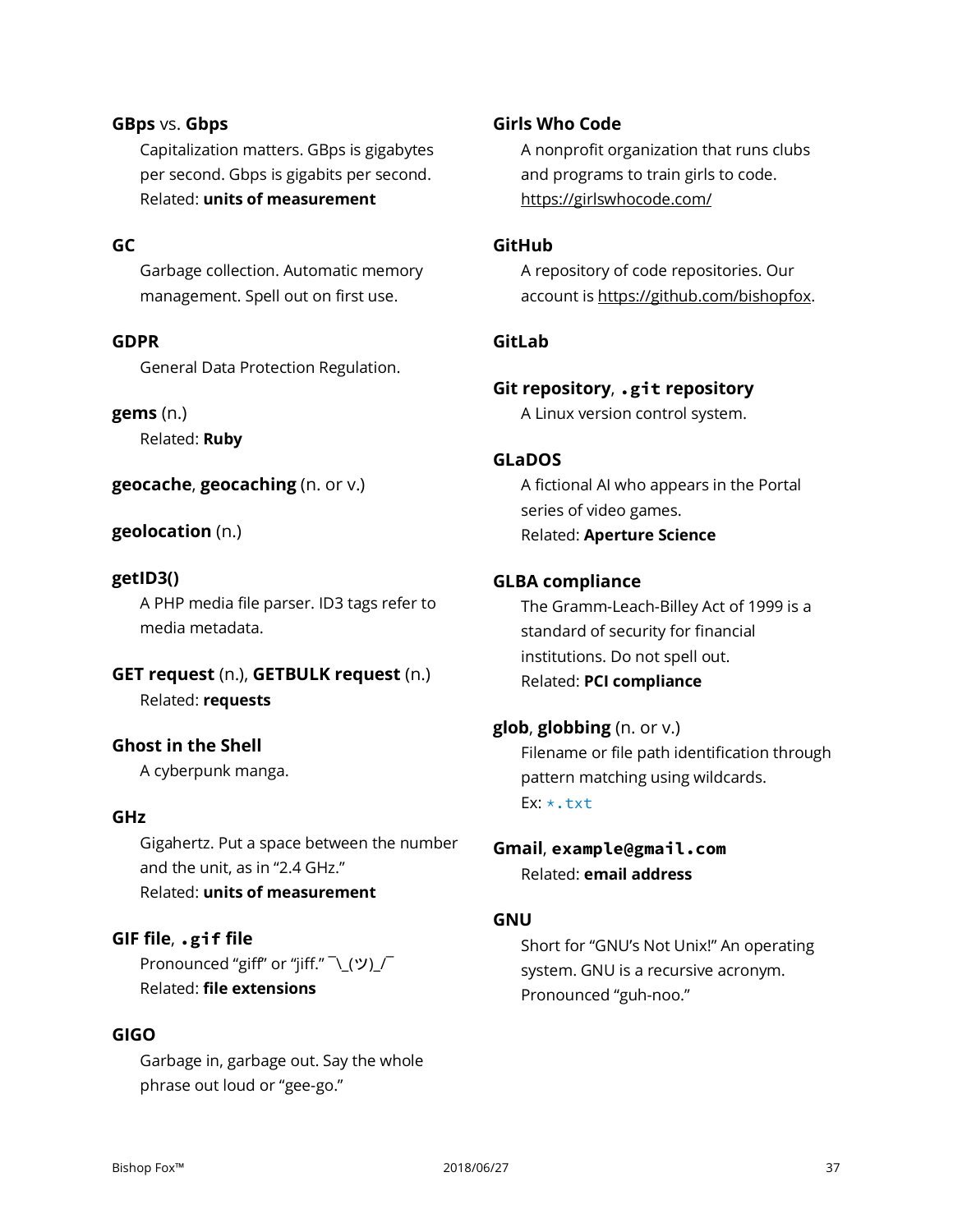#### **Go**

A programming language. Related: **Golang**

## **Godwin's Law**

This law of the internet states that all arguments eventually devolve into someone comparing someone to Hitler. Related: **message board**, **Rule 34**, **troll**

## **Golang**

This term is used when researching the programming language Go, which is a difficult keyword to search on its own.

## **golden master** (n.)

Related: **beta**

## **gold image** (n.)

Another term for base image or configuration baseline.

**goodput** (n.) Related: **badput**, **throughput**

**Google** Related: **Android**, **Chrome**, **Gchat**, **Gmail**

**google** (v.)

**Google Assistant** Google Home AI. Related: **Alexa**, **Cortana**, **Siri**

## **Google Drive**

## **Google Search**

The query engine that googles things. It responds with Google Search results.

## **GoPro**

## **GPG**

Gnu Privacy Guard. Also written as GnuPG. Spell out on first use.

## **GPO**

Group Policy Object. Spell out on first use.

### **GPS**

Global positioning system. Spell out on first use.

## **GPU**

Graphics processing unit.

**Gradle**

An open source build tool.

## **grandfather clause** (n.)

**gray-box testing** (n. or v.) Related: **black box**, **white box**

## **gray goo** or **grey goo** (n.)

An end-of-the-world scenario caused by the proliferation of self-replicating robots who eat the environment so all that is left is grey goo. Also refers to mushy bits of poorly written code. Informal. Related: **kluge**

**gray hat** (n. or adj.) Informal. Related: **black hat**, **white hat**

## **grayed out** (adj.)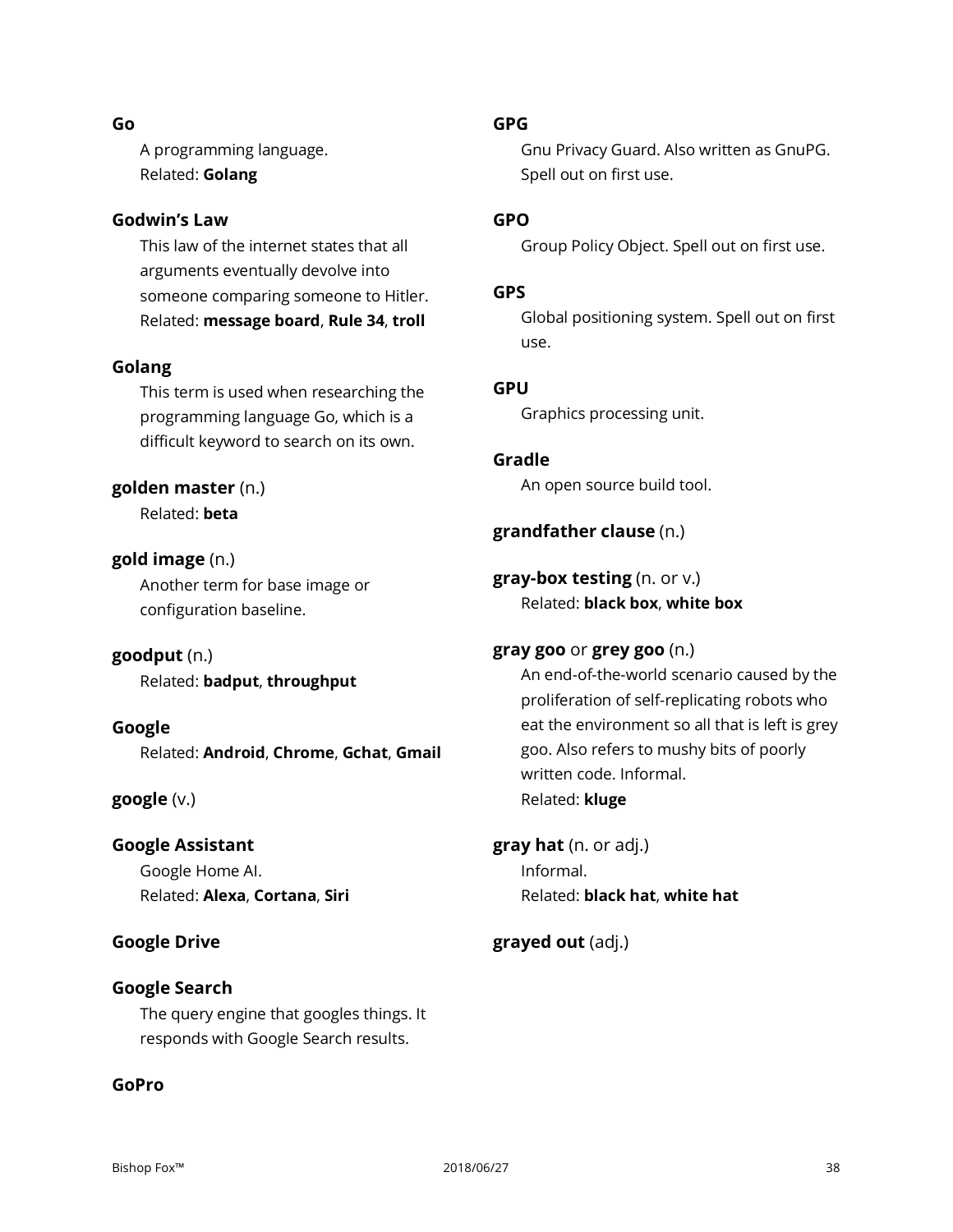## **grep** (n. or v.)

"Get regular expression." Can refer to the GNU tool of the same name or to mean "search" as in "I grepped for secret and found a password in source code." Related: **regex**

## **greylisting** (n.)

Even though American English uses gray-box and gray hat, greylisting is written with an "-ey" regardless of location.

## **grok** (v.)

To fully understand, to get.

## **groupthink** (n.)

## **Grumpy Cat**

I had a definition once. It was terrible. Related: **lolcat**, **meme**

#### **Guccifer**, **Guccifer 2.0**

Hackers who claimed to be behind the 2016 DNC hacks. Pronounced as "goo-chee-fer" or "goo-see-fer."

## **GUI**

Graphical user interface. GUI is pronounced "gooey" or as letters.

### **GUID**

Globally unique identifier. Pronounced "goo-widd." Spell out on first use.

## **GWT**

Google Web Toolkit. Spell out on first use.

# **H**

## **H-1B visa** (n.)

A U.S. work visa for specialty occupations.

## **H.264** (n.), **H.264-encoded** (adj.)

## **hack** (n. or v.)

Do not use in formal writing. Try exploit, gain access, steal, or a more contextspecific verb. Related: **cyber-**

## **hackathon** (n.)

#### **hacker** (n.)

Do not use in formal writing. Use attacker, external threat, malicious user, consultant, security researcher, data scientist, or their job title, depending on the context. Related: **Halt and Catch Fire**, **Mr. Robot**, **Silicon Valley**, **Sneakers**, **WarGames**

## **Hacker Dojo**

A Bay Area tech community.

## **HackerOne**

A vulnerability coordination and bug bounty platform.

#### **Hackers**

A 1995 movie about hacking the Gibson and the planet.

## **hacktivist** (n.)

## **Hadoop**

An Apache framework.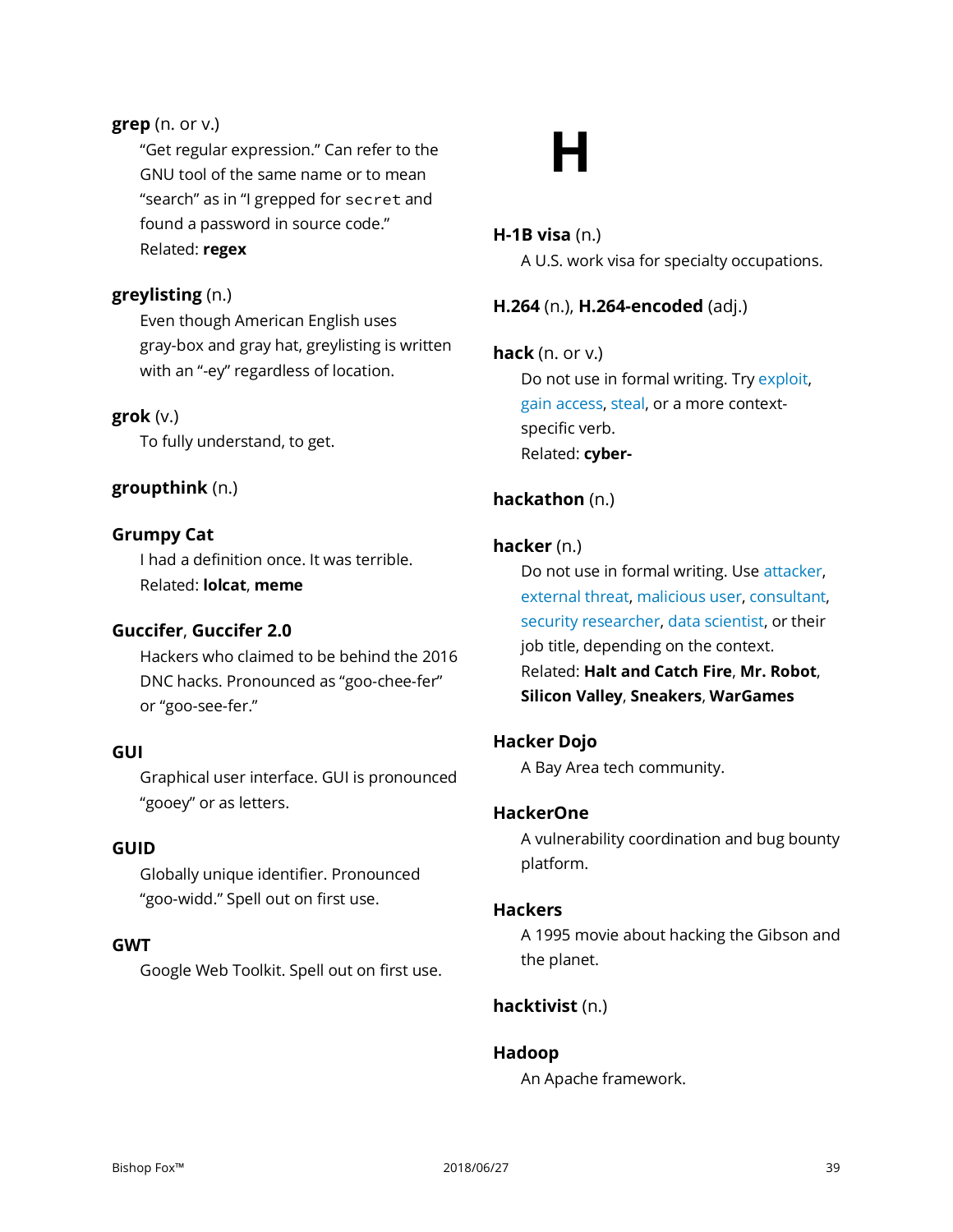**HAL 9000** A fictional AI from 2001: A Space Odyssey.

## **Halt and Catch Fire** AMC TV show about hacking, set in the 1980s.

**hamburger button** (n.) An icon with three horizontal lines that shows hidden menu options when clicked.

**ham radio** (n.)

**handheld** (adj.)

## **handle** (n.)

Related: **avatar**, **IRC**, **usernames**

## **hang** (v.)

When a server or computer hangs, it is non-responsive. If the requesting computer gives up waiting for a response, it times out.

**haptic feedback** (n.)

**hardcode** (v.), **hard-coded** (adj.)

**hard copy** (n.), **hard-copy** (adj.)

## **hard drive** (n.)

## **harden** (v.)

To configure applications, systems, or services in a more secure manner, often using common guidelines. Related: **best practices**

## **-hardening** (n. or adj.)

Always hyphenate. Ex: host-hardening, system-hardening

## **hardware** (n.)

## **hashcat**

A tool used during security assessments.

## **hash collision attack** (n.)

**hashed** (adj.) Related: **passwords**, **salt**

## **hash functions** (n.)

## **hashtag** or **#**

Only pronounce as hashtag when categorizing, not just any use of the [ # ] character, e.g., #octothorpe #poundsign Related: **C♯**

## **HAZOP**

A hazard and operability study.

## **H-Browser**

A web browser.

## **HCI**

Human-computer interaction. Spell out on first use.

## **HDTV**

High-definition television. Do not spell out. Related: **flatscreen**, **on-demand**, **ratios**

## **headdesk** or **/headdesk** or **\*headdesk\***

An act of frustration and defeat. Informal. Related: **facepalm**

## **headers** (n.)

If it's a type of header, use the normal font. if it's a named header, use the tech font, as in "an Origin header."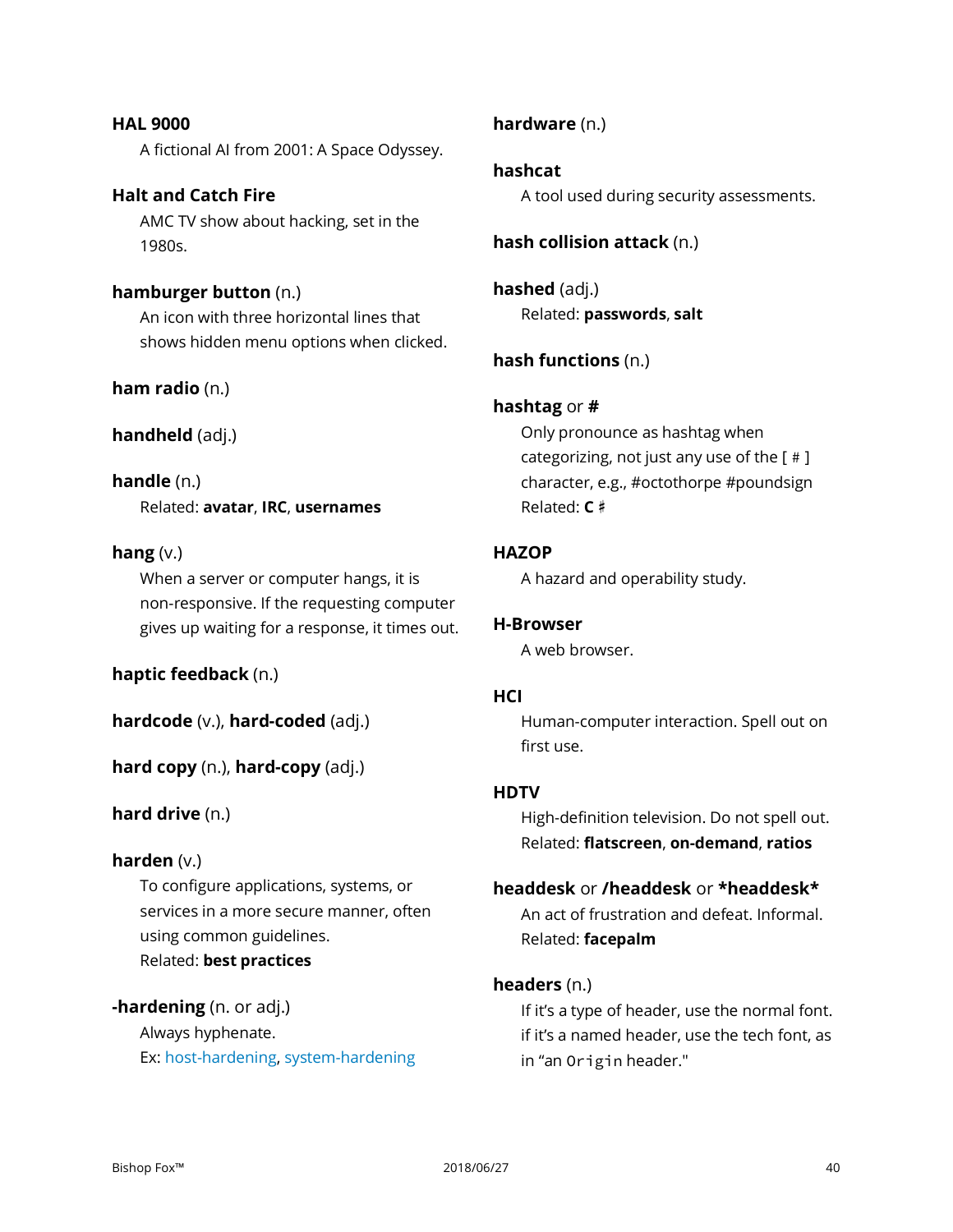## **headless browser** (n.)

**HEAD request** (n.) Related: **requests**

**healthcare** (n.) Related: **ePHI**, **HIPAA**, **PHI**, **PHR**

## **heap-based buffer overflow** (n.)

## **Heartbleed**

An OpenSSL bug.

**hex** (n.), **hex-encoded** (adj.)

#### **HID**

Human interface device. The USB Rubber Ducky is a keyboard HID. Spell out on first use.

**highest-severity** (adj.)

**high-impact** (adj.)

**high-performance** (adj.)

**high-speed** (adj.)

## **high-value** (adj.)

## **hijack**, **hijacking** (n. or v.)

An umbrella term for attacks that take over controls or assume the role of a user and compromise the system. Avoid the verb when possible in formal reports. Try take over or take advantage of instead. Related: **browser hijacking**, **juice jacking**,

**page-hijacking**

## **HIPAA**

The Health Insurance Portability and Accountability Act. Pronounced "hippa." Related: **ePHI**, **PHI**

## **HLS**

HTTP Live Streaming. Spell out on first use.

## **HMAC**

Hash-based message authentication code. Pronounced "H-mack." Do not spell out; briefly define on first use.

## **homepage** (n.)

## **HomePod**

Apple smart speaker. Related: **Internet of Things**

## **homescreen** (n.)

**honey accounts** (n.) Related: **canary account**

**honeybot** (n.) A Twitterbot troll.

**honeypot** (n.)

**honeytokens** (n.)

**hook** (v.), **hooked** (adj.), **hooking** (n.)

## **Hopper**

A reverse engineering tool.

**-hosted** (adj.) Always hyphenate. Ex: self-hosted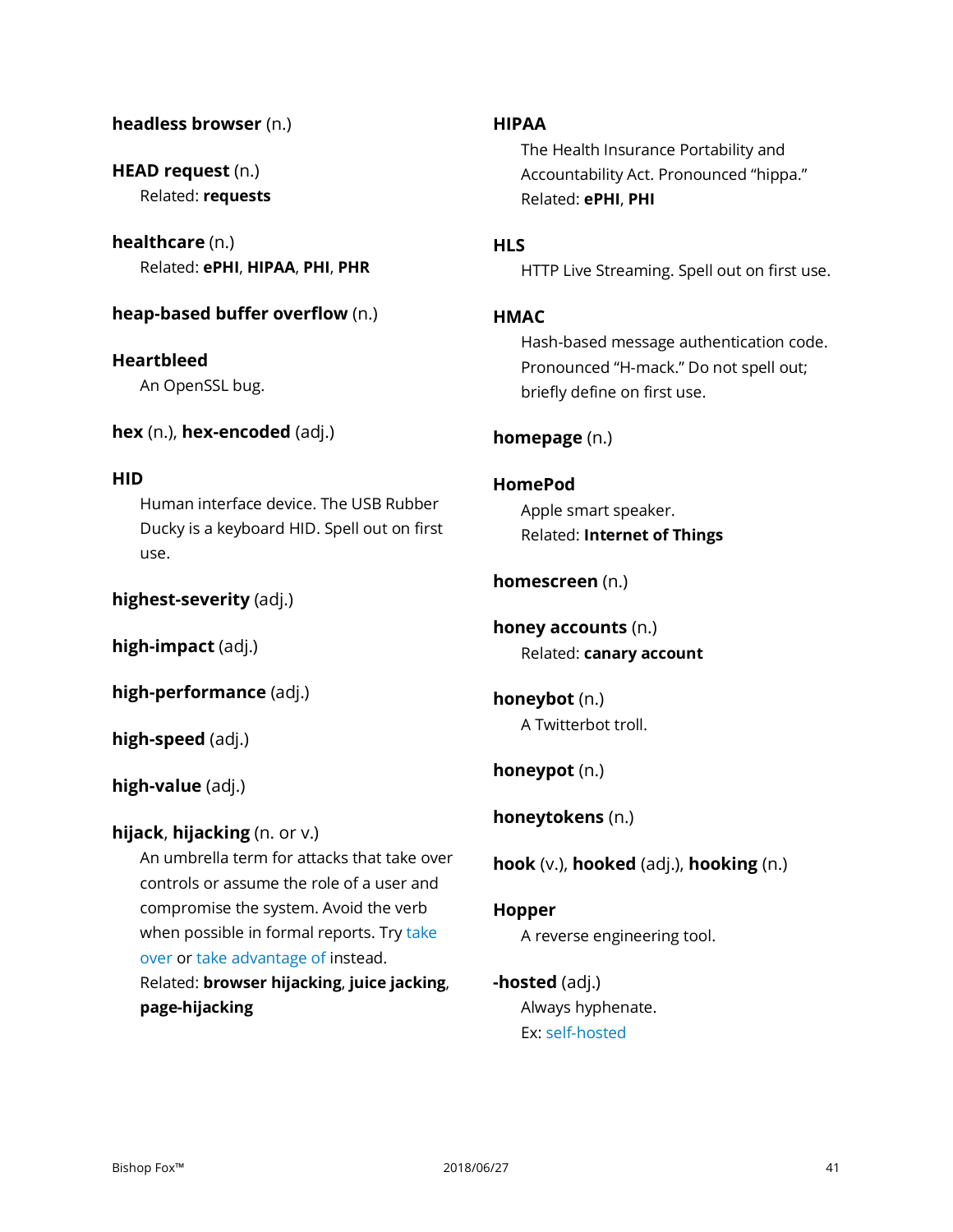**host-hardening** (adj.) Related: **harden**

#### **hostname** (n.)

**hosts** (n.) Use the tech font, as in 10.0.7.180. Related: **localhost**, **URI**

**hotfix**, **hotfixes** (n.)

**hotlink**, **hotlinking** (n.)

**hotspot** (n.)

**hot-swap** (v.)

**hot wallet** (n.) Online bitcoin storage. Related: **cold wallet**

**hotwire** (v.)

**hover** (v.)

**how-to** (n. or adj.) **how to** (v.) We published a how-to. This is how to do it.

#### **Hping**

A security tool. Pronounced "H-ping."

## **HPP**

HTTP Parameter Pollution. Spell out on first use.

## **HSTS**

HTTP Strict Transport Security. Spell out on first use.

#### **h/t** or **H/T**

Hat tip. A way of thanking someone online for being or providing a source. Informal.

### **HTML**, **HTML5**

Hypertext Markup Language. Do not spell out.

## **http://**, **https://**

No need to include these in URIs unless the presence or lack of secure HTTP is relevant to the narrative.

## **HTTP/2**

## **HTTP methods** or **HTTP verbs** Ex: GET, POST, PUT Related: **HTTP statuses**, **requests**

**HttpOnly integrate**

**HTTPoxy**

## **HTTP response splitting** (n.)

## **HTTP statuses** (n.)

Capitalize HTTP statuses in the normal font as if they were titles. Use quotation marks if they might be confused with nearby text. Ex: 200 OK, 404 Page Not Found, HTTP 413 Request Entity Too Large, 500 Internal Server Error

Related: **error messages**, **requests**, **titles of published works**

#### **HTTP.sys**

A kernel mode driver.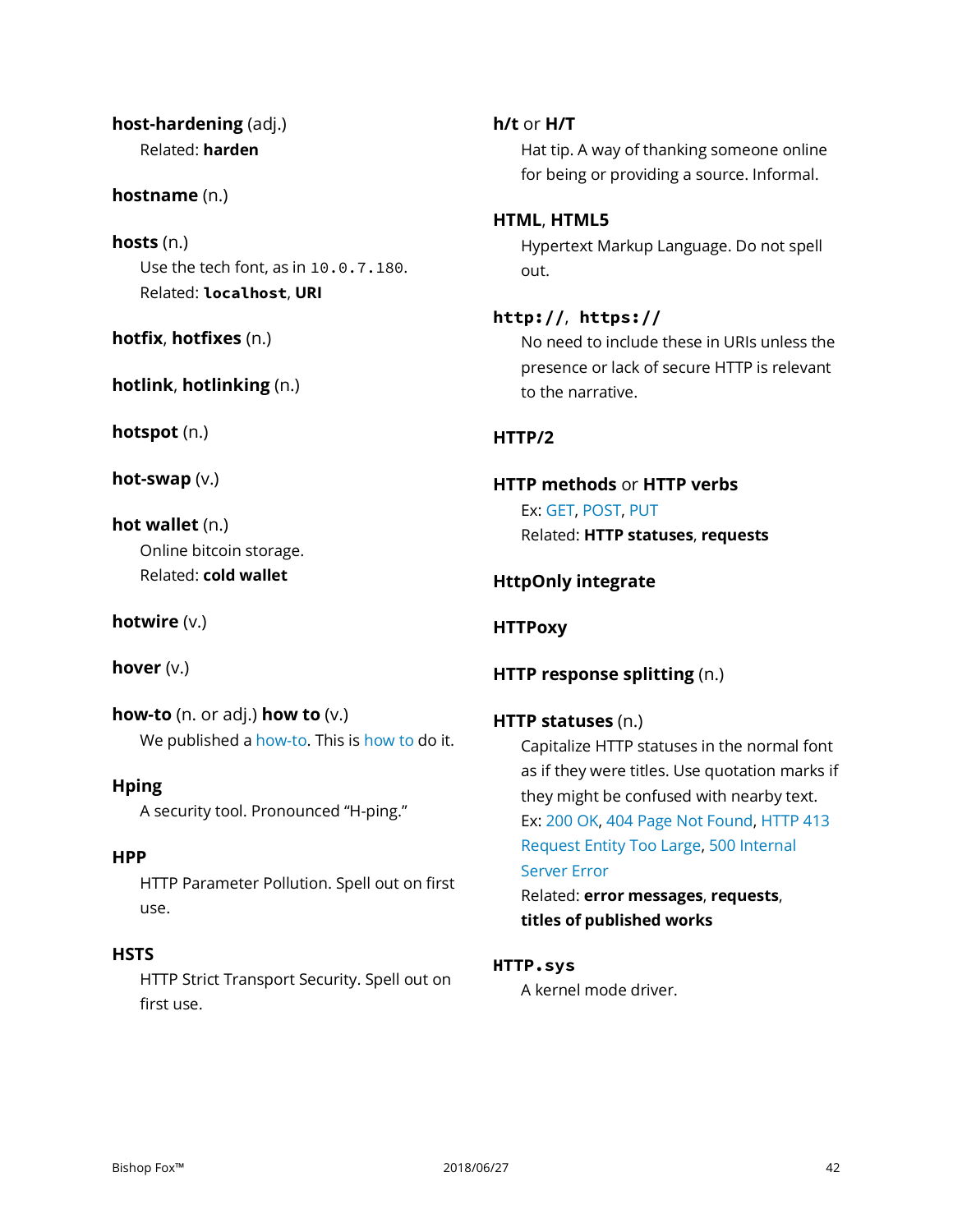## **humblebrag** (n. or v.) A disingenuous public complaint that slyly boasts about an enviable life.

## **hyperspace** (n.)

**hypertext** (n.) The "HT" in HTML and HTTP.

## **hyperthreading (HT)**

**I**

Spell out on first use.

## **I2P**

Invisible Internet Project. An anonymous communication network. Do not spell out.

## **i18n**

Internationalization. 18 represents the 18 letters removed from the middle of the word "internationalization." Related: **a11y**, **k8s**, **l10n**

## **IaaS**

Infrastructure as a service. If spoken, say the whole phrase, not the acronym. Spell out on first use. Related: **KMaas**, **PaaS**, **SaaS**

#### **IAM**

AWS Identity and Access Management. Spell out on first use.

## **IANAL**

"I am not a lawyer." Informal.

## **ICE**

Short for Intrusion Countermeasures Electronics or Immigration and Customs Enforcement. Spell out on first use to clarify your intended meaning.

### **ICMP**

Internet Control Message Protocol. Spell out on first use.

## **ICO**

Initial coin offering. Related: **cryptocurrency**

#### **ID**, **IDs**

Identification.

## **IDE**, **IDEs**

Integrated development environment. Spell out on first use. Related: **line numbers**, **source code**

## **idempotence** (n.), **idempotent** (adj.)

An idempotent operation produces a result that is not affected by repetition. Ex: HTTP GET request

## **IDOR**

Insecure direct object references. Spell out on first use.

## **iDRAC**

Integrated Dell Remote Access Control. Related: **DRAC**

## **IDS**

Intrusion detection system. Spell out on first use.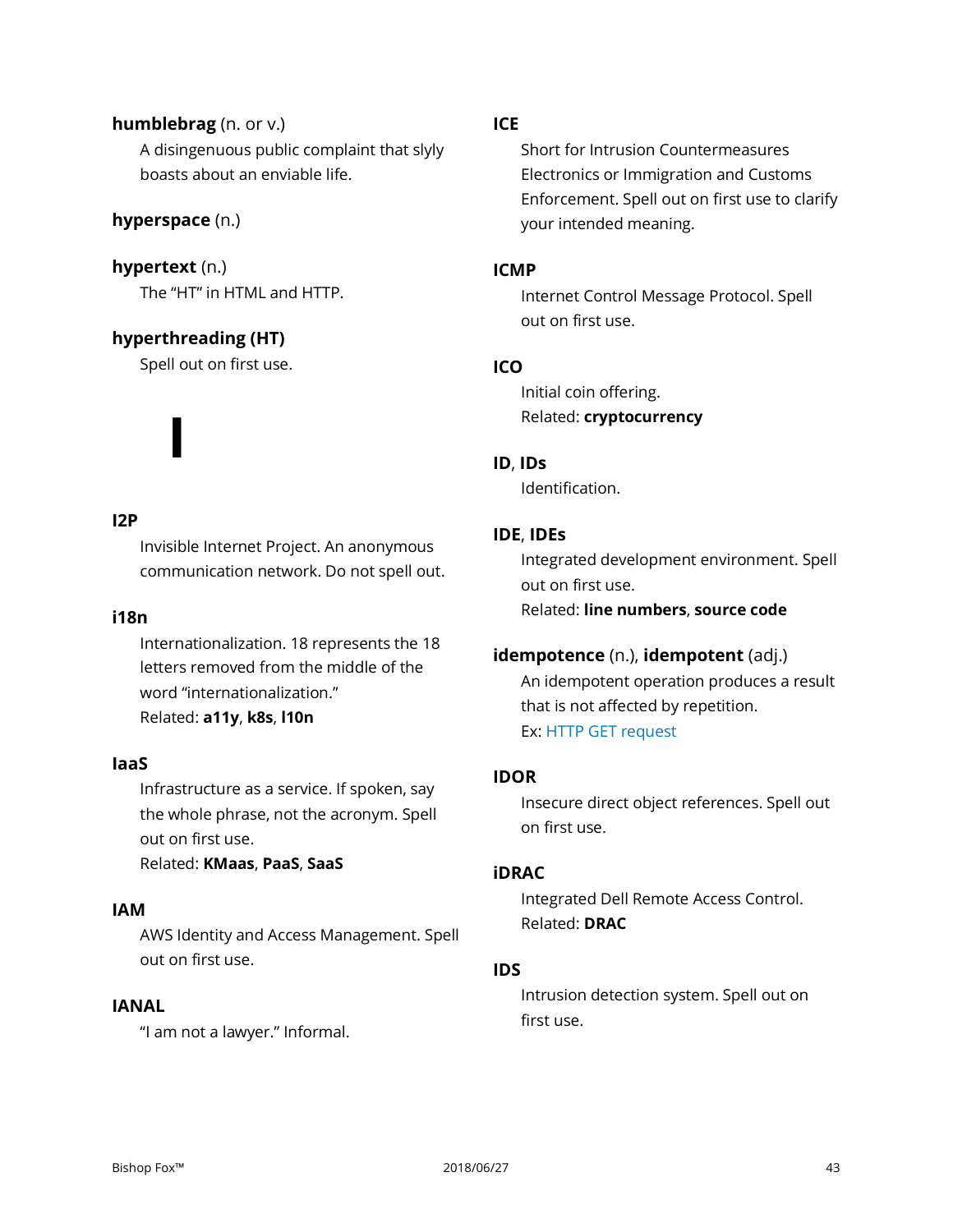#### **i.e.**

Means "that is to say" in Latin. Always followed by a comma.  $e.g.$  means "for example." Choose wisely.

## **iframe** or **iframe tag** (n.)

Inline frame. IFrame and iFrame also appear in texts, but we prefer to lowercase.

## **IFTTT**

Short for If This Then That. A service where users can create conditional statement chains called recipes. Pronounced as "ift."

## **IIoT**

Industrial Internet of Things. Related: **IoT**

## **IIRC**

If I recall correctly. Informal.

## **IIS**, **IIS Express** Microsoft Internet Information Services software.

## **IKE**, **IKEv1**, **IKE v2**

Internet Key Exchange.

## **iLO**

HP Integrated Lights Out.

## **ILSpy**

An open source .NET assembly browser and decompiler..

## **IM** (n. or v.)

Instant message. Spell out in formal writing. Related: **Gchat**, **IRC**, **Signal**, **WhatsApp**

#### **Imgur**

A photo-hosting website company with a giraffe mascot. Pronounced "imager."

## **implementable** (adj.)

**implicit** (adj.)

**improper MIME type** (n.)

## **improperly scoped cookies** (n.)

## **in-band** (adj.)

As in "in-band reflection of file contents." Related: **out-of-band**

## **inbound** (adj.)

## **inbox** (n.)

## **incident response (IR) plan** (n.)

Use lowercase when writing about the concept of the plan. Capitalize it if referring to the name of a specific document. Related: **IR plan**, **SIR plan**

## **index**, **indexes** (n.)

## **infiltrate** (v.)

## **infosec** or **info sec** or **info-sec** (n. or adj.) Intelligence communities use this term to describe the information security industry. Informal.

## **information security** (n.) This industry is also called infosec, cybersecurity, and internet security.

## **information superhighway** (n.) Don't use this to describe the internet.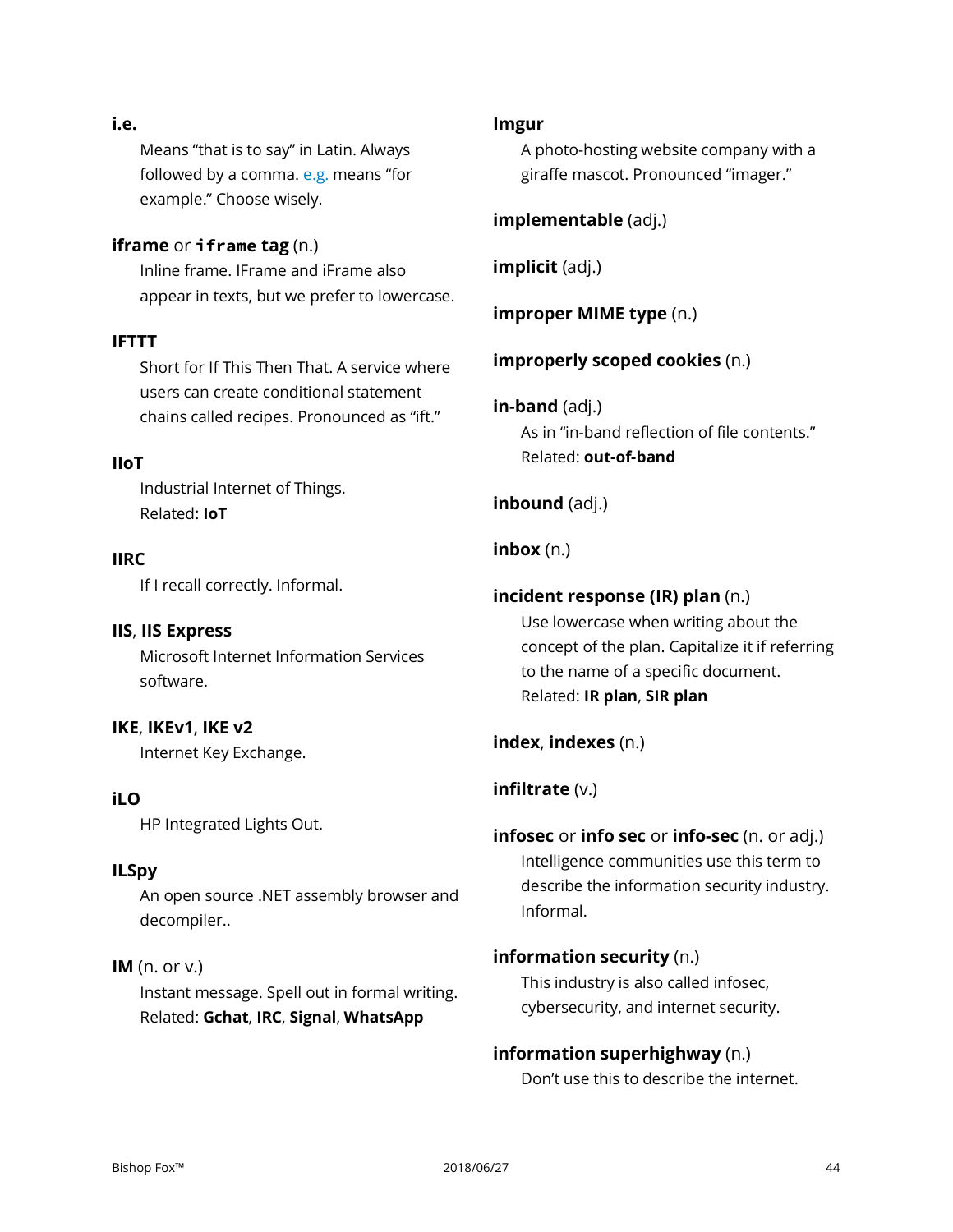#### **in-game** (adj.)

**in-house** (adj.)

## **init script**

Boot script for Unix.

## **injection** (n.)

**inline** (adj.) Code that is in line with other code. The CSP rule is called unsafe-inline.

## **input** (v. or n.)

## **in-scope** (adj.)

## **insecure** vs. **not secure**

These are sometimes used interchangeably and sometimes they mean very different things. Define briefly on first use to clarify your intended meaning.

## **insecure cookie transmission** (n.)

## **insourcing** (n.)

The opposite of outsourcing.

## **Instagram**

## **instance count** (n.)

The number of unique locations in a codebase, system, or network that require modification to remediate a finding.

## **interface** (n. or v.)

As in "exposed administrative interface."

## **internet** (n.)

**The Internet Archive** A nonprofit library and archive of historical web pages. https://archive.org/ Related: **net neutrality**

**Internet Explorer (IE)** A web browser.

## **Internet of Things (IoT)**

Consumer-grade embedded devices. Related: **app** vs. **application**, **Fitbit**, **IIoT**, **motion-activated**, **smart-**, **teledildonics**, **Wi-Fi**

## **Interpol**

The international police organization.

## **invalidated** vs. **unvalidated**

Invalidated data has been checked and deemed invalid. Unvalidated data has not been checked at all.

## **iOS**

Apple mobile platform. Because of the lowercase "I," avoid beginning sentences with this term if possible.

## **IoT**

Internet of Things. Pronounced as letters or spoken as the whole phrase. Related: **IIoT**

## **IP**

Short for Internet Protocol or intellectual property, depending on context. For clarity, spell out "intellectual property" on first use in technical writing. Related: **IP address**

## **iPad**, **iPod**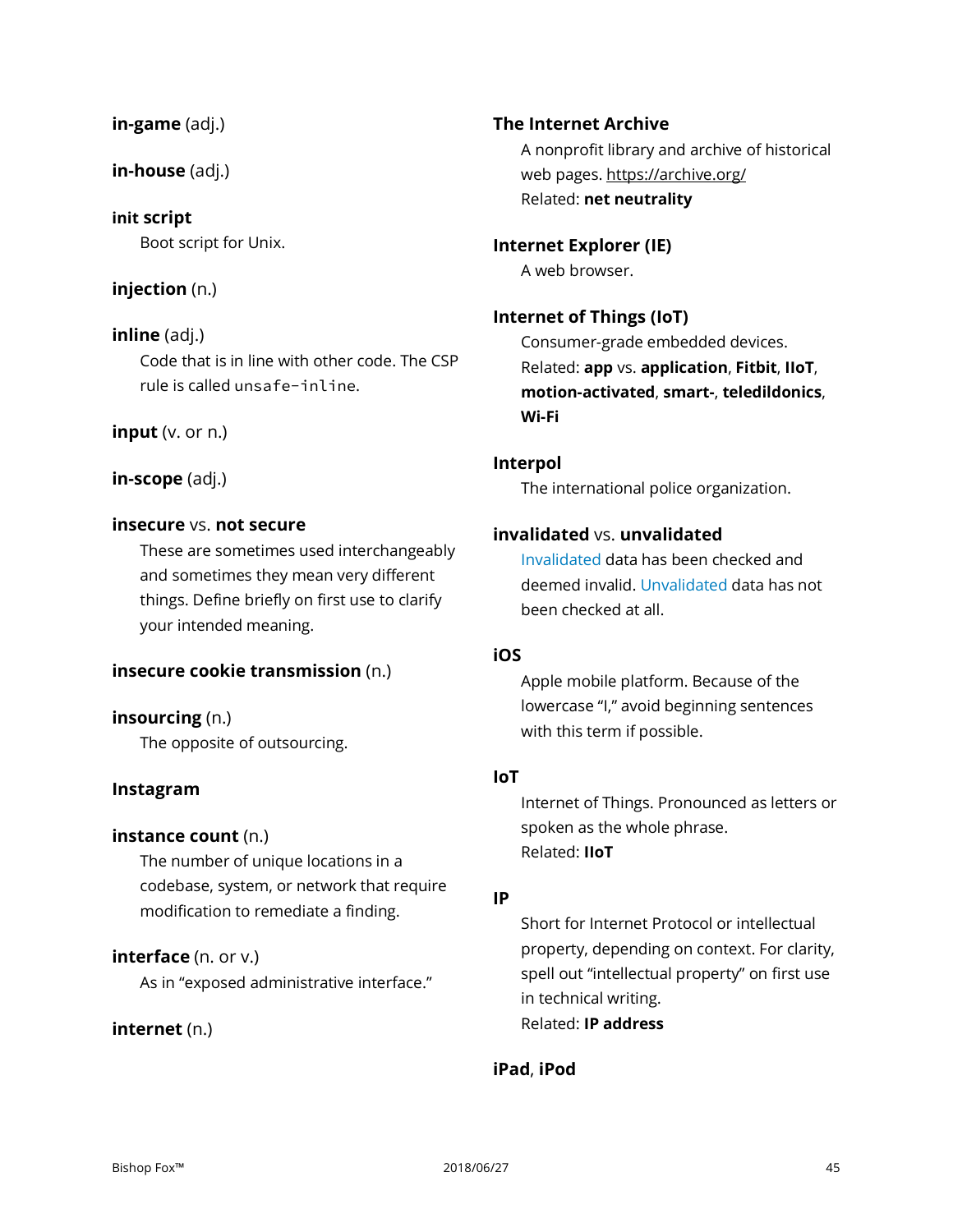## **IP addresses** (n.)

Use the tech font, as in 10.40.131.22. Related: **port numbers**, **URL**

## **iPhone 5s**, **iPhone 6 Plus**, **iPhone X**

Apple smartphones.

## **IPMI**

Intelligent platform management interfaces. Spell out on first use.

## **IPO**

Initial Public Offering.

## **IPP**

Internet Printing Protocol.

## **IPS**

Intrusion prevention system. Spell out on first use.

## **IPsec**

Internet Protocol Security. Spell out on first use. Related: **infosec**, **OPSEC**, **PERSEC**

## **IPT**

Internal penetration testing. Spell out on first use. Related: **APT**, **EPT**

## **iptables**

Related: **Linux**

## **IRC**

Internet Relay Chat. A messaging system. Related: **handle**, **UGT**

## **IRL**

In real life.

## **IR plan** (n.)

Short for Incident Response plan. Spell out on first use.

## **ISAC**

Information Sharing and Analysis Center. Pronounced "eye-sack." Spell out on first use.

## **ISO/IEC 27001**

A common information security framework that determines international standards for many types of technology and equipment. ISO is pronounced "eye-so."

## **ISP**, **ISPs**

Internet service provider. Spell out on first use in public-facing documents.

## **IT**

Information technology. Related: **OT**

## **The IT Crowd**

A British sitcom about a tech support department.

# **J**

## **jack** (n.)

As in "Ethernet jack." Better to use "port" in formal writing.

## **jailbreak** (v.)

To modify a mobile device (e.g., a smartphone) past the limits set by the manufacturer to gain privileged access. Related: **sandbox escape**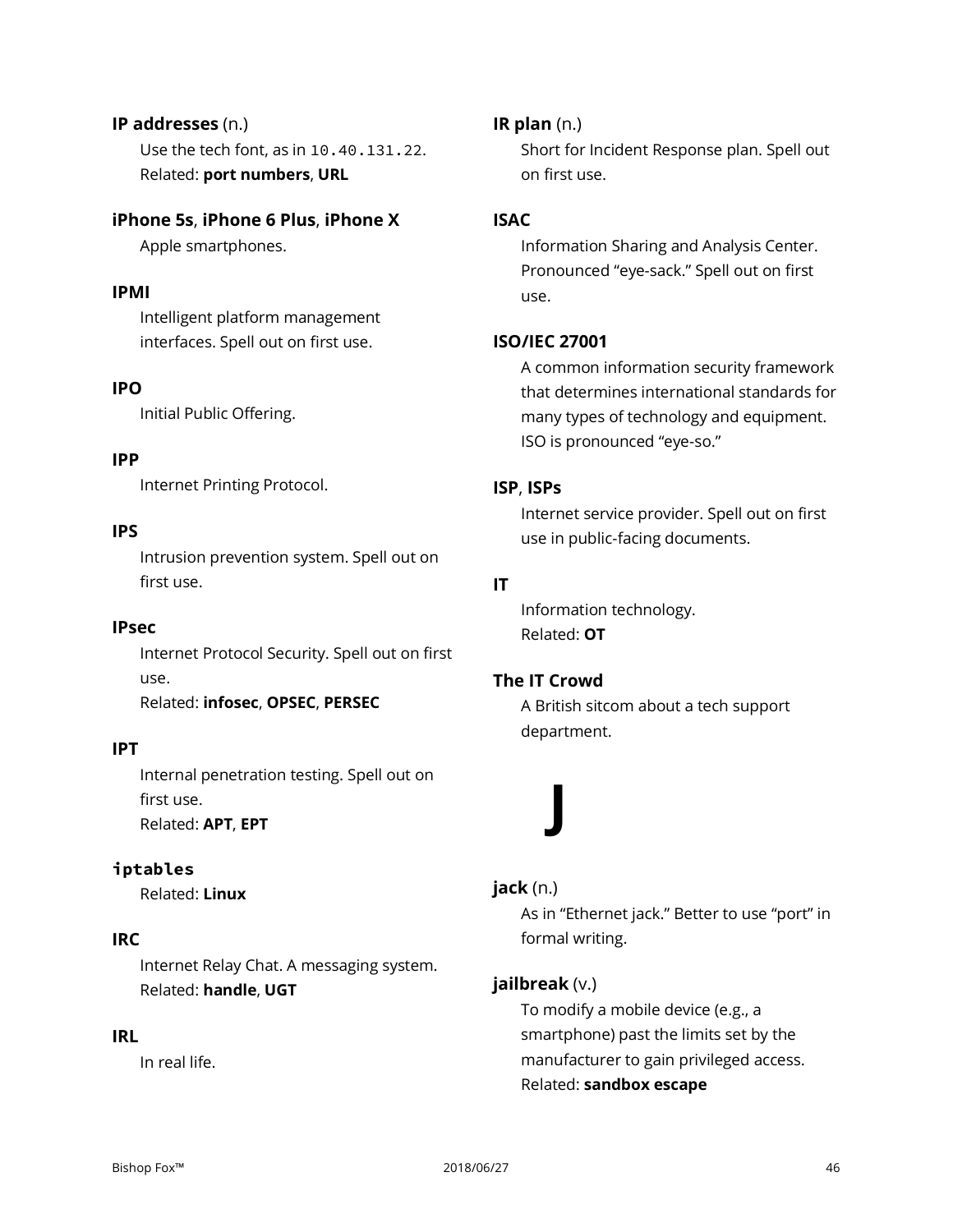**jailbroken** (adj.) Describes a user-modified mobile device.

## **Java EE**

Java Enterprise Edition. Do not abbreviate as JEE.

## **JavaScript (JS)**

A programming language.

## **JBoss**

A Java application server.

## **JCE**

Java Cryptography Extension.

## **Jenkins**

## **Jira**

A workflow and issue tracking product. Not an acronym. Pronounced "jeera."

## **JMX**

Java Management Extensions. Spell out on first use.

## **JPEG file**, **.jpeg file**, **JPG file**, **.jpg file**

Pronounced "jay-peg." JPEG and JPG are interchangeable.

Related: **file extensions**

## **jQuery**

## **JSON**, **JSONP**

Short for JavaScript Object Notation. JSONP is short for "JSON with padding." JSON is pronounced as J-sahn or Jason.

## **JSP file**, **.jsp file**

Related: **file extensions**

## **juice jacking** (n.)

An attack in which a power cord steals data from a device while it's charging.

## **Julia**

A programming language.

## **jumpbox** (n.)

Better to use "proxy" or "attacker's server" in formal writing. Also called a jump host or jump server.

## **jump drive** (n.)

Informal. Use USB drive, flash drive, or thumb drive instead, depending on the context. Related: **USB drive**

## **junk mail** (n.)

Related: **spam**

## **JVM**

Java virtual machine. Spell out on first use.

## **JWT**

JSON Web Tokens. Pronounced "jot." Do not spell out.



## **k8s**

Kubernetes. 8 represents the eight letters removed from the middle of the word "Kubernetes." Write this term out in formal reports and pronounce it "coober-nettees."

## **Kali Linux**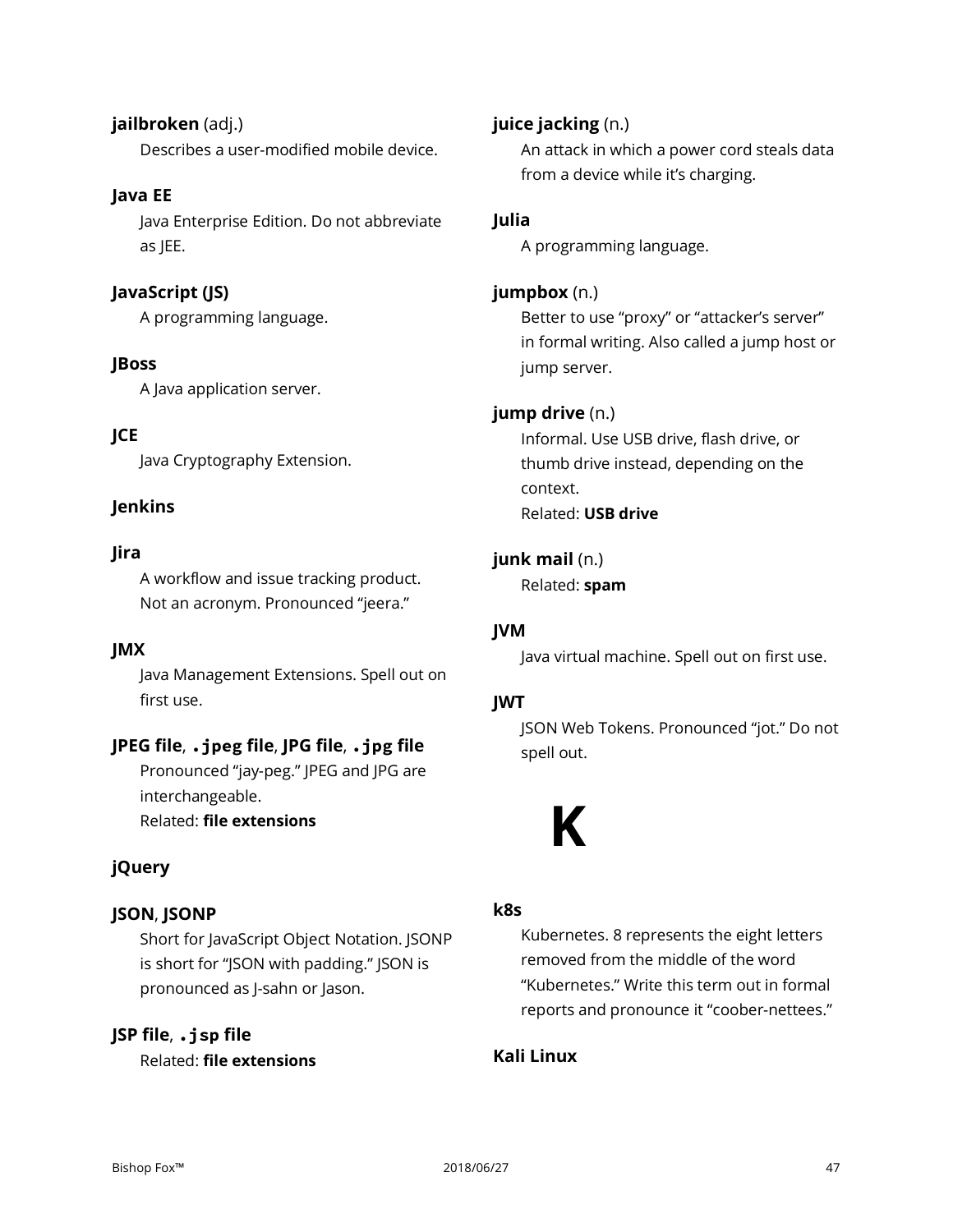## **Kaspersky Labs**

An international security firm headquartered in Russia.

### **KB**

Kilobytes. No space between the number and unit, as in "50KB." Do not pluralize KB. Related: **units of measurement**

## **keepalive**, **keepalives (KA)** (n.)

Keepalive packets.

#### **KeePass**

Password management software.

## **kernel**, **kernel panic** (n.)

#### **keyboard keys** (n.)

Capitalize keys, as in Enter and Caps Lock. Use plus signs to show Windows or Linux system combinations, as in Ctrl+Alt+Delete. Mac shortcuts use hyphens, as in Option-N. Related: **Dvorak**, **function keys**, **punctuation**, **QWERTY**, **spacebar**, **wildcards**

## **keychain** (n.)

**keygen**, **keygens** (n.) Key generators.

## **keylogger**, **keylogging** (n.)

**key pair** (n.)

## **keysigning party** or **key signing party** (n.)

An event where people share their public keys in person to expand the web of trust. Related: **PKI**

## **keyspace** (n.)

## **keystore** (n.)

**keystroke** (n.)

## **Keywhiz**

Secret management software.

## **keyword** (n.)

## **kHz**

Kilohertz, as in "535 kHz." Do not pluralize kHz. Related: **units of measurement**

#### **KiB**

Kibibytes. In Base 2, 1 kibibyte is 1,024 bytes. Kilobytes (KB) are in Base 10. Related: **bytes**, **KB**

#### **Kickstarter**

Related: **crowdfund**, **signal-boost**

**kill chain (KC)** (n.)

**kill switch** (n.)

**kluge** or **kludge** (n.) Bad code.

## **KMaaS**

Key management as a service. If spoken, say the whole phrase, not the acronym. Spell out on first use. Related: **IaaS**, **PaaS**, **SaaS**

#### **KMS**

Key management service. Spell out on first use.

## **knowledge base** (n.)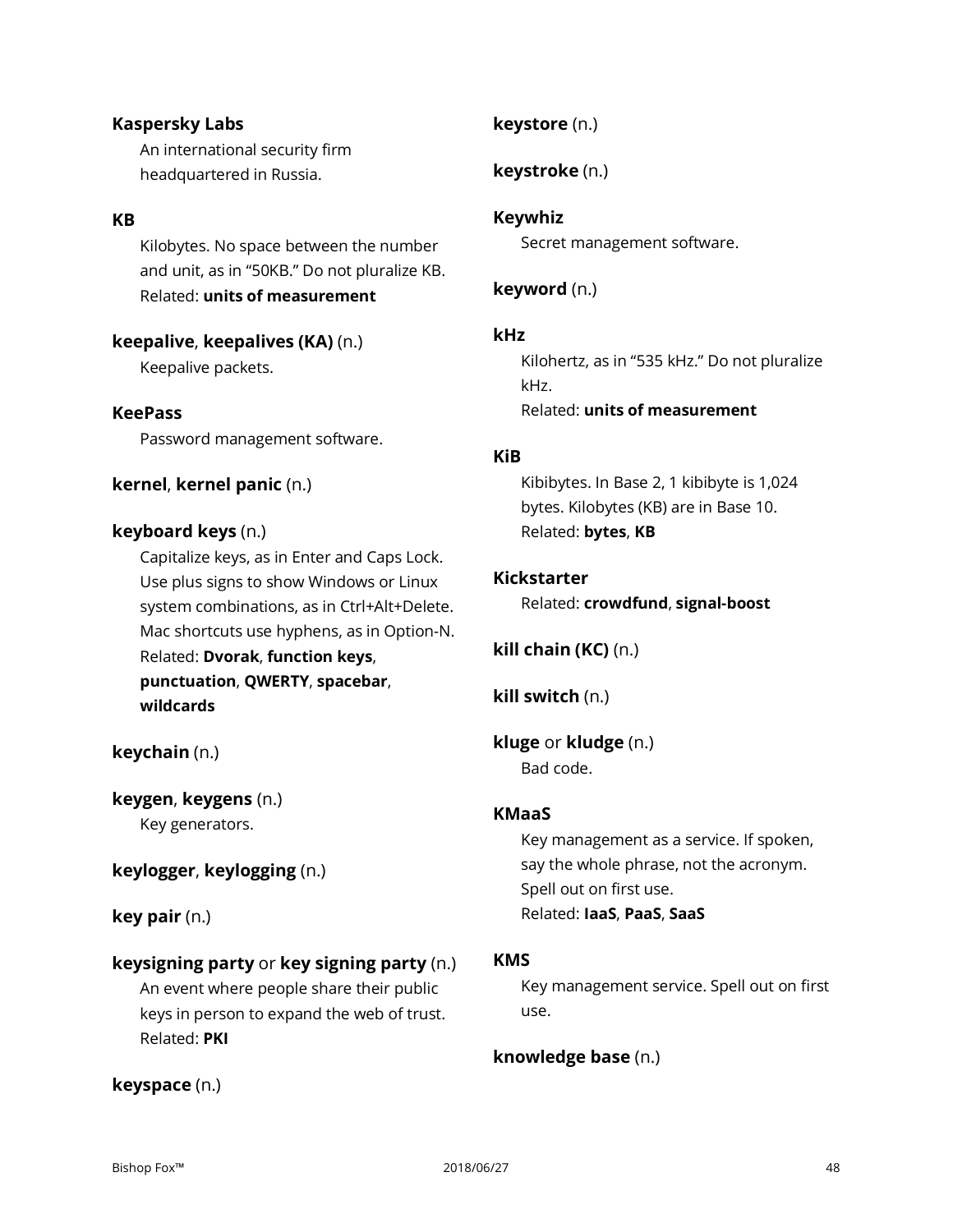## **KRACK** A Wi-Fi-based vulnerability.

## **Kubernetes** or **k8s**

Pronounced "coober-nettees." Related: **Docker**

**L**

## **L10n** (n.)

Localization. 10 represents the 10 letters removed from the middle of the word "localization." Related: **a11y**, **i18n**, **k8s**

## **LAMP**

Short for Linux, Apache, MySQL, and PHP, which were its original four components. A software bundle. Do not spell out. Related: **WAMP**

## **LAN**

Local area network.

## **LanMan hash**

Short for LAN Manager hash. We prefer to write it out or abbreviate to LM hash.

## **LAN Turtle**

A tool used during security assessments to get shells.

## **LARP**, **larping** (n. or v.)

A live action role-playing game.

## **LastPass**

Password management software.

## **LaTeX**

A document preparation system. Pronounced "lay teck." Related: **tikzpeople**

## **Layer 3 firewall rules** (n.)

## **LCD**, **LCDs**

Liquid crystal display monitors. Do not spell out.

## **LDAP**

Lightweight Directory Access Protocol. Pronounced "ell-dap." Spell out on first use.

## **LDAP Admin**

A tool used during security assessments.

## **leak**, **leaked**, **leaking** (v. or n.)

## **LED**, **LEDs**

Light-emitting diode. Do not spell out.

## **Leet** or **1337** or **Leetspeak** or **l33tsp34k**

A coded form of online writing featuring codified typos and a combination of numbers and punctuation. Ex: H4X0R, n00b, pr0n, pwn, teh

## **Let's Encrypt**

## **-level**

Always hyphenate in adjectives. Ex: lower-level

## **leverage** (v.), **leveraged** (adj.)

## **LFI**

A local file inclusion vulnerability. Spell out on first use.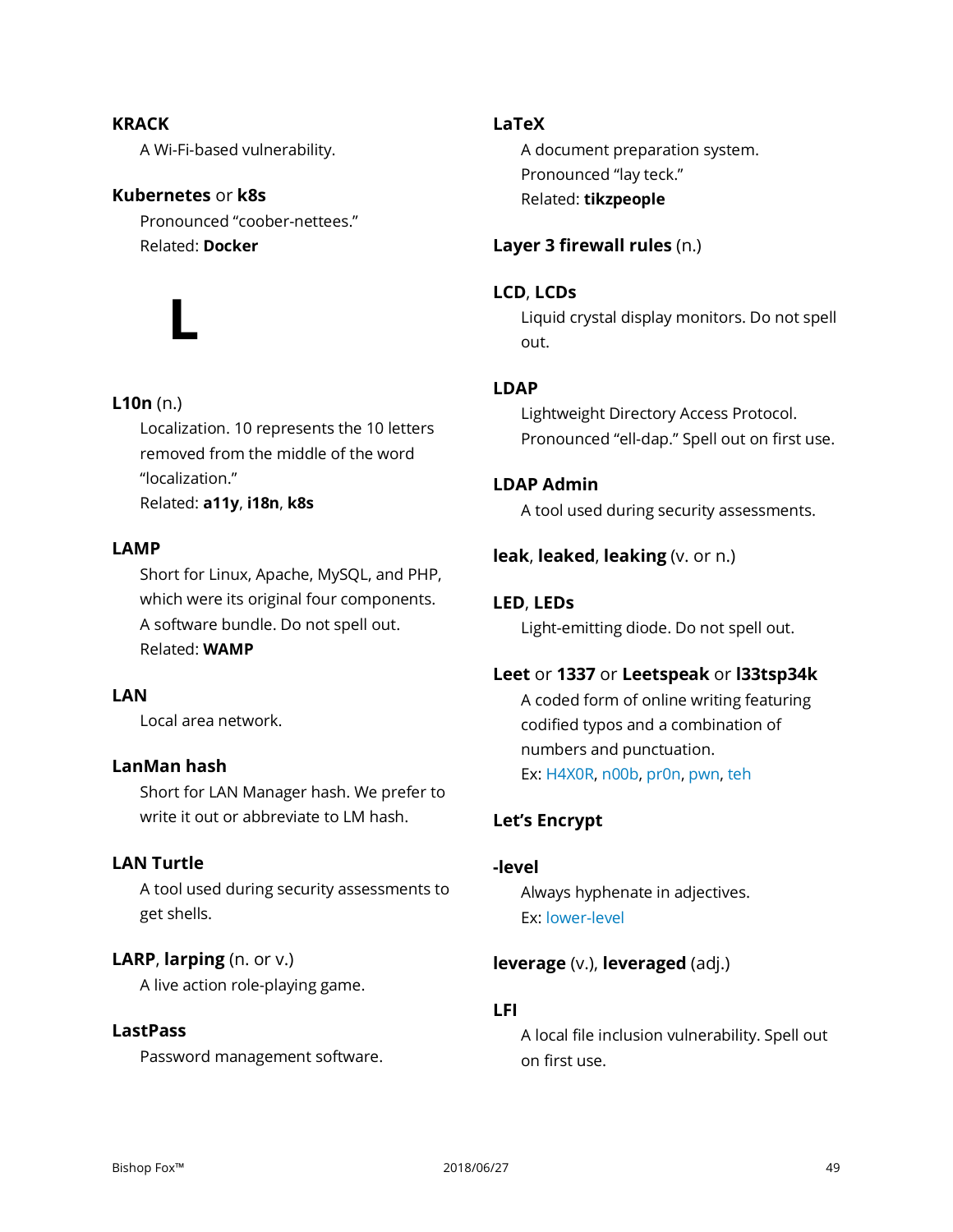## **LGBTQIA**

Lesbian, gay, bisexual, transgender, queer, intersex, asexual. For more guidance on inclusive language, please consult http://consciousstyleguide.com/.

**lifecycle management** (n.) Related: **SDLC**

**life hack** (n.)

Informal.

**lifespan** (n.)

## **Lightning cables** (n.)

## **"like"** (v.)

A verb of approval on social media sites like Facebook and Twitter.

## **Like button** (n.)

A social media feature popularized on Facebook, as in "this post has 10 Likes."

## **likelihood** (n.)

**limit** (v.) To control the scope, impact, or types of attacks. Also try filter, narrow, or omit.

## **linefeed characters** (n.)

## **line numbers** (n.)

Use the normal font, as in "line 1337 of the code." Don't use commas in line numbers.

## **LinkedIn**

## **Linux**

An open source OS. Thanks, Linus Torvalds! Related: **Debian**, **init script**, **RedHat**, **Unix**

**listicle** (n.)

An article in the form of a list.

## **listserv** (n.)

The company is called LISTSERV. The generic term is "listserv" or "email list."

**little-endian** (adj.)

**livestream** (v.), **livestreaming** (n.)

**live-tweet** (v.)

## **LLMNR**

A modern Windows protocol. Link-Local Multicast Name Resolution.

## **LM hash** (n.)

LAN Manager hash. Related: **NTLM hash**

## **LMS**

Learning management system. Spell out on first use. Related: **CAM**

## **load-balance** (v.), **load balancing** (n.)

## **localhost**

A hostname that always refers to the computer you're using. The localhost IP address is 127.0.0.1.

## **localStorage**

## **lockout policy** (n.)

## **lock picking** (n.)

The skill of picking locks. Related: **smart lock**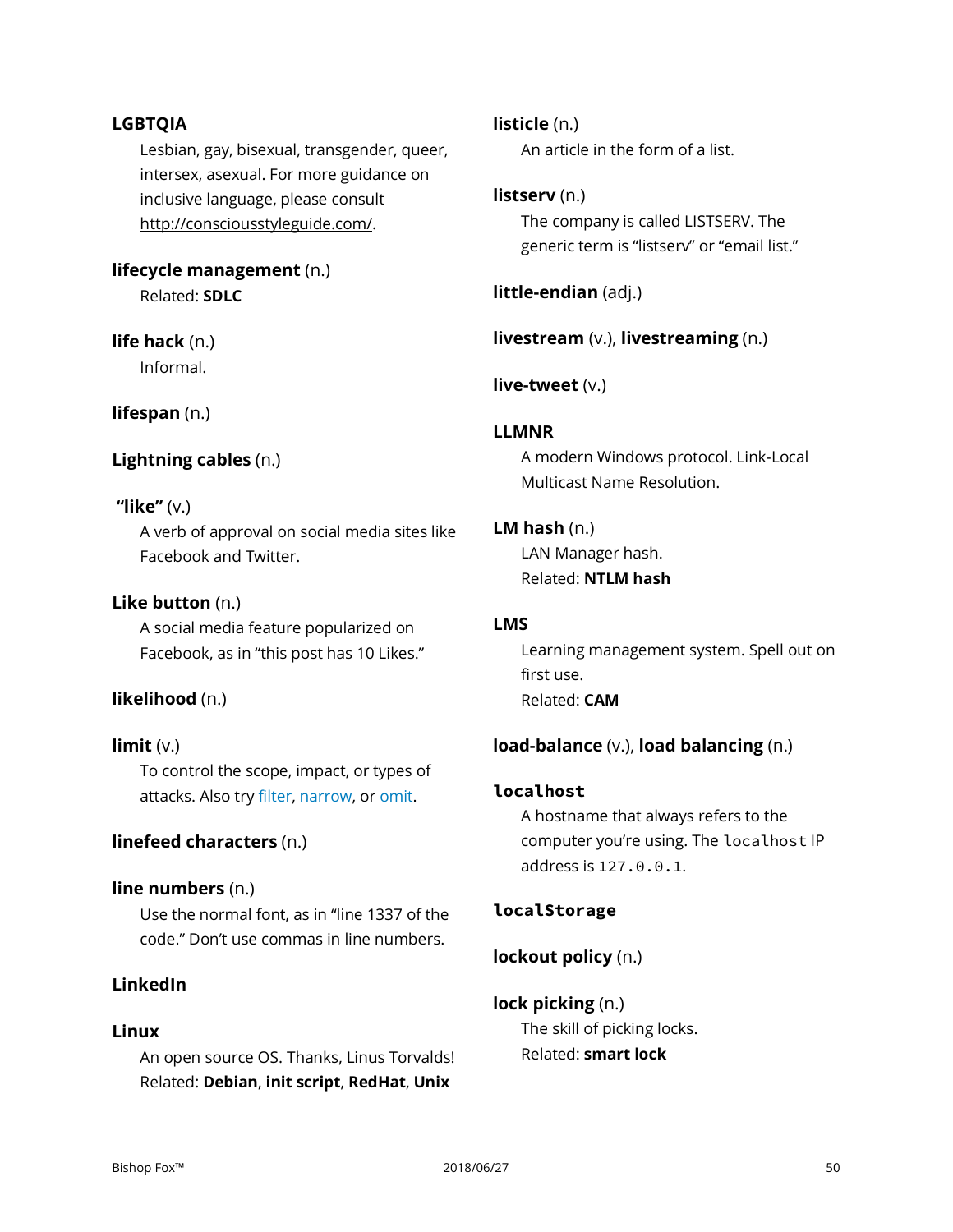## **lock screen** (n.)

## **log files** (n.)

**logged-in** (adj.) As in "a logged-in user."

**log in** (v.), **login** (n.)

**login page** (n.)

**log out** (v.), **logout** (n.)

## **LOIC**

Low Orbit Ion Cannon. An old-school way to crowdsource a DoS attack. Pronounced "low-ick."

## **lolcat**

I can has internet language? Related: **doge**, **Grumpy Cat**, **meme**

**lookahead parameter** (n.)

**look up** (v.), **lookup** (n.)

**lossy compression** (n.)

## **lowercase** (adj.)

#### **LSASS**

Local Security Authority Subsystem Service. Pronounced "ell-sass."

## **LTE**

Long Term Evolution. A high-speed wireless communication standard. Do not spell out. Related: **3G**, **4G**

## **LTS**

Long-term support. Versions of software that are intended to last longer than normal. Spell out on first use.

#### **Lucius Fox**

A character from the Batman canon, played by Morgan Freeman in Christopher Nolan's trilogy. Lucius Fox is an inventor and runs WayneCorp. Because of his defensive hacking skills, we use his name in our company name. Related: **Martin Bishop**

## **Lucky Thirteen attack** (n.)

## **M**

## **M.2**

An expansion port and SSD.

### **MAC**

Message authentication code. Spell out on first use. Related: **HMAC**

## **MAC address**

Short for media access control address. A unique identifier on a network-enabled device. One level below IP address.

## **MacBook**

**machine learning (ML)** (n.)

**macOS** (n.), **macOS-based** (adj.)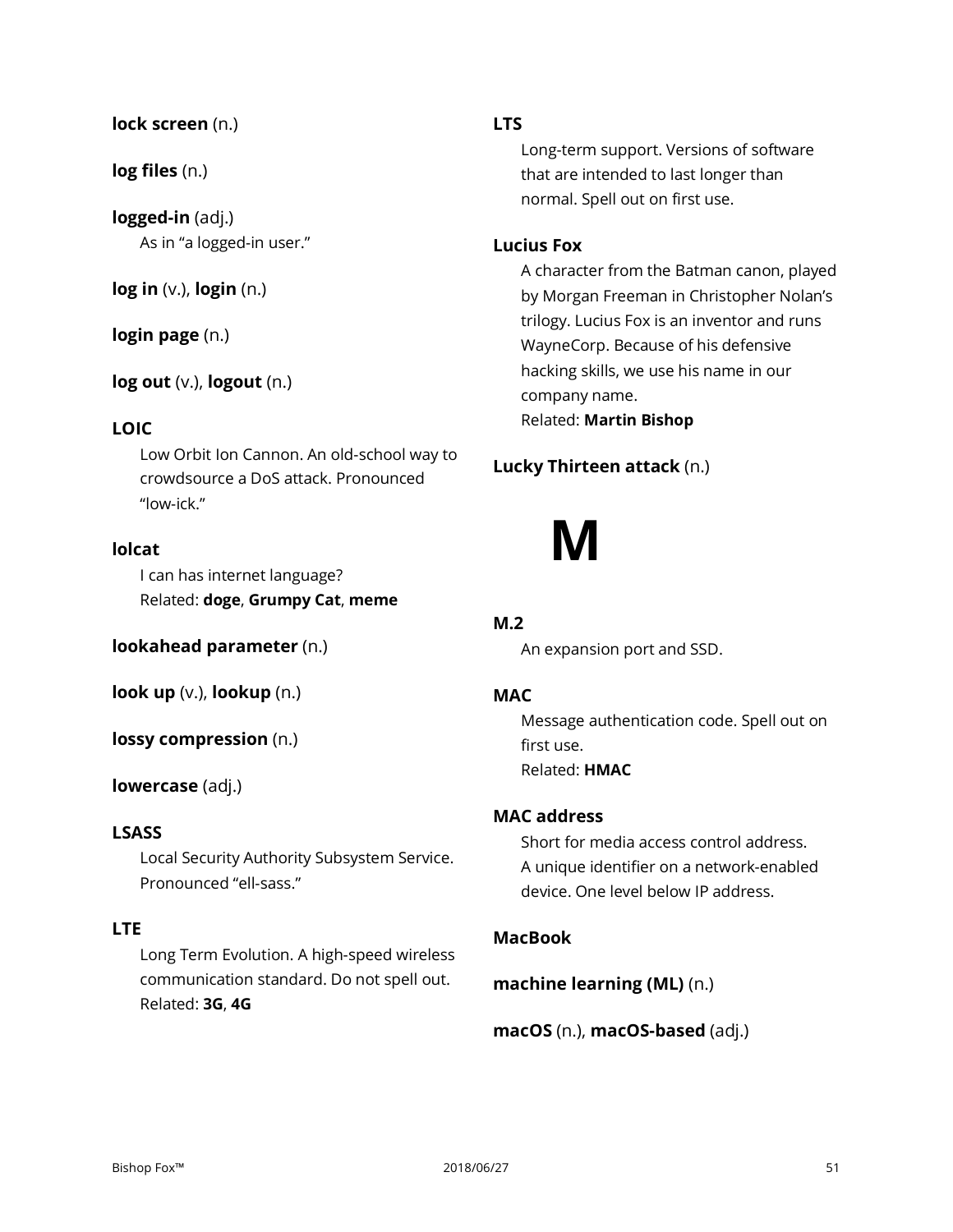## **Mac OS X**, **OS X 10.11**

The name of versions of macOS released between 2012 and 2015.

## **macro** (n.)

OK in formal writing if relevant, but use "automation" for the general technique.

**mailbomb** (n. or v.) Related: **dox**, **email**, **phishing**, **spam**

## **MailChimp**

## **mainframe** (n.)

## **Maker Faire**

A global series of DIY community events that started in the Bay Area. <http://makerfaire.com/> Related: **3D printing**, **Arduino**, **how-to**, **life hack**, **Raspberry Pi**, **servo**

## **Malbolge**

An esoteric programming language.

**malformed** (adj.) A syntactically improper bit of data or code.

## **malicious actor** (n.)

This represents a wide range of potential attackers from individuals to nation-states. When writing about individual threats, use attacker or malicious user.

## **malicious code** (n.)

## **malware** (n.)

Malicious software. A catch-all term for anything that could be called malicious including CryptoLockers, spyware, viruses, worms, trojans, and backdoors.

## **malware-infected executable** (n.)

## **Man-in-the-Browser attack (MitB)**

When written as MitB, precede with "an." If spoken, say the whole phrase, not the acronym.

## **Man in the Middle** (n.), **Man-in-the-Middle** (adj.) **(MitM)**

When written as MitM, precede with "an." If spoken, say the whole phrase, not the acronym. Related: **a** vs. **an**

## **mapping** (n.)

**MariaDB** An open-source clone of MySQL.

## **Markdown** (n.)

**marketplace** (n.)

**markup language** (n.) Related: **HTML**, **Markdown**, **XML**

## **Martin Bishop**

A character (played by Robert Redford) who leads a security consulting team in the 1992 movie Sneakers. Because of his offensive hacking skills, we use his name in our company name. Related: **Lucius Fox**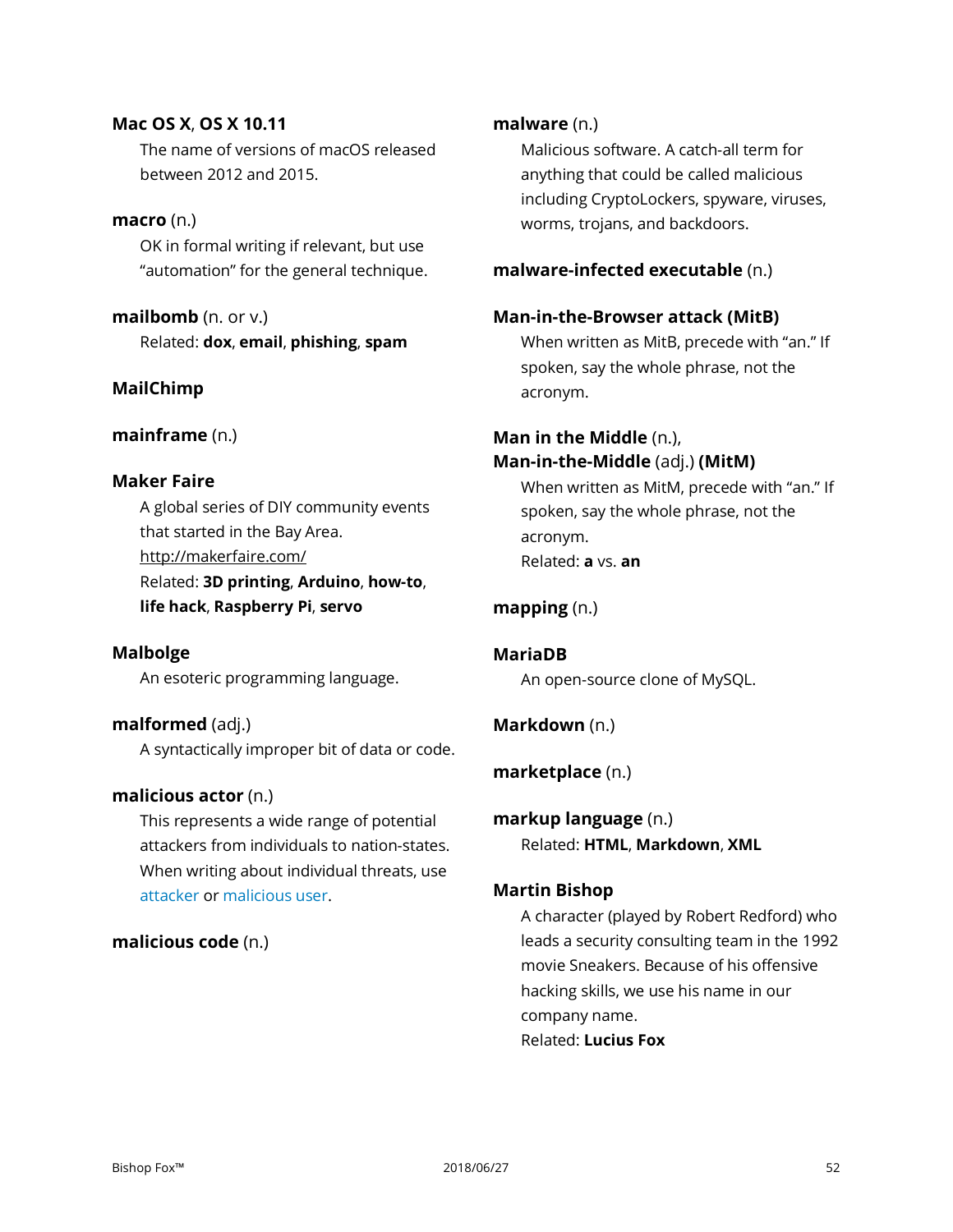#### **mass assignment** (n.)

#### **master/slave**

We prefer to use "primary/replica." Related: **Appendix A**

## **The Matrix**

A 1999 movie about a hacker named Neo. Related: **bullet time**

#### **matrix**, **matrices** (n.)

#### **MB**

Megabyte. No space between the number and unit, as in "75MB." Do not pluralize MB. Related: **MiB**, **units of measurement**

#### **MBps** vs. **Mbps**

Capitalization matters. MBps is megabytes per second. Mbps is megabits per second. No space between the number and unit, as in "500Mbps."

#### Related: **units of measurement**

**meatspace** (n.)

An informal term for the analog world.

#### **mechanism** (n.)

Write the name in the tech font, as in "protect from forgery mechanism."

#### **media** (n.)

Related: **Blu-ray**, **CD**, **GoPro**, **MP3**

#### **Meltdown**

A flaw that affects Intel, AMD, and ARM chipsets. It was publicly disclosed in January 2018. Related: **Spectre**

#### **Memcache**, **Memcached**

A memory caching server.

#### **meme** (n.)

Pronounced "meem." Related: **4chan**, **doge**, **Grumpy Cat**, **lolcat**, **milkshake duck**, **rickrolling**

## **message board** (n.)

Related: **ATM**, **handle**, **headdesk**, **IANAL**, **IIRC**, **NSFL**, **NSFW**, **tl;dr**, **PEBKAC**, **RTFM**

#### **metacharacters** (n.)

A character with a special meaning in a programming language or regex. It must be set apart (escaped) with another character to use its literal meaning, as in  $"**"$  vs.  $*$ . Related: **\n**

## **metadata** (n.)

#### **Metasploit**

A tool used during security assessments.

#### **Meterpreter**

A tool used during security assessments.

## **MFA**

Multi-factor authentication. Spell out on first use in public-facing docs to avoid confusion with a Master of Fine Arts degree. Related: **2FA**, **OTP**

#### **MHz**

Megahertz, as in "100 MHz." Related: **units of measurement**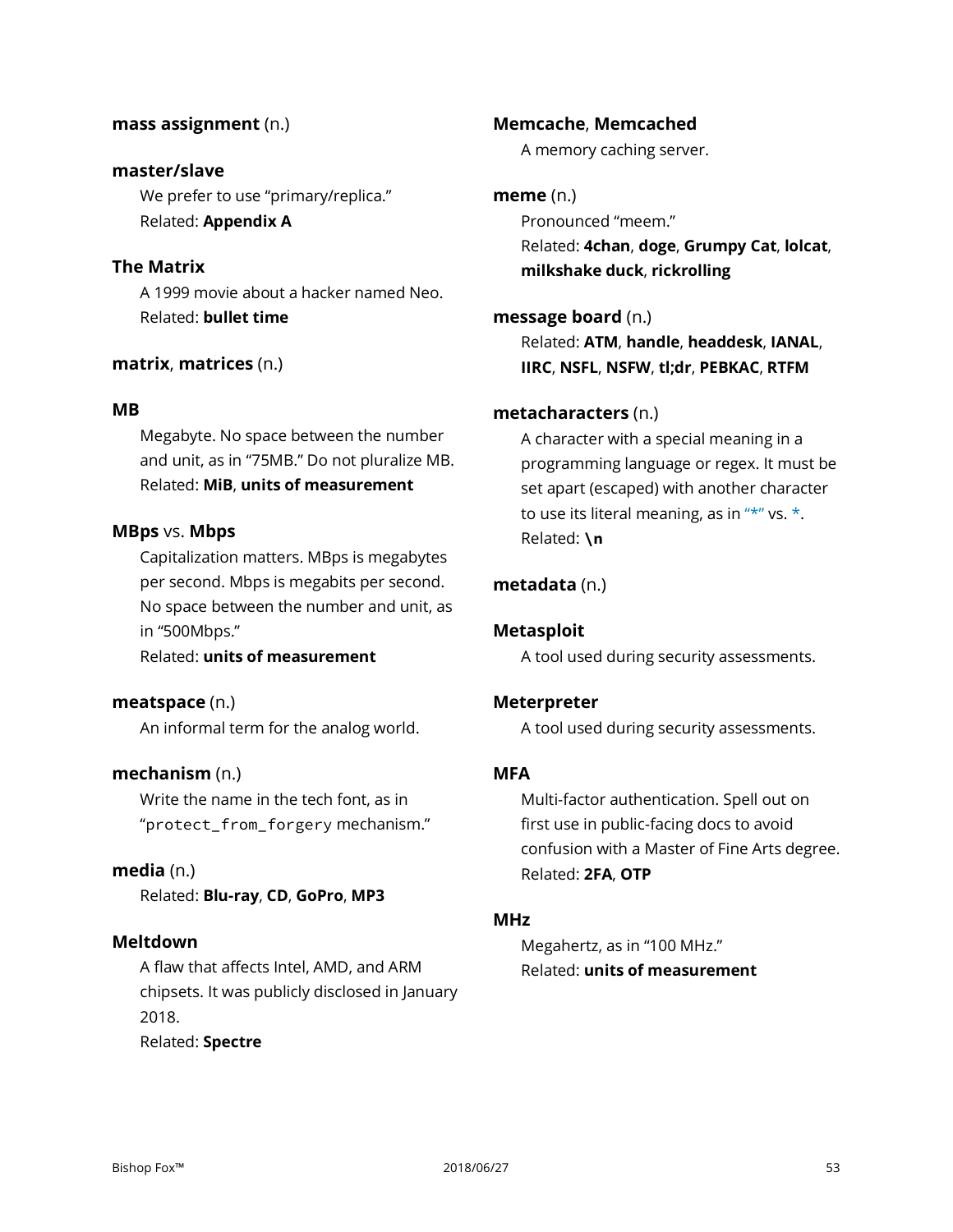### **MiB**

In Base 2, 1 mebibyte (MiB) is 1,024 kibibytes (KiB). 1 kibibyte is 1,024 bytes. Megabytes (MB) are in Base 10. Related: **bytes**, **MB**

**microblogging** (n.)

## **microsegmentation** (n.)

## **microservice** (n.)

## **Microsoft**

Related: **Cortana**, **MS SQL**, **Windows**

## **Microsoft Security Bulletin numbers**

Write the names of specific vulnerabilities in the normal font. Ex: MS15-034 Related: **CVE**, **CWE**

## **MIDI**

Musical instrument digital interface. Do not spell out. Pronounced "midd-ee."

## **military-grade encryption** (n.)

May refer to AES-256 encryption. Do not use this term; refer to the type of encryption by name instead.

## **milkshake duck** (n.)

A hypothetical wholesome new public figure who is quickly revealed to be vile. Related: **Godwin's Law**, **meme**

## **millennial** (n. or adj.)

Corporate jargon. When broadly used, this includes people born between 1980 and 2010. It's better to use other demographic markers (such as age ranges).

#### **MIME**

Multipurpose internet mail extensions. Do not spell out. Pronounced "mime."

### **Mimikatz**

A tool used during security assessments.

#### **MINIX**

Mini-Unix.

**mirroring** (n.)

**mirror site** (n.)

## **mission-critical** (adj.)

## **mitigate** (v.)

To lessen the impact of potential future attacks. Not interchangeable with "reduce."

## **mitigation** (n.)

The application of compensating controls to decrease the impact of identified vulnerabilities while not fully remediating those vulnerabilities.

## **MitM**

Man-in-the-Middle. When written as MitM, precede with "an." If spoken, say the whole phrase, not the acronym. In cryptography, this can also refer to the Meet-in-the-Middle attack.

Related: **a** vs. **an**

## **mm/dd/yyyy**

When recommending limitations on allowable characters in date fields, write the month/day/year format in the tech font. Related: **dates**, **years**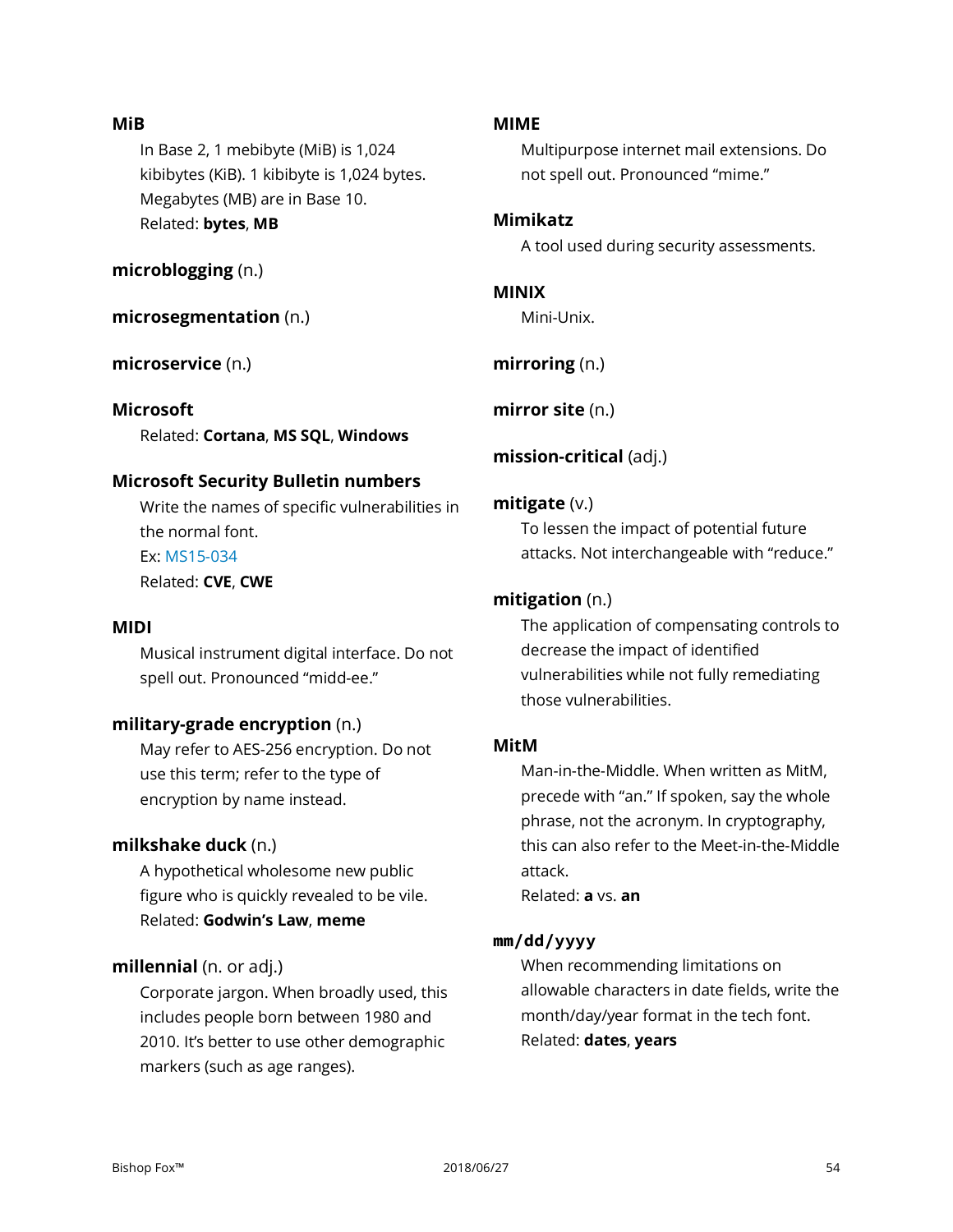## **mobile devices** (n.)

Smartphones and tablets.

## **mod** (v. or n.)

To modify. Informal.

## **model numbers** (n.)

Use the normal font for software version numbers, product model numbers, serial numbers, and builds.

## **moonshot** (n.)

Corporate jargon; use sparingly.

## **Moore's Law**

About every 18 months since 1965, the number of transistors per square inch on integrated circuits has doubled. Observed by Intel co-founder Gordon Moore.

## **MOTD**

Message of the day banner.

**motherboard jumpers** (n.)

**motion-activated** (adj.)

**motion capture**, **mo-cap** (n. or adj.)

**mouseover** (adj. or n.), **mouse over** (v.)

**mousepad** (n.)

## **Mozilla Firefox**

## **MP3**, **.mp3 file**, **MP4**, **.mp4 file** Audio and video file types. Related: **file extensions**, **MIDI**

## **Mr. Robot**

TV show about a paranoid hacker that sometimes uses Bishop Fox exploits. Related: **fsociety**, **Kali Linux**, **Raspberry Pi**, **Tastic RFID Thief**

## **MS**

Microsoft. Use sparingly in reports. Ex: MS SQL, MS Word Related: **Microsoft**, **Office 365**, **Windows**

## **ms**

Milliseconds. Put a space between the number and the unit, as in "250 ms." Related: **units of measurement**

## **MSA**

Master service agreement. Spell out on first use. Related: **SOW**

## **MSDE**

Microsoft SQL Server Data Engine. Spell out on first use.

## **MSFvenom**

A tool used during security assessments.

## **MSI file**, **.msi file**

A Windows installer package file format.

## **MS SQL**

Microsoft SQL server.

## **multi-factor authentication (MFA)** (n.)

Spell out on first use in public-facing docs to avoid confusion with a Master of Fine Arts degree. Related: **2FA**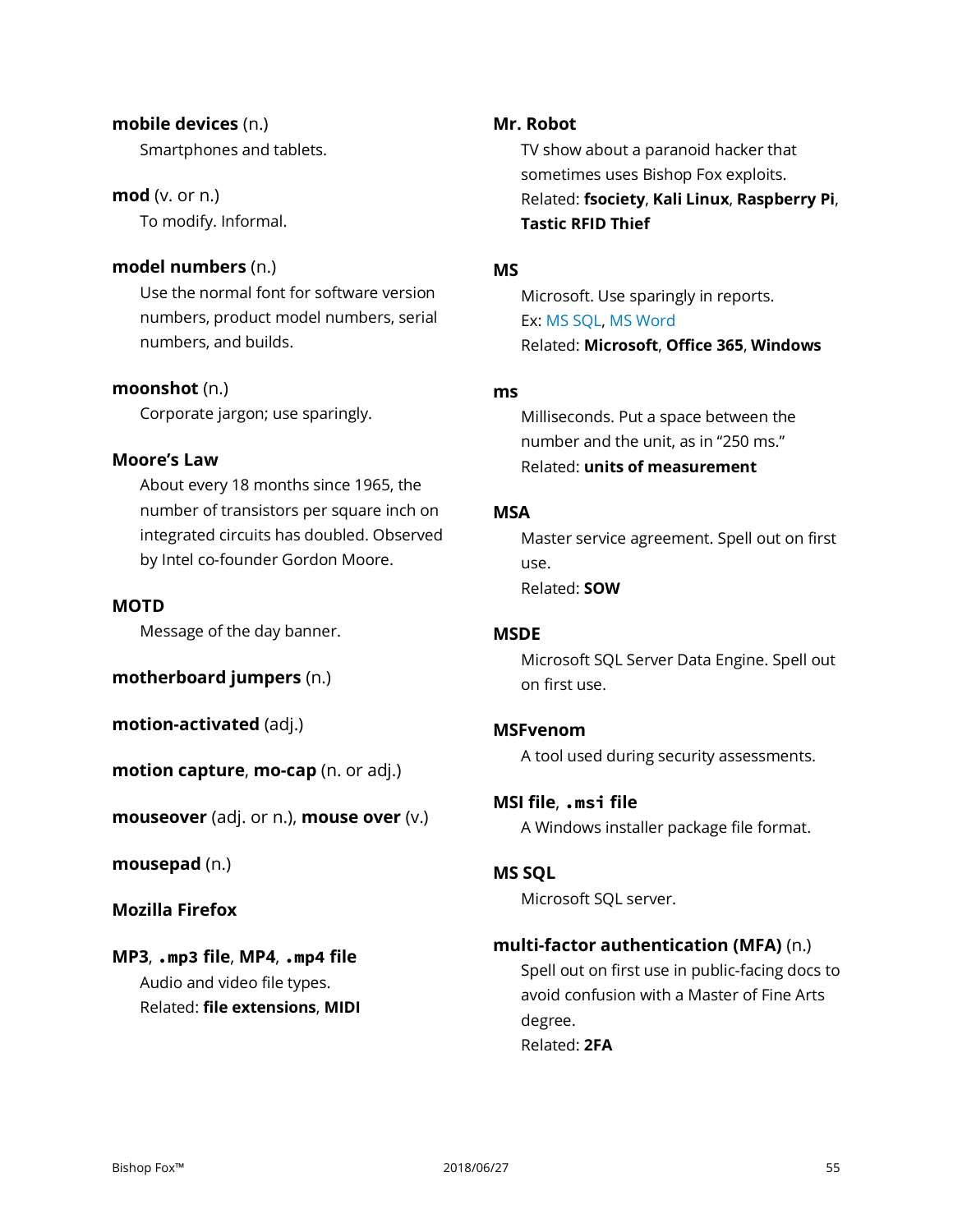#### Bishop Fox™ 2018/06/27 56

**Mustache** An HTML template system.

#### **MVC**

The Model-View-Controller architectural pattern. Spell out on first use. Related: **ASP.NET**

## **MySQL**

A type of database. Pronounced "my sequel."

## **N**

#### **\n**

The newline character is an invisible special character that moves the text to the next vertical line down.

Related: **carriage return character**

## **NAC**

Network access control. Pronounced "nack." Spell out on first use.

#### **nameserver** (n.)

An internet server that resolves domain name queries. Part of DNS.

#### **NAND gate** (n.)

Short for negative-AND gate. A logic gate that produces a false output only if all of its inputs are true.

**nanotechnology** (n.)

#### **Nasdaq** or **NASDAQ**

**nation state** (n.)

#### **NBNS**

A modern Windows protocol. NetBIOS Name Service.

#### **NDA**

Non-disclosure agreement. Spell out on first use in public-facing documents.

#### **need to know** (v.), **need-to-know** (adj.)

The user does not need to know this. Intel is given on a need-to-know basis.

#### **NetBIOS**

Network basic input/output system.

#### **netblock** (n.)

A range of IP addresses.

#### **Netcat** or **nc**

A utility that reads from and writes to network connections with TCP or UDP.

## **Netflix**

#### **.NET Framework**

A Microsoft software framework. If possible, don't begin sentences with this term. Pronounced "dot-net."

#### **Netgear** or **NETGEAR**

### **net neutrality** (n.)

Related: **EFF**, **FCC**, **Free Software Foundation**, **The Internet Archive**, **ISP**

**net risk** (n.) Overall risk.

## **network security** (n.)

Alternate term for information security.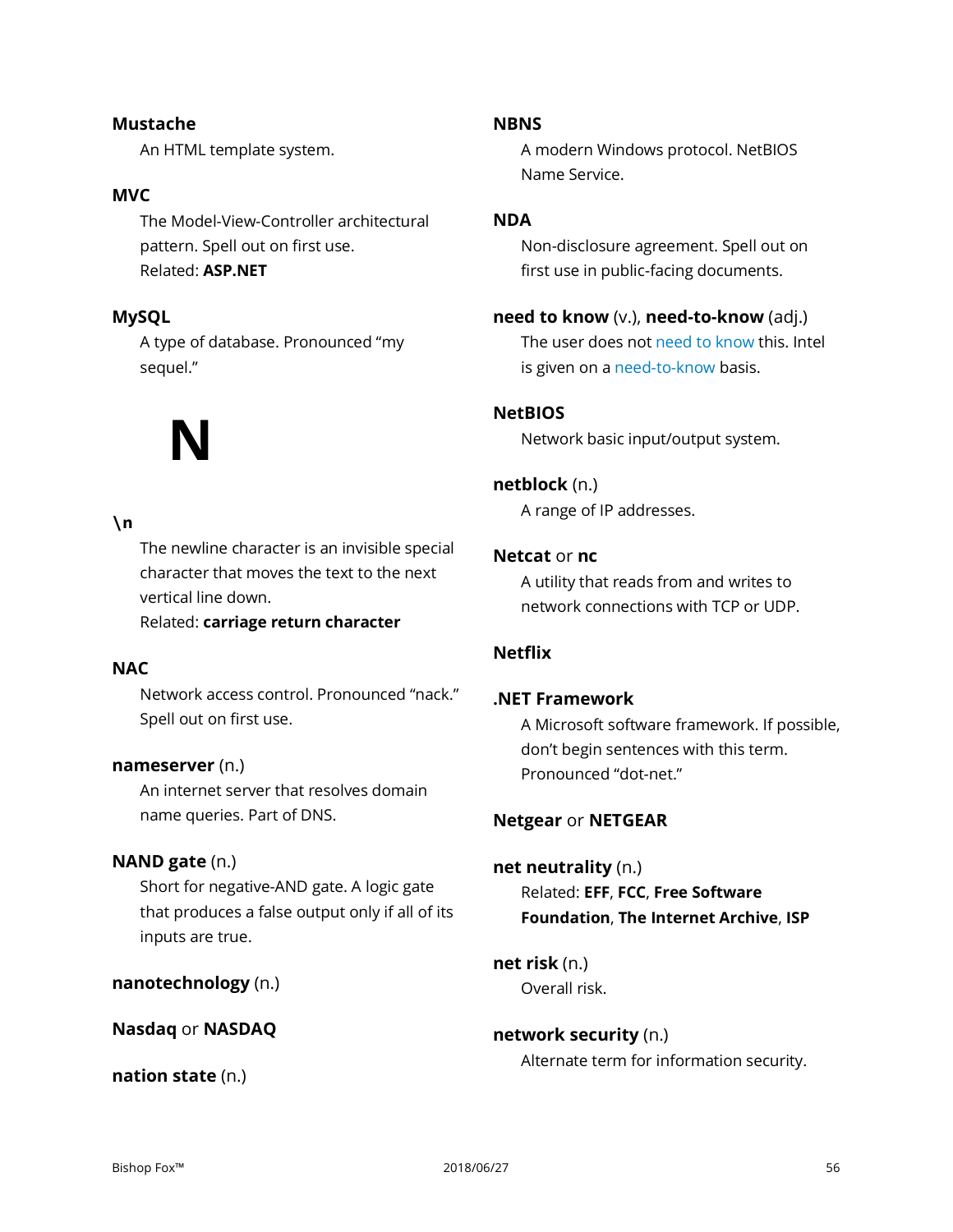#### **network segmentation** (n.)

#### **Neuromancer**

The titular fictional AI in a cyberpunk novel by William Gibson.

## **next generation** or **next-gen** (adj.)

Corporate jargon; use sparingly. Related: **bleeding edge**, **cutting edge**

#### **NFS**

Network File System.

## **NfSpy**

A tool used during security assessments.

#### **Nginx**

Web server software. Pronounced "engine X."

#### **ngrep**

Network grep. Pronounced "N-grep." Related: **tgrep**

## **Nintendo Switch**

#### **NIST**

National Institute of Standards Technology. Pronounced "nist."

#### **NIST CSF controls** (n.)

#### **NLA**

Network Level Authentication.

## **NLP**

Natural language processing. Related: **computational linguistics**

#### **Nmap**, **Nmap scan**

Short for Network Mapper. A pen testing tool used to scan ports and map networks.

#### **NOC**

Network operations center. Pronounced as "nock."

## **node** (n.)

## **Node.js**

An open source JavaScript runtime environment.

**nonce**, **nonces** (n. or adj.)

## **non-disclosure agreement (NDA)** (n.)

**nonprofit** (n. or adj.)

#### **nosniff**

#### **NotPetya**

#### **NSA**

The U.S. National Security Agency.

## **NSFL**

Not safe for life/lunch. Informal.

## **NSFW**

Not safe for work. Informal. Related: **CW**, **TW**

#### **NTLM hash**

NTLM protocol uses two hashed password values: the LM hash and the NT hash.

#### **NTLMv2**

Short for NT LAN Manager. A suite of Windows security protocols.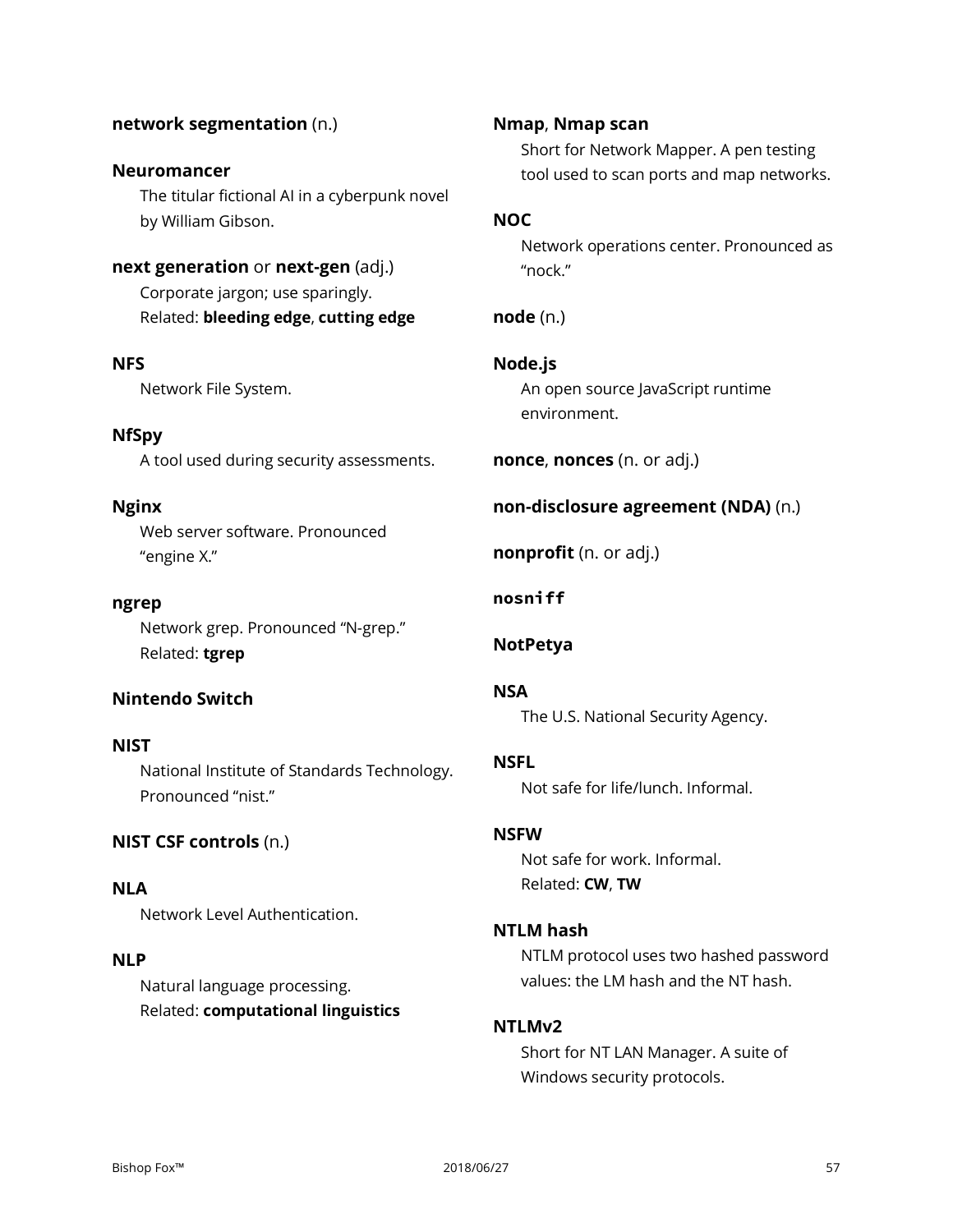## **null byte character** (n.)

## **null byte injection** (n.)

## **NULL session** (n.)

#### **numbers**

Per AP style, write out numbers below ten, except in set phrases. Write numbers plainly, without superscript. Plural years like "in the 1990s" do not take an apostrophe. Non-year numbers have a comma every 3 digits, as in "525,600 minutes." Related: **1080i**, **dates**, **IP addresses**, **mm/dd/yyyy**, **model numbers**, **phase**, **pixel**, **ports**, **ratios**, **units of measurement**, **version numbers**, **years**

## **NVD**

National Vulnerability Database. https://nvd.nist.gov/ Related: **CVE**

## **O**

## **OAuth**

An authentication protocol. Pronounced "oh-auth."

## **obfuscation** (n.)

Related: **security through obscurity**

## **Objective-C**

A programming language.

## **oclHashcat**

A tool used during security assessments.

#### **OCR**

Optical character recognition. Spell out on first use. Related: **computer vision**, **PDF**

### **Oculus Rift**

#### **OData**

OData is a RESTful means of exposing access to a data store.

#### **OEM**

Original equipment manufacturer. Spell out on first use. Related: **software piracy**

## **offboarding** (n.)

The opposite of onboarding.

## **off-by-one error (OBOE)** (n.)

## **off-chain** (adj.)

Off-the-block cryptocurrency transactions. Related: **bitcoin**, **coins** vs. **tokens**

## **Office 365**

A suite of software from Microsoft.

## **offline** (adj.)

**offscreen** (adj.)

**off-site** (adj.) As in "off-site redirect." Related: **on-site**

## **OGNL**

Object-graph navigation language. An open source language. Vulnerable to injection attacks. Pronounced "ogg-null."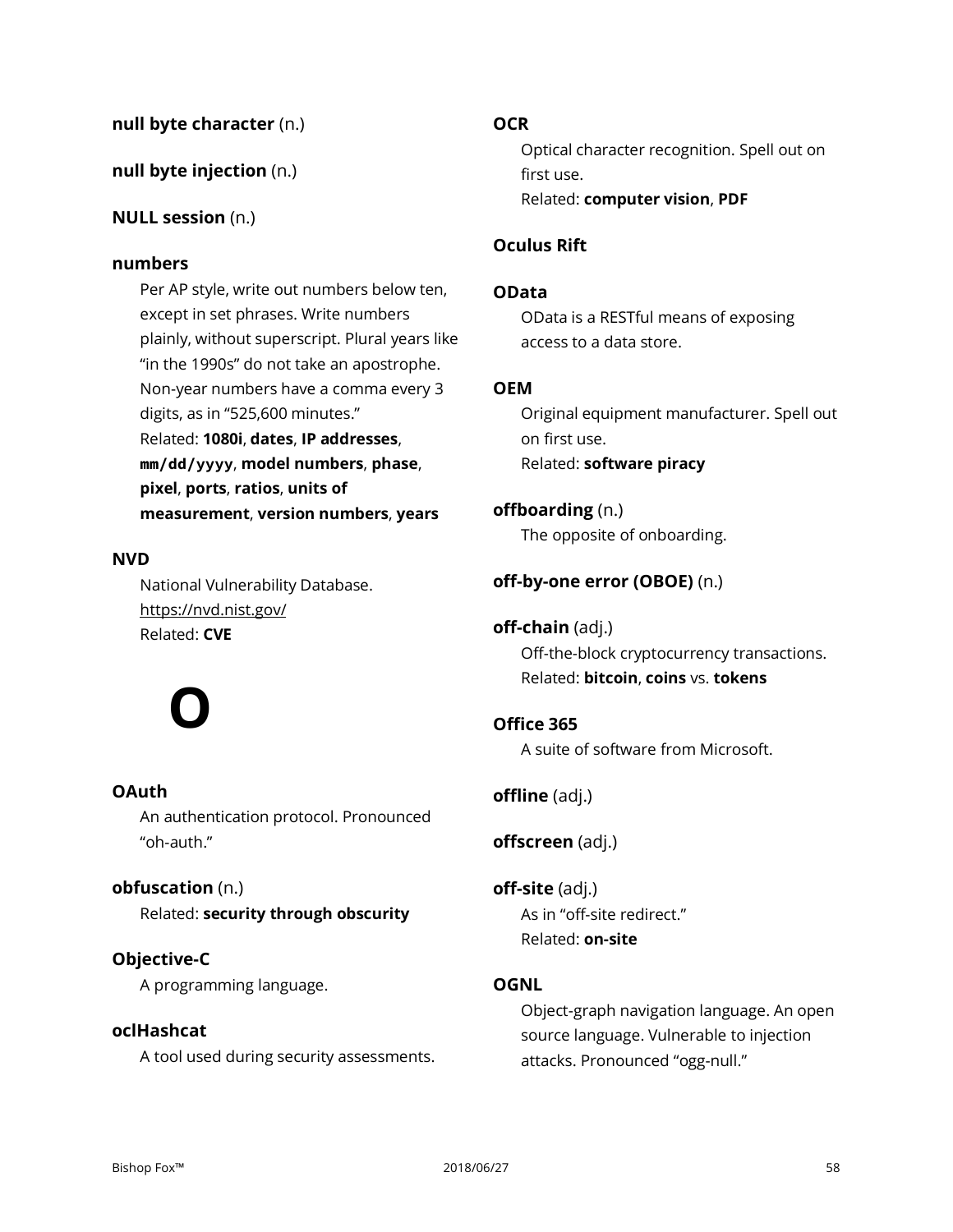## Informal. Do not use in formal reports outside of quoted code and tables.

**…omitted for brevity…** This phrase indicates that irrelevant parts of the quoted code have not been included. Related: **[REDACTED]**

**on-air** (adj.)

**OK**

**onboarding** (n.)

**on-demand** (adj.), **on demand** On-demand services. Services on demand.

**one-liner** (n.) A command line script on one line.

**one-time** (adj.)

**ongoing** (adj.)

**The Onion** A satirical news site.

**.onion sites** Hidden services on Tor.

**online** (adj. or n.), **on line** Wikipedia is an online encyclopedia. A functioning system is on line.

## **onscreen** (adj.)

**on-site** (n. or adj.), **on site** It was an on-site. It was an on-site engagement. The team was on site.

#### **OOB**

Out-of-band. Spell out on first use.

**OOP**

Object-oriented programming. Spell out on first use.

**open access** (n. or adj.)

**OpenID** An authentication protocol.

**open source** (adj.) Software with its source code made available to encourage modifications. Related: **The Cathedral and the Bazaar**

**OpenVPN** Open source VPN software.

**operating system (OS)** (n.)

**OpManager Decrypter** A tool used during security assessments.

**OPSEC** Operations security.

**opt in** (v.), **opt-in** (adj.)

**opt out** (v.), **opt-out** (adj.)

**OS** (n.) Operating system. To pluralize, spell it out as "operating systems" instead of "OS's" or "OSes." Related: **Linux**, **macOS**, **Windows**

## **OSCP**

Offensive Security Certified Professional.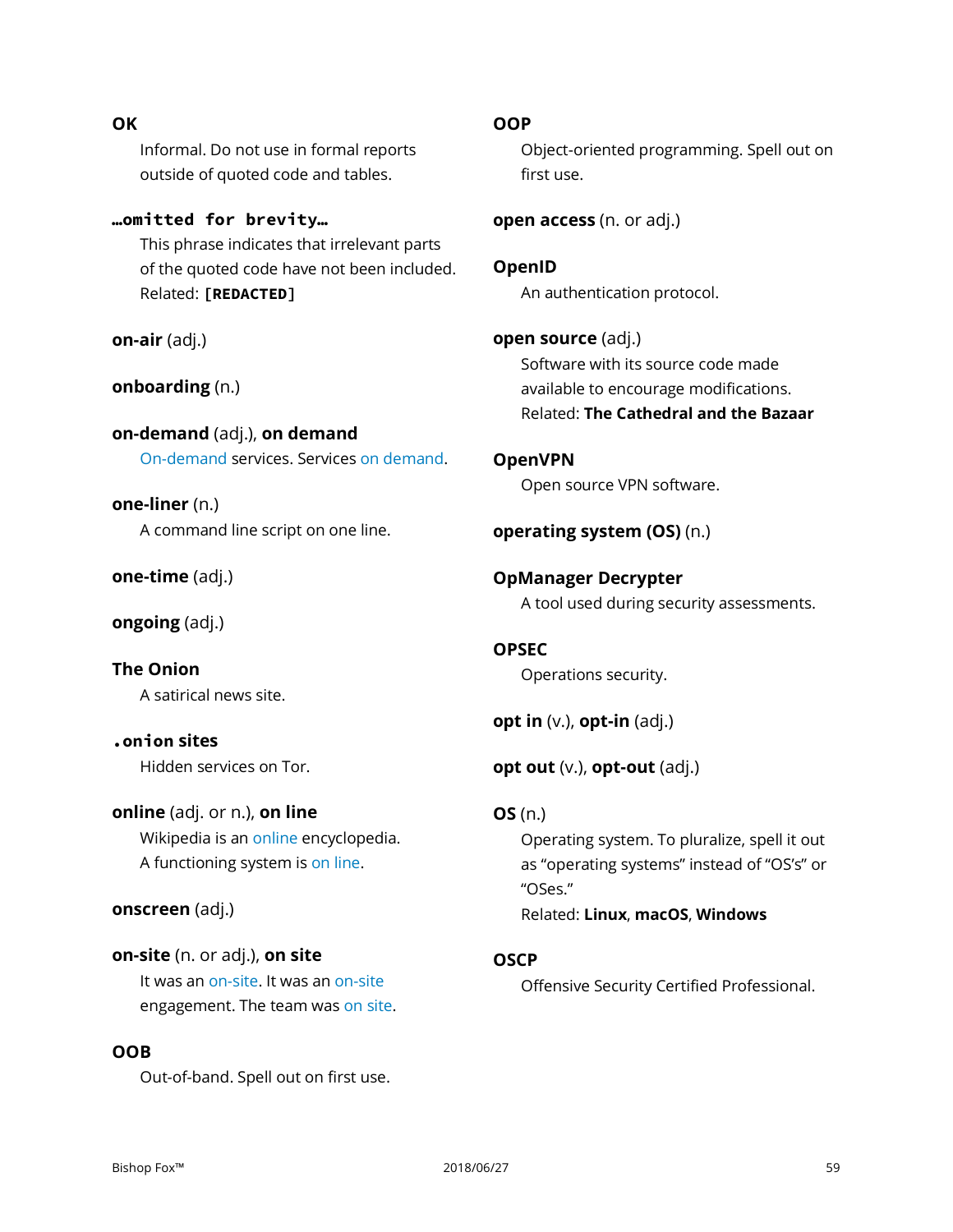#### **OSGi**

Open Services Gateway Initiative. A Java framework for developing and deploying modular applications.

## **OSINT**

Open Source Intelligence. Pronounced as "O-S-int" or "oh-sint."

## **OT**

Operational technology. Related: **IT**

#### **OTA**

Over-the-air (programming). Spell out on first use. Related: **livestreaming**, **on-air**

#### **OTP**

Short for "one-time password" in security or "one true pairing" in online fandom communities. Spell out on first use.

**outbound** (adj.)

**outbox** (n.)

**outbrief** (n.)

**outdated** (adj.)

**outgoing** (adj.)

**out-of-band** (adj.), **OOB** Spell out on first use.

**out-of-date** (adj.)

## **out-of-scope** (adj.), **out of scope** It was an out-of-scope server. The service was out of scope.

**outsource**, **outsourcing** (n. or v.)

#### **OWA**

Outlook Web Access.

## **OWASP**

Every few years, the Open Web Application Security Project curates a list of the top 10 threats in information security. Pronounced "oh-wasp." https://www.owasp.org/

#### **OWASP Zed Attack Proxy**

A web vulnerability proxy and scanner.

#### **-owned** (adj.)

Always hyphenate. Ex: client-owned



## **PaaS**

Platform as a service. If spoken, say the whole phrase or "pass." Spell out on first use.

Related: **IaaS**, **KMaaS**, **SaaS**

## **page-hijacking attacks** (n.)

**pages** (n.)

If it's a specifically titled web page, capitalize as in "the Forgot Password page."

**page view** (n.)

## **pain points** (n.)

Corporate jargon; OK if used sparingly.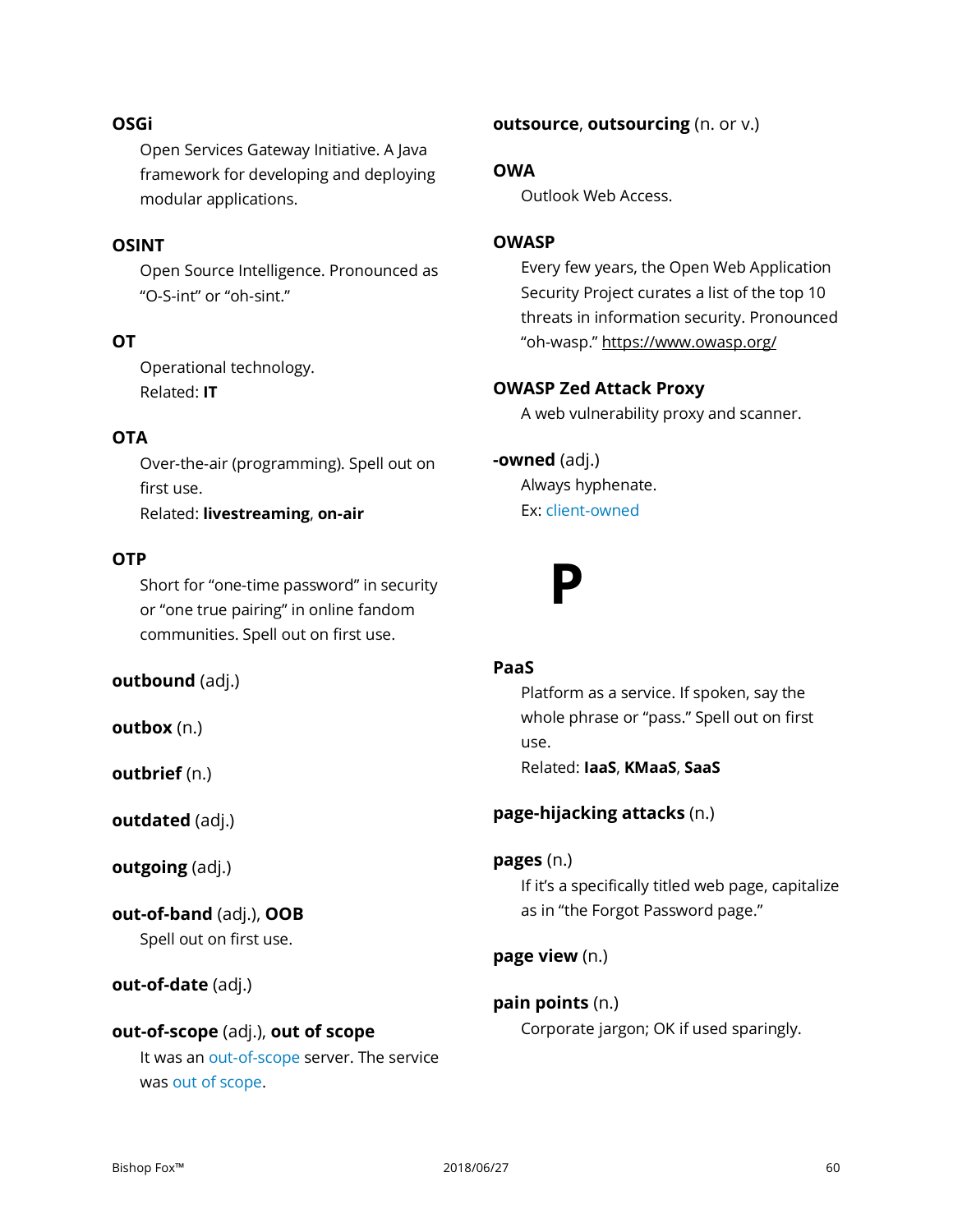### **PAN**

Short for primary account number or personal area network. Related: **LAN**, **WAN**

#### **PAN truncation** (n.)

A credit card number display that only shows the last 4 digits, as in "\*\*\*\*\*\*\*\*\*1234." Related: **PCI compliance**

## **parameterized queries** (n.)

Also known as "prepared statements."

#### **parameters** (n.)

If writing about a type of parameter, use the normal font. If it's a named parameter, use the tech font, as in "siteCode parameter."

### **parse** (v.), **parser** (n.)

**passphrase** (n.) Related: **passwords**

## **pass-the-hash attack** (n.)

## **password-protected** (adj.)

## **passwords** (n.)

Use the tech font for password examples, as in letmein and 123456.

Related: **crack**, **credentials**, **dictionarybased attack**, **KeePass**, **Keywhiz**, **LastPass**, **Rockyou**, **salt**

## **PASTA**

Process for Attack Simulation and Threat Analysis. A risk-based threat methodology. Related: **CVSS**, **DREAD**, **threats**

#### **Pastebin**

A text storage site.

## **pastebin** (n. or v.)

This either refers to a text storage site or to the act of publishing something anonymously (like credit card numbers) somewhere on the internet, not necessarily on Pastebin. The verb is informal.

#### **patch** (n. or v.)

An update to existing software that adds or enhances features, fixes bugs, or both.

## **patch cycle** (n.)

## **PATCH request** (n.)

Related: **requests**

## **path traversal** (n.)

Also known as directory traversal.

## **PAX**

Penny Arcade Expo. A series of gaming conventions. Pronounced "packs."

## **payload** (n.)

## **PayPal**

A mobile payment service. Related: **Square Cash**, **Venmo**

#### **paywall** (n. or v.)

Avoid using this as a verb in formal writing. Try "blocked by paywall" or "requires a login" instead.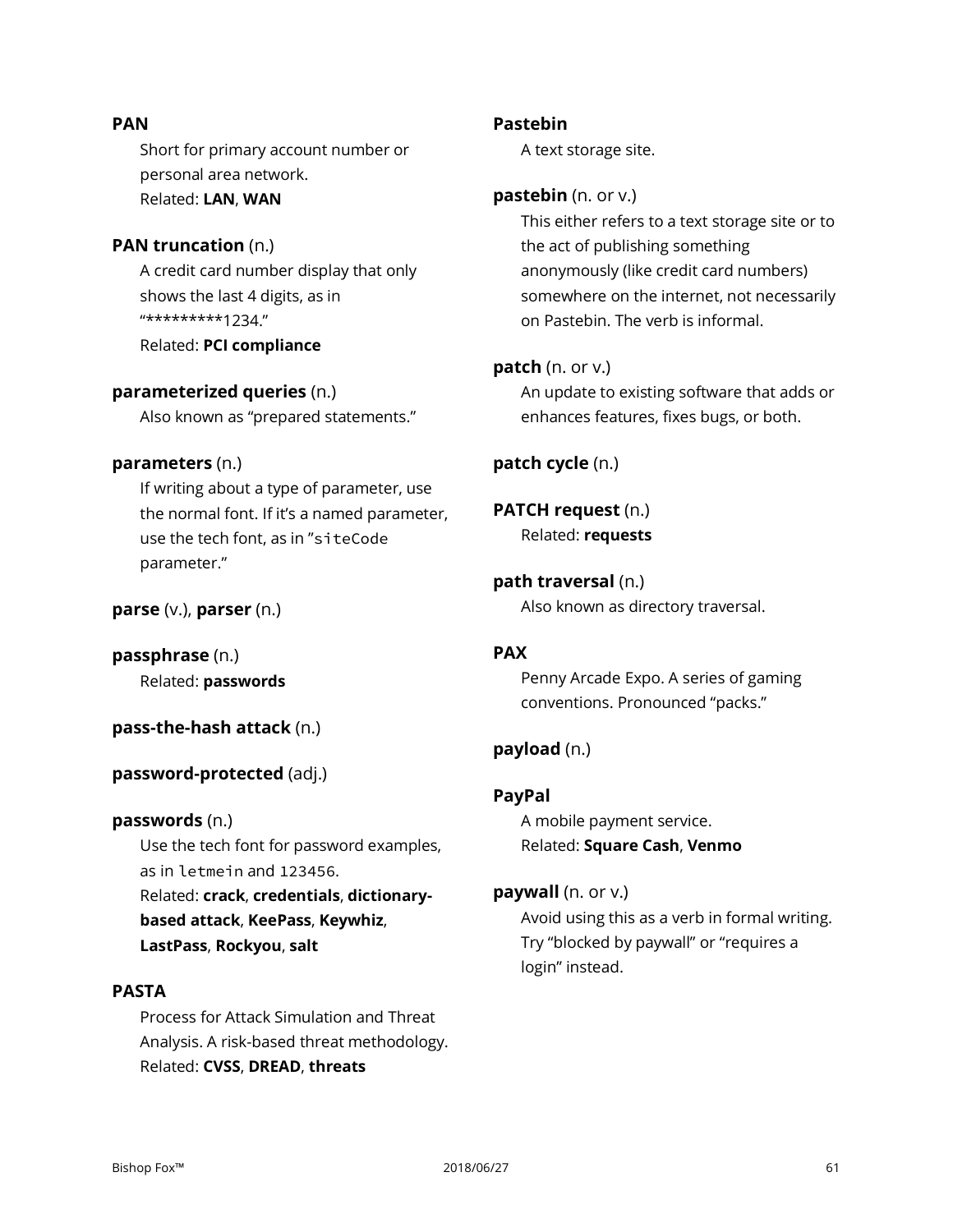### **PBKDF2**

A password-based key derivation function. Generally used interchangeably with cryptographic hash functions, although there are technical distinctions.

## Related: **Balloon**, **bcrypt**, **scrypt**

#### **PCB** (n.)

Printed circuit board. Spell out on first use.

#### **PCI**

Short for the Payment Card Industry or Peripheral Component Interconnect. Briefly define on first use to clarify your intended meaning.

#### **PCI compliance** (n.)

Related: **GBLA compliance**, **PAN truncation**

## **PCI DSS**

Payment Card Industry Data Security Standard(s). Related: **PAN truncation**, **PIN**

## **PCIe**

A serial expansion bus standard. Peripheral Component Interconnect Express.

#### **PCRE**

Perl-compatible regular expressions. Spell out on first use.

#### **PDB file**, **.pdb file**

Program database file.

#### **PDF**, **.pdf file**

#### **PDQ Deploy**

An admin tool.

#### **PEBKAC**

Problem exists between keyboard and chair. Pronounced "peb-cack." Informal.

**peer-to-peer** (adj.)

#### **penetration testing**, **pen testing** (n.)

Security testing in which evaluators mimic real-world attacks to identify ways to circumvent the security features of an application, system, or network. Pen testers look for chains of vulnerabilities that can be used together to gain more privileged or overall access.

Related: **APT**, **bug bounty**, **red teaming**

## **percussive maintenance** (n.)

Fixing things by hitting them. Informal.

## **peripherals** (n.)

Auxiliary devices, equipment, and accessories. Related: **IIoT**, **IoT**

#### **Perl**

Practical Extraction and Report Language. A programming language. Do not spell out.

#### **permissions** (n.)

If writing about a type, use the normal font. If naming a specific permission, use the tech font, as in "SET\_ALARM permissions."

#### **PERSEC**

Personal security. Used in military contexts. Related: **InfoSec**, **OPSEC**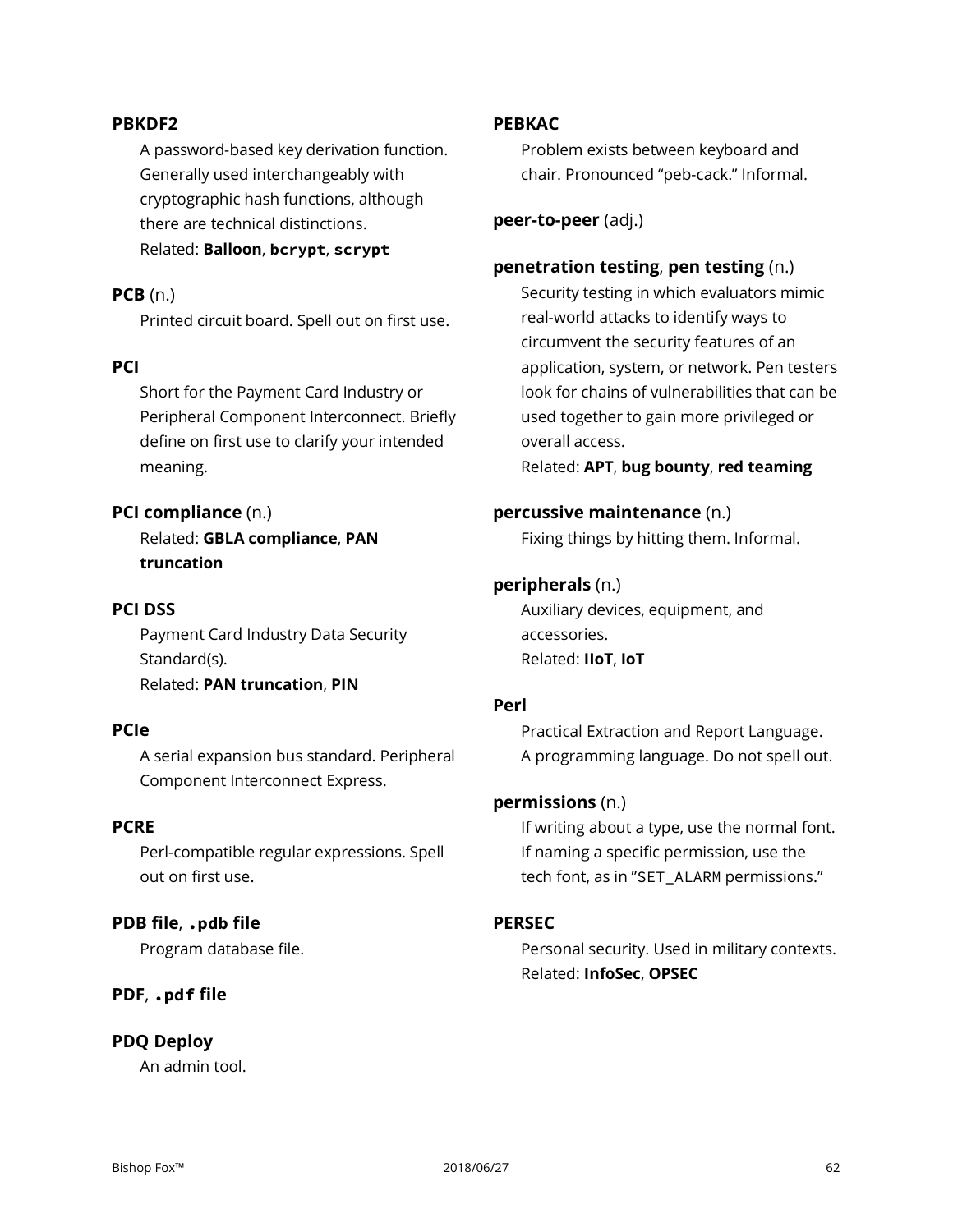## **persistence** (n.), **persistent** (adj.)

Persistent access means an attacker continues to access a system or application over a long period of time. Related: **session fixation**, **shell**

#### **Petya**

A ransomware attack that hit in June 2017. Related: **NotPetya**

#### **pfSense**

An open source firewall.

#### **PGP**

Pretty Good Privacy. An encryption program. Do not spell out.

#### **phase**, **Phase 1**

If writing about phases generically, lowercase. If dividing a project into sections, capitalize individual phases, as in "Phase 2."

#### **PHI**

Protected health information. Pronounced as letters. Spell out on first use. Related: **ePHI**, **PHR**, **PII**

## **phishing** (n.)

Also known as email phishing. Related: **credentials**, **mirror site**, **social engineering**, **spear-phishing**

#### **photobomb** (n. or v.)

#### **Photoshop**

An Adobe graphics editor.

#### **photoshop** (v.), **photoshopped** (adj.)

#### **PHP**

Short for PHP: Hypertext Preprocessor. A programming language. Do not spell out.

## **PHP magic methods** (n.)

Certain PHP methods including \_construct, \_get, and \_set.

#### **PHR**

Personal health record.

## **phreaking** (n.)

Informal. Related: **hacker**, **social engineering**

#### **pickle**

A Python object serialization protocol.

## **pickled** (adj.), **pickling** (n.)

Python object hierarchy converted into a byte stream (and therefore serialized). Related: **unpickling**

## **PID**

Process identifier. Pronounced as letters or "pidd." Spell out on first use.

### **PII**

Short for personally identifiable information (e.g., full name, DOB, home address, phone number, or email address). Pronounced as letters. Spell out on first use. Related: **DOB**, **fullz**, **PAN truncation**, **passwords**, **PIN**, **SSN**, **usernames**

#### **PIN**

Personal identification number. "PIN number" is redundant.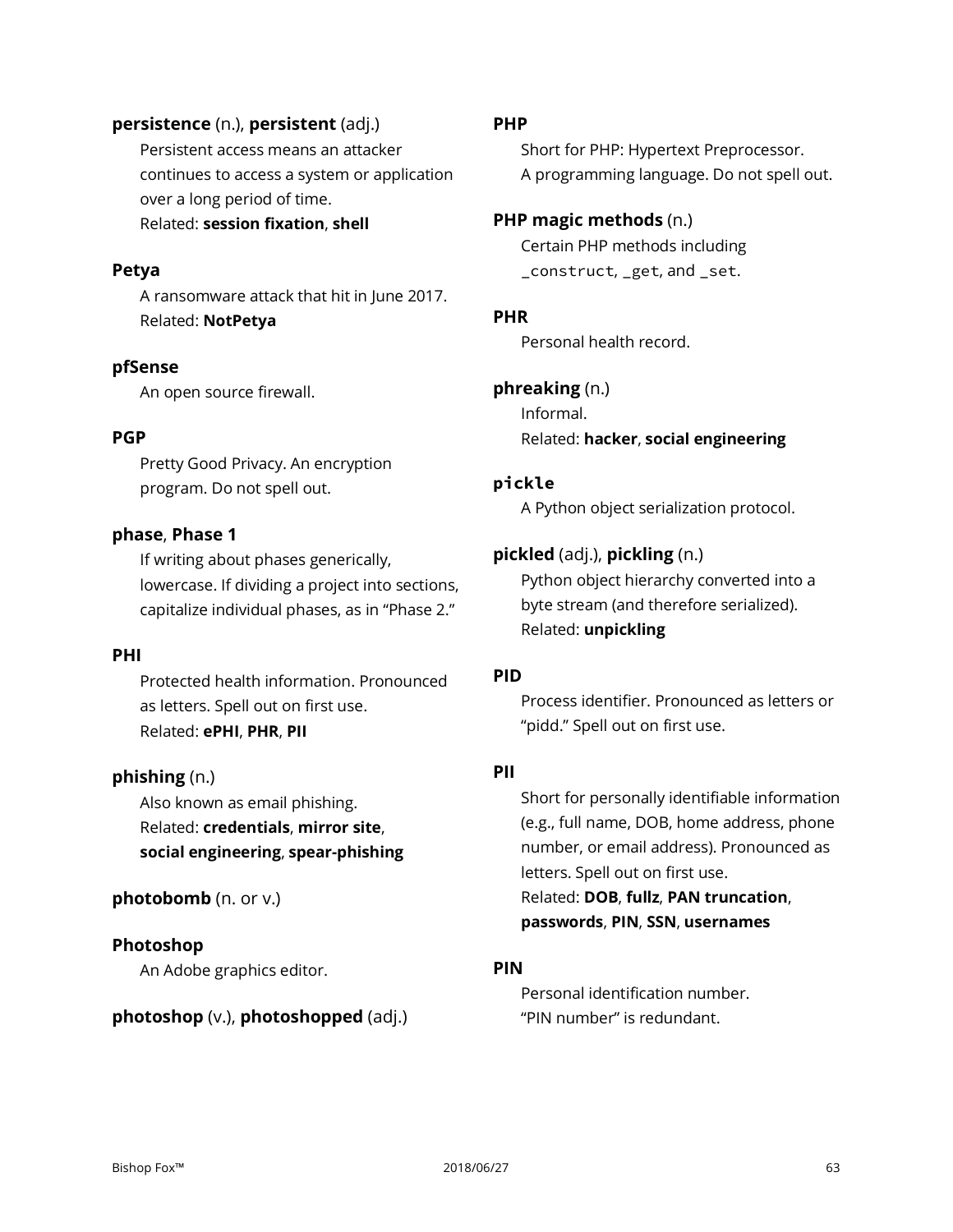**ping** (v., n., or adj.) To initiate contact and wait for a response. Sometimes specifically refers to using the ping utility.

**pirate** (n. or v.), **pirated** (adj.) Informal.

## **The Pirate Bay (TPB)**

## **pivot point** (n.)

A foothold that an attacker can use to gain further access into a system.

## **Piwik**

An open source analytics program.

## **pixel (px)** (n.)

When describing the dimensions of an image, list width then height with an "x" between, as in "100x100 px image." Put a space between the number and unit. No commas.

Related: **numbers**, **units of measurement**

## **PKI**

Public key infrastructure. Spell out on first use.

## **plaintext** or **plain text**

Can refer to either unencrypted text (like cleartext), the input to a cryptographic system, or simple, unformatted text (not rich text). In our reports, it is not a synonym with cleartext. Define briefly on first use to clarify your intended meaning. Related: **cleartext**, **CPA**

## **playbook** (n.)

## **playlist** (n.)

**PlayStation**

Related: **PS2**

## **PLD** (n.)

Payload; informal. Spell out on first use.

## **PL/SQL**

A programming language used by Oracle.

## **plug in** (v.)

## **plugins** (n.)

Use the normal font, as in "the wpgform WordPress plugin."

## **p.m.**

Put a space after the number, as in "2 p.m. PST." Include the time zone if referring to a testing window or specific event.

## **PO** (n.)

Purchase order. Corporate jargon. Spell out on first use.

## **PoC** (n.)

Could refer to a "proof of concept" or a "point of contact" within the client company. Pronounced as letters or "pock." Spell out on first use for clarity. Related: **proof of concept**, **T-POC**

## **podcasts** (n.)

Capitalize podcast names and use the normal font, as in Security Conversations. Related: **titles of published works**

## **PoE**

Power over Ethernet.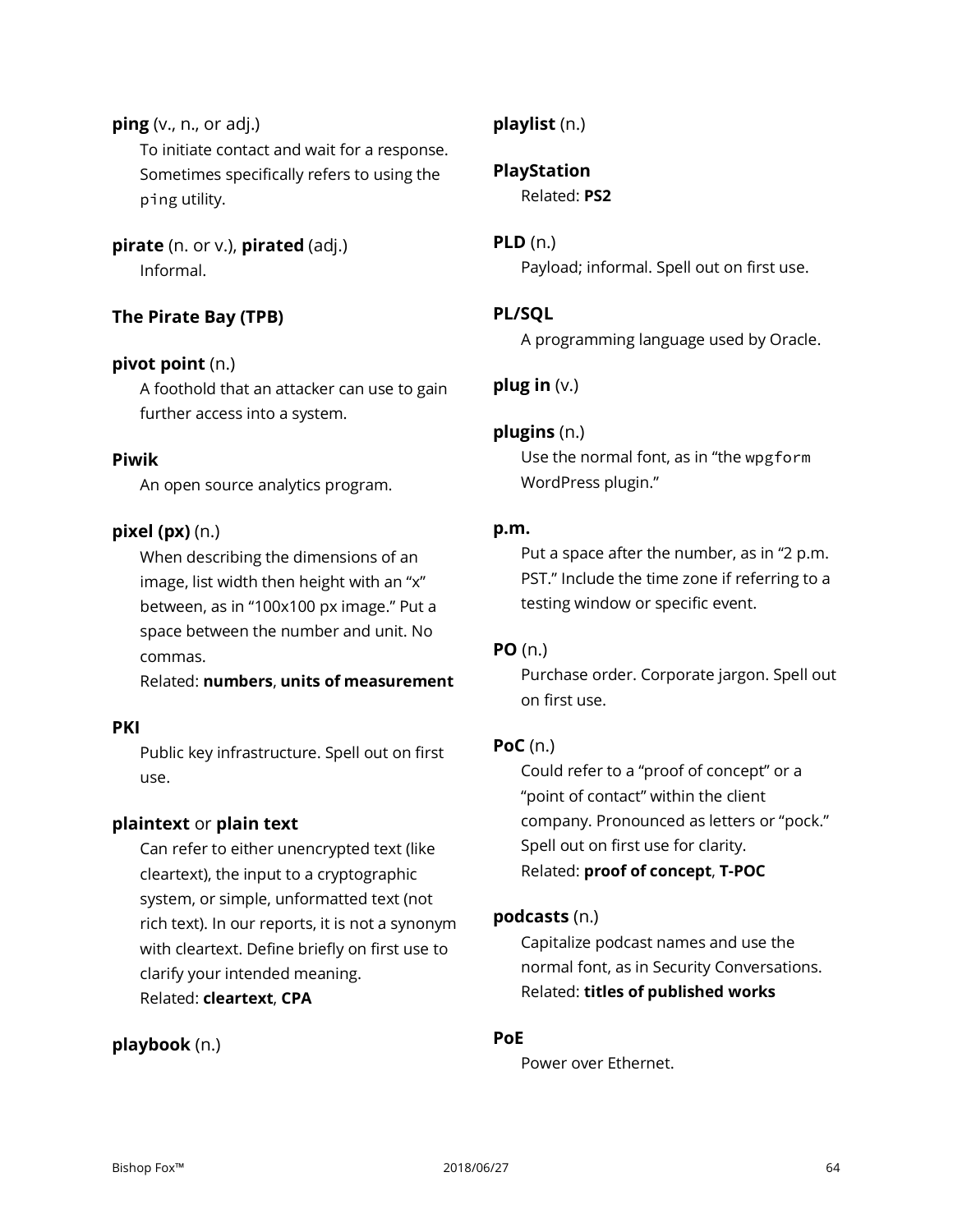## **POODLE attack** (n.)

The Padding Oracle on Downgraded Legacy Encryption attack. A Man-in-the-Middle attack.

## **POP**

Procedure-oriented programming. Can also mean point of presence or Post Office Protocol. Spell out on first use.

**pop up** (v.), **pop-up** (adj. or n.)

## **Pornhub**

Related: **deepfakes**, **RedTube**, **Rule 34**

#### **portal** (n.)

An entranceway, e.g., an employee login page.

## **port numbers** (n.)

Write without commas in the normal font (port 3389) unless it appears at the end of an IP address (54.243.128.77:3389). Related: **numbers**

## **ports** (n.)

As in "USB port." Use this term in formal writing, but "jack" is fine elsewhere.

**port scan** (n.)

**post** (v. or n.)

**post-apocalyptic** (adj.) Related: **grey goo**, **sci-fi**, **Skynet**

**post-exploitation** (adj. or n.)

**Postgres** or **PostgreSQL** A type of database.

## **POST request** (n.) Related: **requests**

## **PowerBook**

**power cycle** (v.)

## **PowerPoint** Related: **outbrief**, **segue**, **slideshow**

**power user** (n.)

## **preflight** (n.)

In CORS, the browser sends an OPTIONS request before the actual request to check that the server's response headers allow the user-agent to send the request. The request is dropped if the server response does not allow the request.

## **preimage** (n.)

An algorithm input, as in "cryptographic preimage attacks."

## **prepared statements** (n.)

Same as parameterized queries.

**preset** (n., v., or adj.)

**pretexting** (n.) Related: **social engineering**

**Pretty Theft module** A BeEF module.

## **principle of least privilege** (n.)

The concept that users should have only enough permissions as necessary for their role in a system, not more. Related: **need-to-know**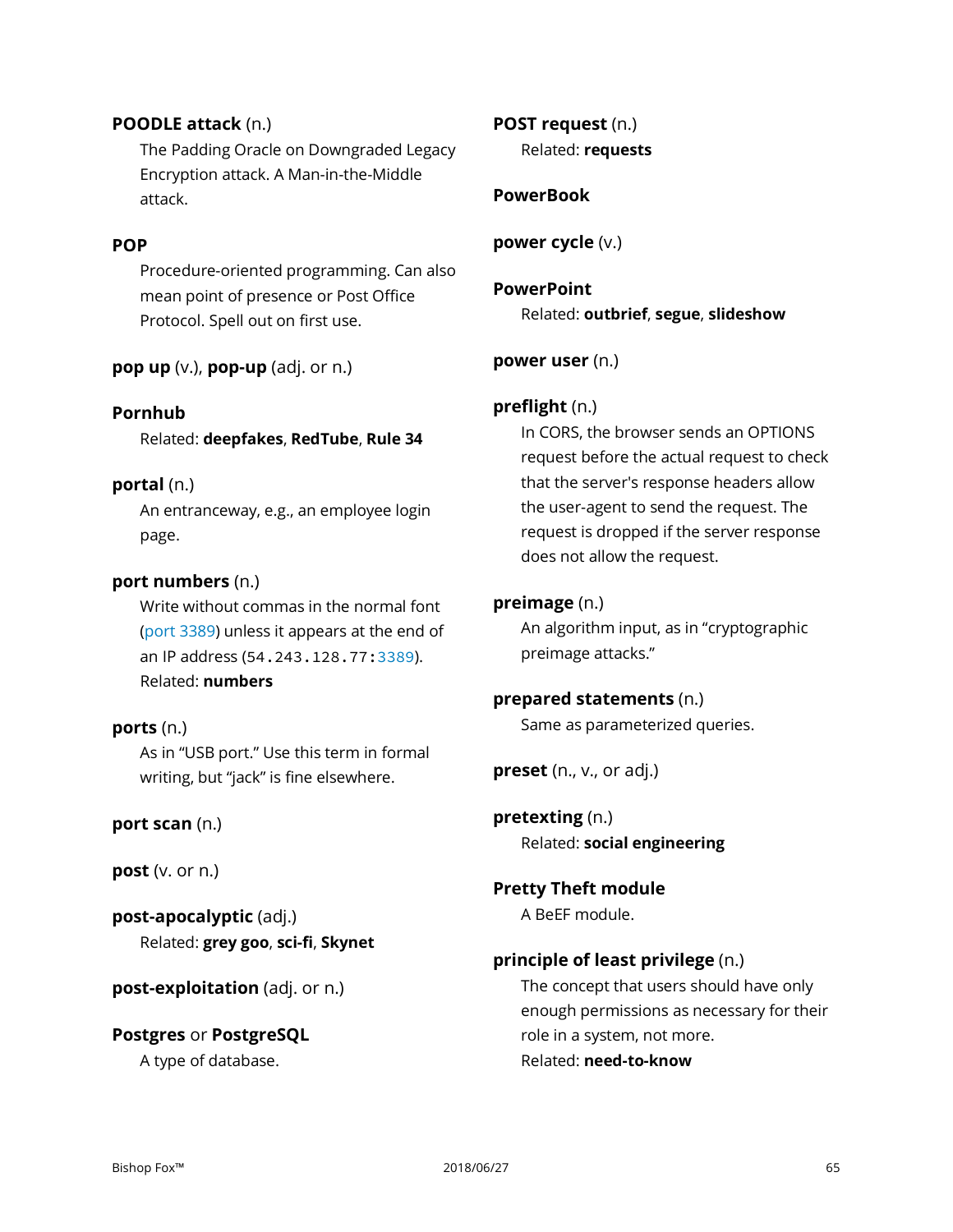## **print out** (v.), **printout** (n.)

## **prioritize** (v.)

To rank vulnerabilities by severity level in the environment.

## **privacy protection** (n.)

## **privesc** or **privilege escalation** (n.) Related: **elevation of privileges**

## **PRNGs** (n.)

Pseudo-random number generators. Equivalent to RNGs. (Pseudo refers to the fact that computers cannot make true random numbers; it is not a judgment about their security or quality.) Pronounced as letters. Spell out or briefly define on first use. Related: **CSPRNG**

## **ProcDump**

A tool used during security assessments.

## **Procmon**

Short for Process Monitor. A Windows monitoring tool.

#### **prod**

The name for a system in production, as opposed to a development (dev) system. Informal.

## **program** (n. or v.)

**programming languages** (n.) Related: **BASIC**, **Brainfuck**, **C**♯, **FXL**, **Golang**, **JavaScript**, **Julia**, **Malbolge**, **Objective-C**, **OGNL**, **Perl**, **PHP**, **PL/SQL**, **Python**, **R**, **Ruby**, **SAML**, **Scala**, **VBScript**, **XML**, **YAML**

#### **proof of concept** (n.), **proof-of-concept** (adj.) **(PoC)**

The team created a proof of concept. It was a proof-of-concept payload.

## **protocol** (n.)

How computers talk to each other.

## **ProtonMail**

#### **provision** (v.)

As in "to provision one cluster on each account."

#### **proxy**, **proxying** (n. or v.)

Moving data through an intermediate, usually so that it's easier to modify before sending it through. Proxy can refer to the intermediate or the act of moving the data.

#### **PS2**, **PS3**, **PS4**

## **PSK**

Pre-shared key. Spell out on first use.

#### **PSR**

PHP Shared Recommendation. PSR-0 to PSR-3.

#### **public address spaces** (n.)

**public-facing** (adj.)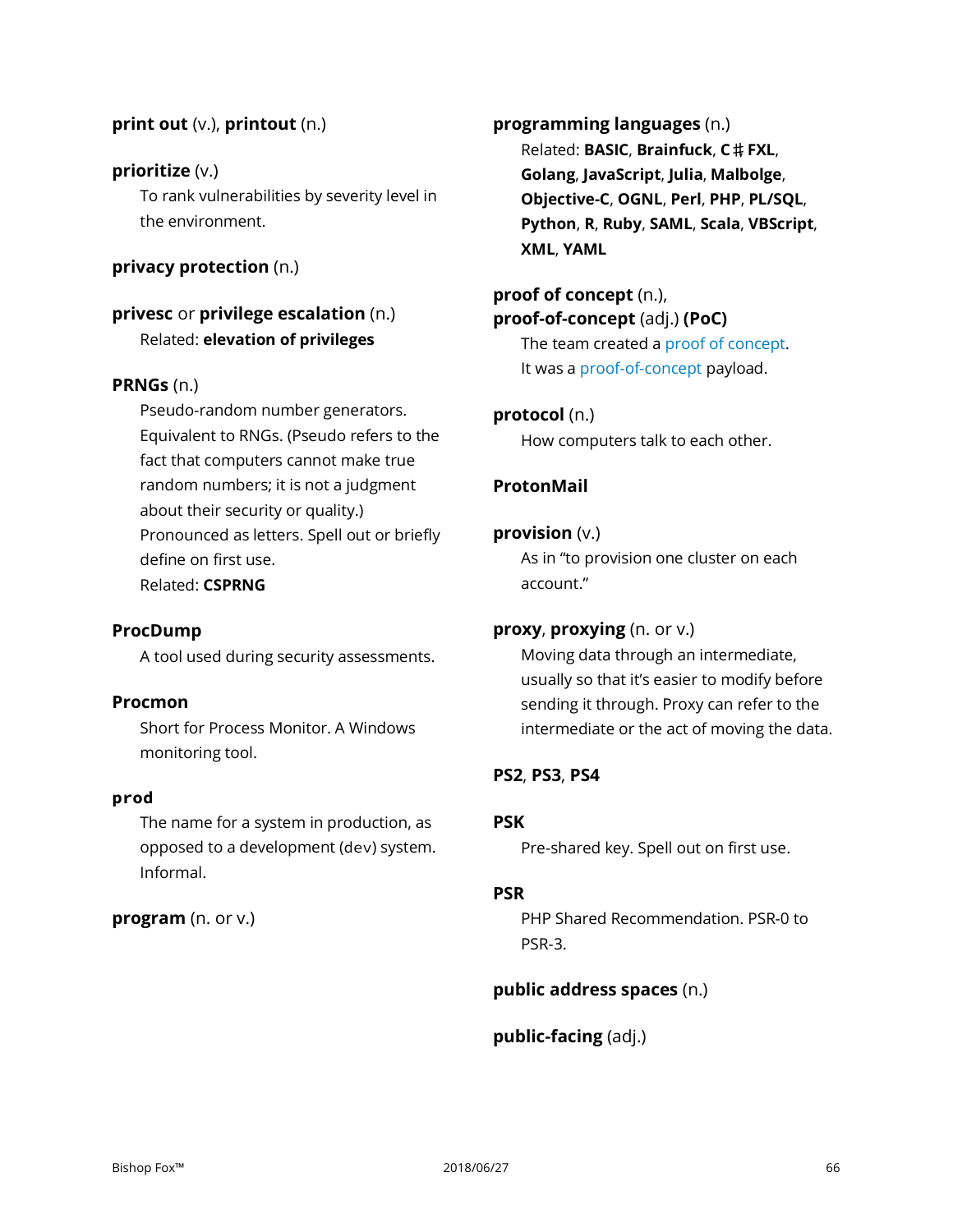## **public key**, **public key encryption** (n.)

A public key is a type of cryptographic key.

## **publicly known** (adj.)

## **PubNub**

**punctuation** (n.) Related: **characters**, **metacharacters**

## **purple team** (n. or v.)

A security team that blends together aspects of red teaming and blue teaming. Related: **blue team**, **red team**

## **PUT request** (n.)

Related: **requests**

#### **PuTTY**

A Windows SSH and Telnet client. Pronounced "putty."

#### **pwdump**

A tool used during security assessments.

#### **pwn** (v. or n.)

To defeat, to own. Pwn rhymes with own. Informal.

#### **The Pwnie Awards**

An annual awards ceremony for hackers that takes place during Black Hat.

#### **Python**

A programming language. Monty Python references in tool names are encouraged. Related: **spam**, **unpickling**

**QA**

**Q**

Quality Assurance. Everyone needs an editor. :)

#### **QLess**

A queue management platform.

## **QR code** (n.)

Quick response code. Do not spell out.

## **QSA**

Quality Security Assessor. Spell out on first use. Related: **PCI**

## **query string** (n.)

**queue** (n.)

## **QuickTime**

#### **QWERTY**

A common keyboard layout originally designed for typewriters. Related: **Dvorak**, **keyboard keys**

## **R**

## **R**

A programming language.

#### **R2-D2**

A fictional astromech droid in Star Wars.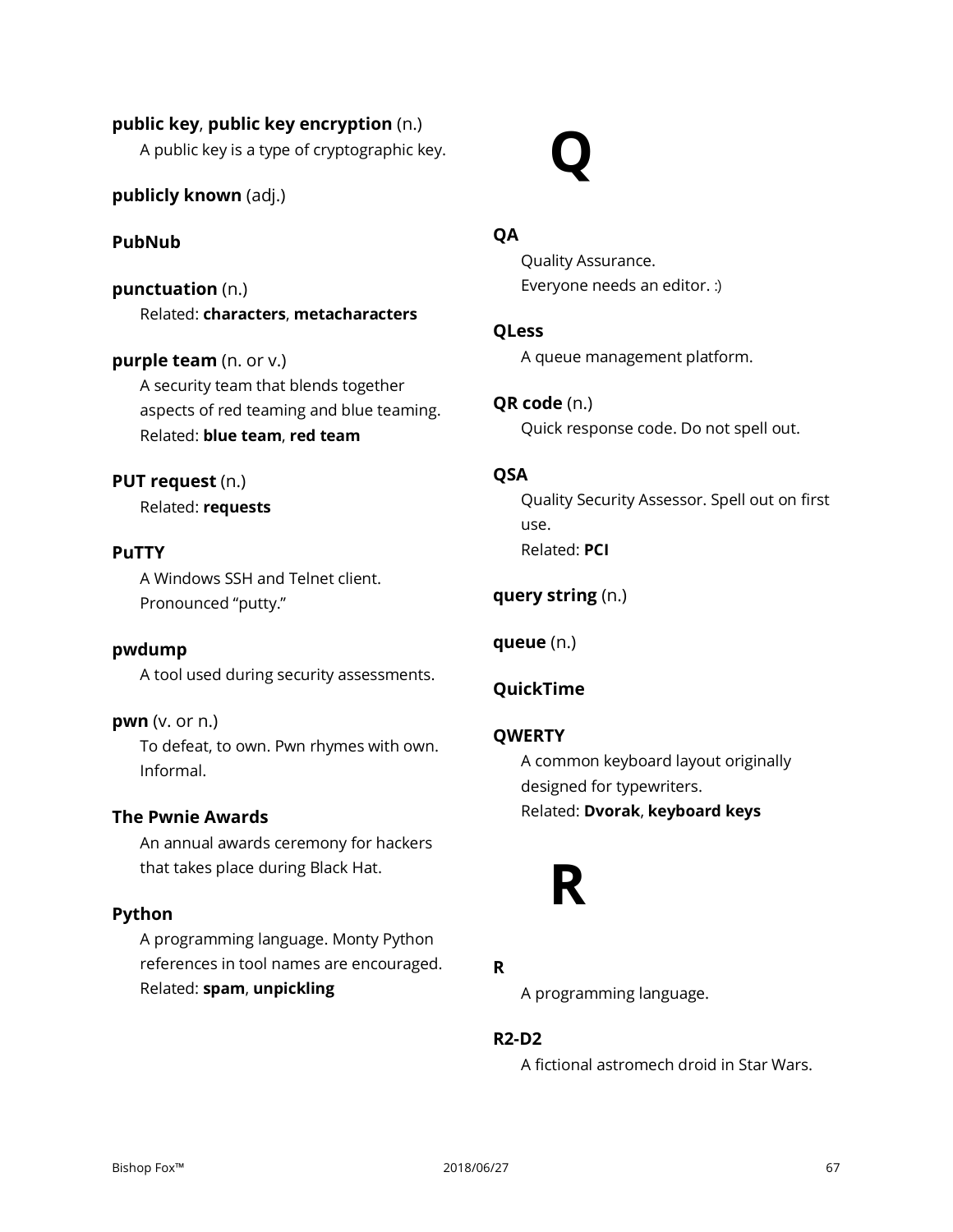## **race condition** (n.)

## **rainbow table** (n.) Related: **decryption**, **encryption**, **hash**

#### **RAM** (n.)

Random access memory. Do not spell out.

## **RankBrain**

A Google AI algorithm that helps to sort search results.

#### **ransomware** (n.)

Malware that threatens to publish or delete data unless a ransom is paid.

## **RAR file**, **.rar file**

Related: **file extensions**

#### **Raspberry Pi**

A single-board computer. Versions include Raspberry Pi 3 model B and Raspberry Pi Zero W. Related: **Danger Drone**

## **RAT** (n.)

Remote access trojan. Pronounced as "rat." Spell out on first use.

## **rate-limit** (v.), **rate limiting** (n.)

## **ratios** (n.)

Write with a colon and no space, as in 32:9. Related: **numbers**, **pixel**

### **RBA** (n.)

Risk-based assessment. Spell out on first use.

#### **RC4 NOMORE**

An attack that affects the RC4 cipher. RC4 is pronounced as letters or "ark-four."

#### **RCE** (n.)

Remote code execution. Spell out on first use.

#### **rcp**

Remote copy. Allows the transfer of files to and from another system over the network.

#### **RCPT**

Short for receipt. A verb in SMTP.

#### **RDP**

Remote Desktop Protocol. Spell out on first use in public-facing documents.

#### **RDS**

Relational Database Service. Spell out on first use.

**read access** (n.)

## **readme file** or **README file** (n.)

**read-only** (adj.)

**read/write** (adj.) As in "read/write privileges."

**real-time** (adj.), **in real time** (n.)

## **reCAPTCHA**, **reCAPTCHAs** (n.) Google's proprietary CAPTCHA system.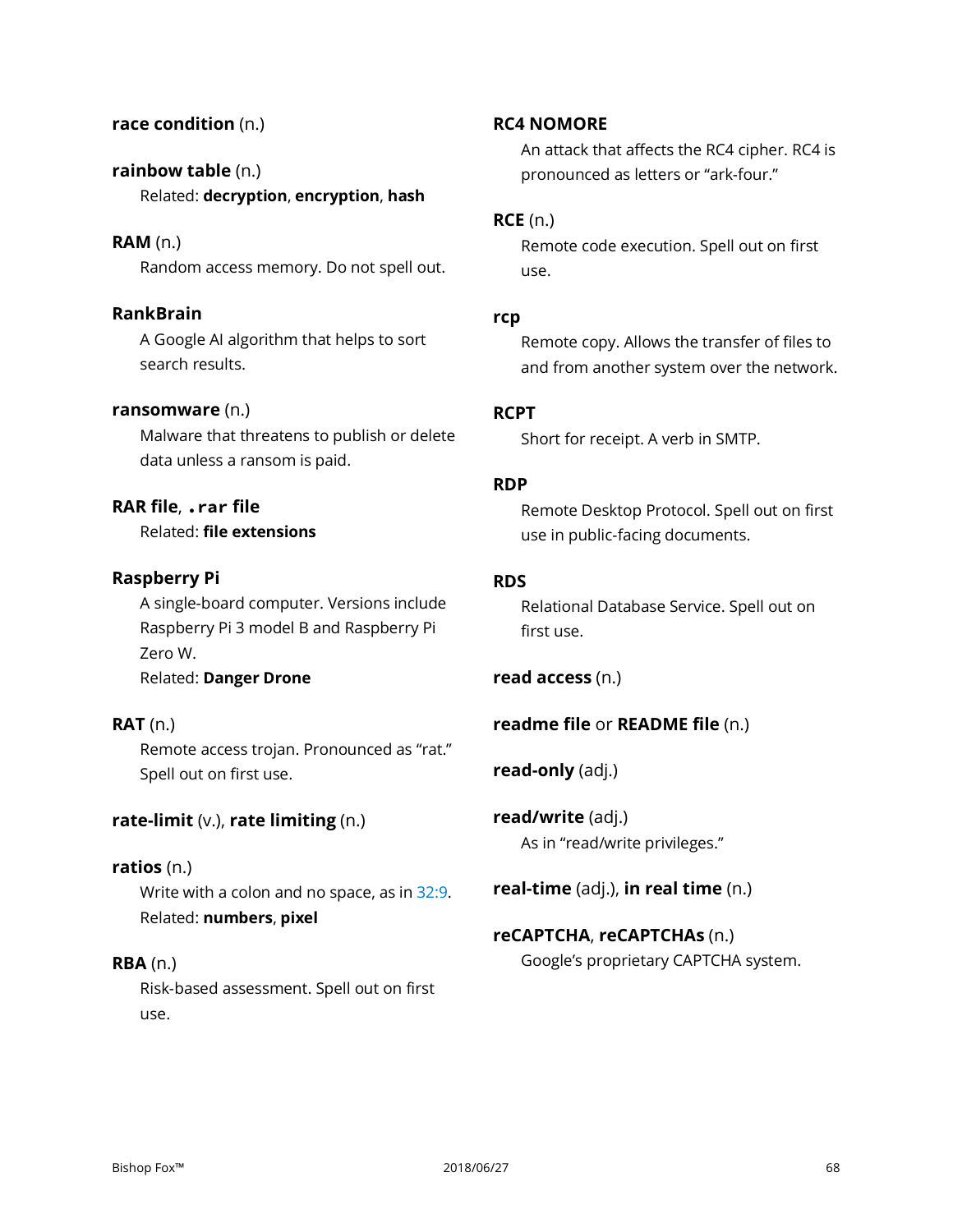## **[REDACTED]**

Indicates a censored section of code, often passwords or PII. Use the tech font if it's part of a code snippet. Redact your images by drawing black boxes in image editing software outside of Word.

## **Reddit**, **redditor** (n.)

Related: **AMA**, **subreddit**, **upvote**

#### **Red Hat**

Linux operating system.

## **Redis**

An open source in-memory key value store.

## **RedLock**

A Cloud DevOps vendor.

#### **RedSnarf**

A tool used during security assessments.

## **red team**, **red teaming** (n.)

Red teaming is a type of offensive engagement. Define briefly on first use to clarify your intended meaning.

#### **RedTube**

Related: **Pornhub**, **Rule 34**, **YouTube Red**

#### **reduce** (v.)

To lower the likelihood of an attack. Not synonymous with "mitigate," which lessens the severity of an attack.

#### **Referer**

The famously misspelled HTTP referrer header.

### **reflect** (v.), **reflected** (adj.)

An attack pattern in which a payload is copied verbatim onto a victim's context.

#### **regex**

Regular expression. Pronounced "redge-X" or "regg-X."

## **registry hive** (n.)

## **remediation** (n.), **remediated** (adj.)

The process of improving a system to a known good state in which elements of a vulnerability or impact have been eliminated. Related: **unremediated**

#### **remote access** (n.)

#### **remote desktop** (v.)

## **replay attacks** (n.)

**replicants** (n.) Fictional androids in 1982's Blade Runner.

## **reportlet**, **reportlets** (n.)

## **report names** (n.)

If referring to a title or a report in general, capitalize it in the normal font, as in "the July 2017 APT Report." If referring to the specific filename or path, use the tech font.

## **repository** or **repo** (n.)

## **reproducible** (adj.)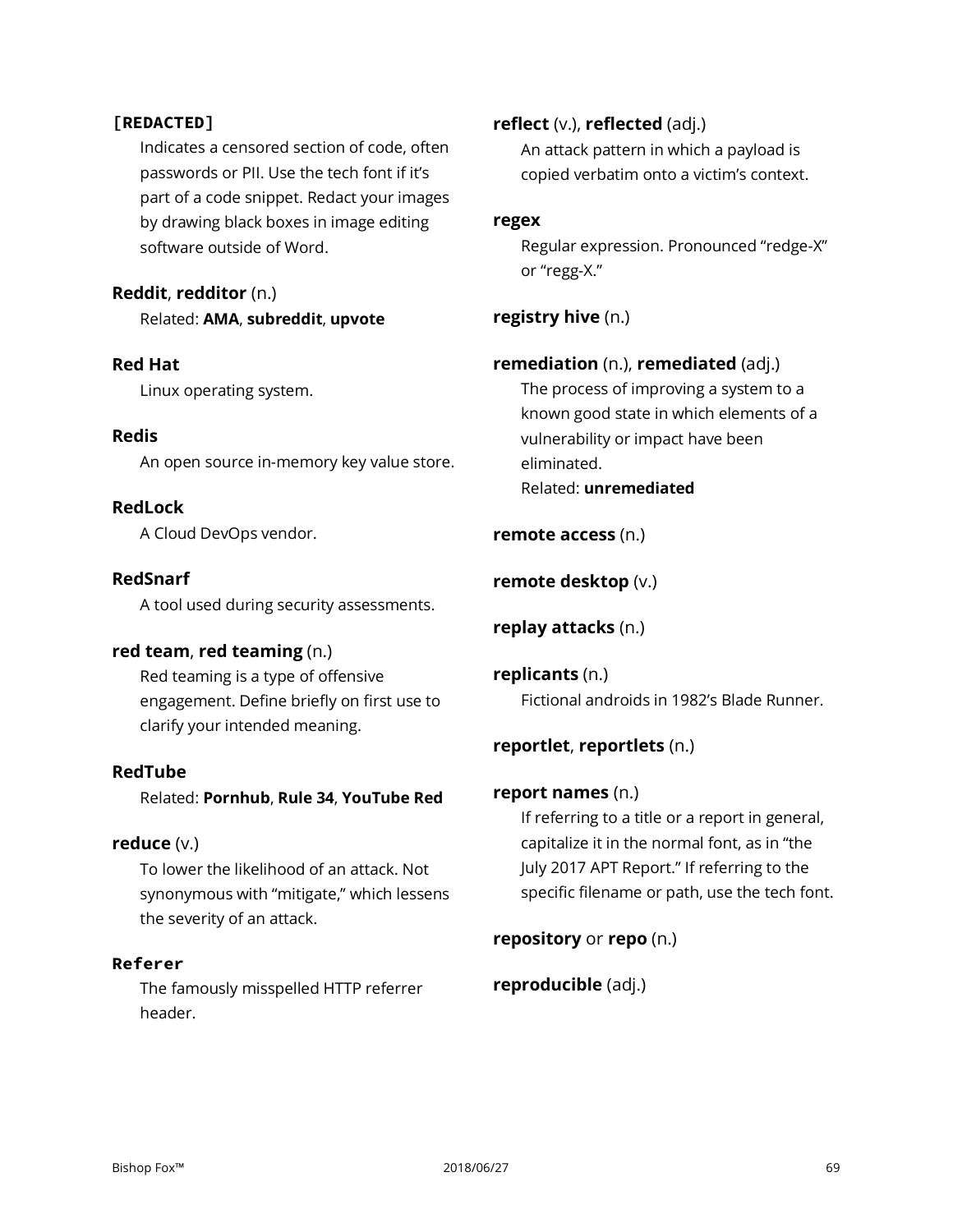## **requests** (n.) Use the normal font for all types of requests. Ex: GET request, pull request

## **response-splitting** (n.)

**REST**, **RESTful** Representational State Transfer. Web services.

#### **restart** (v.)

**retcon** (v. or n.) To retroactively change the continuity of a story in a "do-over." Informal.

**retest** (v. or n.) As in "this finding was not retested."

**retweet** (v. or n.) Related: **hashtag**, **RT**, **Twitter**

**reuse** (v. or n.)

**reverse-engineer** (v.)

**reverse engineering** (n.)

**reverse proxy** (n.)

**reverser** (n.) A reverse engineer. Informal.

**rexec** Short for remote execute. Pronounced "R-exec."

**RFB** The Remote Frame Buffer protocol.

## **RFC 1149**

A Standard for the Transmission of IP Datagrams on Avian Carriers: "Avian carriers can provide high delay, low throughput, and low altitude service."

#### **RFC 1918**

The Request for Comment 1918 memorandum assigns private IP addresses.

**RFID card** (n.)

Radio frequency identification card.

## **RFP**

A request for proposal. Spell out on first use in public-facing documents.

## **Rickmote Controller**

A rickrolling remote control created by BF's own Dan "AltF4" Petro in 2014. Related: **Chromecast**

**rickroll** (v.), **rickrolling** (n.) Related: **4chan**, **meme**

**ride-share**, **ride-sharing** (n., v., or adj.)

**right-click** (v.) Related: **double-click**

## **ringtone** (n.)

#### **RISC**

Reduced instruction set computing. Architecture used in some microprocessors.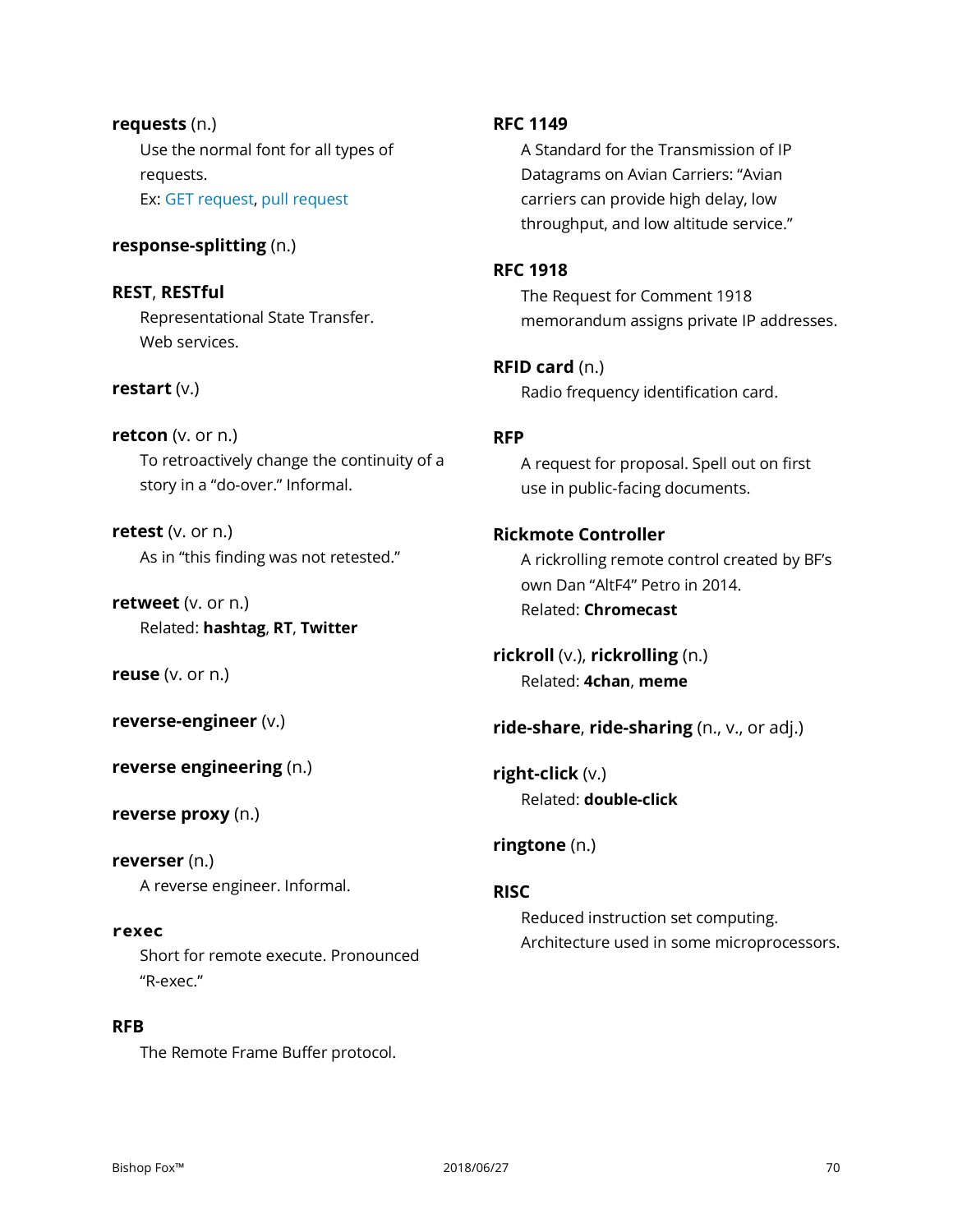## **risk** (n.)

The perceived threat of a security weakness based on the business impact, likelihood of exploitation, and cost to mitigate or reduce the threat.

## **RMI**

Remote method invocation. Spell out on first use. Related: **JMX**, **JVM**

#### **RNGs**

Random number generators.

#### **roadblock** (n.)

**roadmap** (n.)

**ROBOT attack** (n.) Return of Bleichenbacher's Oracle Threat.

#### **Rockyou**, **Rockyou.text**

A large password-cracking dictionary.

## **rogue access point** (n.) Related: **Stingray**

**rogue cell tower** (n.)

Also called a "cell-site simulator."

## **rollback** (adj. or n.), **roll back** (v.)

#### **root** (v.)

To gain root-level access, to jailbreak. Informal.

## **root** or **root** (n.)

Use the tech font when referring to a specific root account or user. Use regular font when referring to a more general instance, such as the root of an XML document or a web root.

### **rootkit** (n.)

## **Root the Box**

An annual CTF competition and its supporting software infrastructure. Related: **war gaming**

#### **ROP**

Return-oriented programming. Spell out on first use.

#### **RoR**

The Ruby on Rails web application framework. Spell out or briefly define on first use.

## **RPC**

Remote procedure call.

## **RPG** (n.)

Role-playing game.

## **RSA**

This refers to a tech company, an annual San Francisco security convention, and an encryption algorithm. RSA stands for the last names of the 3 co-founders. Pronounced as letters. Do not spell out. https://www.rsaconference.com/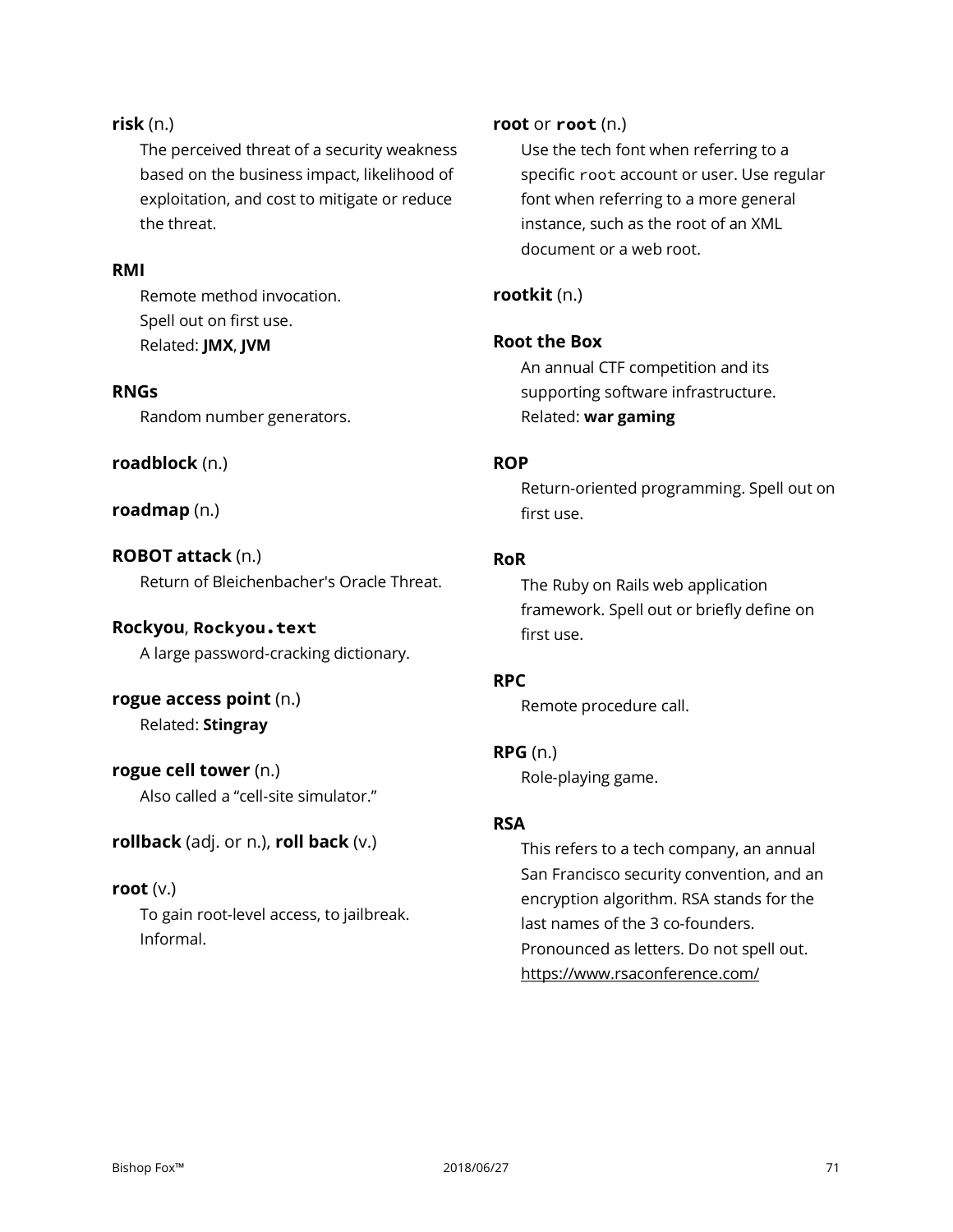#### Bishop Fox™ 2018/06/27 72

Short for remote shell. Allows the execution of non-interactive programs on another system.

**S**

**S3**, **S3 buckets** (n.) Simple Storage Service. An Amazon service.

## **SaaS**

Software as a service. Pronounced "sass." Spell out on first use. Related: **IaaS**, **KMaaS**, **PaaS**

## **safelist**, **safelisting** (n. or v.)

A proposed alternative term to whitelisting. Not yet widespread. Related: **blocklist**

## **salami slicing attack** (n.)

Repeatedly stealing money in very small quantities. Related: **bitcoin**, **cryptocurrency**

## **Salesforce**

**salt** (v. or n.), **salted** (adj.) In encryption, salted code has random values sprinkled in it to make it more difficult to decode. If two users have the same password, salting ensures that their hashes won't be the same.

**same-origin policy (SOP)** (n.) Spell out on first use.

## **SAM file** (n.)

Sequence alignment format file.

## **rsh**

**RSS feed**

Rich Site Summary. Do not spell out.

**RT**, **RT'd**, **RTs** Retweets on Twitter. Informal.

## **RTF**, **.rtf file**

Rich Text Format. A document file format. Related: **file extensions**

## **RTFM**

Read the fucking manual. Informal. Related: **tl;dr**

## **Rubber Ducky**

Related: **USB Rubber Ducky**

## **Ruby**

A programming language. Related: **RoR**

## **Rule 34**

If it exists, there is porn of it. Informal. Related: **Pornhub**, **RedTube**, **teledildonics**

## **rulesets** (n.)

## **runas**

A command to execute a program by "running as" another user.

## **runtime** (n.), **run-time** (adj.)

The common language runtime. The runtime of Blade Runner. A run-time function or analytic. Run-time errors.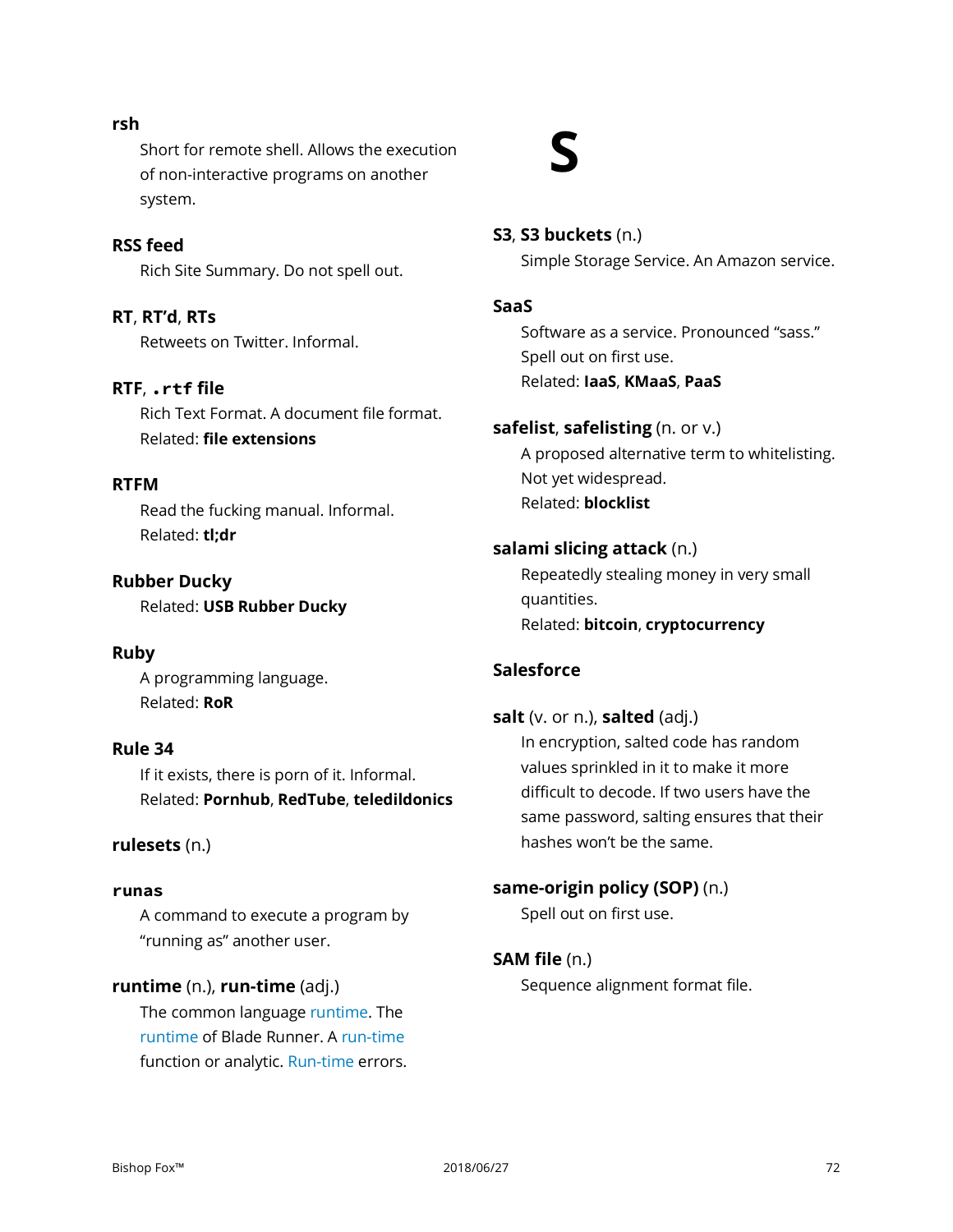#### **SAML**

Security assertion markup language. A programming language. SAML rhymes with "camel." Related: **a** vs. **an**

# **sandbox environment** (n.)

# **sandbox escape** (n.)

Modifying privileges in a system past the manufacturer's intention in order to gain root access. More generic than "jailbreak."

## **sandboxing** (n. or v.)

# **sanitized** (adj.)

# **SANS**

The SysAdmin Audit Network Security Institute. Pronounced "sans."

# **SASL**

Simple Authentication and Security Layer. Pronounced "sassle."

# **SCADA**

Supervisory Control and Data Acquisition.

# **Scala**

Programming language meant to address criticisms of Java.

#### **scannability** (n.), **scannable** (adj.)

#### **SCCM**

System center configuration manager. Spell out on first use.

# **Schannel**

Short for Secure Channel. A Windows SSP. Pronounced "ess-channel."

**science fiction** or **sci-fi** (n.)

Related: **AI**, **android**, **ansible**, **Aperture Science**, **the Borg**, **bullet time**, **C-3PO**, **cyberpunk**, **Cylons**, **deus ex machina**, **FTL**, **grey goo**, **hyperspace**, **The Matrix**, **nanotechnology**, **R2-D2**, **Skynet**, **spacetime**, **TARDIS**, **The Three Laws of Robotics**, **uncanny valley**

#### **scope** (n.)

The list of applications and environments that a pen testing team tests for vulnerabilities during an engagement.

**scope creep** (n.) Informal.

#### **</scorpion>** or **Scorpion**

An inaccurate CBS TV show about hacking that ran from 2014-2017.

# **scrape** (v.), **scraping** (n.)

A script can retrieve (scrape) all of the data from a web page in lieu of an API retrieving the specifically desired information.

#### **screencap**, **screenshot** (n.)

Don't use these terms in formal writing unless the method of capture is relevant to the narrative. We recommend calling them figures or using terms that are related to the content, as in "the login page below."

**screen-capture** (v.)

**screensaver** (n.)

**screen time** (n.)

**script**, **scripting** (n.)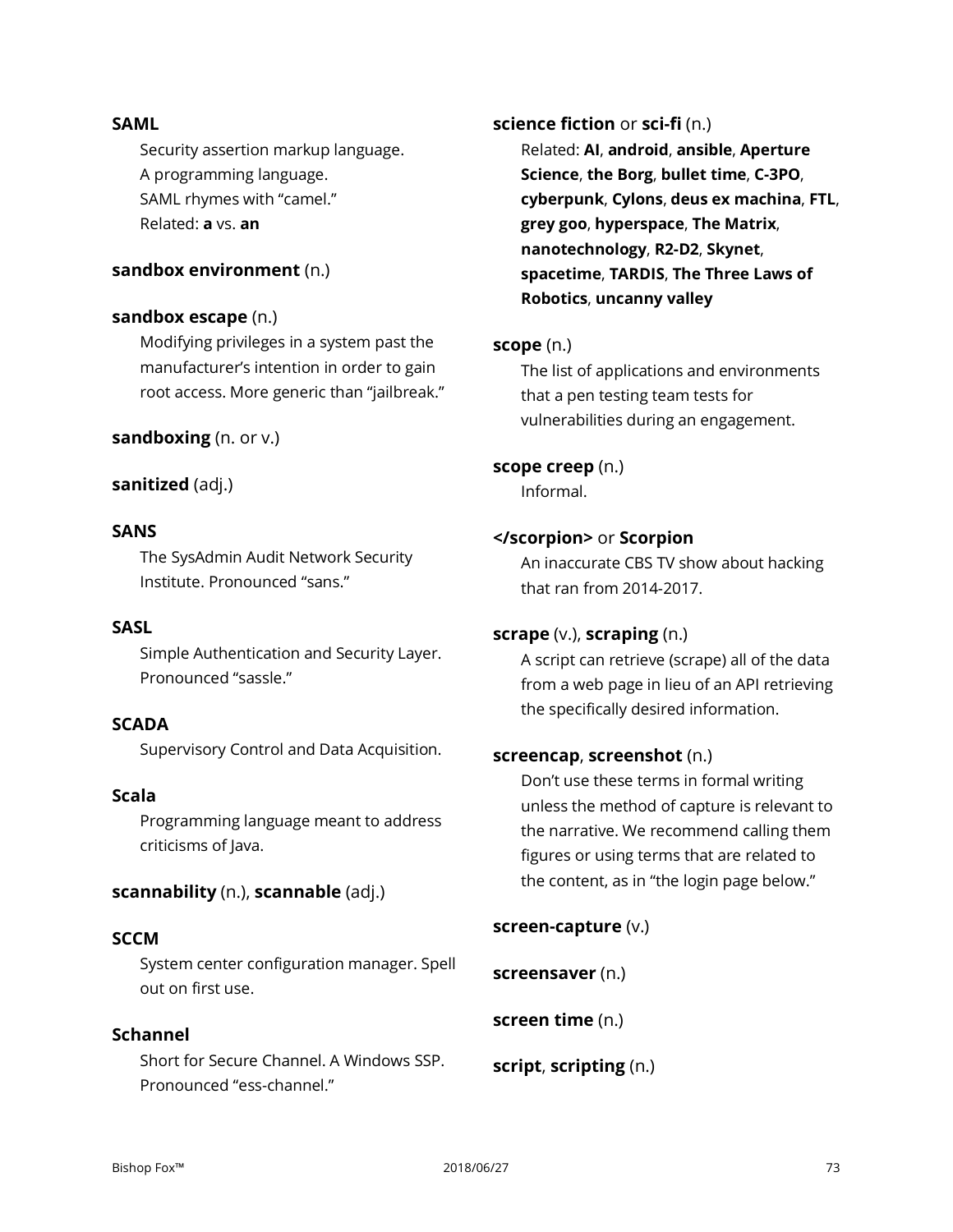# **script code** (n.)

# **scroll bar** (n.)

# **scrum** (n. or v.)

An Agile framework. Also the name of meetings within that system. Related: **Agile**, **sprint**

# **scrypt**

A password hashing (not encryption) algorithm. Pronounced "ess-crypt."

# **SCSI**

Small Computer System Interface. A parallel interface. Pronounced "skuzzy."

# **the Scunthorpe problem**

Non-obscene words are sometimes blocked because they contain a banned string of letters, such as "sex" in "Sussex." Related: **the Cupertino effect**

# **SDK**

Software development kit. Spell out on first use.

# **SDLC**

Software development lifecycle. Sometimes written as SDL. Spell out on first use.

# **SDN**

Software-defined networking. Spell out on first use.

# **sealioning** (n.)

A type of trolling that involves persistently asking questions in bad faith. Informal.

**second-order** (adj.) As in "second-order SQL injection."

# **secure boot** (n.)

## **security breach** (n.)

# **security controls** (n.)

Code and other tools (as opposed to policy) that enforce repeatable security. There are preventative (or preventive) controls, detective controls, and corrective controls.

# **Security Conversations**

A Bishop Fox podcast.

# **security key** (n.)

## **Security Monkey**

A Netflix tool for AWS configuration monitoring.

# **security questions** (n.)

Use the normal font with quotation marks for prompts, as in "What was the name of your favorite unpaid internship?" Related: **error messages**

# **security through obscurity** (n.)

The rightly maligned practice of making a system extremely complex in the hope that it will prevent anyone from figuring out how to hack it.

Related: **principle of least privilege**

# **Security Without Borders**

A collective of industry volunteers who help others solve cybersecurity issues. https://securitywithoutborders.org/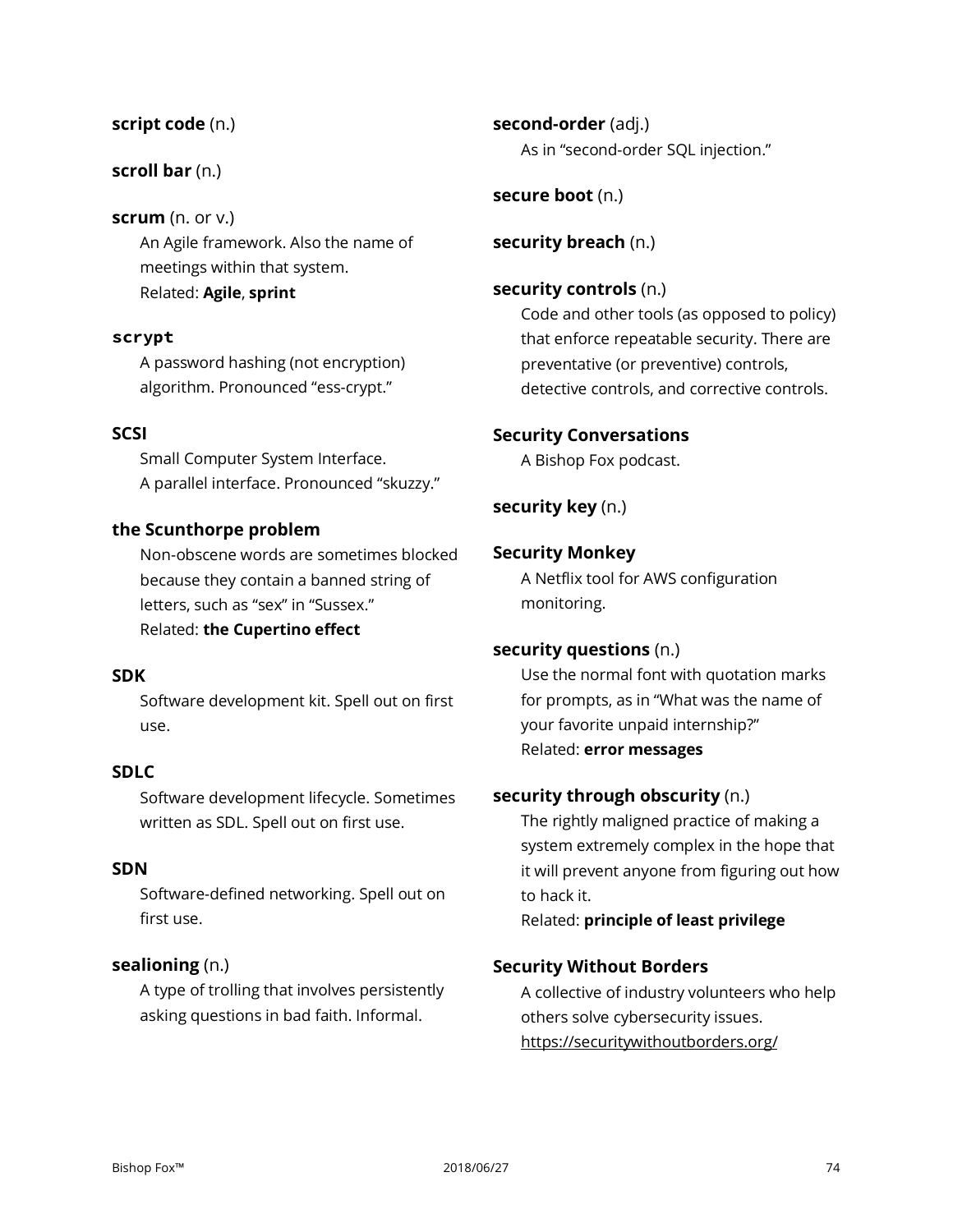| Write the names and types of servers in the |
|---------------------------------------------|
| normal font, as in "SMTP server."           |

**servers** (n.)

first use.

**serialization** (n.)

Related: **algorithm**

# **server-side** (adj.)

**seed**, **seeding** (n. or v.)

**segregate** (v.), **segregation** (n.)

Do not use. When referring to splitting up network parts, use "segment" or "separate."

Cryptocurrency term. Segregated Witness.

Related: **network segmentation**

Also written as SemVer and semver. Related: **dependency hell**, **GitHub**

Search engine optimization. Spell out on

**self-driving vehicle** (n.)

**self-generated** (adj.)

**Semantic Versioning**

**selfie stick** (n.)

**SEO**

**segmentation** (n.)

**segue** (n.)

**Segway**

**SegWit**

# **ServerSignature**

# **ServerTokens**

**service provider** (n.)

**servlet**, **servlets** (n.)

**servo**, **servos** (n.)

**session fixation** (n.)

**set up** (v.), **setup** (n. or adj.)

# **SHA-1**, **SHA-256**

Secure Hash Algorithm. SHA is a series of cryptographic hash functions. In informal writing, these are often written lowercase and without hyphens, as in "sha256."

# **SharePoint**

A Microsoft product.

**sharing economy** (n.) Related: **Airbnb**, **Kickstarter**, **ride-share**

# **shell** (n.)

You can gain, get, pop, spawn, or drop a shell. Use "persistent remote access" in formal writing to explain the threat of shells to clients. Related: **shell script**

**shell script** (n.)

Related: **reverse shell**, **root shell**, **webshell**

# **Shellshock**

A GNU Bash vulnerability. Also known as Bashdoor.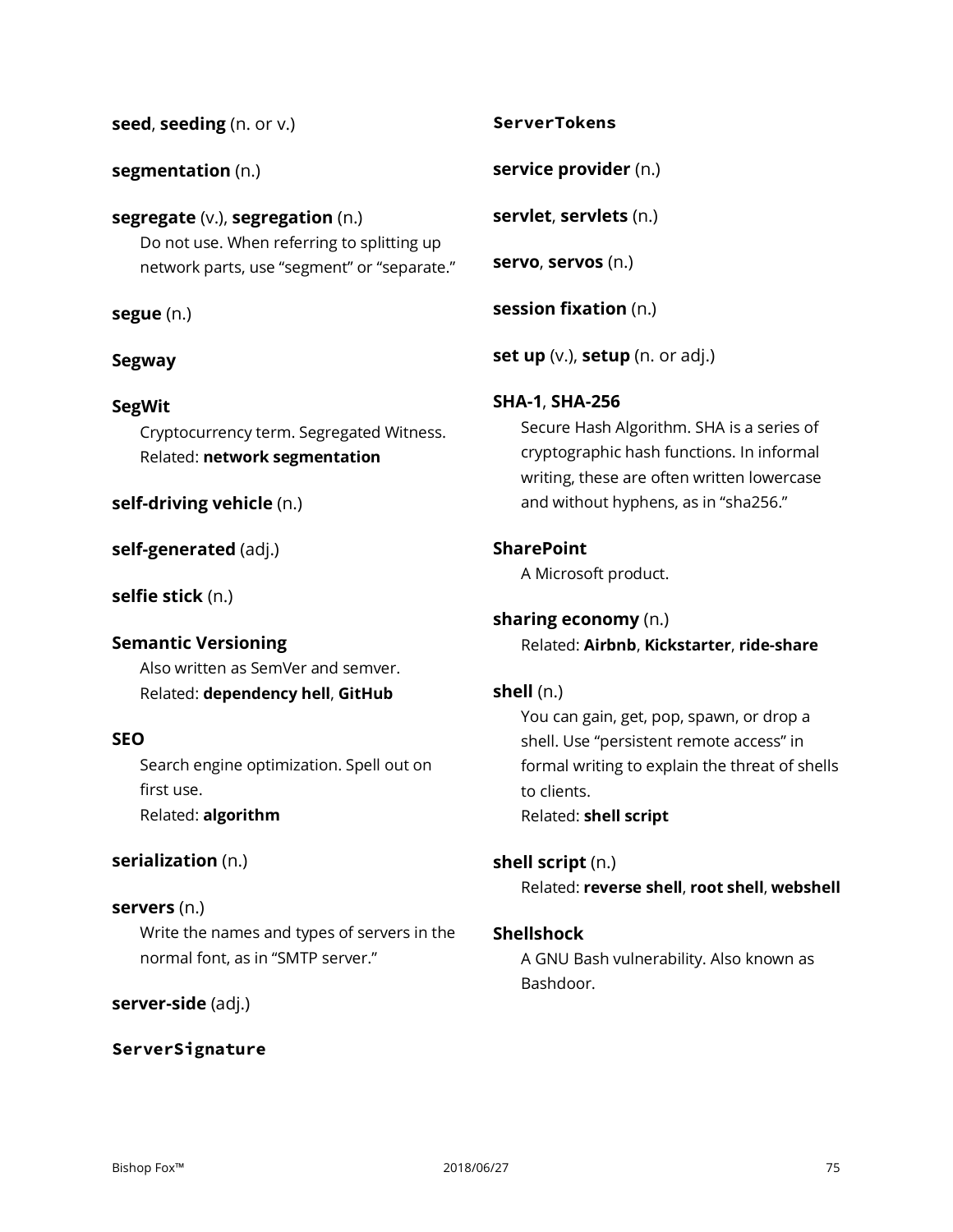**shelve** (v.) To discontinue the use of. Corporate jargon; use sparingly. Related: **sunset**

# **Shodan**

**short-name** (n.) A shortened filename. Also called an 8.3 filename.

# **short-term** (adj.)

# **shoulder surfing** (n.)

Standing behind someone to steal their password, etc. Informal.

# **-side**

Always hyphenate in adjectives. Ex: client-side, server-side

## **SIEM**

Security information and event management. Pronounced "sim." Spell out on first use.

# **Signal**

A private messaging app. Related: **WhatsApp**

# **signal-boost** (v.)

# **signal-to-noise ratio (SNR)** (n.)

**signature** (n. or v.) Avoid as a verb if possible. Try "identify" instead.

# **signed long** (n.)

A long, signed integer type of data.

**sign in** (v.), **sign-in** (n.)

**sign out** (v.), **sign-out** (n.)

**sign up** (v.), **signup** (n.)

## **Silicon Valley**

A generic term for the tech industry based in the greater San Francisco Bay Area. Also the name of an HBO TV show about a startup company called Pied Piper.

# **Silk Road**

A black market website that was operational between 2011 and 2014.

**silo**, **siloed** (v.)

**silo**, **silos** (n.)

**SIM card** (n.)

**the singularity** (n.) Related: **AI**, **grey goo**, **Moore's Law**

**sinkholing** (n.) Traffic redirection.

#### **sink-to-source analysis** (n.)

#### **SIP**

Session Initiation Protocol. If spoken, say the whole phrase, not the acronym. Spell out on first use.

#### **Siri**

Apple AI. Related: **Alexa**, **Cortana**, **Google Assistant**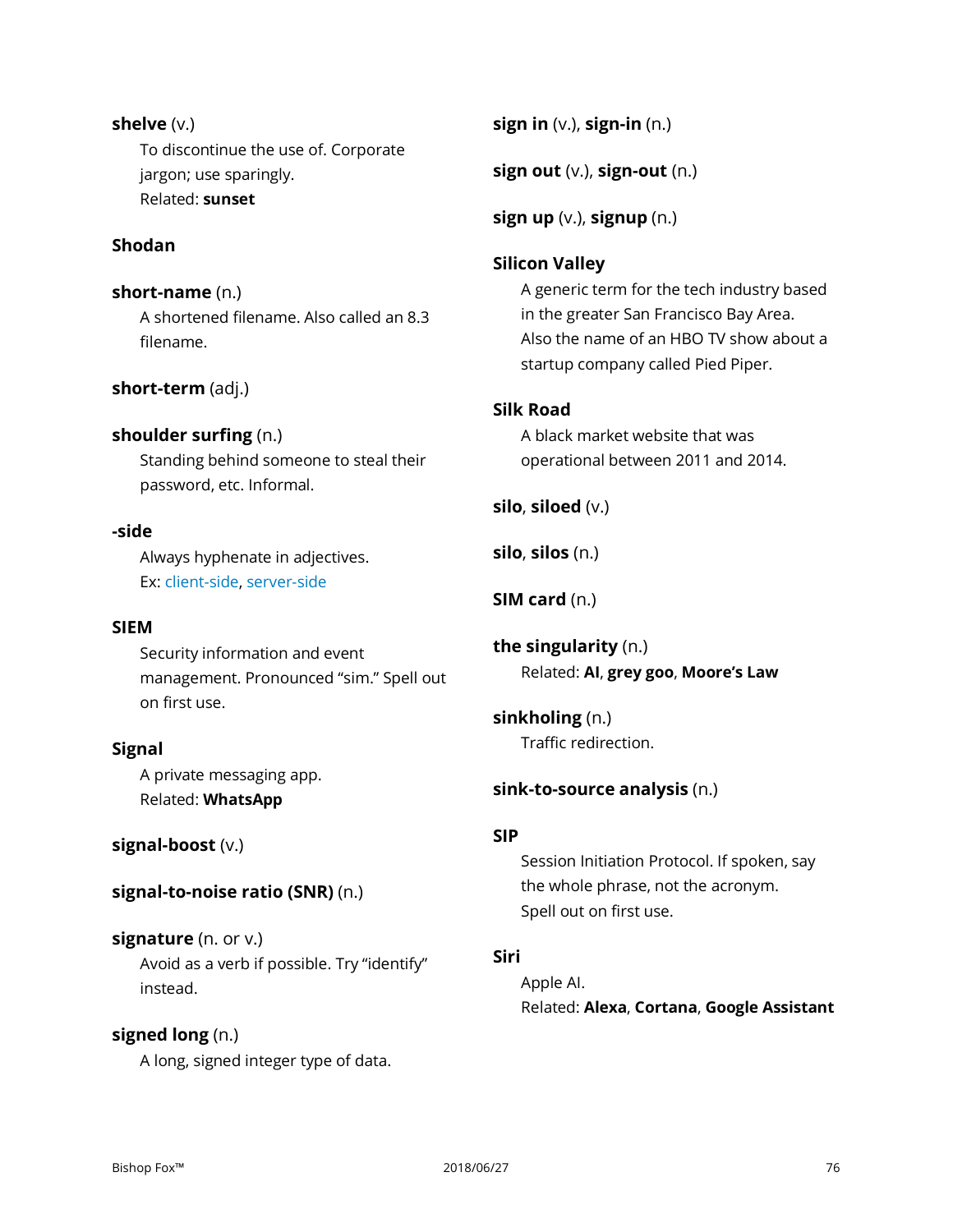# **SIR Plan**

Security incident response plan. Spell out on first use.

# **Sitecore**

**site map** (n.)

# **Six Sigma**

# **skeuomorph** (n.)

A modern feature that is styled to look like an older, physical version. For example: the floppy disk Save button or the shopping cart icon used by online retailers.

# **skill set** (n.)

Related: **soft skills**

# **Skynet**

The fictional AI tech by Cyberdyne Systems that led to the creation of the Terminator. Related: **AI**, **sci-fi**

# **SLA**, **SLAs** (n.)

Service-level agreement. Spell out on first use.

# **SLAAC attack** (n.)

Stateless Address Autoconfiguration.

# **Slack**

A group messaging system. Related: **IRC**

# **slash** or **/**

Related: **characters**

# **slideshow** (n.)

**SLO** (n.)

Service-level objective.

**slug** (n.) A user-friendly URL. Informal.

**smartglasses** (n.)

**smart lock** (n.) A generic term for an IoT lock.

**smartphone** (n.) An internet-enabled cell phone.

**smart safe** (n.)

# **smartwatch** (n.)

# **SmashBot**

An unbeatable Nintendo Super Smash Bros. AI created by BF's own Dan "AltF4" Petro.

# **SMB**

Server Message Block. Spell out on first use.

# **SMEs**

Subject matter experts. Spell out on first use.

# **S/MIME**

A public encryption key standard for MIME data.

# **SMS**

Short message service.

# **SMTP server**

Simple Mail Transfer Protocol.

# **Snapchat**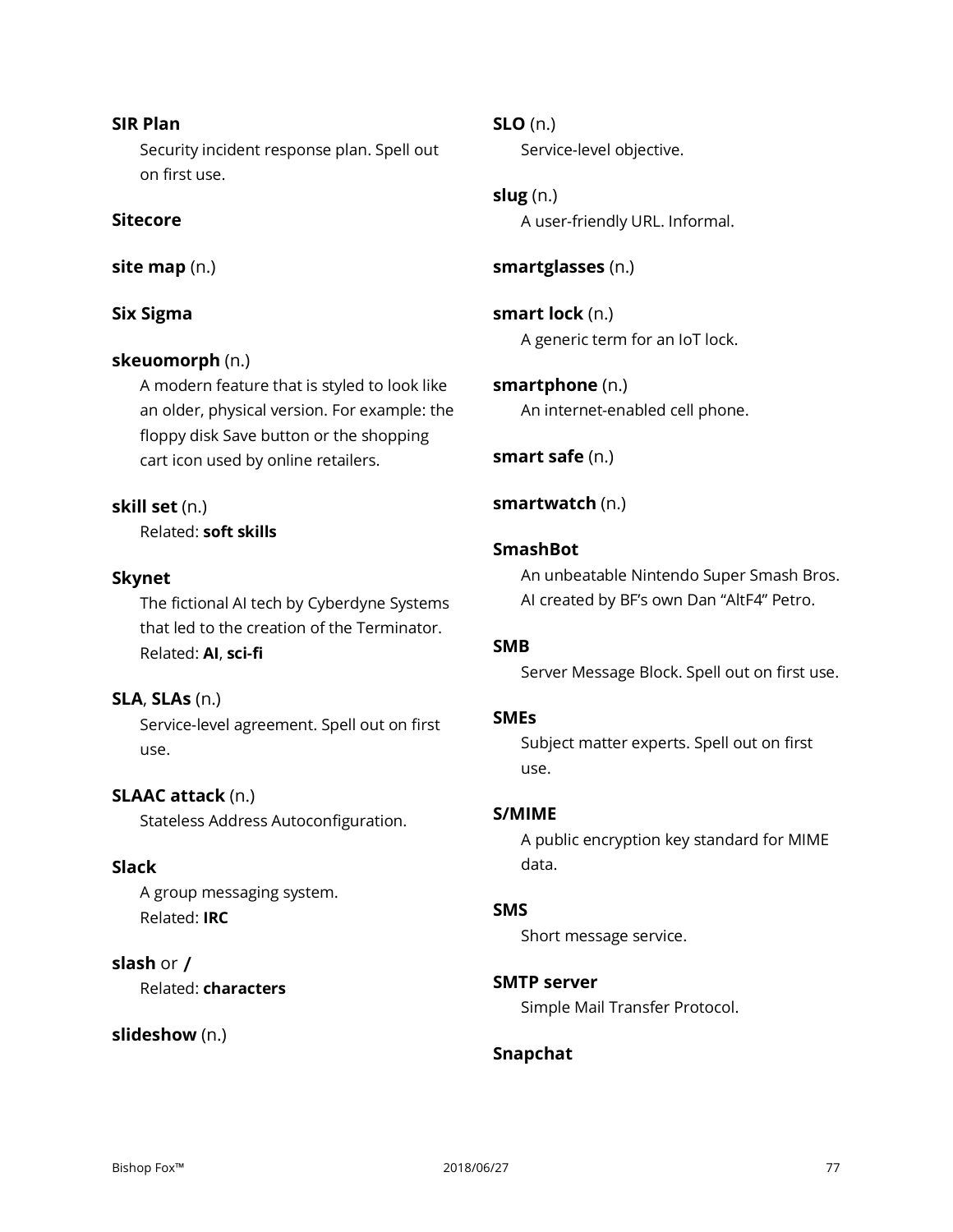# **sniff** (v.)

To monitor and capture data packets that pass through a network.

# **snippet** (n.)

An amount of quoted code. In formal writing, we use "a code excerpt" instead.

# **SNMP**

Simple network management protocol.

# **SNMPwalk**

A network monitoring tool.

## **Snyk**

An open source security tools company. Pronounced "sneak" or "snick."

# **S/O** or **s/o**

Shout out. A way to publicly thank someone online. Informal.

# **SOA**

Short for Start of Authority or serviceoriented architecture. Spell out on first use.

#### **SOAP**

Simple object access protocol. Spell out on first use.

# **SoC**

System on chip. Spell out on first use.

# **social engineering** (n.)

Related: **cold-call**, **phishing**, **pretexting**, **RFID card**, **spoof**, **tailgating**, **trick**

**social media** (n.) Related: **emoji**, **Facebook**, **Instagram**, **Like**, **Reddit**, **Snapchat**, **Twitter**, **upvote**, **Web 2.0**, **Weibo**

## **Social Security number (SSN)** (n.)

#### **sockets** (n.)

For types of socket, use the normal font. For a specific socket, put the socket type in the tech font, as in jmxrxi socket.

#### **SOCKS**

Socket Secure protocol.

## **Sofacy**

A hacking group also known as APT28 or Fancy Bear.

# **soft skills** (n.)

In contrast to hard programming skills, these are communication skills like listening, presenting, and personal networking.

# **soft token** (n.)

**software** (n.) Related: **-ware**

# **software piracy** (n.)

**solid state** (adj.) SSD is short for solid state drive.

#### **SomaFM**

DEF CON radio. https://somafm.com/

# **SOP** (n.)

Same-origin policy. Spell out on first use.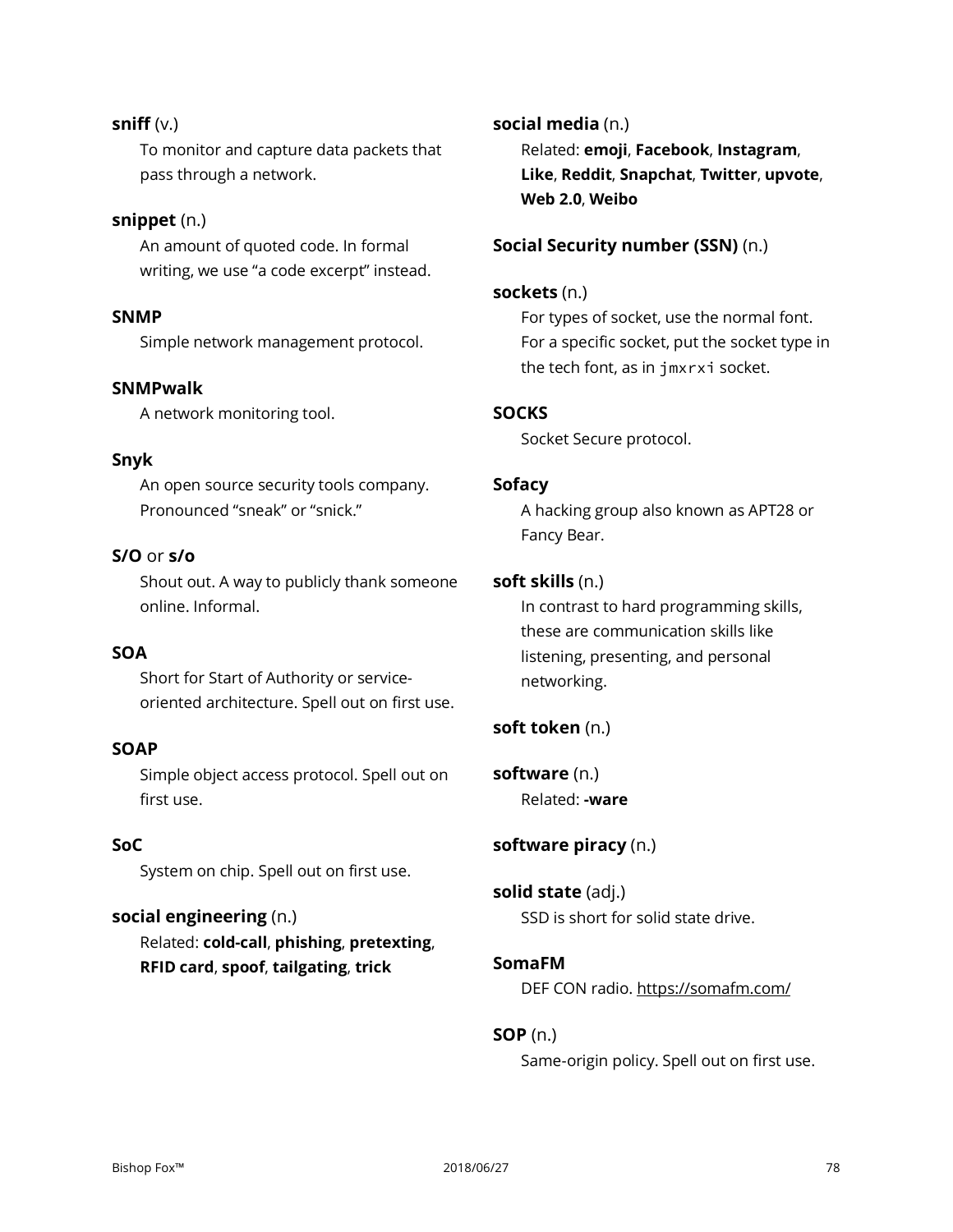#### **source code** (n.)

#### **sources**

Write the names of sources in the tech font, as in "script-src."

**SOW** (n.)

Statement of Work. Spell out on first use.

**spacebar** (n.)

**spacetime** (n.)

**SpaceX**

**spam** (v. or n.)

# **spear-phishing** (n. or v.)

Tailored phishing attacks that are aimed at a specific target.

# **-specific** (adj.)

Always hyphenate. Ex: client-specific, task-specific

# **Spectre**

A flaw that affects Intel, AMD, and ARM chipsets. It was publicly disclosed in January 2018. The James Bond supervillain organization is SPECTRE. Related: **Meltdown**

# **speedrun**, **speedrunning** (n.)

# **SpEL**

Spring Expression Language.

# **SpellCheck**

A spelling bee competition for hackers that uses this style guide as the word list.

# **spellcheck** (v.), **spell check** (n.) Related: **Cupertino effect**

#### **SPF**

Sender Policy Framework. Spell out on first use.

# **sphere of control** (n.)

# **spider** (v.)

Define on first use in public-facing reports. Related: **crawl**, **website**

# **splash page** (n.)

# **split tunneling** (n.) Related: **LAN**, **VPN**

**Splunk**

A security tool, a SIEM.

# **spoof** (v. or n.), **spoofing** (n.)

To create a fraudulent, attacker-controlled replica of legitimate data like a website. Related: **phishing**

# **SpoofCheck**

A Bishop Fox tool by Alex DeFreese that determines if an email or domain has either DMARC or DKIM email protections. http://spoofcheck.bishopfox.com/

# **Spring Framework**

A Java application framework.

**sprint** (n.) Related: **Agile**, **scrum**

# **spyware** (n.)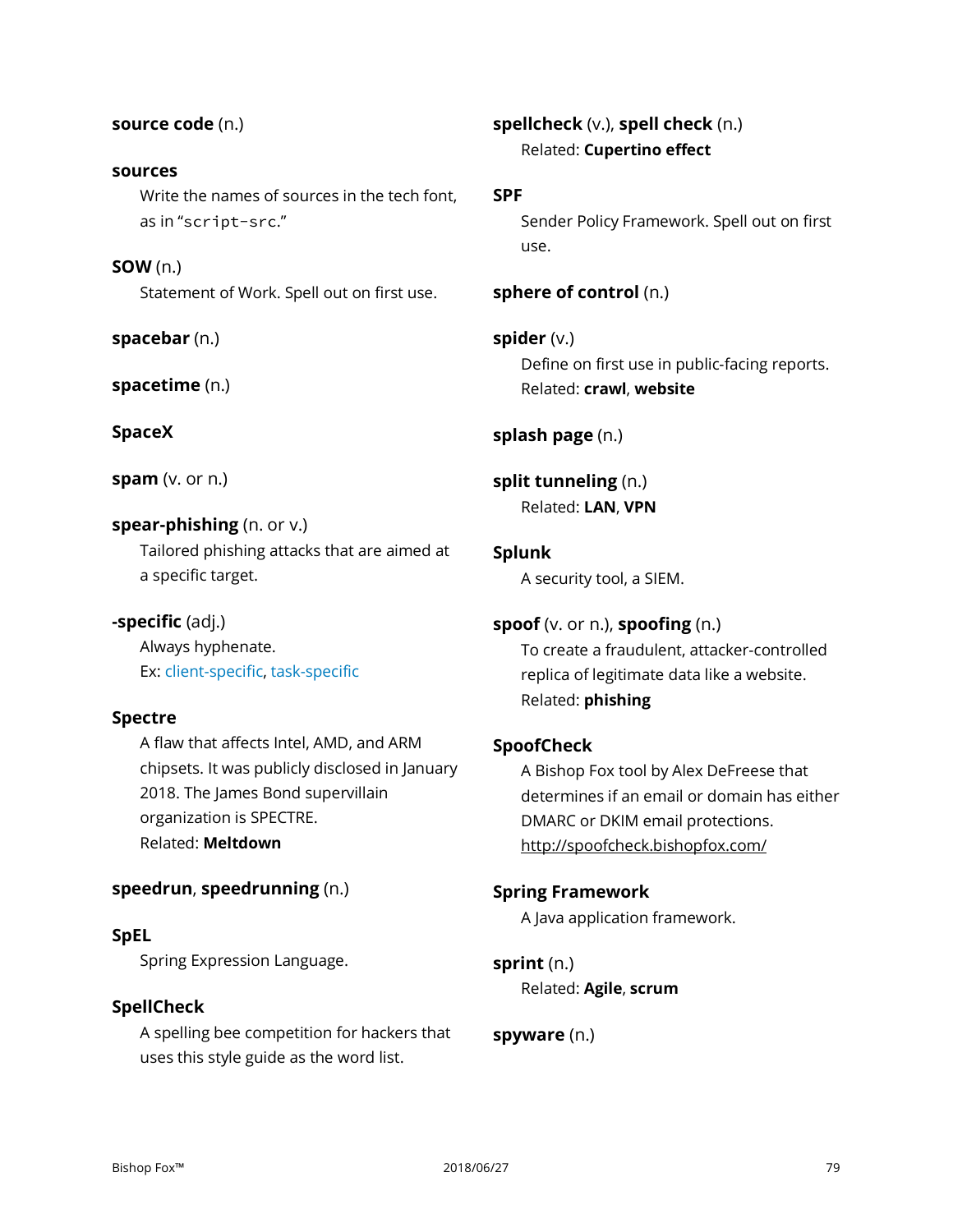# **SQL**

A programming language. Precede with "a," assuming that the reader pronounces it as "sequel." Sometimes pronounced as letters. Related: **a** vs. **an**

# **SQLi**

The SQL injection application vulnerability. Pronounce the phrase or "sequel-eye."

# **sqlmap**

A tool that finds and exploits SQL injections.

# **Square Cash**

A mobile payment service. Related: **PayPal**, **Venmo**

# **Squarespace**

# **Squid**

A web proxy.

# **SSD**

Solid state drive. A drive with no moving parts. Spell out on first use.

#### **SSDLC**

Secure software development lifecycle. Spell out on first use.

# **SSHD**

Solid state hybrid drive. Spell out on first use.

# **SSH port** (n.)

The Secure Shell protocol.

# **SSI**

Server Side Includes.

# **SSID**

Service Set Identifier. The human-readable name of a Wi-Fi network. Spell out on first use.

# **SSL Labs**

# **SSL/TLS**

Security protocols. Secure Sockets Layer/Transport Layer Security.

## **SSN**

Social Security number. Don't capitalize "number." Spell out on first use. Related: **ATM**, **PIN**

# **SSO**

Single sign-on. Spell out on first use.

# **SSP**

Security support provider. Spell out on first use.

#### **SSRF**

Server-side request forgery. Related: **CSRF**

# **stack canaries** (n.)

**stack trace** (n.)

# **staff augmentation** (n.)

**stageless** (adj.) As in "stageless Meterpreter payload."

# **stakeholder** (n.)

**start up** (v.), **startup** (adj. or n.) Start up the laptop. A startup company.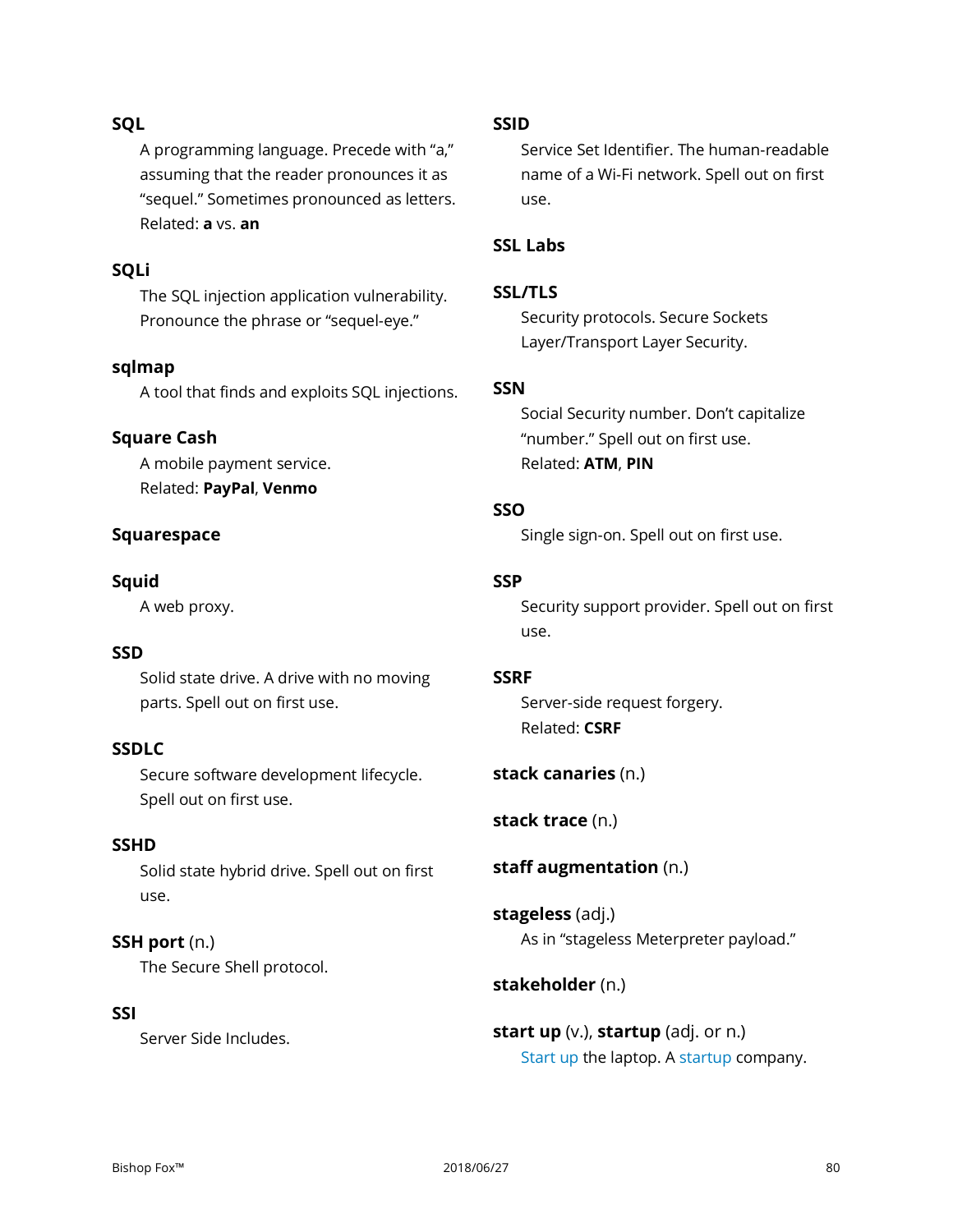**stateful** (adj.) FTP is a stateful protocol.

**stateless** (adj.) HTTP is a stateless protocol.

# **status**, **statuses** (n.)

Related: **HTTP statuses**

# **STEAM**

Science, technology, engineering, arts, and math. Related: **STEM**

# **Steam**

A video game distribution platform.

# **steganography** (n.)

A strategy of hiding information to avoid its capture rather than openly disguising it through cryptography.

# **STEM**

Science, technology, engineering, and math.

# **sticky cookie** (n.)

# **Stingray**

A surveillance tool that appears as a Wi-Fi network but actually takes information from the devices that connect to it. Related: **rogue tower**

# **STIX**

Structured Threat Information Expression.

# **stockholder** (n.)

# **STP**

Spanning Tree Protocol.

**stream**, **streaming** (n. or v.) Related: **livestreaming**, **OTA**

# **The Streisand Effect**

The effect states that requesting the internet to not do something will cause the internet to deliberately do that thing more.

# **string extraction** (n.)

# **string literal** (n.)

A string of characters written directly into the code.

# **Stuxnet**

A worm that sabotaged Iranian uranium enrichment in 2010.

# **su**

Short for superuser. Use the tech font, as in "su command." Related: **sudo**

**subdirectory** (n.)

**subdomain** (n.)

**subkey** (n.)

**subnet** (n.)

**subreddit** (n.)

**subsection** (n.)

**subsystems** (n.)

**subtweet** (n. or v.) Informal.

**subvert** (v.)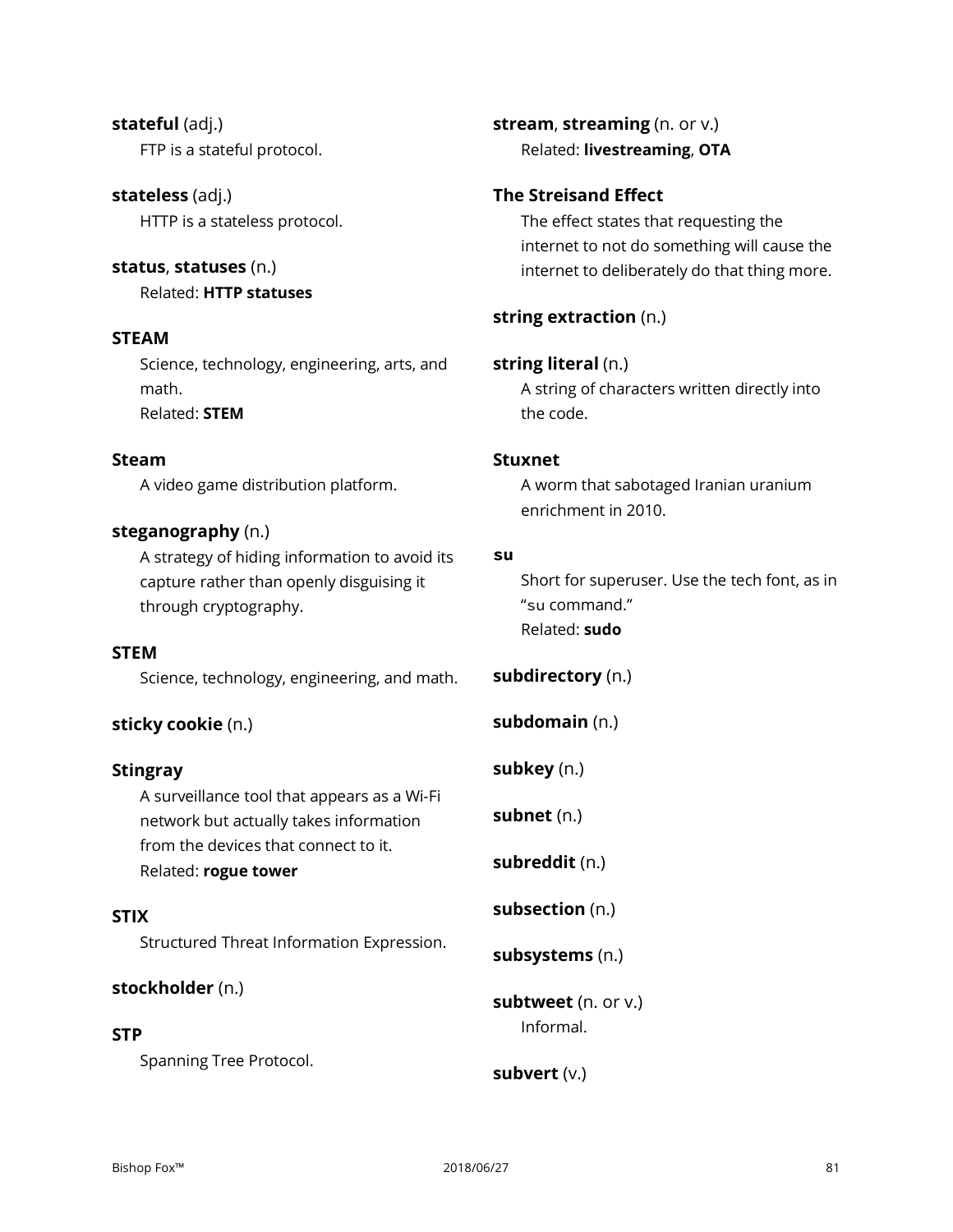#### **sudo**

Superuser do. Related: **su**

## **sudoer** (n.)

Someone who has sudo privileges. In formal writing, try "user with sudo privileges" if it's not part of a set expression.

# **sunset** (v.)

Corporate jargon for planned phasing out. OK to use sparingly in the infinitive. Also try "no longer support" or "decommission."

## **super admin** or **superadmin**

Related: **admin**

## **superclasses** (n.)

If writing about a type of superclass, use the normal font. If it's the name of a superclass, use the tech font, as in Throwable. Related: **classes**

# **SuperHappyDevHouse (SHDH)**

A type of hackathon party.

# **superuser** (n.)

**surveillance software** (n.) Related: **Big Brother**, **CCTV**

# **SVN**

Apache Subversion.

# **Swagger**

Open source software framework and tools to build, design, and document APIs.

#### **sweepstakes** (n.)

# **Sweet32 attack** (n.)

**SWF file**, **.swf file** Pronounced "swiff." Related: **file extensions**

## **Symfony**

A PHP framework.

**sync** (n. or v.), **syncing** (v. or adj.)

**sysadmin user** (n.)

**syslog server** (n.)

# **systems** (n.)

If writing about a specific system, use the tech font, as in "dev\_test system." Otherwise, use the normal font.

# **systematically** (adv.)

**systemic** (adj.), **systemically** (adv.)

**system on chip (SoC)** (n.) Spell out on first use.

# **T**

**table-top modeling** (n.) Related: **blue teaming**, **threat modeling**

**tag stripping** (n.) Related: **metadata**

# **tailgating** (n.)

Entering a secure area by tagging along with someone who has proper credentials.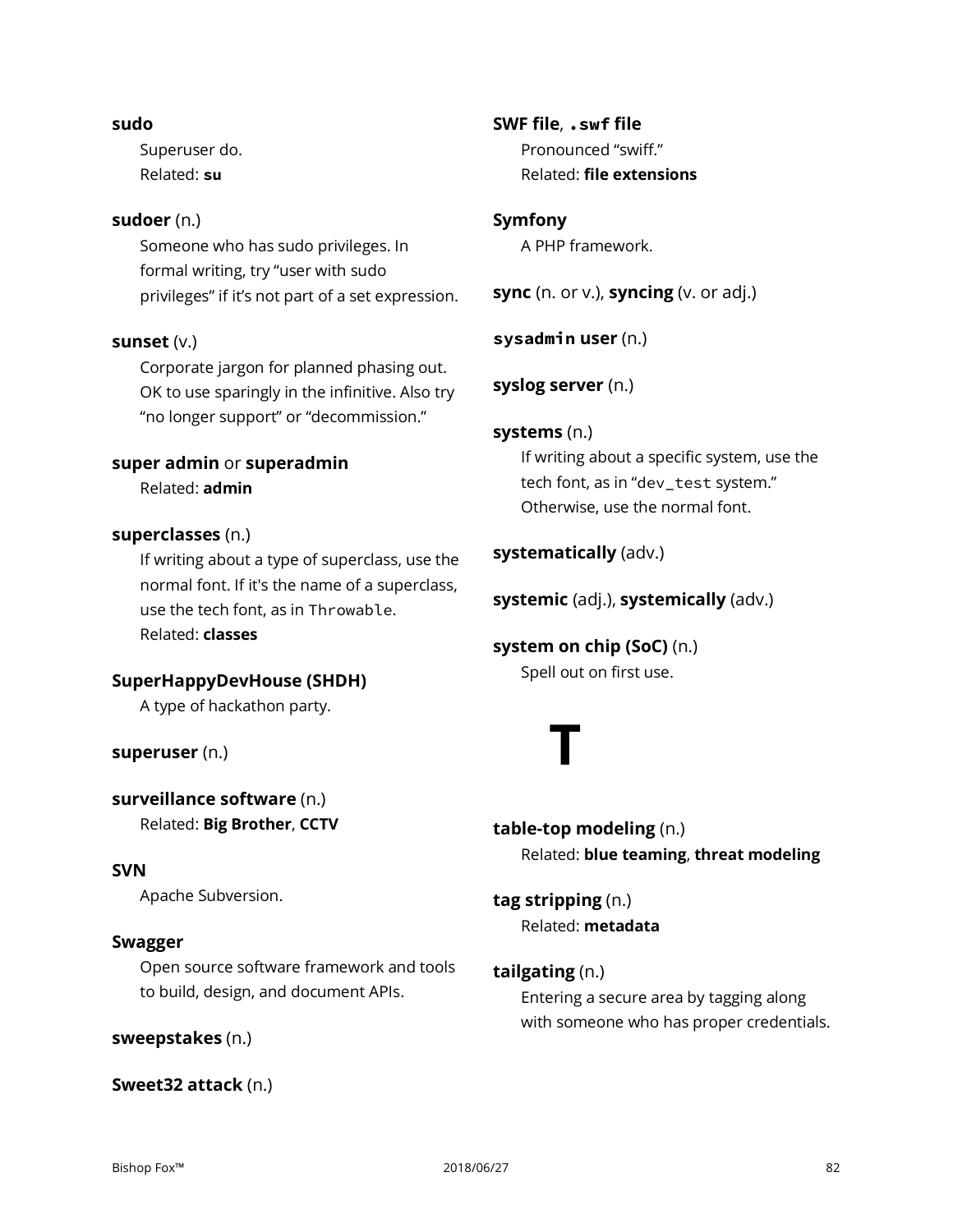# **tail of the file** (n.)

The last 10 lines of a file. It can be requested through the command tail.

**tailor** (v.)

Also "hone" or "refine."

# **take over** (v.), **takeover** (n.)

An attacker could take over the system. It was a complete system takeover.

# **TARDIS**

Time And Relative Dimension In Space. The fictional police box-shaped spacecraft and time machine used in Doctor Who. It's bigger on the inside.

# **target**, **target system** (n.)

Related: **red teaming**, **trophy**

# **tarpitting** (n.)

The deliberate slowdown of a network to contain or deter an attack.

# **Tastic RFID Thief** (n.)

A Bishop Fox tool that can copy RFID credentials up to three feet away.

# **TCP/IP**

Transmission control protocol/internet protocol. Wired Style calls it "the mother tongue of the internet." Related: **UDP**

# **tech-savvy** (adj.)

# **Tectia SSH**

# **TED Talks** and **TEDx[city]**

Short for technology, entertainment, and design. Global nerd conferences. Do not spell out.

## **TEE model** (n.)

Short for Trusted Execution Environment. A co-processor on ARM (found on Android).

**teledildonics** (n.)

# **Telemetry API**

**telephony pen testing** (n.) Related: **social engineering**

# **teleprompter** (n.)

## **Telnet**

A remote login protocol.

# **terminate** (v.)

To end or close, as in a program.

# **test bed** (n.)

**text box** (n.)

# **text message** (n.)

#### **tgrep**

Pronounced t-grep. Related: **grep**, **ngrep**

# **they**

Use singular they. As with all language, be mindful of possible clarity issues.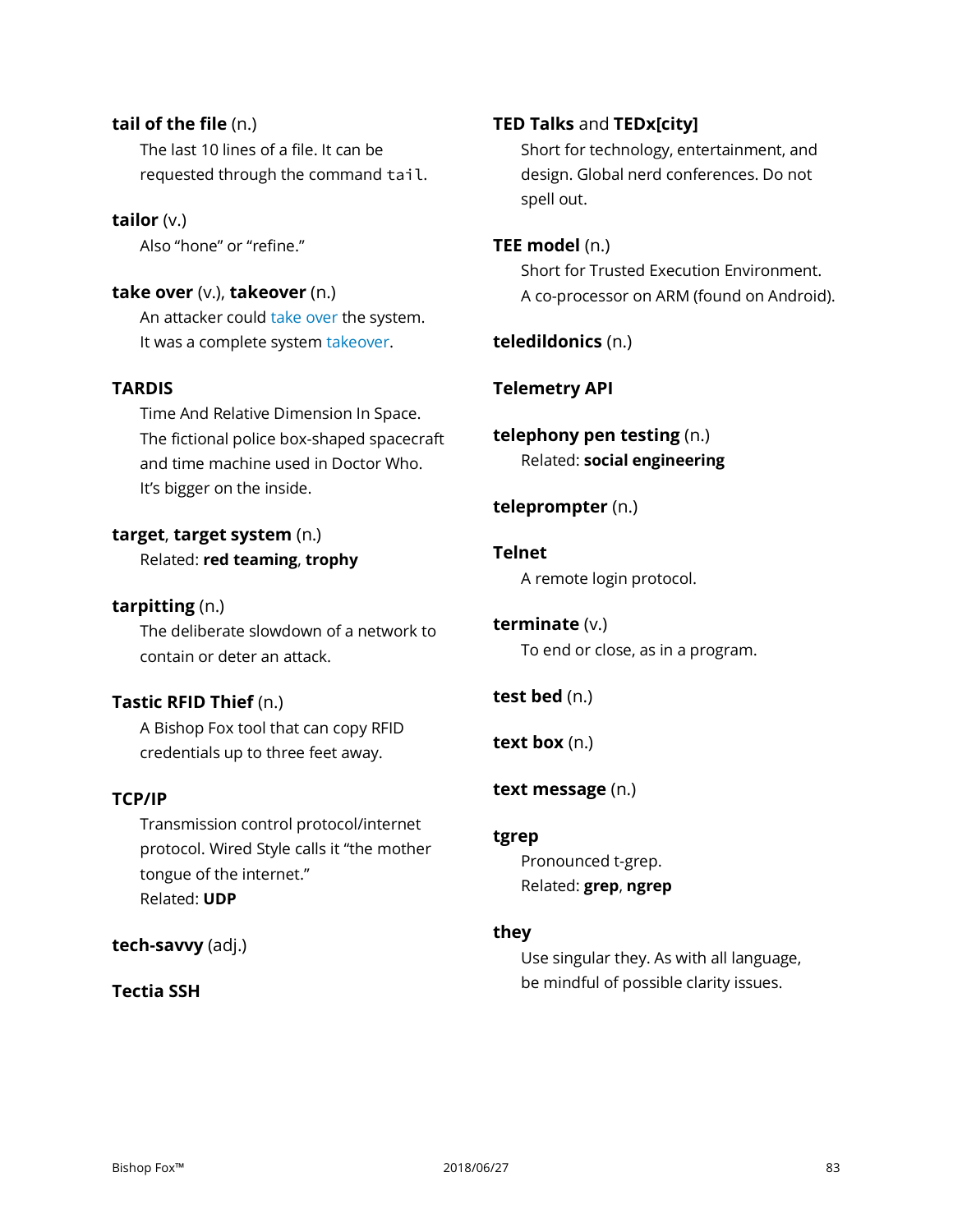# **thick client** (n.)

A computer that provides rich functionality independent of the server. Also called a fat client; don't use "fat client" in formal writing.

# **thin client** (n.)

The opposite of a thick client.

# **third party** (n.), **third-party** (adj.)

An external party like a vendor that exists outside of the company-user relationship.

## **threats** (n.)

Security threat categories include competitor, hacktivist, insider, dealer, nation state, and third-party integrator. Related: **corporate espionage**

## **threat hunting** (n.)

Defensive security. Related: **blue team**

# **threat modeling** (n.)

Exercises that run through risk assessment procedures or incident response (IR) plans. Also called table-top modeling.

# **The Three Laws of Robotics**

Written by Isaac Asimov. "1: A robot may not injure a human being or, through inaction, allow a human being to come to harm. 2: A robot must obey orders given to it by human beings except where such orders would conflict with the First Law. 3: A robot must protect its own existence as long as such protection does not conflict with the First or Second Law." Related: **AI**, **Boston Dynamics**, **CAPTCHA**,

**challenge response mechanism**, **cyborg**, **reCAPTCHA**, **Turing test**

# **throughout**

### **throughput** (n.)

The total amount of data transmitted over a link per unit of time. Related: **badput**, **goodput**

#### **throw**, **threw** (v.), **thrown** (adj.)

When the code throws an error, it announces that something is wrong that the code cannot fix. Thrown errors can be "caught" by other portions of code.

#### **Throwable**

## **tikzpeople** (n.)

LaTeX emoji.

## **tilde** (n.)

Tilde is the  $[ ~\sim~ ]$  character used in coding and in the Spanish letter ñ.

# **tilde enumeration** (n.)

#### **time-boxed** (adj.)

Describes engagements that are limited by scoped hours.

#### **timeframe** (n.)

**time-lapse** (adj.)

**timeline** (n.)

**timeout** (n.), **time out** (v.)

**timestamp** (n.)

**time zone** (n.)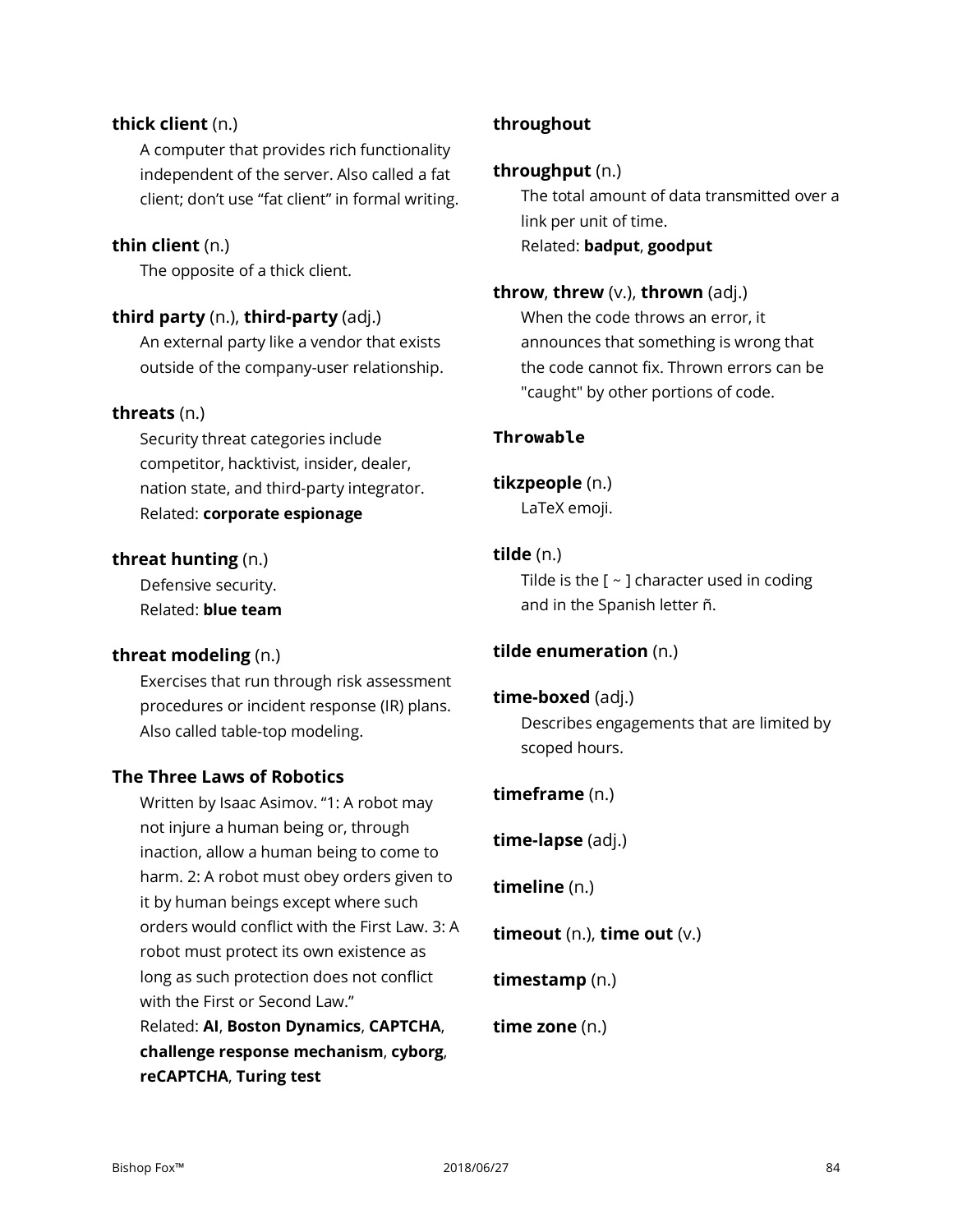# **titles of published works**

Titles of books, movies, podcasts, TV shows, and video games do not often appear in our formal writing. When they do, we write them in title case, as in Snow Crash. If the title does not stand out on its own, add quotation marks, as in the dystopian novel "We" or the video game "E.T."

# **TKIP**

Temporal Key Integrity Protocol. An encryption protocol. Do not spell out.

# **TLAs** (n.)

Three-letter agencies. Refers to government agencies like the CIA, FBI, and NSA. Informal.

# **TLD**, **TLDs** (n.)

Top-level domain. Spell out on first use.

# **tl;dr** or **TL;DR**

"Too long; didn't read." Informal. Related: **RTFM**

# **TLS**

Transport Layer Security. The replacement for Secure Sockets Layer (SSL).

# **TOCTOU bug**

Short for "time of check to time of use." A software issue that occurs between checking a condition and using the results of the check. Pronounced "tock-too." Related: **race condition**

# **tokens** (n.)

When discussing a type of token, use the normal style, as in "OAuth bearer token." If it's a specific token, use the tech font for the name only, unless it is linked to the word "token" as in "oauth\_token."

# **tokenization** (n.)

**toolbar** (n.)

# **toolchain** (n.)

# **Tor**

Short for The Onion Router. A privacyfocused web browser. Don't write as TOR. Related: **I2P**, **.onion sites**

# **torrent** (n.)

## **Torx**

A hexalobular screwdriver head shape.

# **TOTP**

Time-based One-time Password. An algorithm. Spell out on first use. Related: **HMAC**

# **touchpad** (n.)

**touchscreen** (n. or adj.)

#### **tower defense** (n.)

A genre of games in which the player builds defenses to survive wave after wave of enemy attackers.

# **T-POC**

Technical point of contact. Pronounced "tee-pock." Spell out on first use. Related: **PoC**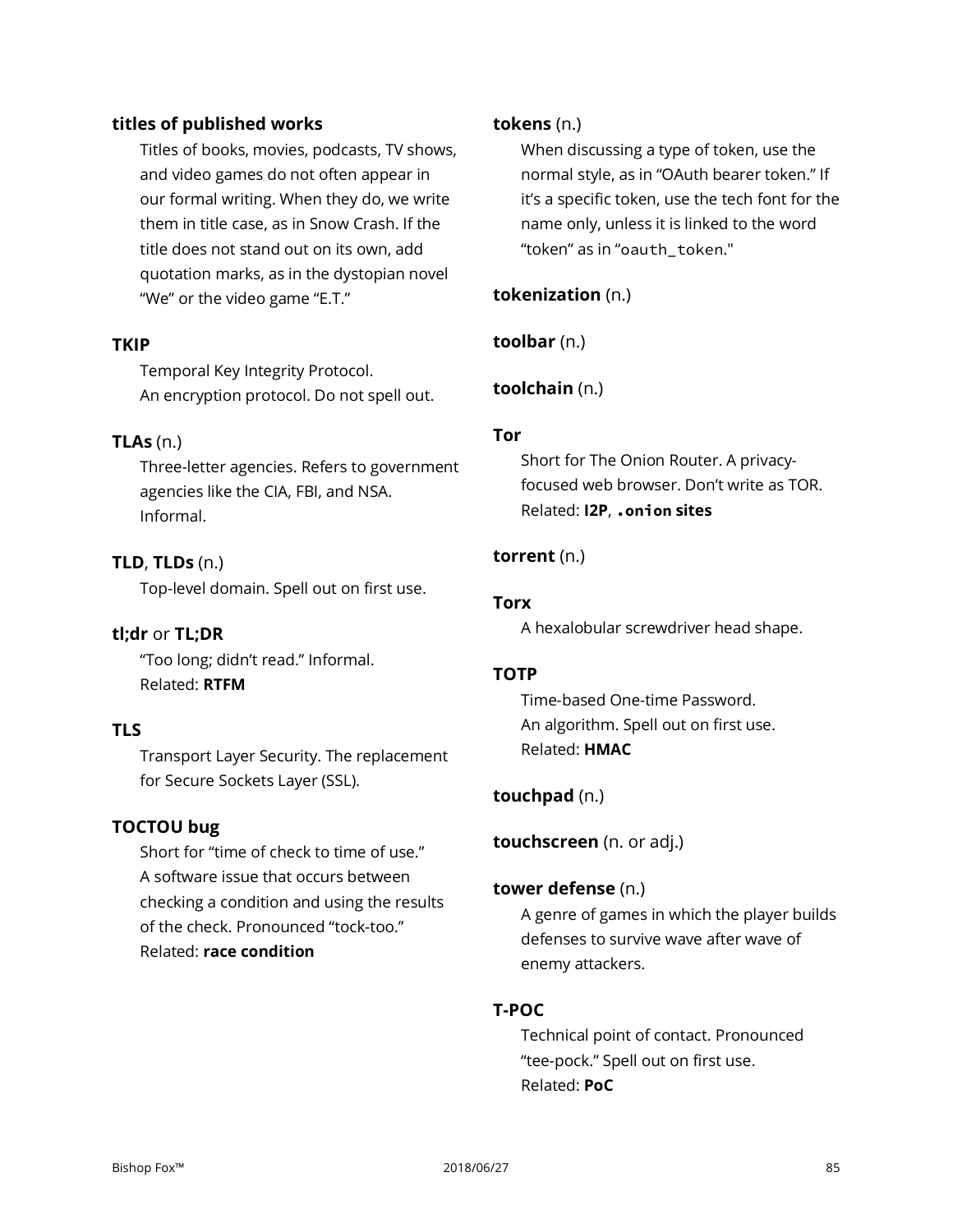# **traceback** (adj. or n.)

# **Transmetropolitan**

A comic book series that follows the journalist Spider Jerusalem through a dystopian future city.

# **trapdoor** (n.)

# **trend line** (n.)

## **triage** (n. or v.)

# **trick** (v.)

OK in social engineering engagements. Also consider coerce, force, or prompt.

# **trigger** (v.)

# **trim range**, **trim value** (n.) Related: **denial of service**

# **trivial** (adj.)

If describing an easy-to-bypass security measure, choose a more descriptive word like insignificant, unsophisticated, or easily overcome. OK in the phrase "Although non-trivial to implement…" Related: **commodity hardware**

# **trojan** (n.)

Malware that masquerades as something legitimate.

**troll** (n. or v.), **trolling** (n.) Hateful or intentionally ignorant behavior that intends to cause strong reactions and waste time. Don't feed the trolls. Related: **4chan**, **dox**, **flame war**, **Gamergate**, **sealioning**, **The Streisand Effect**

# **trophy** (n.)

A prized target within an environment. OK in formal writing if trophies have been established with the client. Related: **red teaming**, **target**

# **troubleshoot** (v.)

# **TrueCrypt**

## **trust boundary** (n.)

# **try-catch block** (n.)

An exception-handling strategy.

# **T-SQL**

A programming language used by MS SQL Server.

# **TTD**

Time to detection. Spell out on first use.

# **TTP**, **TTPs**

Tactics, techniques, and procedures. Used during threat modeling exercises. Spell out on first use.

# **Tumblr**

# **TunnelBear VPN**

#### **Turing test**

Are you a robot? Let's find out.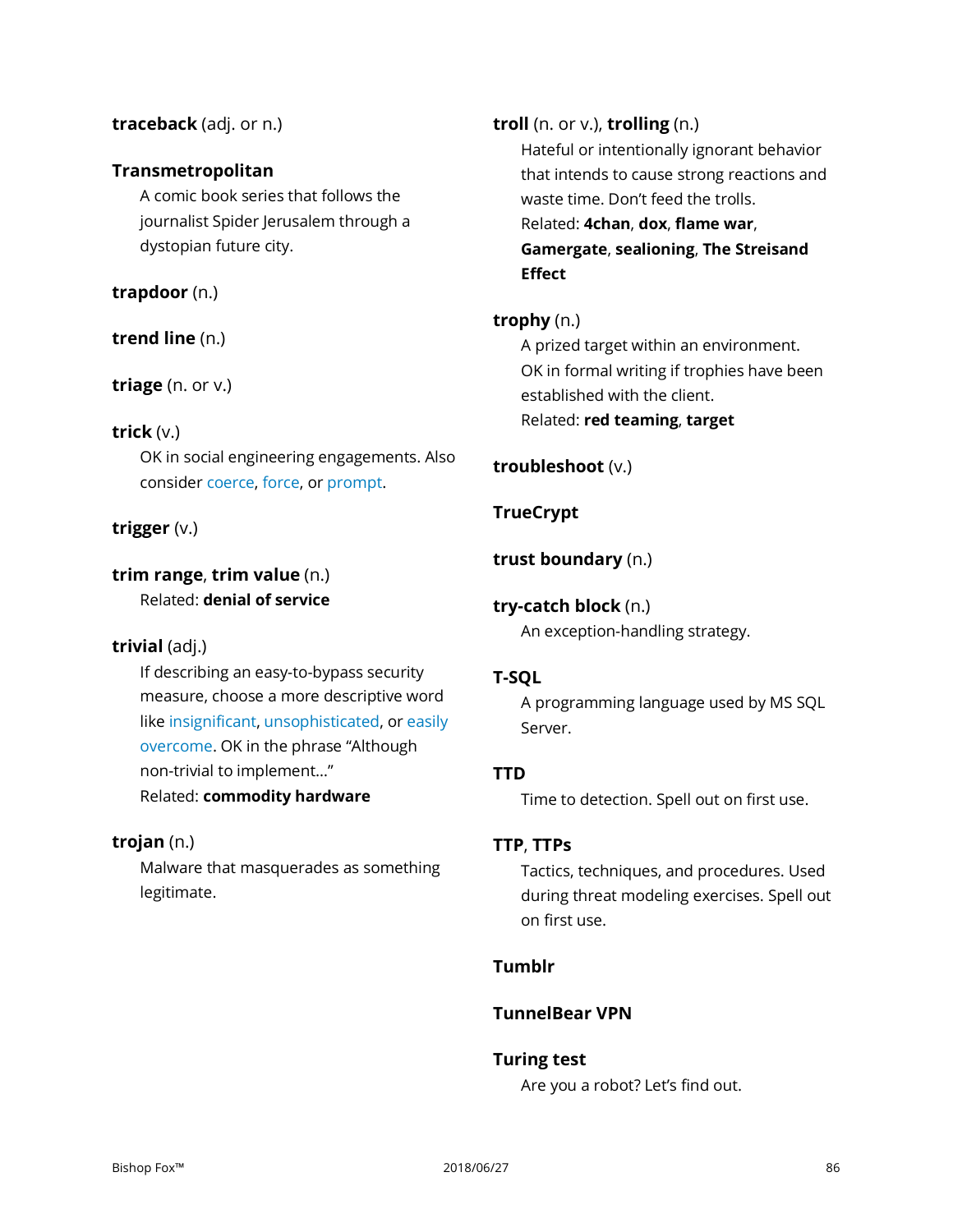# **Turla**

A hacking group also known as Snake or Uroburos.

# **tvOS**

# **TW**

Trigger warning. Spell out on first use.

# **tweet** (v. or n.)

# **Twitter**

A microblogging website. Our account is @bishopfox.

Related: **hashtag**, **RT**, **subtweet**, **tweet**

# **Twitterstorm**

**two-factor authentication (2FA)** or **(TFA)** Related: **MFA**

# **typosquatting** (n.)

Also called URL hijacking. Related: **domain squatting**, **URL**

# **U**

# **UDP**

User Datagram Protocol. A faster, more lossy alternative to TCP. I was going to tell you a UDP joke, but I'm afraid you might not get it.

# **UGT**

Universal Greeting Time. On IRC, it's always morning when you log on and always night when you log off. Informal.

# **UI** (n.)

User Interface.

# **uncanny valley** (n.)

The disturbing nightmare gap between semi-realistic artificial faces and actual living humans. Informal.

# **uncredentialed** (adj.)

# **Unicode Consortium**

A nonprofit that decides internet standards for emoji and Unicode.

## **unicorn** (n.)

Corporate jargon for a successful startup. Informal. Related: **BYOD**, **coworking space**, **crowdfund**, **sharing economy**, **startup**

## **Unicron**

A fictional, planet-eating robot from the Transformers universe.

# **units of measurement**

Pay attention to unit capitalization (GB, Gb, GiB). Don't pluralize units, as in "500TB." Don't put a space between the number and the unit for things like MB and GHz. Do use a space for some units like dpi, fps, and ms. Use the International System of Units (SI) for further guidance.

Related: **bps**, **bytes**, **dpi**, **GBps** vs. **Gbps**, **KB**, **kHz**, **MB**, **MBps** vs **Mbps**, **ms**, **numbers**, **pixel**, **p.m.**

# **Unix** or **UNIX**

An operating system. Not an acronym. Pronounced "you-nicks." Related: **MINIX**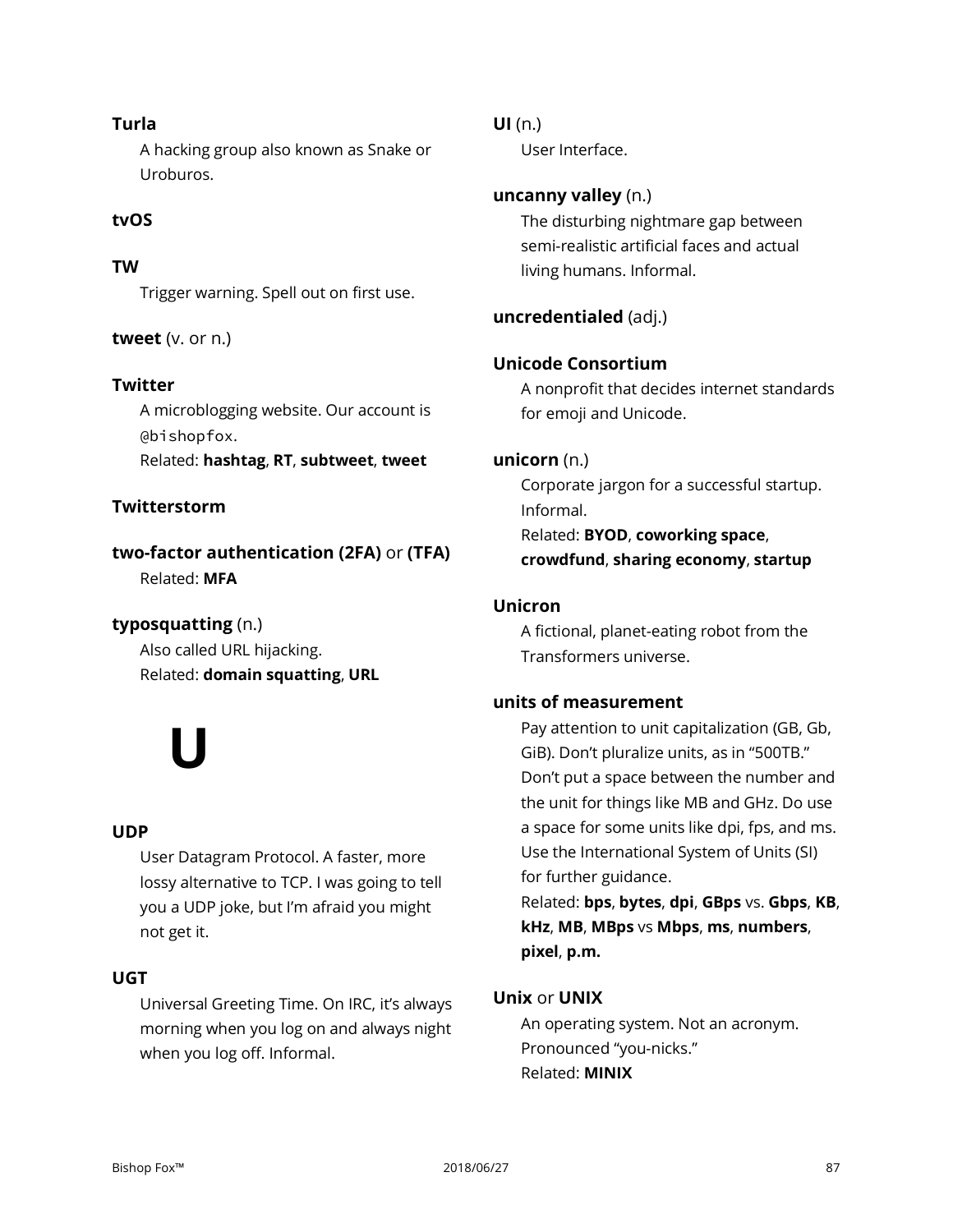# **unpickling** (n.)

In Python, the process of taking something out of serialization.

# **The Unreal Engine**

## **unremediated** (adj.)

We prefer to write that "the issue was not remediated" to avoid implying that the problem was solved and then unsolved. Related: **remediated**

#### **unsanitized** (adj.)

Means that security checks have not been performed. Typically pertains to usersupplied data. "Sanitized" data should be safe for an application to ingest, whereas unsanitized data may not be.

#### **unserialize** (v.), **unserialized** (adj.)

#### **Untwister**

A tool that predicts random numbers from insecure algorithms.

# **unvalidated** vs. **invalidated**

Invalidated data has been checked and deemed invalid. Unvalidated data has not been checked at all.

#### **upload** (v. or n.)

The opposite of download.

#### **uppercase** (adj. or v.)

Better to write "put in uppercase" but if needed, "uppercased" is OK.

#### **UPS**

Uninterruptible power supply. Spell out on first use.

#### **uptime** (n.)

The opposite of downtime.

# **up-to-date** (adj.)

#### **upvote** (v. or n.)

Term used to approve stories on Reddit. Analogous to a Facebook "like."

#### **URI**, **URIs**

Uniform/Universal Resource Identifier. Both URLs and URNs are subsets of URIs. Use the tech font. Pronounced as letters. Related: **data:**

#### **URL**, **URLs**

Uniform/Universal Resource Locator. Use the tech font for URLs (including IPv6). Avoid starting sentences with URLs. Write variable segments in bold color, as in http://zombo.com/**[variable]**. If the URLs are meant to be clickable links, underline in the normal font and color in blue. URL is pronounced letter by letter or, more rarely, as "earl." Related: **.NET Framework**

#### **URL-encoded** (adj.), **URL encoding** (n.)

A specific kind of encoding used by browsers for characters outside the ASCII set and certain other characters (e.g., spaces and ampersands).

#### **UrlScan**

A Microsoft application.

#### **URL shortener**, **URL-shortening** (n.)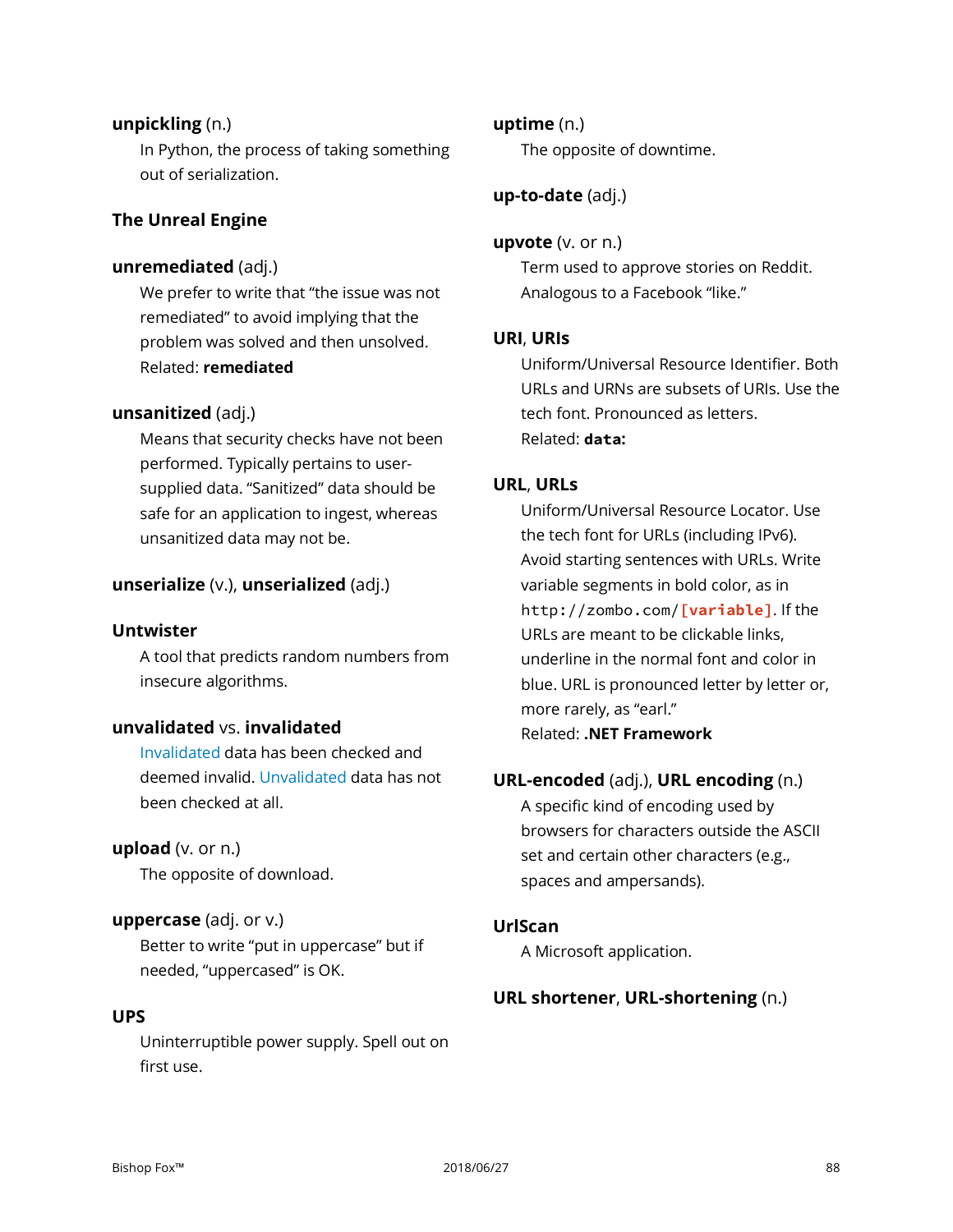# **URN**, **URNs**

Uniform/Universal Resource Name. Pronounced as letters. Related: **URI**

# **V**

# **USB drive** (n.)

A storage device that connects via USB. A small, form-factor USB drive is a thumb drive. A flash drive is any drive with flash memory (solid state/NAND or USB).

# **USB Rubber Ducky**

A keyboard HID that automates keystrokes. Rubber Ducky is OK on second use.

# **USDZ**, **.usdz file**

Universal Scene Description Optimized. A file format for AR.

# **use after free** (n.), **use-after-free** (adj.)

A vulnerability.

# **Usenet**

A bulletin board system that preceded the modern internet and still exists.

# **user base** (n.)

#### **usernames** (n.)

Write usernames in the tech font, as in admin or Zero Cool.

# **user-supplied** (adj.)

#### **UTF-8**

A Unicode character encoding. (Don't pronounce the dash).

# **UX**

User experience. Spell out on first use.

## **values** (n.)

If writing about a type of value, use the normal font. If it's a specific value, use the tech font, as in "licenseID value."

#### **Vault**

Software for secret management.

## **VBScript**

A Microsoft programming language.

# **VDI**

Virtual desktop infrastructure. Spell out on first use.

## **vendor** (n.)

A third-party business that provides a service to a client.

#### **Venmo**

A mobile payment service. Related: **PayPal**, **Square Cash**

# **VeraCrypt**

Disk encryption software.

#### **verbose** (adj.)

Verbose logs, banners, and error messages reveal more information about underlying structures to users than is necessary.

#### **verb tunneling** (n.)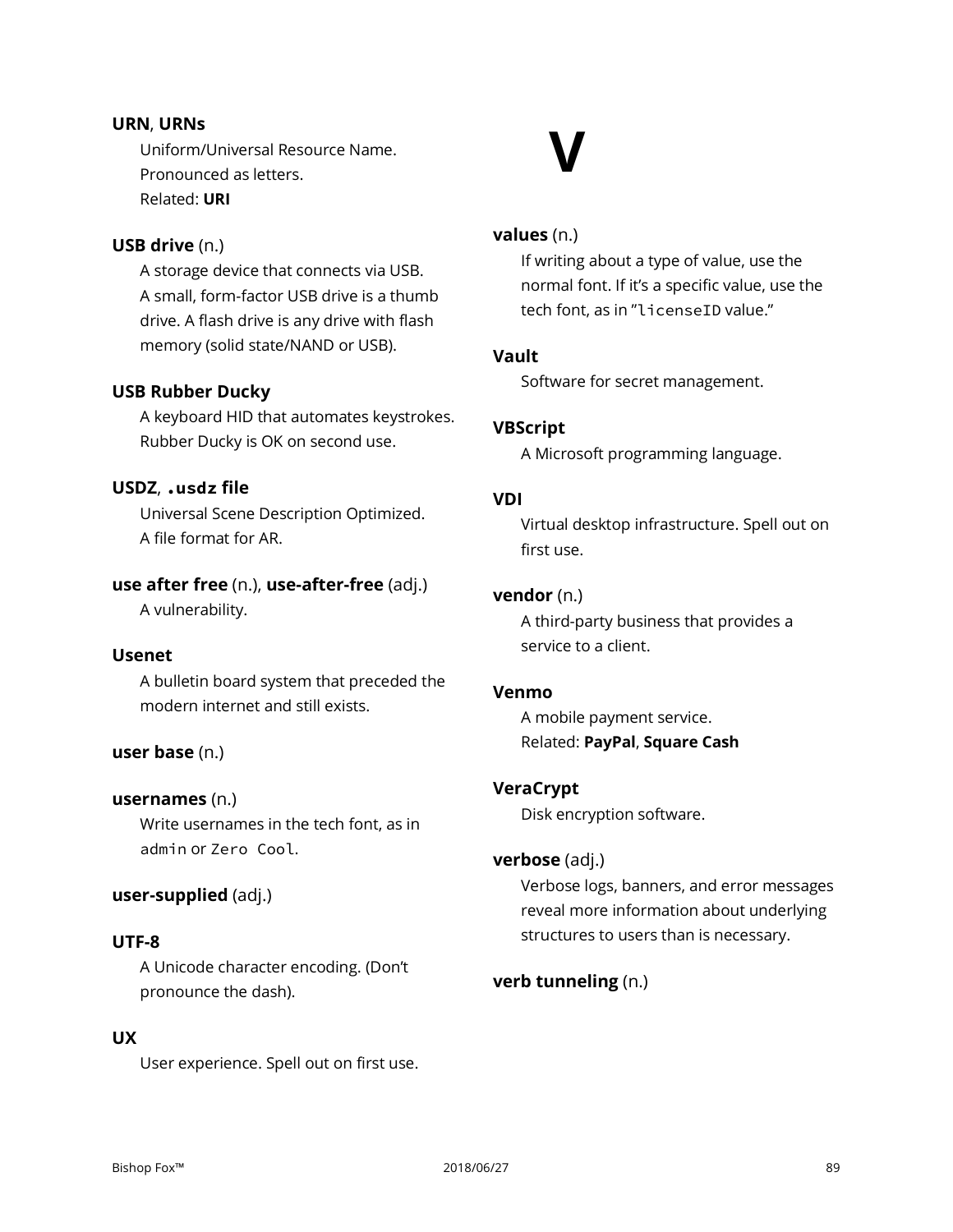## **version numbers** (n.)

Use the normal font for software version numbers, product model numbers, serial numbers, and builds.

# **VGA**

Video graphics array.

## **via**

# **victim** (n.)

Better to say user, patient, customer, or consumer, but this is OK sparingly.

# **videoconferencing** (n. or adj.)

Related: **audio conference**

# **video games** (n.)

Capitalize video game titles in the normal font, as in Myst and Grim Fandango. Related: **8-bit**, **BMO**, **E3**, **FPS**, **Game Boy**, **GameCube**, **game jam**, **GaymerX**, **motion capture**, **Nintendo Switch**, **PAX**, **PlayStation**, **PS4**, **RPG**, **SmashBot**, **speedrun**, **Steam**, **titles of published works**, **tower defense**, **Wii**, **Xbox**

# **Vim**

A text editor.

# **Vimeo**

A video-sharing company.

# **viral** (adj.)

Rapidly popular, especially online. Related: **meme**

# **virus** (n.)

Related: **malware**

# **virtual reality (VR)** (n.)

## **VLAN**

Virtual local area network. Pronounced "vee-lan."

# **VLCM**

Vulnerability Lifecycle Management. Spell out on first use.

## **vlog** (n. or v.)

## **VM**

Virtual machine. Spell out on first use in public-facing documents.

## **VMware**

## **VNC**

Virtual Network Computing. Spell out on first use.

# **voicemail** (n.)

#### **VoIP**

Voice over Internet Protocol. Pronounced "voyp."

# **VPC**

Virtual private cloud. Spell out on first use.

#### **VPN**

Virtual private network. Spell out on first use.

# **VR**

Virtual reality. Related: **AR**, **Oculus Rift**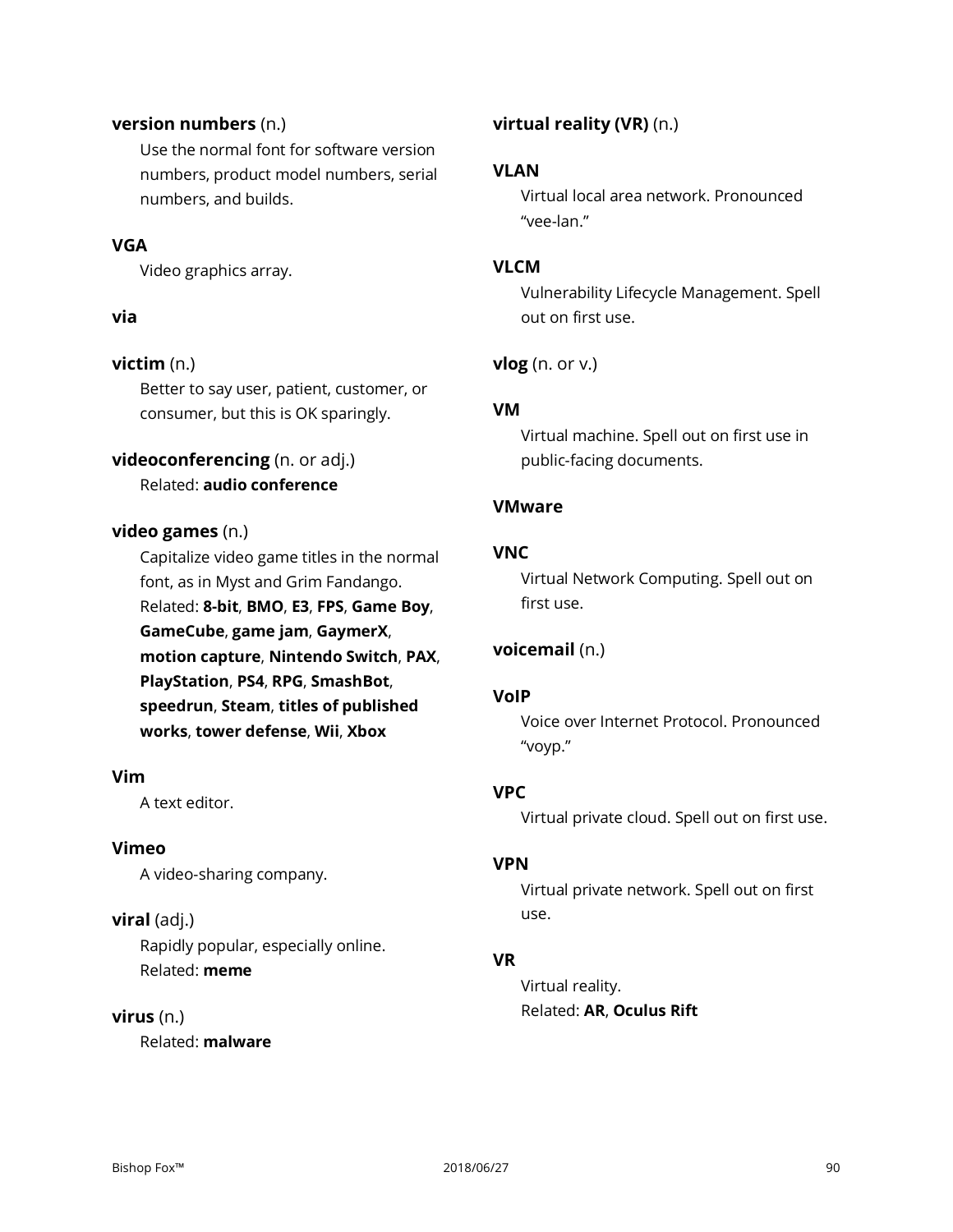# **VSA**

Vendor security assessment. Spell out on first use.

# **Vuforia**

An AR platform.

# **vulnerability** or **vuln** (n.)

Any condition, configuration, or state that increases an asset's logical, informational, or physical exposure to loss of availability, integrity, or confidentiality. Vuln is informal.

# **vulnerability scan** (n.)

An assessment of a target using vulnerability-scanning tools to detect security weaknesses.

# **vulnerability scanner** (n.)

An automated application or system designed to assess computers, computer systems, networks, or applications for weaknesses.

# **vulnerable** (adj.)

# **W**

# **WAF**, **WAFs**

Web application firewall. Pronounced as "waff." Spell out on first use.

# **WAMP**

Short for Windows, Apache, MySQL, and PHP (its original four components). A software bundle. Do not spell out. Related: **LAMP**

# **WampServer**

# **WAN**

Wide area network. Related: **LAN**

# **WannaCry**

A ransomware attack that hit in May 2017.

**war-dialing** (n.)

**war-driving** (n.)

# **-ware** (n.)

Always close -ware compounds. Ex: bloatware, freeware, malware, middleware, vaporware, VMware, **WarioWare** 

# **WarGames**

A 1983 movie about a NORAD AI that wants to play a game of thermonuclear war. Related: **WOPR**

# **war gaming** (n.)

Also known as threat modeling or table-top gaming, e.g., capture the flag (CTF) at a security conference.

#### **wasm**

WebAssembly. Pronounced "wass-im."

**watch list** (n.)

**watermark** (n. or v.)

# **Watson**

An IBM productized question-answering AI, famous for winning Jeopardy!

# **the web** (n.)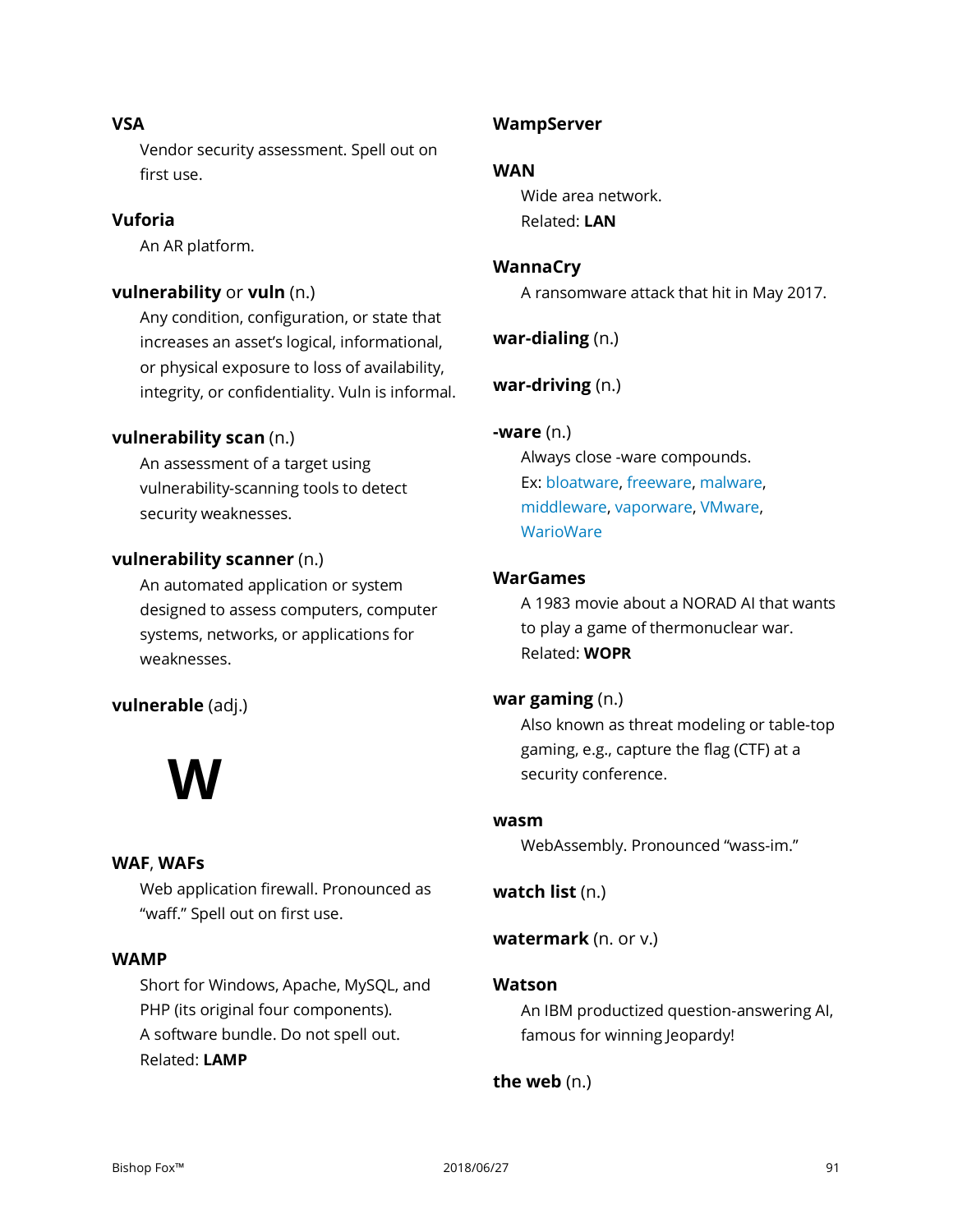# **Web 2.0**

**web app** (n.)

**web application** (n.)

**web-based** (adj.)

**web browser** or **browser** (n.) Related: **Chrome**, **H-Browser**, **IE**, **Mozilla Firefox**, **Tor**

**webcam** (n.)

**webcomic** (n.)

**web console** (n.)

**WebDAV** Web Distributed Authoring and Versioning.

**web directory** (n.)

**web forum** (n.)

**webhooks** (n.) User-defined HTTP callbacks.

**webinar** (n.)

**web page** (n.)

**web proxy** (n.)

**web root** (n.)

**web server** (n.)

**webshell** (n.)

**website** or **site** (n.) Related: **homepage**, **portal**, **splash page**, **Squarespace**, **TLD**, **WordPress**

# **WebSocket**, **WebSocket Protocol**

**WebSphere** An IBM product.

**webtree** or **web tree** (n.) Use "directory structure" instead.

**WebView** An Android system component.

# **WeChat**

A popular Chinese chat app also known as Weixin (微信).

**weeklong** (adj.)

**Weibo** A Chinese microblogging site.

Related: **WeChat**

**well-formed** (adj.)

#### **WEP**

Wired Equivalent Privacy. A wireless network encryption protocol. Do not spell out.

**Wget** A GNU tool. Pronounced "W-get."

**WhatsApp** A messaging app.

**white-box testing** (n.)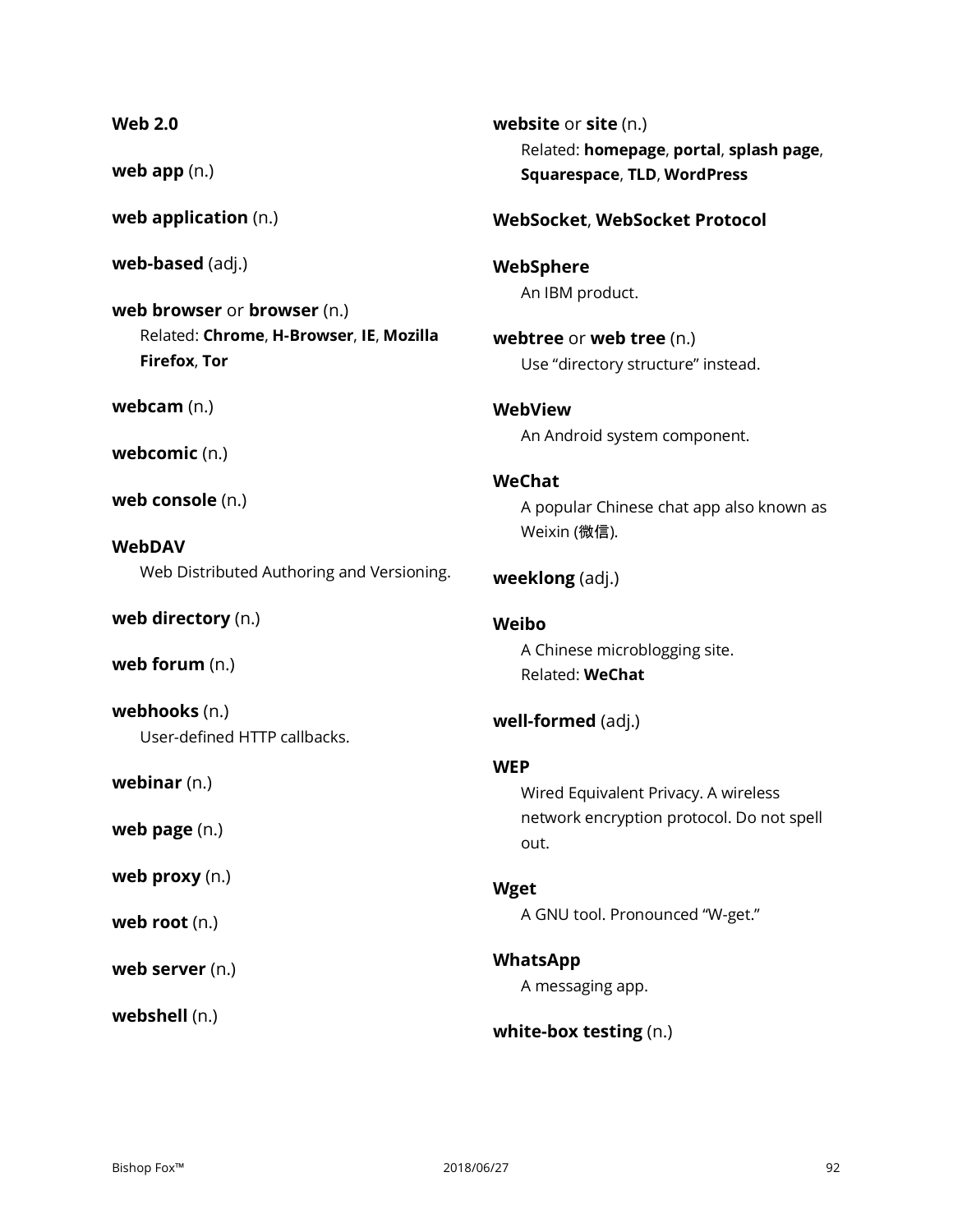#### **WhiteHat**

A company that makes a vulnerability scanner and supporting services.

## **white hat** (n.)

**whitelist** (v.) **white list** (n.) Related: **safelist**

**whitepaper** (n.) A formal technical report.

# **white space** (n.)

**whoami** A command to identify the user.

**whois command**, **WHOIS database** (n.) A query protocol.

# **whole disk encryption** (n.)

**-wide** (adj.) Always hyphenate. Ex: company-wide, system-wide

# **widescreen** (n. or adj.)

# **widgets** (n.)

If it's the name of a specific widget, write it in the tech font, as in Video widget.

#### **WIDS**

Wireless intrusion detection system. Spell out on first use.

# **Wi-Fi**

According to the Wi-Fi Alliance, Wi-Fi does not stand for wireless fidelity. Do not write as WiFi or wifi.

# **WiFi Pineapple**

#### **Wii**

**wiki** (n.) A collaborative, editable blog.

# **WikiLeaks**

#### **Wikipedia**

A user-curated online encyclopedia. Sometimes the findings we disclose are so new that the best resources on the topic are Wikipedia articles. Related: **[Appendix B](#page-98-0)**

## **wildcards** (n.)

Wildcard characters like  $[ * ]$  and  $[ %3f ]$  can either stand in for a single character or a string of characters. Related: **metacharacters**

#### **Windows**

Microsoft OS.

# **Windows Registry**

# **Wine**

"Wine Is Not an Emulator." Software that emulates Windows for macOS or Linux systems. Wine is a recursive acronym.

#### **WinSCP**

Short for Windows Secure Copy. A Windows SFTP and FTP client.

# **wireless signal bleed** (n.)

# **Wireshark**

A listening tool.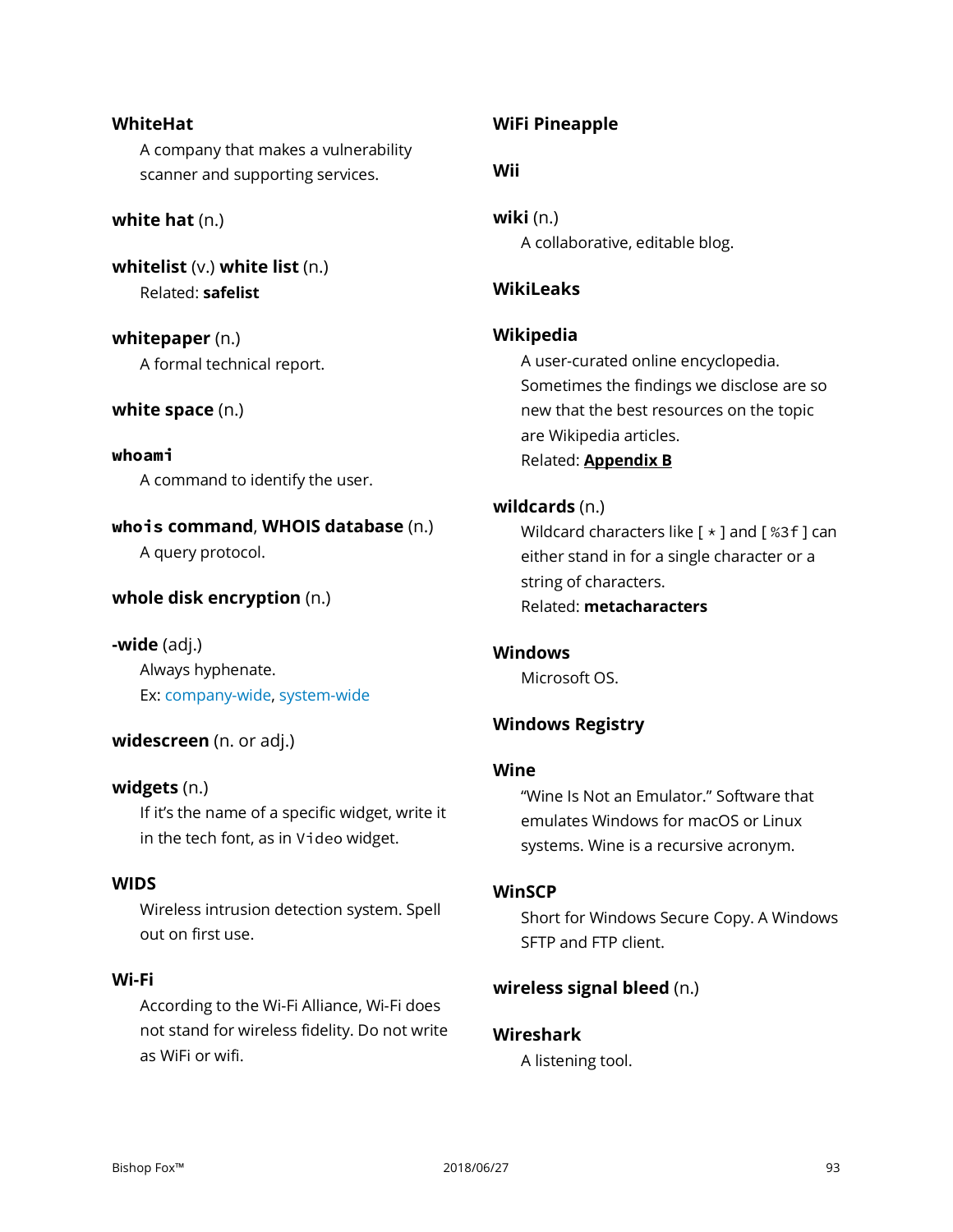#### **wiretap** (n. or v.)

# **woot or w00t**

A joyous internet exclamation. Related: **leet**, **pwn**

# **WOPR**

The fictional NORAD AI featured in the 1983 movie WarGames. Pronounced "wopper."

# **WordPress**

**word processor** (n.)

**workflow** (n.)

**word list** (n.)

## **work stream** (n.)

#### **world-readable** (adj.)

Describes files or directories that any user could read.

# **world-writable** (adj.)

Describes files or directories that any user could write to.

# **WPA**, **WPA2**

Wi-Fi Protected Access. Wireless network security protocols. Do not spell out.

**write-only** (adj.)

#### **write out** (v.)

# **WSDL file**, **.wsdl file**

Pronounced "wazz-dull."

#### **WWDC**

Worldwide Developers Conference. An annual Apple conference in the Bay Area.

#### **www**

The World Wide Web. Related: **http://**

# **WYSIWYG**

Short for "what you see is what you get." Pronounced "wizzy-wig." Informal.



# **X.509**

Certificates used in internet protocols like SSL/TLS.

# **x86**

#### **Xbox**

#### **xDedic**

An RDP tool.

#### **XHR**

XMLHttpRequest. An API. Spell out on first use.

# **XLSX file**, **.xlsx file**

An XML-based spreadsheet file.

# **XML file**, **.xml file**

XML is short for extensible markup language. Use "an" before "XML file." Related: **a** vs. **an**, **file extensions**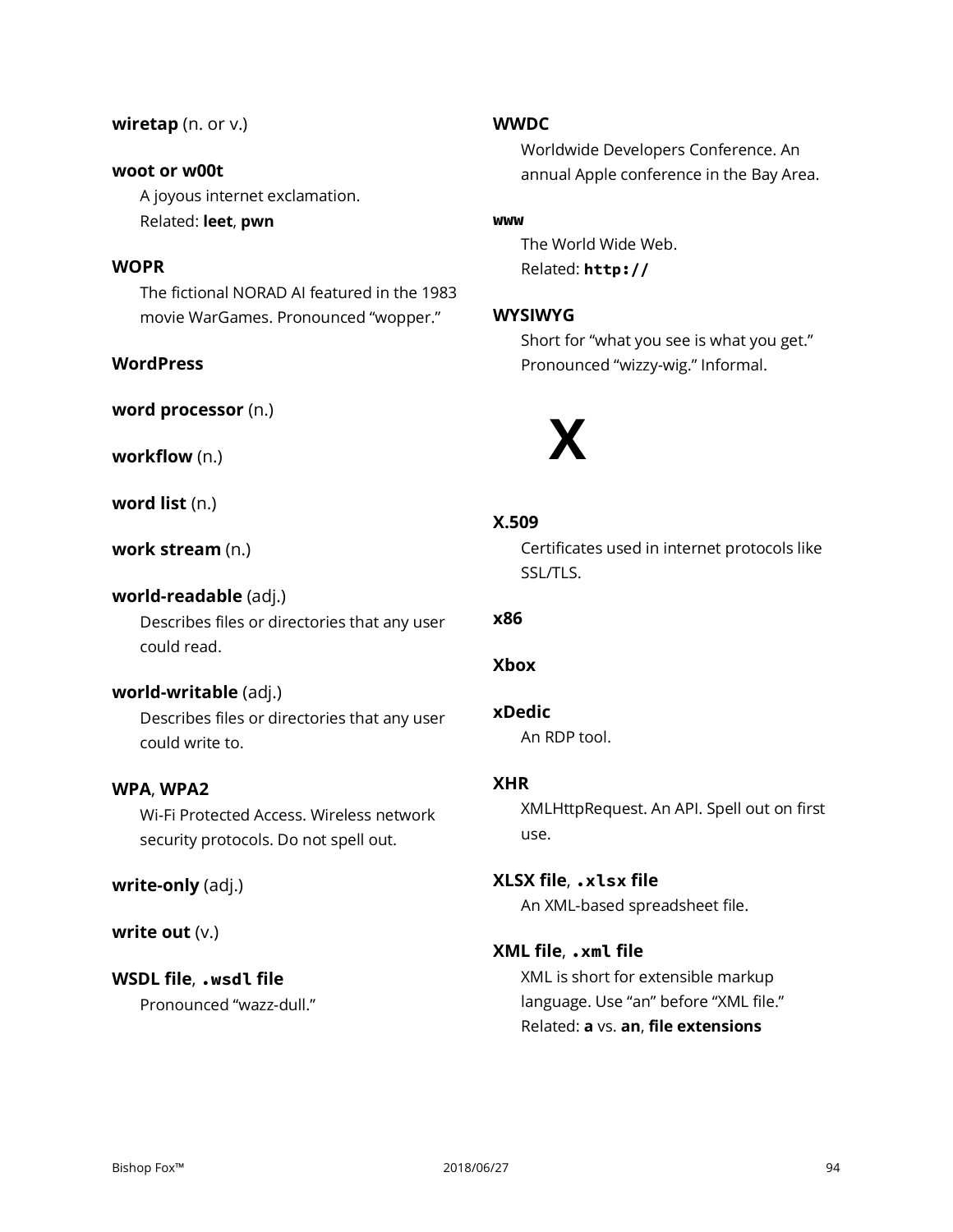# **XOR encryption** (n.)

Short for exclusive or. Pronounced "exor."

# **Xpp3**

An XML parser.

# **XSS**

XSS is short for cross-site scripting. Pronounced as letters or spoken as the whole phrase. Write as "an XSS." Spell out on first use.

# **XXE**

An XML external entity. XXE is pronounced as letters or spoken as the whole phrase. Write as "an XXE." Spell out on first use.

# **Y**

# **YA…**

Short for "Yet Another." Yahoo! is YACC: Yet Another Compiler Compiler.

# **YAML**

Short for "YAML Ain't Markup Language." A human-readable serialization language. YAML is a recursive acronym.

# **YAWAST**

A tool used during security assessments.

# **years** (n.)

Use the normal font. No apostrophes for plural years, as in "from the 1980s." Use apostrophes for events from that year, as in "1999's song of the summer." Use a comma between day and year, as in "July 4, 2000."

# **Yemen Cyber Army**

A hacking group that may be Iranian. Related: **false flag**

**YML file**, **.yml file** Related: **file extensions**

# **YouTube**, **YouTube Red**

# **YubiKey**

A hardware authentication device. Pronounced "you-bee-key."

# **YUM**

A Linux software update mechanism. Yellowdog Updater Modified.

# **Z**

# **zero-day** (n. or adj.)

A vulnerability that has been publicly known for zero days, as in "zero-day attacks." In formal settings, use publicly undisclosed vulnerability or previously undisclosed vulnerability. Related: **0-day**

# **zero growth model** (n.)

**ZIP archive** (n.)

**zip bomb** (n.)

**ZIP code** (n.)

# **ZIP file**, **.zip file** Related: **file extensions**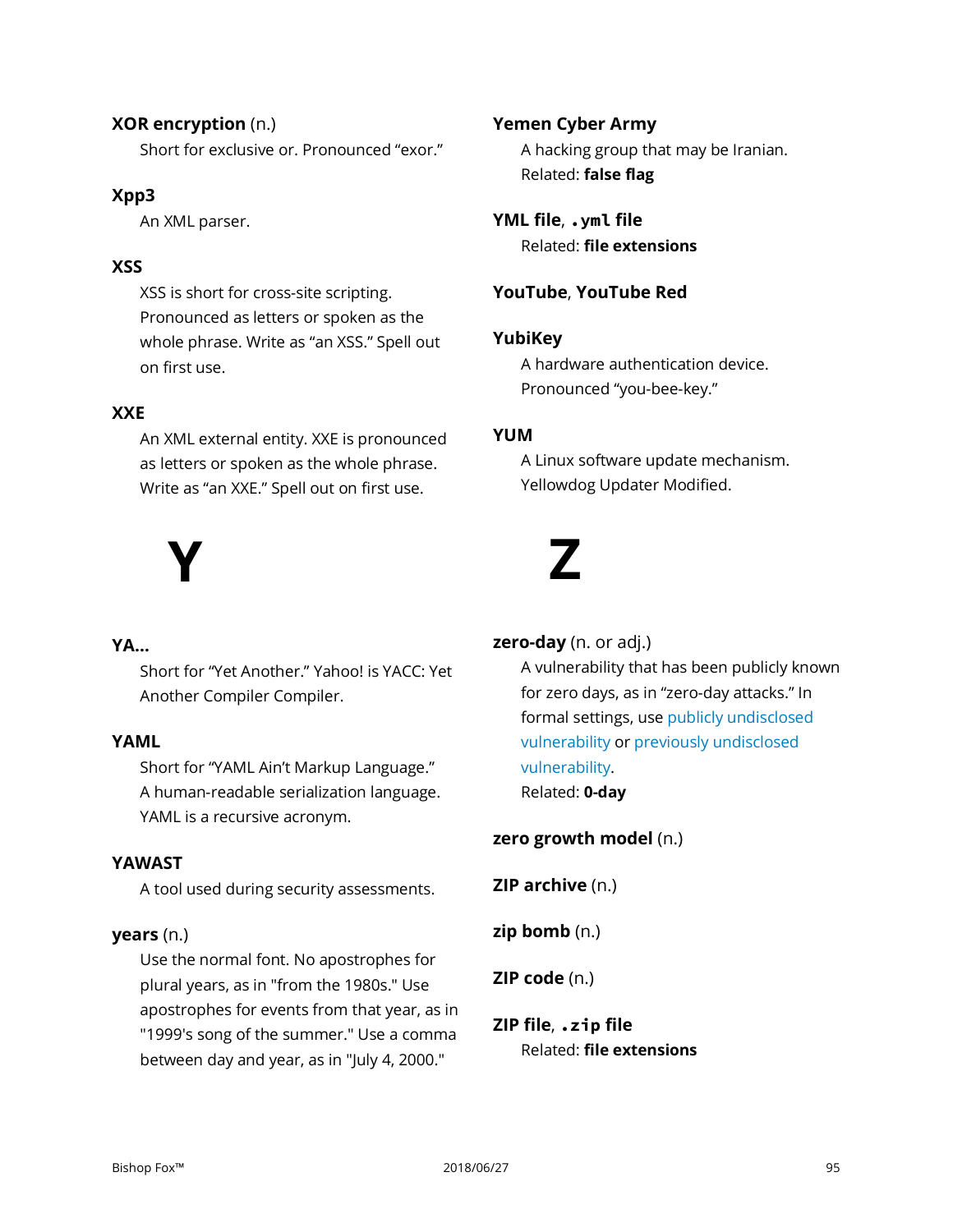# **APPENDIX A: DECISION-MAKING NOTES**

# **How We Choose Our Terms**

Three guiding principles help us decide which terms to use and how to write them:

# **1. We need to be accurate.**

• Our readers need to understand the findings in our reports so that they can implement our recommendations. We live and breathe information security, so we can deviate from non-industry authorities (like AP style) if their advice is outdated or too broad for our audience. Our terms should reflect the way that real attackers perceive and exploit systems.

# **2. We want to be consistent.**

• Many hands touch every report. We want each finding to have the same voice, even if a team of seven collaborated on it. We engage with the same clients through multiple assessments, so we use terminology consistently to help give our reports a logical narrative that non-technical readers can follow as well.

# **3. We'd like to look good at the same time.**

• Beautiful documents are inviting and easier to read. We amplify the quality of our technical work through the look and feel of our reports. We use structural clarity and white space to give our dense technical information some room to breathe.

These principles are listed in order of priority. Sometimes we deliver reports that are accurate and internally consistent that do not line up with previous reports. We aspire to align our vocabulary with the most current and sustainable standards, but deadlines and custom engagements require us to find a balance between speed and perfection.

This prioritization also means that when punctuation and spacing are crucial to the technical understanding of a certain code snippet or URL, we choose to make things look accurate rather than stylish.

# **EXAMPLE: THE NONBREAKING HYPHEN**

An editor might suggest using the nonbreaking hyphen to condense a long URL down from four lines to two. However, clients may directly copy our report text into Terminal or a text editor where the standard hyphen  $[-]$  and the nonbreaking hyphen  $[-]$  are two separate Unicode characters. Replacing one with the other would alter the sequence and make the finding unreproducible, so we keep the URL as is. It's not as pretty, but it is functional.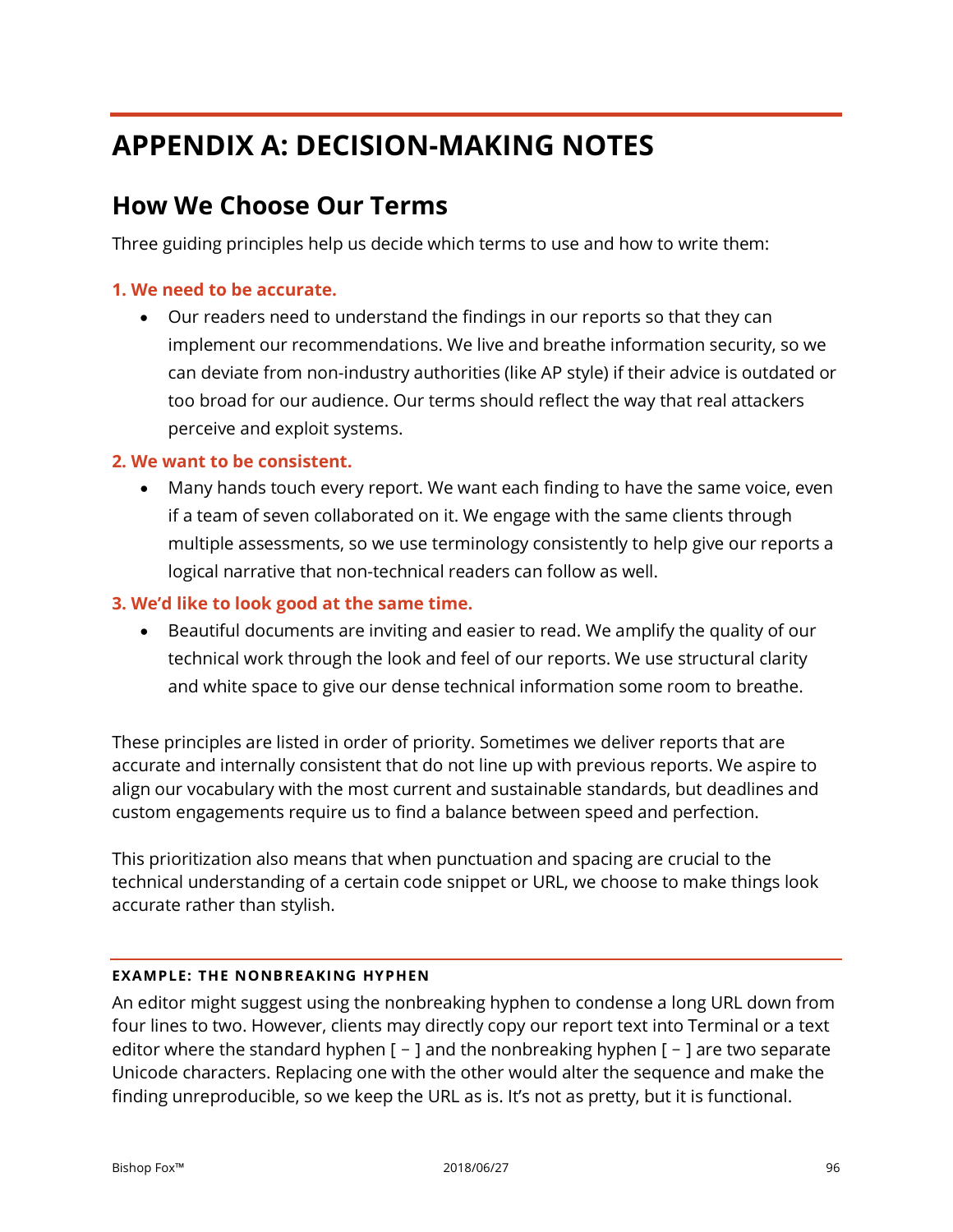# **How to Codify Your Own Terms**

Security vocabulary is rapidly changing and expanding, so it's likely that you'll need to tame new tech terms on your own, in between versions of this style guide. To codify a term for your own use, determine the following:

- Which type of font should be used?
	- fixed-width (monospace) or variable width font
- How is the term capitalized by its creators and its users?
	- Ex: BeEF, iPhone, JavaScript, Metasploit, PuTTY, QWERTY
- If it's an acronym, how is it pronounced by its creators and its users?
	- Ex: SQL, ngrep, Hping, NAND
- If it's an acronym, should its components be written out on first use or never?
	- Ex: 3G, APT, IP, RSA
- Can it be confused with another term? If so, how to consistently distinguish?
	- Ex: crypto, fingerprints, MFA, shell
- If it's a compound, how it is written as a noun vs. as an adjective?
	- Do spacing/hyphens change the meaning, or is it a personal preference? If it's a personal preference, decide a company-wide preference.

Capitalization, spacing, and punctuation all matter—often for different reasons when writing code and writing reports. Be sure to consider all three when determining how to incorporate new terms in your documents and presentations.

In the likely event that you find a term that is written or pronounced inconsistently, contact the creators and follow their preference. If that's not possible, check their most recent documentation. Ultimately, make a choice, write it down, and use it consistently, but be willing to revise your answer in the future.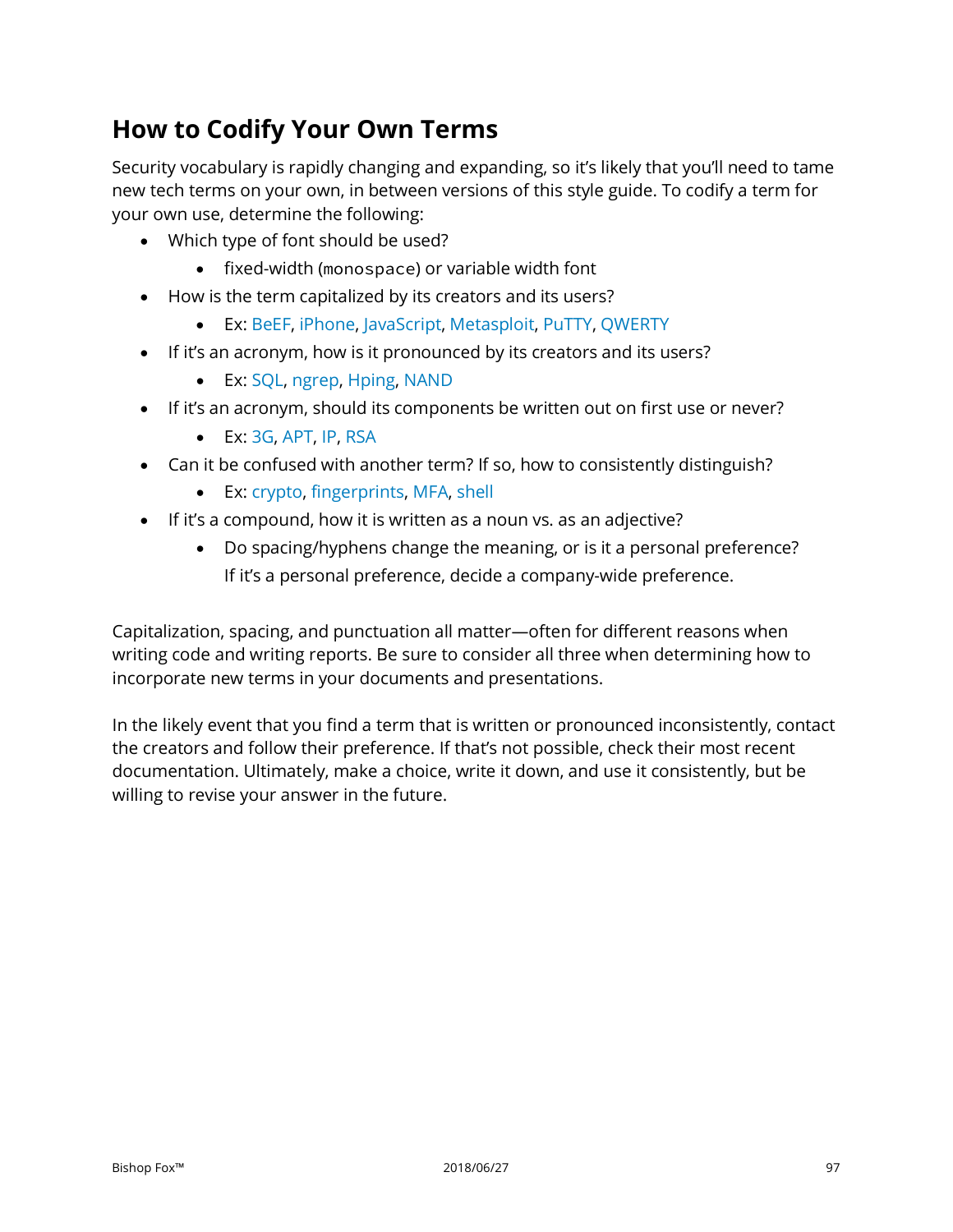# **How to Write Terms That Don't Follow Your Style**

If a client writes terms differently from your style, make a choice depending on the situation:

- 1. If it's in a quoted code excerpt (including typos), leave it as is.
- 2. If directly referring to a product name or heading in their environment, spell and capitalize it their way, as in E-mail Address. Sometimes we also put the term inside quotation marks to separate its specific meaning from the generic term.
- 3. If we are referring to the generic term, we spell it our preferred way, as in email address. If examples in your code snippets or figures use the client's spelling, check to see if the spelling difference might confuse the reader or change the meaning. If you foresee a problem, talk to your editor.

If you prefer using more progressive or less common terms, mention the older variant on your first use so that your reader can connect to previous documentation on that topic. Ex: Implement it through a primary/replica model (previously known as "master/slave").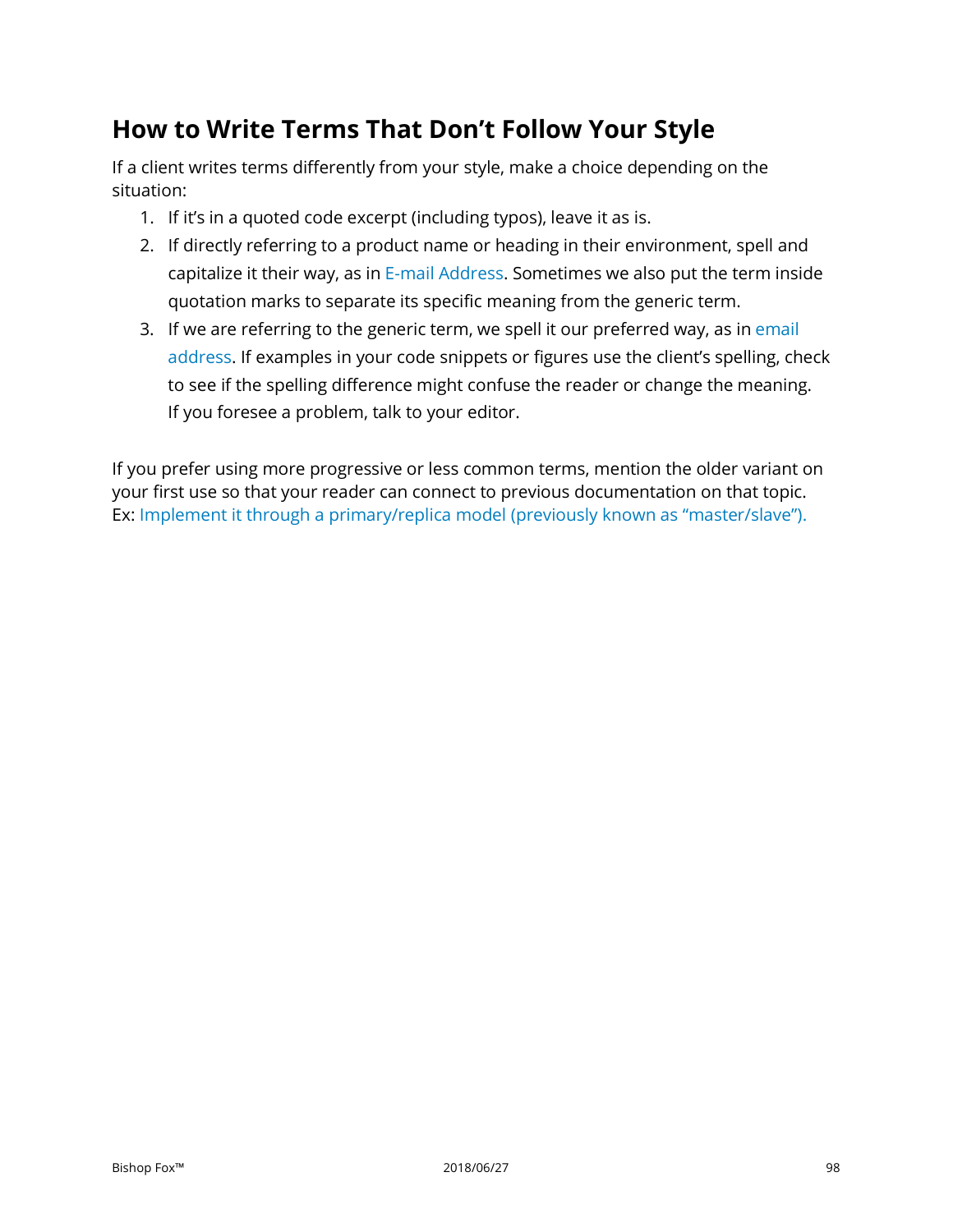# <span id="page-98-0"></span>**APPENDIX B: EXTERNAL RESOURCES**

These resources can level up your security knowledge and technical writing skills. The sections below are divided into the following categories: our reference materials, technical definitions, internet-savvy style guides, writing advice, introductory hacking resources, security organizations and publications, and additional resources.

# **Our Reference Materials**

Associated Press. The Associated Press Stylebook 2018 and Briefing on Media Law. Revised, Updated Edition. New York: Basic Books, 2018. https://www.apstylebook.com/

Editors of Webster's New World College Dictionaries. Webster's New World College Dictionary, Fifth Edition. New York: Houghton Mifflin Harcourt, 2016.

Microsoft Corporation. "User interface elements." In Microsoft Manual of Style, 93-98. Redmond: Microsoft Press, 2012.

# **Technical Definitions and Explanations**

- "AWS in Plain English." ExpeditedSSL. Accessed June 21, 2018. https://www.expeditedssl.com/aws-inplain-english
- Begum, Farzana. "Becoming Acquainted with Bitcoin and Cryptocurrency Lingo." BTCManager.com. November 12, 2017. Accessed June 21, 2018. https://btcmanager.com/becoming-acquaintedbitcoin-cryptocurrency-lingo/
- "CVE List Home." Common Vulnerabilities and Exposures. Accessed June 21, 2018. <http://cve.mitre.org/cgi-bin/cvename.cgi?name=CVE-2017-12149>
- "Glossary." OWASP. Updated February 11, 2017. Accessed June 21, 2018. https://www.owasp.org/index.php/Category:Glossary
- "Glossary." Symantec. Accessed June 21, 2018. https://www.symantec.com/security\_response/glossary/
- "Glossary of Key Information Security Terms." Edited by Richard Kissel. NIST, May 2013. Accessed June 21, 2018. http://nvlpubs.nist.gov/nistpubs/ir/2013/NIST.IR.7298r2.pdf
- "Glossary of Security Terms." SANS. Accessed June 21, 2018. https://www.sans.org/securityresources/glossary-of-terms/
- Newton, Harry with Steven Shoen. Newton's Telecom Dictionary; 30th Updated, Expanded Anniversary Edition. Telecom Publishing, February 2016.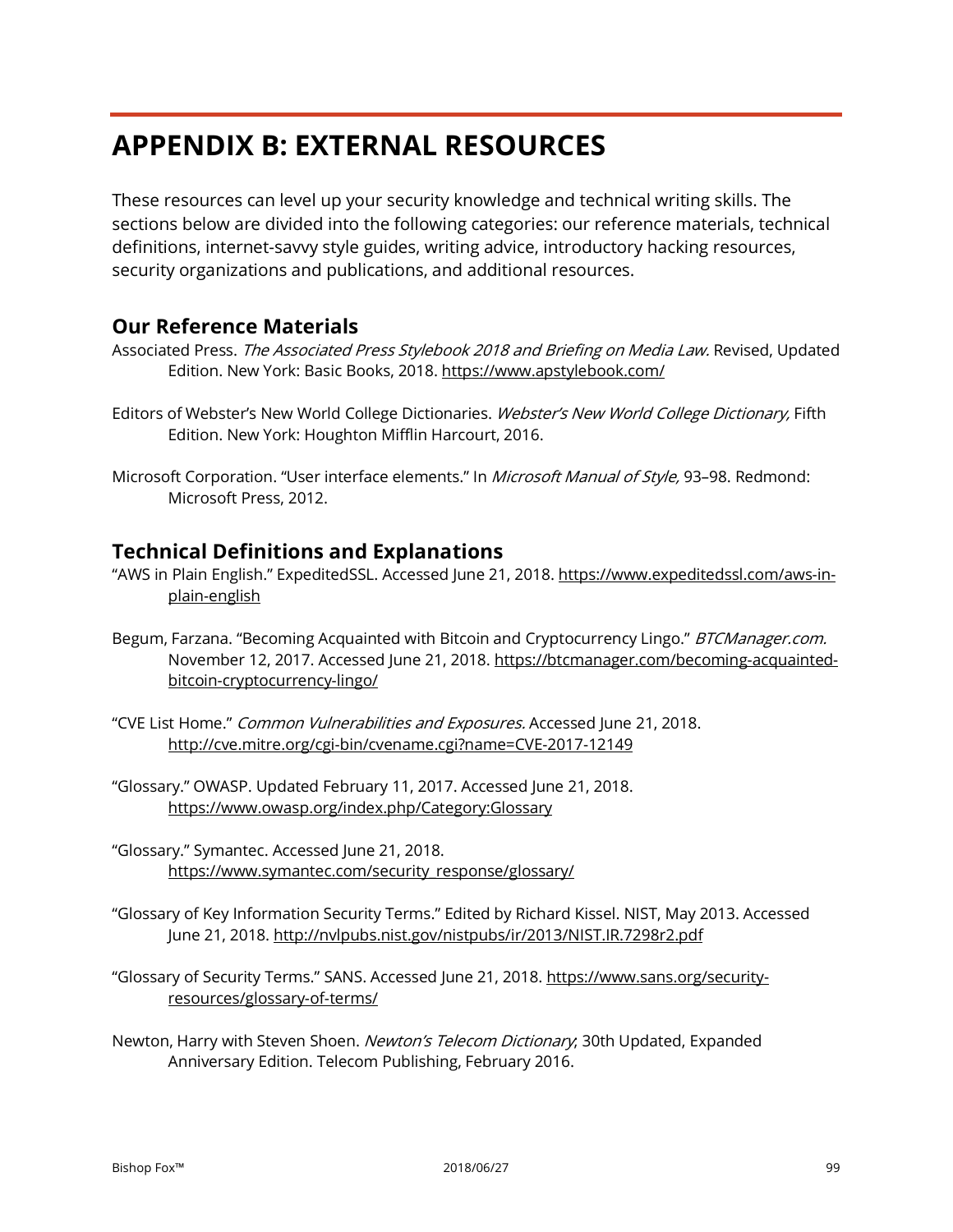- "PCMag Encyclopedia." PCMag. Accessed June 21, 2018. <https://www.pcmag.com/encyclopedia/index/a>
- "researchtls and ssl cipher suites." The Sprawl. Accessed June 21, 2018. <https://www.thesprawl.org/research/tls-and-ssl-cipher-suites/>
- "RFC 9494 Internet Security Glossary, Version 2." The IEFT Trust. August 2007. Accessed June 21, 2018. https://tools.ietf.org/html/rfc4949
- "Threatsaurus: The A-Z of computer and data security threats." SOPHOS in collaboration with the Center for Internet Security, 2013. Accessed June 21, 2018. https://www.sophos.com/en-us/medialibrary/PDFs/other/sophosthreatsaurusaz.pdf

# **Internet-savvy Style Guides and Advice**

Apple Style Guide. July 2017 Apple, Inc. February 1, 2017. iBook.

- Favilla, Emmy and Megan Paolone. Buzzfeed Style Guide. BuzzFeed, Inc. Accessed June 21, 2018. https://www.buzzfeed.com/emmyf/buzzfeed-style-guide
- "Google Developer Documentation Style Guide." Google Developers. Updated June 8, 2017. Accessed June 21, 2018. https://developers.google.com/style/
- Hacker Dictionary. Accessed June 21, 2018.<http://www.hacker-dictionary.com/terms>
- Hale, Constance and Jessie Scanlon. Wired Style: Principle of English Usage in the Digital Age. New York: Broadway, 1997.
- Hughes, Brianne. "Chaos in the Machine: Why Security Needs a Style Guide." Presented at CactusCon, Phoenix, AZ, September 29, 2017. Accessed June 21, 2018. https://youtu.be/Yl-4BWKpC28

"The Jargon File." Version 4.4.7. Accessed June 21, 2018. http://www.catb.org/jargon/html/

- Kopp, Rachel and Ganz, Steven. Valley Speak: Deciphering the Jargon of Silicon Valley, 2016. Genetius Publishing. May 17, 2016[. http://www.siliconvalleyspeak.com/](http://www.siliconvalleyspeak.com/)
- "MailChimp Content Style Guide." MailChimp. 2017. Accessed June 21, 2018. https://styleguide.mailchimp.com/
- PenzeyMoog, Caitlin and Laura M. Browning. "There are two e's in "Wookiee," damn it: A message from the A.V. Club copy desk." The A/V Club. Updated December 18, 2015. http://news.avclub.com/there-are-two-e-s-in-wookiee-damn-it-a-message-from-1798287457

Sideways Dictionary. Accessed June 21, 2018. https://sidewaysdictionary.com/#/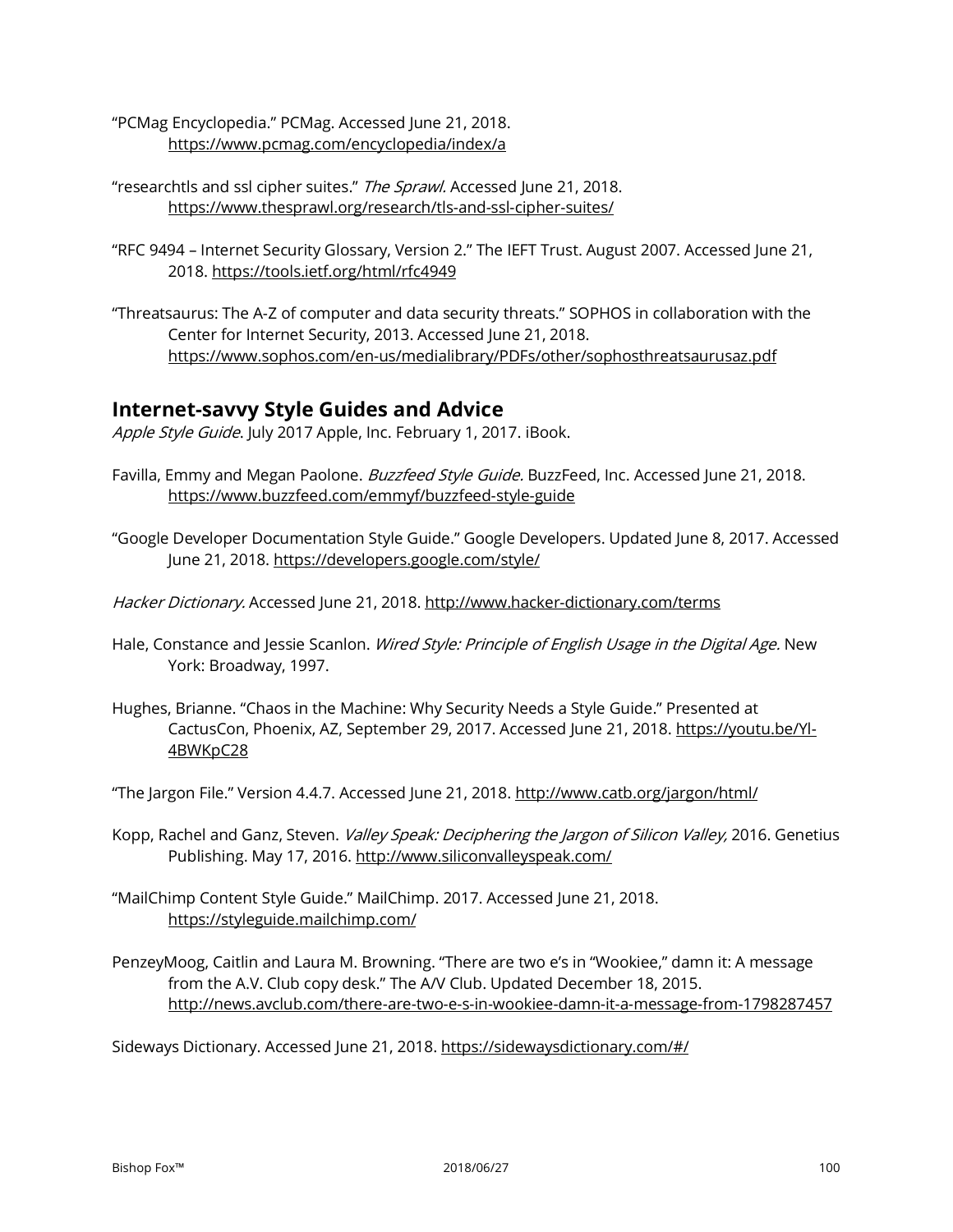soulaklabs. "Bitoduc.fr: termes informatiques en français." Accessed June 21, 2018. bitoduc.fr

• A French and English hacker dictionary.

The tidyverse style guide. Accessed June 21, 2018. <http://style.tidyverse.org/index.html>

Wikipedia Manual of Style. Updated January 15, 2018. Accessed June 21, 2018. https://en.wikipedia.org/wiki/Wikipedia:Manual of Style

Yahoo Style Guide: The Ultimate Sourcebook for Writing, Editing, and Creating Content for the Digital World. Edited by Chris Barr and the senior editors of Yahoo!. New York: St Martin's Griffin, 2010.

Yin, Karen. Conscious Style Guide. Accessed June 21, 2018.<http://consciousstyleguide.com/>

# **Writing Advice**

"Accessibility evaluation for web writers." 4 Syllables. Accessed June 21, 2018. http://4syllables.com.au/articles/writers-accessibility-evaluation/

- Casagrande, June. It Was The Best of Sentences, It Was the Worst of Sentences: A Writer's Guide to Crafting Killer Sentences. New York: Ten Speed Press, 2010.
- Clark, Roy Peter. Writing Tools: 55 Essential Strategies for Every Writer. New York: Little, Brown, 2013.
- Favilla, Emmy. A World Without Whom: The Essential Guide to Language in the BuzzFeed Age. New York: Bloomsbury, 2017.

# **Introductory Hacking Resources**

Clark, Ben. RTFM: Red Team Field Manual. 1.0 edition. CreateSpace Independent Publishing Platform, 2014.

Hak5. YouTube Channel. Accessed June 21, 2018[. http://www.youtube.com/hak5](http://www.youtube.com/hak5)

LiveOverflow. YouTube Channel. Accessed June 21, 2018. https://liveoverflow.com/

Paar, Cristof. "Introduction to Cryptography Lecture Series." YouTube Channel. 2010. Accessed June 21, 2018. https://www.youtube.com/channel/UC1usFRN4LCMcfIV7UjHNuQg/videos

Stuttard, Dafydd and Marcus Pinto. The Web Application Hacker's Handbook: Finding and Exploiting Security Flaws. Indianapolis: John Wiley & Sons, 2011.

Sullivan, Bryan and Vincent Liu. Web Application Security, A Beginners Guide. McGraw-Hill, 2001.

Yaworski, Peter. Web Hacking 101: How to Make Money Hacking Ethically. https://leanpub.com/webhacking-101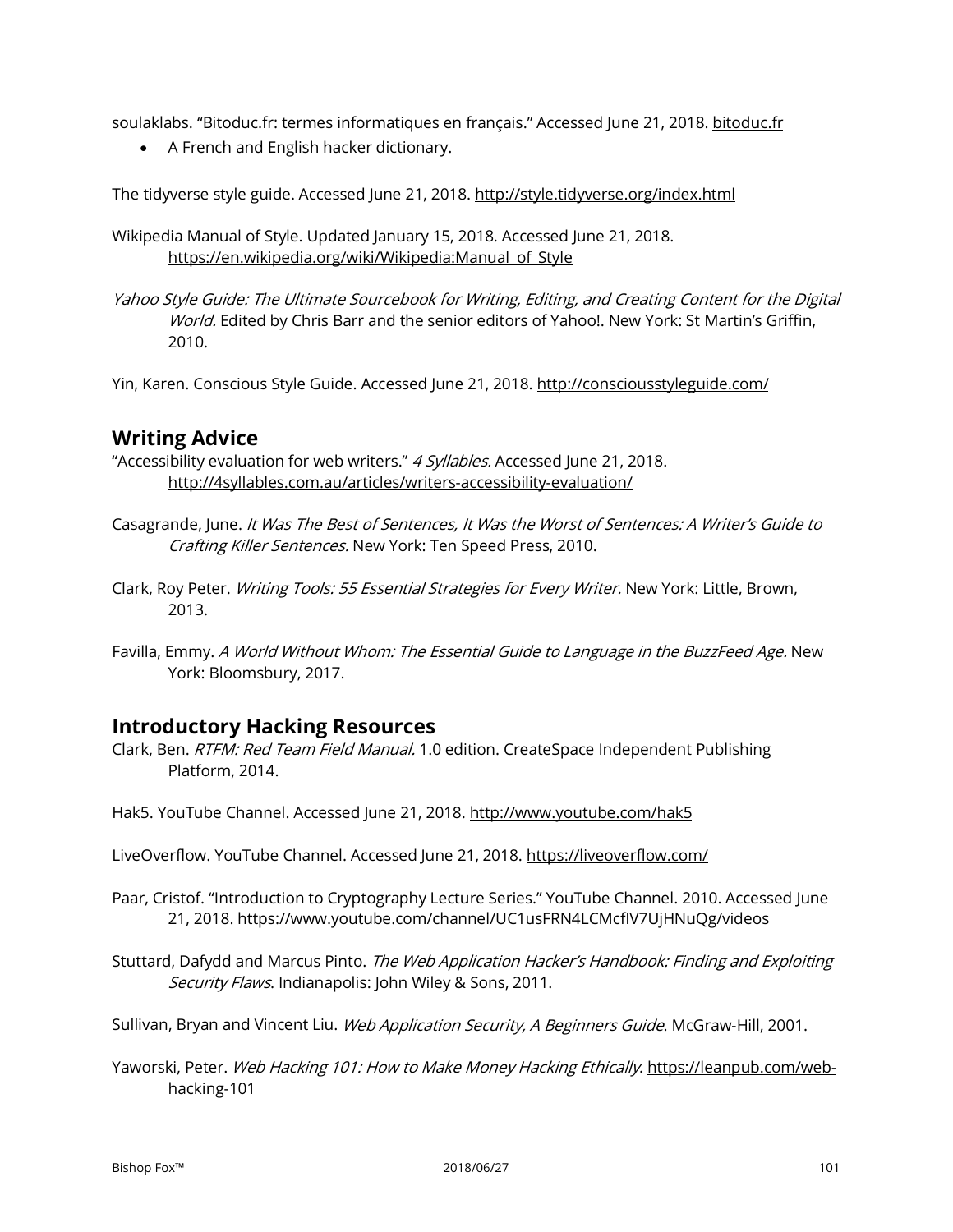# **Security Organizations and Publications**

"Blog." Bishop Fox. Accessed June 21, 2018. https://www.bishopfox.com/blog/

Dark Reading. Accessed June 21, 2018. http://www.darkreading.com/

Electronic Frontier Foundation. Accessed June 21, 2018. https://www.eff.org/

fdiskyou. "hacking Zines mirror for the lulz and nostalgy." Accessed June 21, 2018. https://github.com/fdiskyou/Zines

• A collection of historical hacking zines on GitHub.

Goldstein, Emmanuel. The Best of 2600: A Hacker Odyssey. Indianapolis: Wiley, 2008.

Phrack Magazine. Accessed June 21, 2018. http://www.phrack.org/issues/69/1.html

Threatpost. Accessed June 21, 2018. https://threatpost.com/

We Live Security. Accessed June 21, 2018. https://www.welivesecurity.com/

# **Additional Resources**

Bryan, Jenny. "How to name files." 2015. Accessed June 21, 2018. <https://speakerdeck.com/jennybc/how-to-name-files>

Hardikar, Aman. "Penetration Testing Practice Lab – Vulnerable Apps/Systems." Accessed June 21, 2018.<http://www.amanhardikar.com/mindmaps/Practice.html>

• A collection of pen testing resources.

InfoSec Conferences. Accessed June 21, 2018. https://infosec-conferences.com/

Kali Tools List. Accessed June 21, 2018. http://tools.kali.org/tools-listing

• A list of pen testing tools.

Know Your Meme. Literally Media. Accessed June 21, 2018. knowyourmeme.com

"List of computer security certifications." *Wikipedia*. Updated January 6, 2018. Accessed June 21, 2018. [https://en.wikipedia.org/wiki/List of computer security certifications](https://en.wikipedia.org/wiki/List_of_computer_security_certifications)

Malware Unicorn Conference Search. Accessed June 21, 2018. <https://securedorg.github.io/community/search.html>